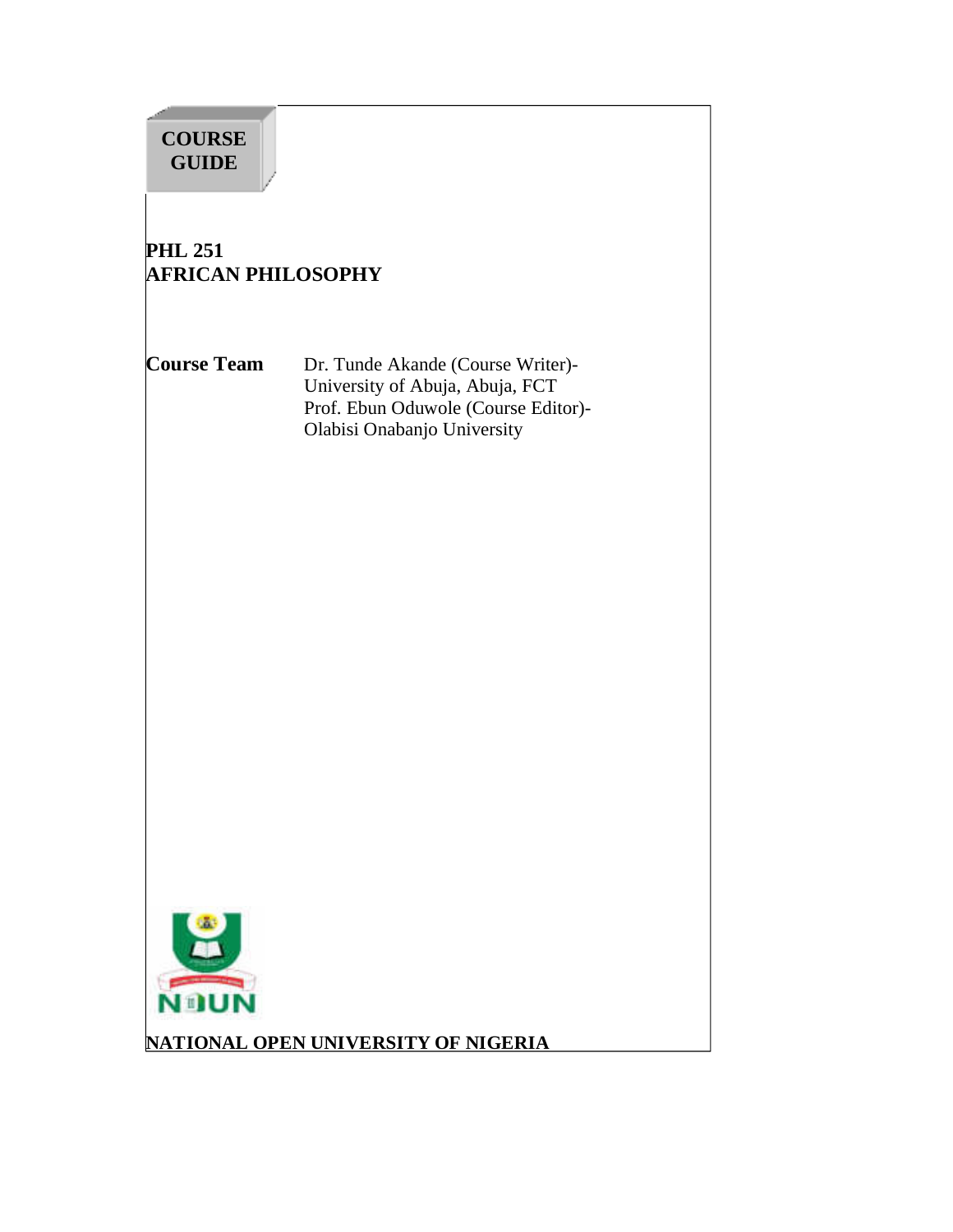© 2022 by NOUN Press National Open University of Nigeria **Headquarters** University Village Plot 91, Cadastral Zone NnamdiAzikiwe Expressway Jabi, Abuja

Lagos Office 14/16 Ahmadu Bello Way Victoria Island, Lagos

e-mail: centralinfo@nou.edu.ng URL: www.nou.edu.ng

All rights reserved. No part of this book may be reproduced, in any form or by any means, without permission in writing from the publisher.

Printed 2022

ISBN: 978-978-058-108-4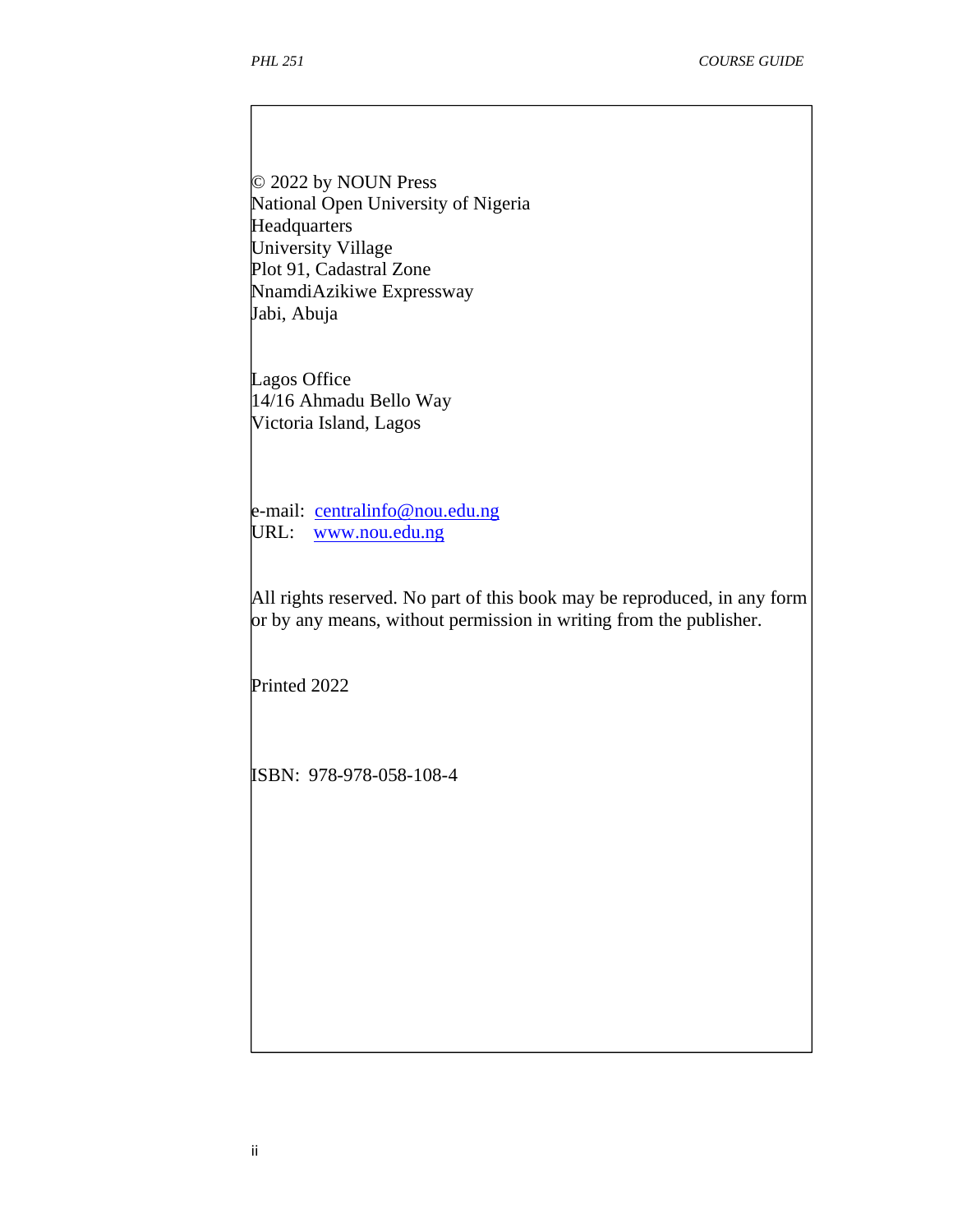#### **CONTENTS PAGE**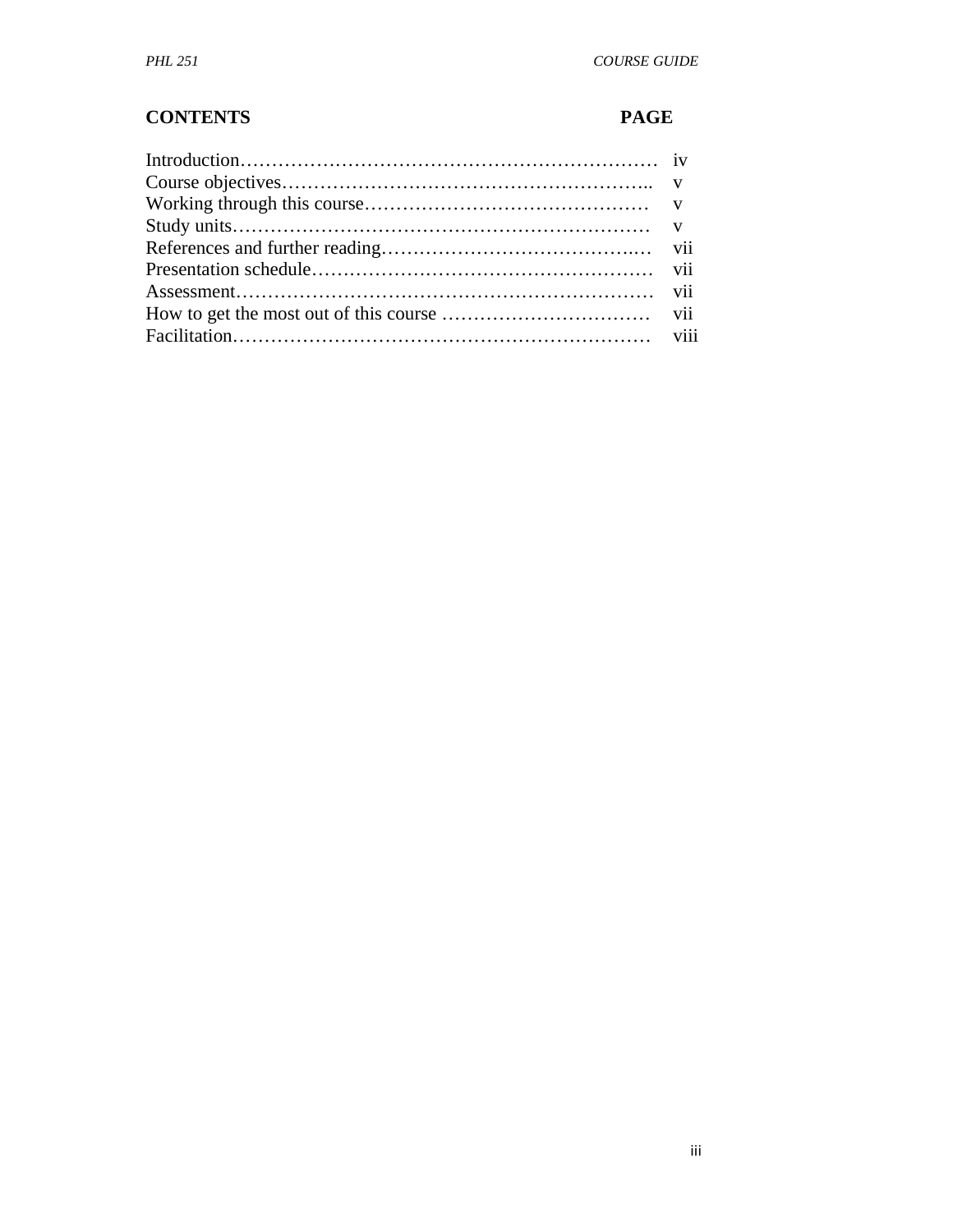#### **INTRODUCTION**

This course undertakes critical and analytic look at the African traditional thought, its historical origin, background, key concepts, religion, basic beliefs and general worldviews. It introduces the student to a descriptive and analytic examination of the main characteristics of African traditional thought. African philosophy has to do with what the African person is, what he believes in, and what his general values, norms, taboos, and entire life represents from cradle to grave. Therefore, African philosophy is the study of that philosophy which though being peculiarly native to the African, shares the basic features that can be attributed to philosophy universally (Sogolo, 1963 xi).

The study of African philosophy was necessitated by the desire of Africans to tell their own story and take their place in the world stage in issues of worldviews and civilization. If philosophy is described as "love of wisdom", then it simply means that anyone who loves and pursues wisdom anywhere in the world could be said to be engaged in philosophy. This means that as Mbiti (1982, p1) noted, the study of the actions and words of the people provide us a mirror into what their philosophy is, and African philosophy embodies the entire religion, proverbs, ethics, oral traditions, morals and way of life of the African people (ibid,p2).

There have been serious debates as per the authenticity and what qualification of the African worldview that could be labeled "philosophy". Many African philosophers like OderaOruka, KwasiWiredu, PlacideTempels, Godwin Sogolo, Uzodimma Nwala, to mention a few, have all had their say concerning the ability of the African to philosophize. But as Sogolo (1963, xii) describes it, the denial of the existence of any form of philosophy in and by Africans is more or less rational. Rationality is the defining quality of man, so when it is said to be lacking in a people, those people have been subtly reduced to a level lower than human.

However, it is no doubt that the study of African philosophy has further enriched the intellectual space of the world, and has given Africans a pride of place in world civilization. But despite every research that has been conducted on the subject matter of African philosophy, there still remain issues that constitute the ongoing discourse in the discipline. Those issues and others will form the main topics of discussion in this course.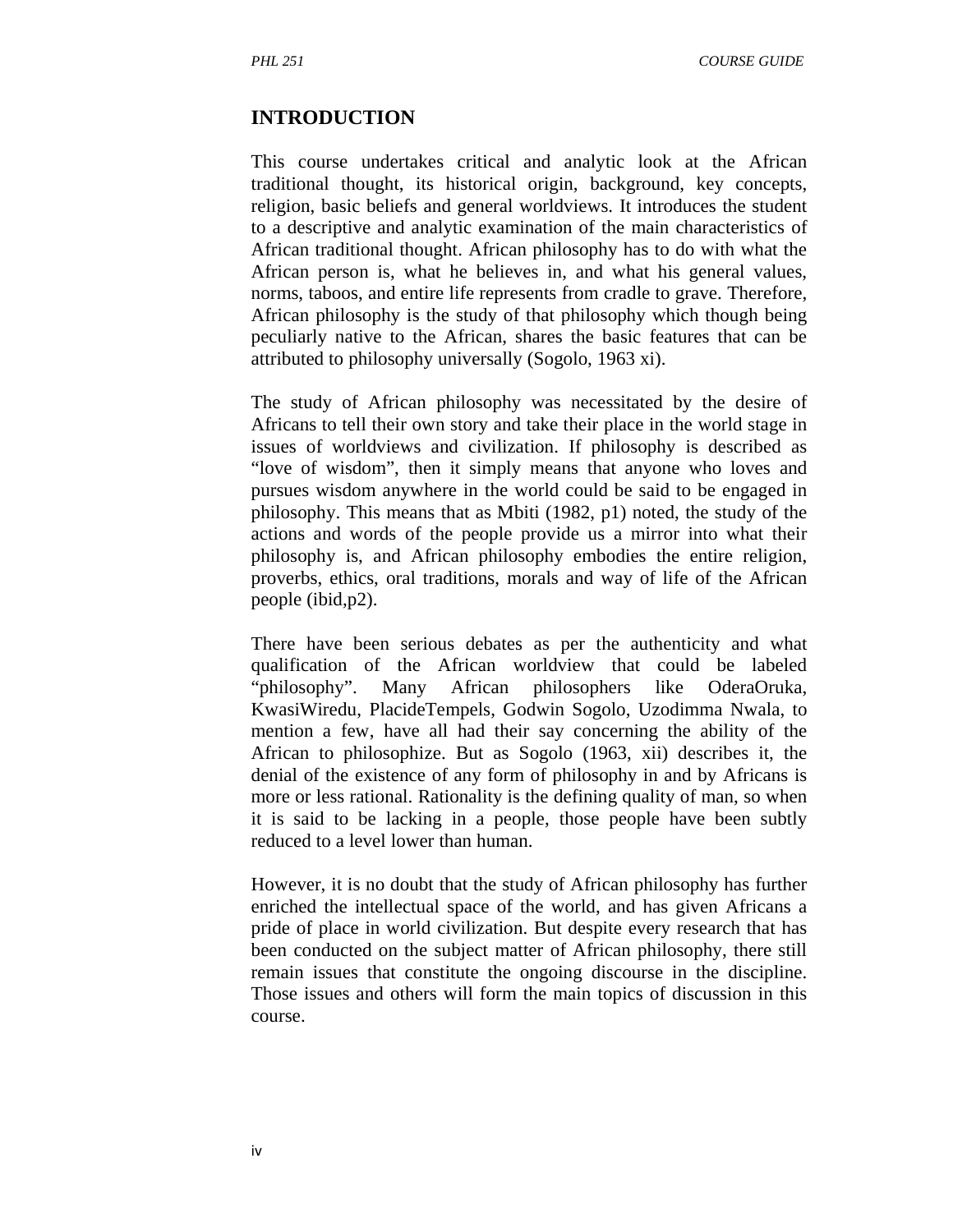# **COURSE OBJECTIVES**

In order to achieve the primary aim of this course, the following objectives have been set:

- To understand the meaning, nature and characteristics of African Philosophy;
- To examine the African ontological notions of force, being and spirits;
- To make a philosophical analysis of African cosmological notions, the concepts of life, death, mystical power, destiny, nature.
- To examine the notions of rites and institutional structures embodying African traditional thoughts and relating African traditional thought to the African environment.

# **WORKING THROUGH THIS COURSE**

For maximum efficiency, effectiveness and productivity in this course, students are required to have a copy of the course guide, main course material, download the videos and podcast, and the necessary materials for this course. These will serve as study guide and preparation before lectures. Additionally, students are required to be actively involved in forum discussion and facilitation. You are also going to write a final examination at the end of the course.

#### **STUDY UNITS**

This course has 20 study units which are structured into 4 modules. Each module comprises of 4 study units as follows:

| Module 1 | <b>Understanding African Philosophy</b>                         |
|----------|-----------------------------------------------------------------|
| Unit 1   | Defining African Philosophy                                     |
| Unit 2   | Meaning, Nature and Structure of African Traditional<br>Thought |
| Unit 3   | Approaches in African Philosophy                                |
| Unit 4   | Historical Background of African Traditional Thought            |
| Module 2 | Some basic concepts in African Philosophy                       |
| Unit 1   | <b>African Ontological Notions</b>                              |
| Unit 2   | The Concept of African Socialism                                |
| Unit 3   | Witchcraft, Magic and Sorcery in African Philosophy             |
| Unit 4   | Rituals and Festivals in African Philosophy                     |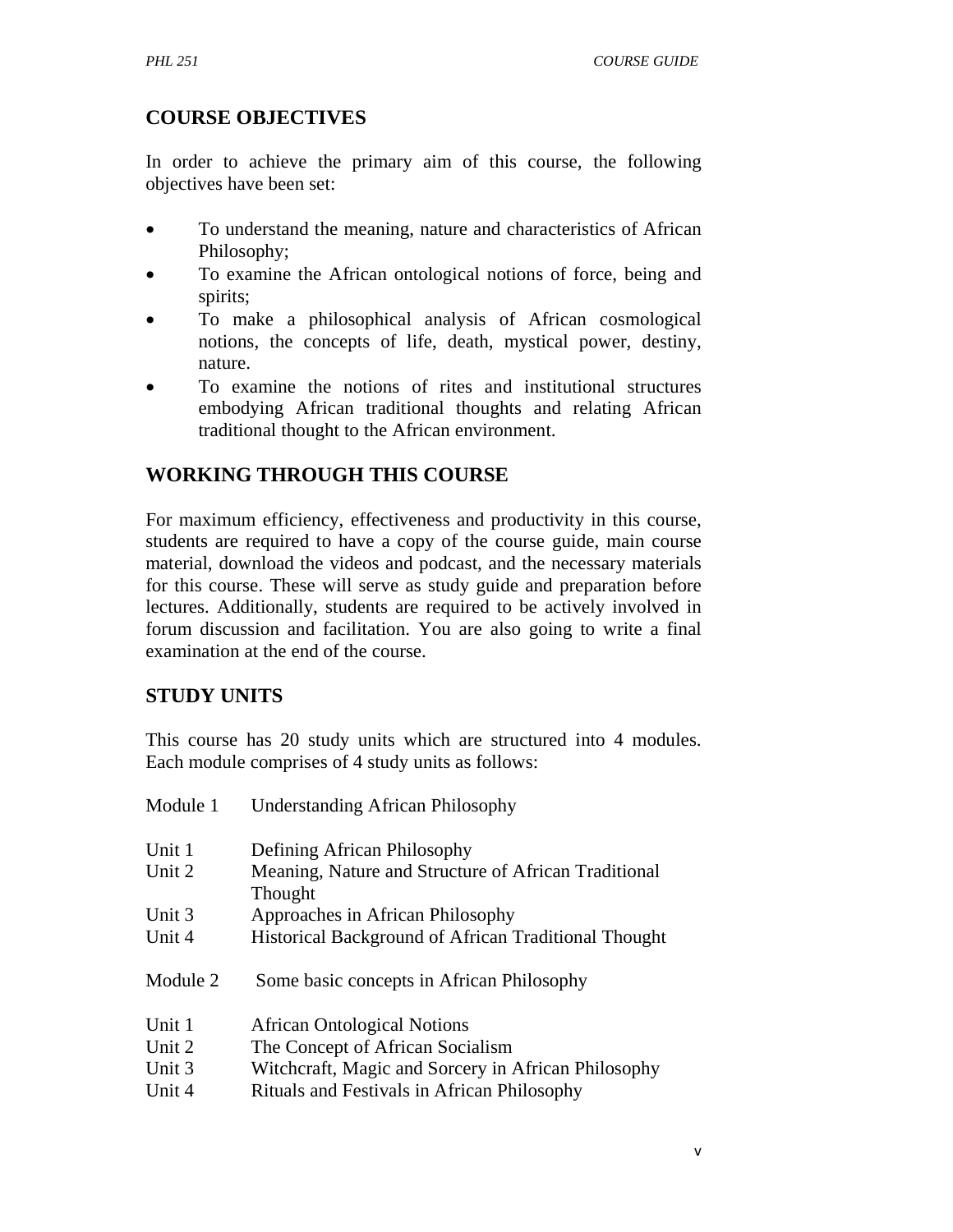| Unit 1            | The Universe and Nature in African Worldview          |
|-------------------|-------------------------------------------------------|
| Unit 2            | Destiny and Fate in African Philosophy                |
| Unit 3            | Moral Thinking in African Philosophy                  |
| Unit <sub>4</sub> | The African Traditional Religion                      |
| Module 4          | Some Schools of Thought in African Philosophy         |
| Unit 1            | Contemporary Schools of Thought in African Philosophy |
| Unit 2            | The Theory of African Humanism                        |
| Unit 3            | African Political Theories                            |
| Unit 4            | African Traditional Thought and Western Thought       |
|                   |                                                       |

#### **REFERENCES AND FURTHER READING**

Module3 Some African worldviews and Ethics

- Azenbor, G.(2004). *Understanding the Problems in African Philosophy* .Lagos: First Academic Publishers.
- Azenabor, G. (2010). *Modern African Philosophical Theories. Byolah Publishers*. Lagos: First Academic Publishers.
- Balogun , O.A. (2018). *African Philosphy: Reflections on Yoruba Metaphyscis and Jurisprudence*. Nigeria: Xcel Publishers.
- Coetzee, P & Roux, P.J. (1998). *The African Philosophy Reader.*  London: Routledge.
- Ikenga-Metuh, E. (1987). *Comparative Studies of African Traditional Religions*. Onitsha: IMCO Publishers.
- Maduka, M. (2007). *Introduction to African Philosophy*. Nairobi: Paulines Publications Africa.
- Mbiti, J. S. (1977). *Introduction to African Religion*. London: Heinemann Educational Books Ltd.

\_\_\_\_\_\_\_(1982). *African Religions and Philosophy*. London: Heinemann.

- Odimegwu, Ike. (2006). *Philosophy and Africa* (Ed). Nigeria: LumosNig.Ltd.
- Sogolo, G. (1993). *Foundations of African Philosophy*. Ibadan: Ibadan University Press.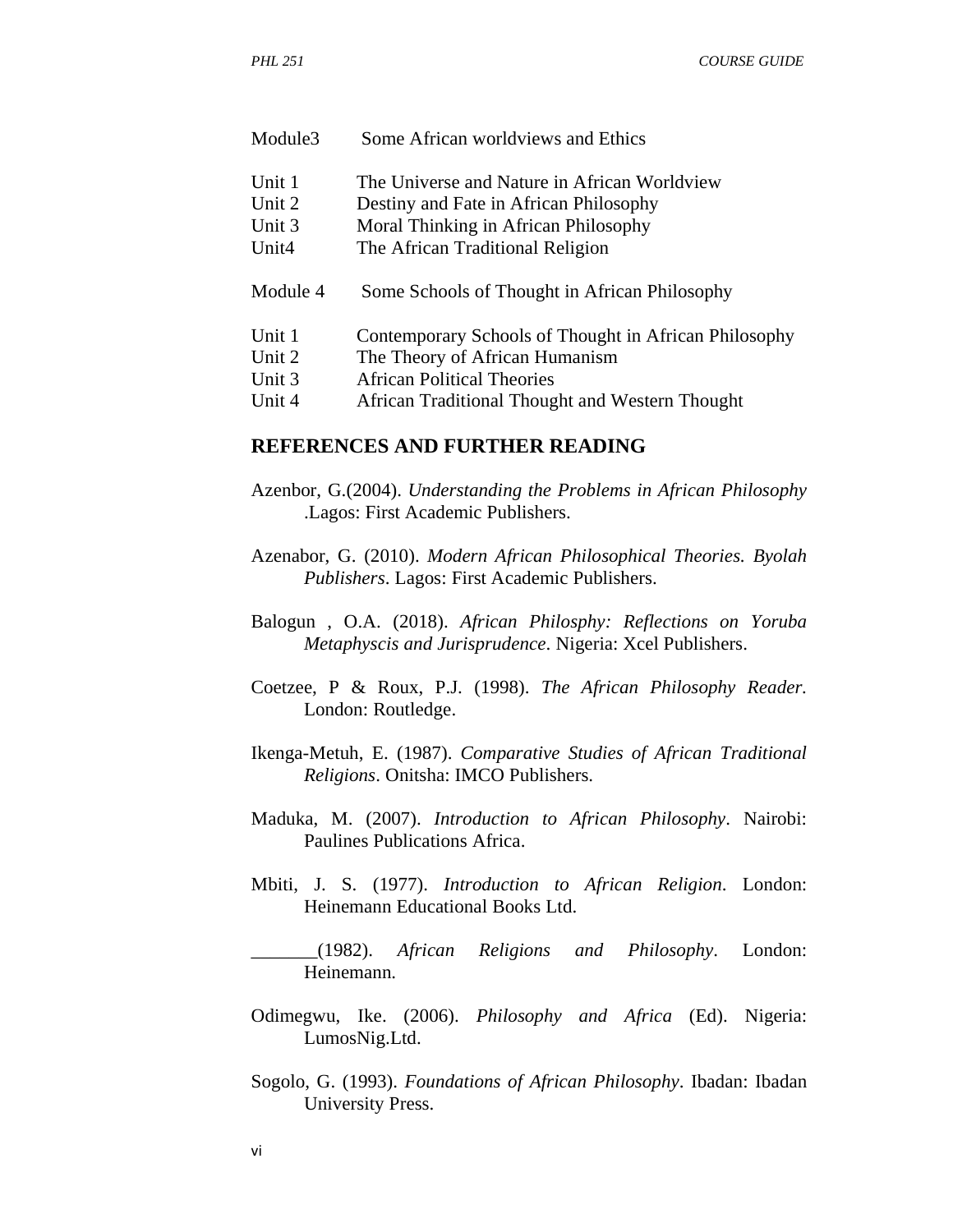The following links can be used to access materials online: www.pdfdrive.net www.bookboon.com www.sparknotes.com http://ebookee.org https://scholar.google.com/ https://books.google.com/

#### **PRESENTATION SCHEDULE**

This course has two presentations; one at the middle of the semester and the other towards the end of the semester. At the beginning of the semester, each student undertaking this course will be assigned a topic by the course facilitator, which will be made available in due time, for individual presentations during forum discussions. Each presenter has 15 minutes (10 minutes for presentation and 5 minutes for Question and Answer). On the other hand, students will be divided by the course facilitator into different groups. Each group is expected to come up with a topic to work on and to submit same topic to the facilitator via the recommended medium. Both attract 5% of your total marks.

Note: Students are required to submit both papers via the recommended medium for further examination and grading. Both attract 5% of your total marks.

#### **ASSESSMENT**

In addition to the discussion forum presentations, two other papers are required in this course. The paper should not exceed 6 pages and should not be less than 5 pages (including references), typewritten in 12 fonts, double line spacing, and Times New Roman. The preferred reference is MLA 6th edition (you can download a copy online). The paper topics will be made available in due time. Each paper carries 10% of the total marks.

To avoid plagiarism, students should use the followings links to test run their papers before submission:

http://plagiarism.org/

http://www.library.arizona.edu/help/tutorials/plagiarism/index.html Finally, all students taking this course MUST take the final exam which attracts 70% of the total marks.

#### **HOW TO GET THE MOST OUT OF THIS COURSE**

For students to get the most out of this course, she/he must: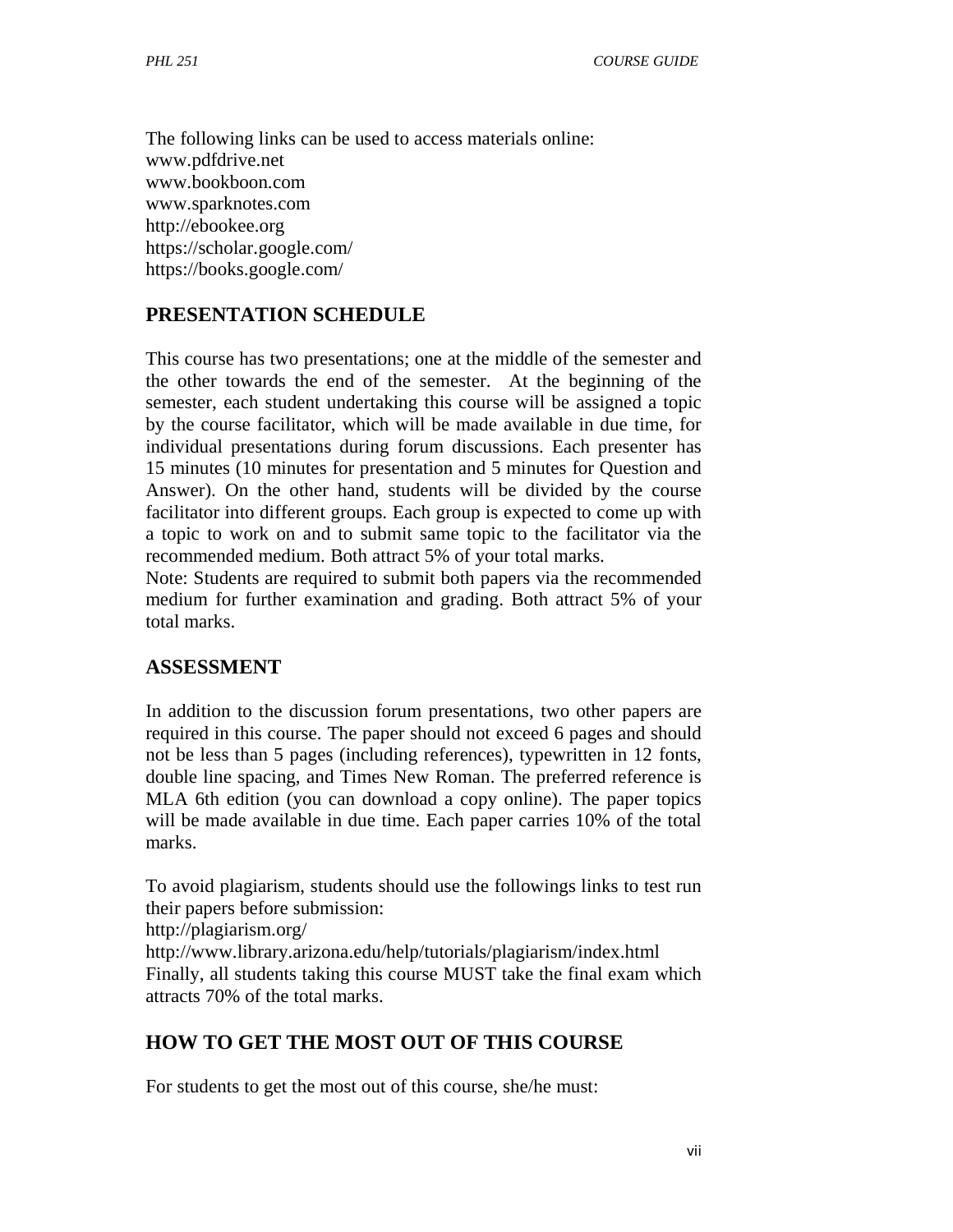- Have 75% of attendance through active participations in both forum discussions and facilitation;
- Read each topic in the course materials before it is being treated in the class;
- Submit every assignment as at when due; as failure to do so will attract a penalty;
- Discuss and share ideas among his/her peers; this will help in understanding the course more;
- Download videos, podcasts and summary of group discussions for personal consumption;
- Attempt each self-assessment exercises in the main course material;
- Take the final exam;
- Approach the course facilitator when having any challenge with the course.

# **FACILITATION**

This course operates a learner-centered online facilitation. To support the student's learning process, the course facilitator will, one, introduce each topic under discussion; two, open floor for discussion. Each student is expected to read the course materials, as well as other related literatures, and raise critical issues which she/he shall bring forth in the forum discussion for further dissection; three, summarise forum discussion; four, upload materials, videos and podcasts to the forum; five, disseminate information via email and SMS if need be.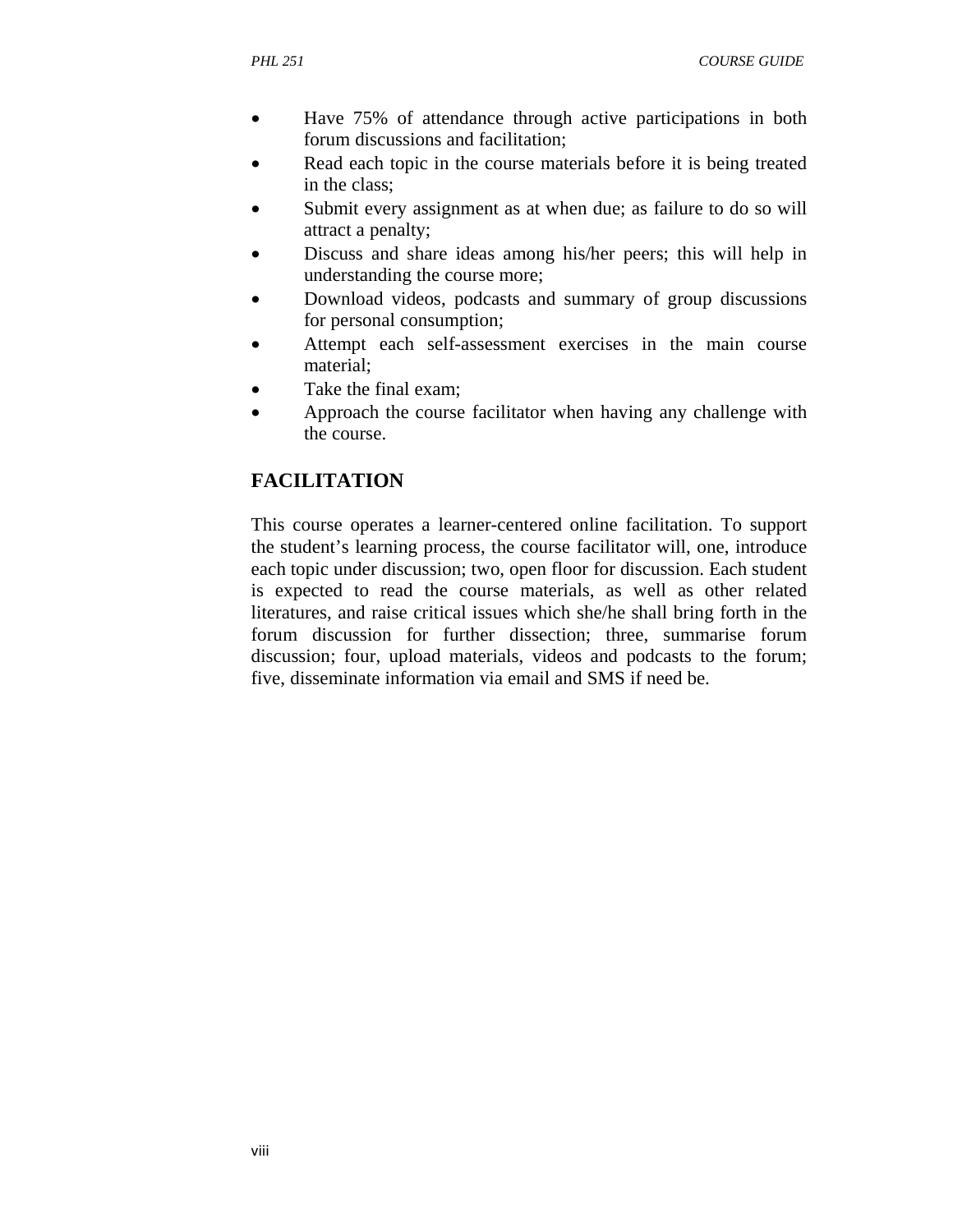# **MAIN COURSE**

# **CONTENT PAGE**

| <b>Module 1</b>  | Understanding African philosophy                    | $\mathbf{1}$ |
|------------------|-----------------------------------------------------|--------------|
| Unit 1<br>Unit 2 | Meaning, Nature and Structure of African            | 1            |
|                  |                                                     | 8            |
| Unit 3           | Approaches in African Philosophy                    | 17           |
| Unit 4           | Historical Background of African Traditional        |              |
|                  |                                                     | 25           |
| <b>Module 2</b>  | Some basic concepts in African Philosophy           | 34           |
| Unit 1           |                                                     | 34           |
| Unit 2           | The Concept of African Socialism                    | 44           |
| Unit 3           | Witchcraft, Magic and Sorcery in African Philosophy | 51           |
| Unit 4           | Rituals and Festivals in African Philosophy         | 60           |
|                  |                                                     |              |
| Module3          | <b>Some African worldviews and Ethics</b>           | 67           |
| Unit 1           | The Universe and Nature in African Worldview        | 67           |
| Unit 2           | Destiny and Fate in African Philosophy              | 76           |
| Unit 3           | Moral Thinking in African Philosophy                | 87           |
| Unit4            | The African Traditional Religion                    | 97           |
| <b>Module 4</b>  | Some Schools of Thought in African philosophy       | 105          |
| Unit 1           | Contemporary Schools of Thought in African          |              |
|                  |                                                     | 105          |
| Unit 2           | The Theory of African Humanism                      | 115          |
| Unit 3           |                                                     | 125          |
| Unit 4           | African Traditional Thought and Western Thought.    | 134          |
|                  |                                                     |              |
|                  |                                                     |              |
|                  |                                                     |              |
|                  |                                                     |              |
|                  |                                                     |              |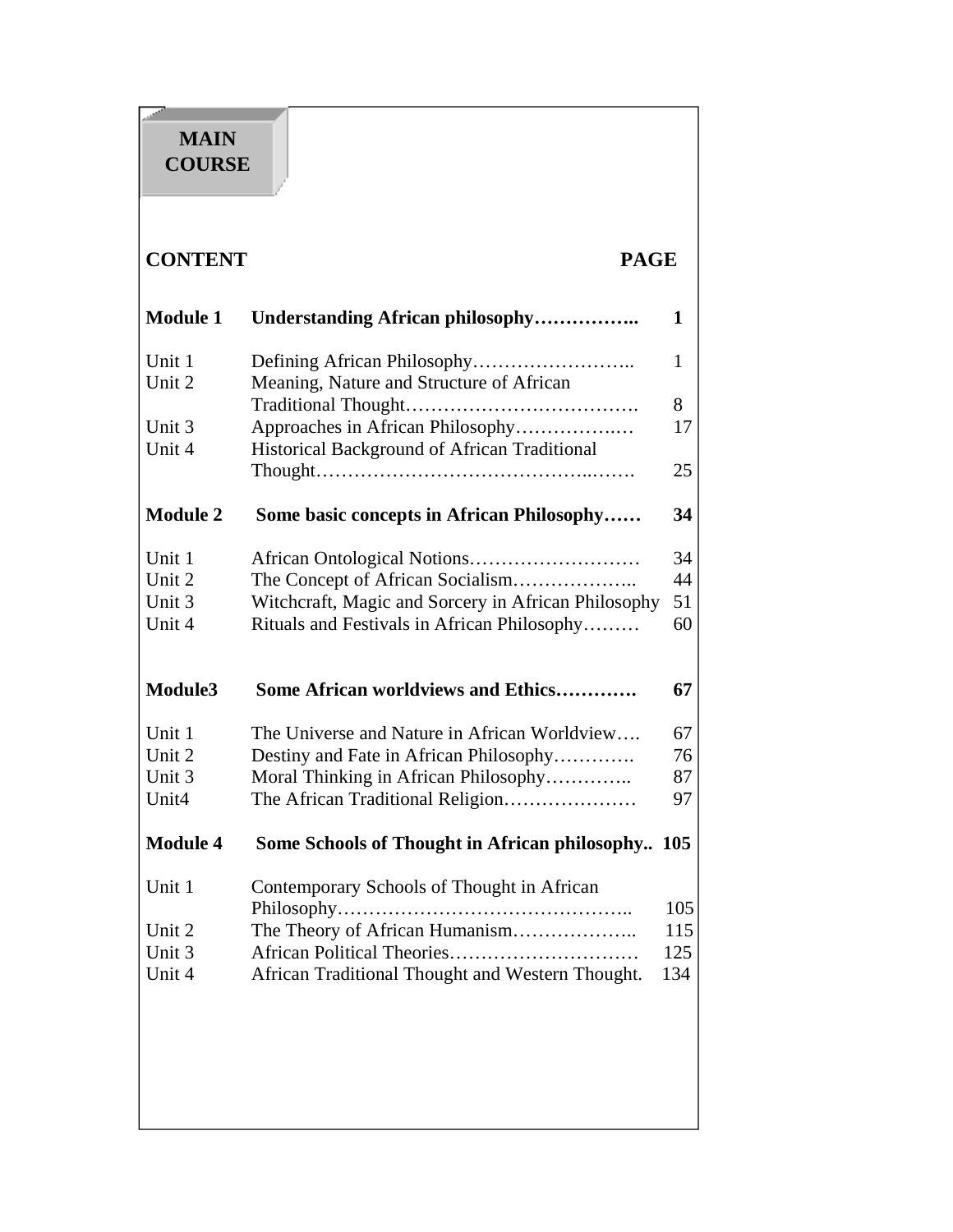## **MODULE 1 UNDERSTANDING AFRICAN PHILOSOPHY**

- Unit 1 Defining African Philosophy
- Unit 2 Meaning, Nature and Structure of African Traditional Thought
- Unit 3 Approaches in African Philosophy
- Unit 4 Historical Background of African Philosophy

## **UNIT 1 DEFINING AFRICAN PHILOSOPHY**

- 1.0 Introduction
- 2.0 Objectives
- 3.0 Main Content
	- 3.1 What is Philosophy?
		- 3.1.1 What is African Philosophy?
		- 3.1.2 Geography of African Philosophy
		- 3.1.3 The debate on African Philosophy
- 4.0 Conclusion
- 5.0 Summary
- 6.0 Tutor-Marked Assignment
- 7.0 References/ Further Reading

# **1.0 INTRODUCTION**

This unit attempts a conceptual clarification of the key term of this module, namely; African philosophy. Firstly, it attempts an etymological definition of philosophy and drawing from that, tries to analyse African philosophy by attempting to discuss some of its definitions. It then tries to define the geography of African philosophy while discussing some of the issues in the famous debate on African philosophy, amongst others.

#### **2.0 OBJECTIVES**

By the end of this unit, you will be able to:

- underpin African philosophy
- understand the geography of African philosophy
- discuss the debate on African philosophy.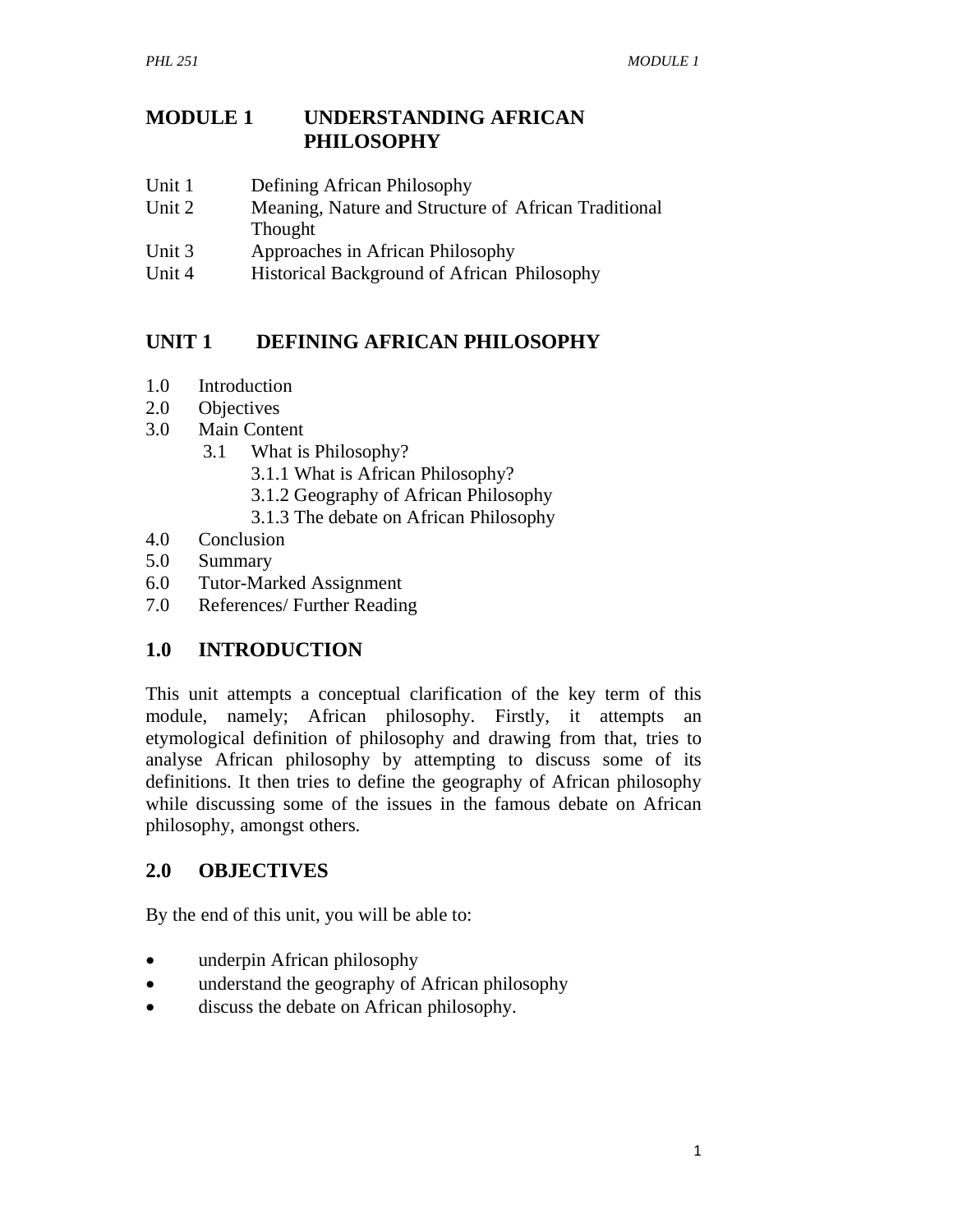#### **3.0 MAIN CONTENT**

#### **3.1 What Is Philosophy?**

Philosophers generally agree that there is no universally accepted definition of philosophy, because the idea of philosophy has to do with the general worldview of a people which is somewhat difficult to pin down. But for us to begin to understand the concept of African philosophy, we have to try to get an idea of what philosophy implies. Etymologically, philosophy literally means *love of wisdom*. This is derived from two Greek words; 'Philo', meaning love and 'Sophia', meaning wisdom. This means that taking it from the etymological meaning, philosophy can be said to be present wherever and whenever people curiously search for wisdom. This simply means that philosophy is not wisdom itself but the act of loving wisdom. Sogolo (1993, p 11). Philosophy's main concern is the human problem and predicament. But the perception and treatment of this problem and predicament is age and geography sensitive. The geographic sensitivity of the enterprise of philosophy makes it possible for it to be practiced by different people and in different locations of the world and still remain philosophy.

Philosophy generally emanates from the people's traditions and way of life. Philosophy is generally described as the "mother of all disciplines", that is why all disciplines have the Doctor of Philosophy (PhD) degree as their last and highest degree (Akande and Okorie, 2012, p3). Philosophy has also been defined as the pondering on the wonder of the world and how man could better be prepared to make the right choices and be able to dissolve these worries and anxieties of life (ibid, p5). Philosophers of ancient times both in Egypt and Greece are said to have started philosophizing as a result of their wonder and curiosity. So in its fundamental stage, philosophy began when man began to question the realities of his environment in order to study them for better understanding. This is why one's way of philosophizing is largely dependent on one's cultural realities. There is no limit to what we can classify as philosophical knowledge (Akande and Okorie, 2012,p1), but in recent times, some disciplines have begun to branch out of 'mother philosophy'.

 Philosophy as an academic discipline is a critical inquiry which seeks to investigate the assumptions of knowledge. It acts as a policeman of all other disciplines, to ascertain the validity of their claims and its application to reality. It frees man from the bondage of superstition, prejudices and cultural tyranny (ibid, p 6). Therefore, when the subject matter of philosophy comes to the citadels of academic learning, it becomes a critical and rational inquiry.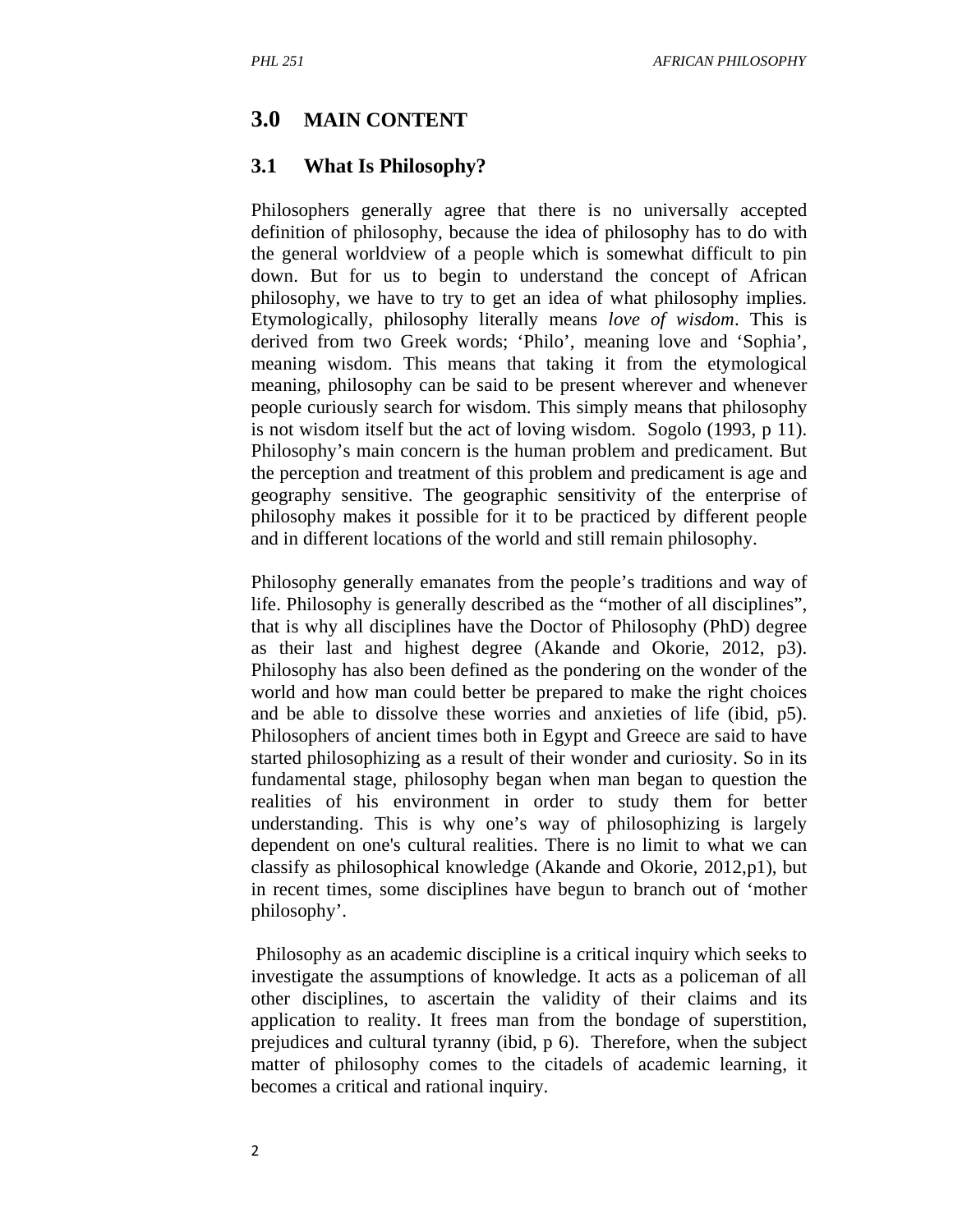# **3.1.1 What Is African Philosophy?**

Drawing from how we have defined philosophy above, we can safely understand what African philosophy is. As we have different definitions of philosophy, so do we have different definitions of African philosophy, depending on the school of thought one decides to align with. Many African philosophers like Wiredu, Bodunrin, Mbiti, Hountondji, Nwala, Oladipo, and so on, have described African philosophy from their different perspectives and schools of thought. J.S Mbiti (1982, p2) describes African philosophy as the "understanding, attitude of mind, logic, perception behind the manner in which the African people think, act or speak in different situations of life". Going by the above definition, it could be taken that African philosophy is the entire way of reason and life of the African. Mbiti (ibid) goes further to note that these attitudes and traditions have been handed down by the forefathers of the African, but modified specifically to suit the age and time it is being practiced. These include myths, rituals, ceremonies, morals, and general worldviews of the African. Azenabor (2004) has also noted that African philosophy must be situated within a sociocultural paradigm. This means that the African environment influences the thinking and reason of the African.

KwasiWiredu distinguishes three levels of African philosophy. The first is the level in which African philosophers study the traditional background of a people. This is also called folk philosophy. That is, philosophy at the level of traditional folktales and myths. He refers to this philosophy as "bold assertions without supportive arguments" (Wiredu, p 47). To Wiredu, this philosophy is the collective, rather than the individualized one.

The second has to do with the thought of a class of individuals in traditional African societies. Ezenabor (2004) cites Wiredu as having described this class as those who have not been influenced by modern intellectual enterprise, but can still be capable of critical reflections which are different from folk ideas of the people. Here, Wiredu contends that the thought of individual indigenous African people deserve critical attention from contemporary African philosophers (ibid, p 13).

Wiredu describes the third level as the level of contemporary African philosophy. They will be done by contemporary African philosophers (Wiredu, 1980, p 37). He describes this as the philosophy of the contemporary Africans, using the instruments of the modern world to tackle philosophy (ibid, p 37). According to him, this level of philosophy is still developing, and should be the yardstick with which African philosophy should be measured.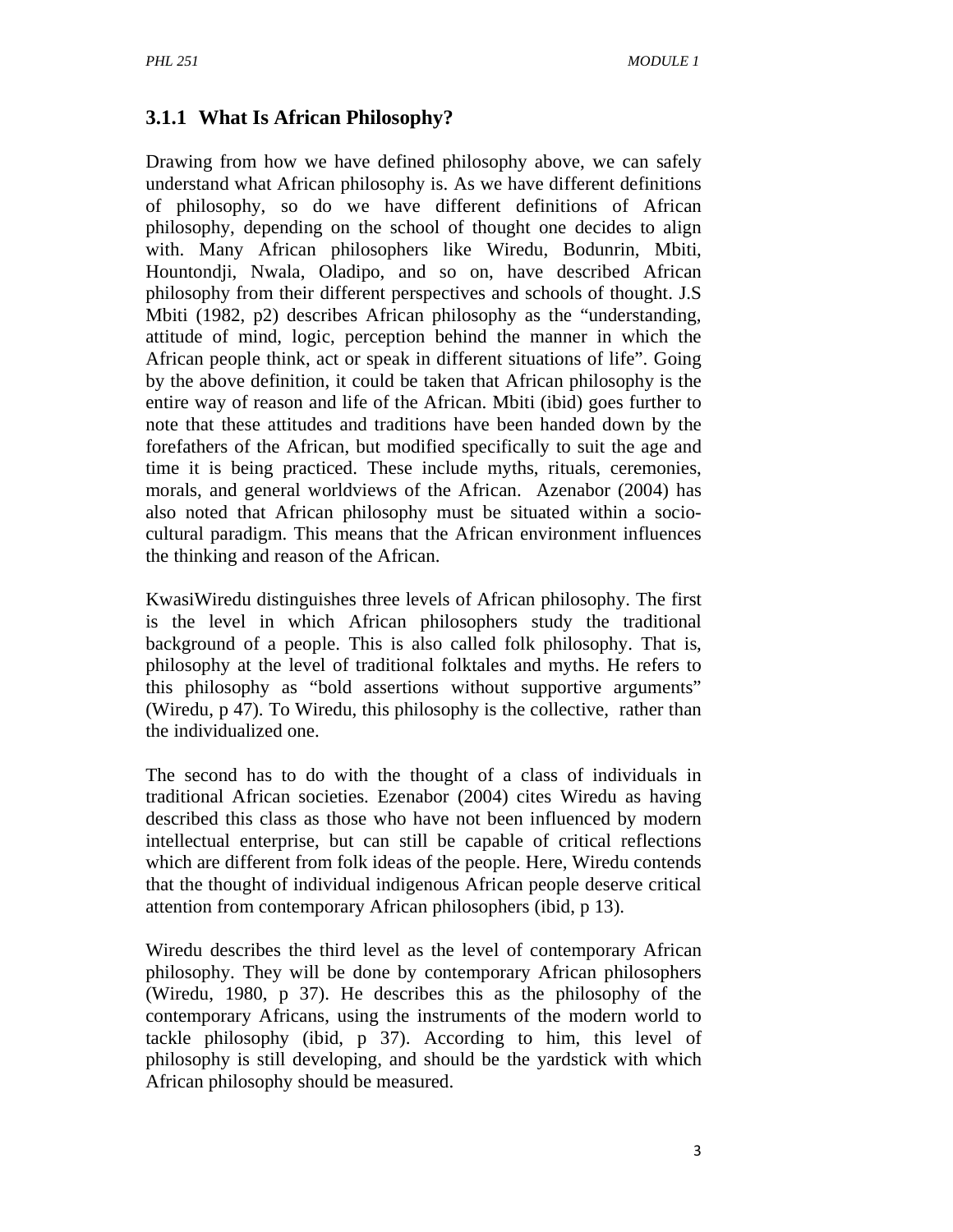But it is our contention that every philosophy emanates from nonphilosophy. It is from the traditional and environmental features of his time that Socrates started to philosophise during his time. No philosophy is entirely divorced from cultural and traditional hangover. No philosophy fell from the sky. Therefore, African philosophy is curiosity and wonder which is influenced by the African environment and its peculiarities. The quest to understand and systematically study the African reality by the Africans themselves and from the perspective of the African experience is what is known as African philosophy. African philosophy in its academic sense has acted as a launch pad for Africa in global affairs. This is because the study of African philosophy in universities around the world has given the African continent a pride of place among the comity of nations of the world. It has gone a long way in correcting the prejudices harboured against Africa and the ability of her peoples to embark on any form of critical reasoning by the rest of the world.

#### **3.1.2 Geography of African Philosophy**

By geography, we mean the areas that should come to mind when referring to African philosophy. This means that when we talk about African philosophy, there are peoples and locations that should come to mind. In studying African philosophy, this question has been answered by many scholars in different ways. We shall attempt to articulate some of these views here, while analyzing them to make a somewhat definite argument. Where is the "Africa" that we talk about when we talk about African philosophy? Who are these Africans? How is 'Africa' conceived in African philosophy? Africa, as we know it, today, is the creation of the Europeans and we might have difficulty trying to use a European language to define what Africa is (Nwala, 2010, p158).

The geography of African philosophy has been limited by those who seek to detract African philosophy. The Eurocentric researchers and academics had tried to exclude Egypt from the geography of African philosophy, because according to them, Egypt is not part of Africa. However, Nwala (2010, p39) has cited ancient Greeks like Herodotus and Aristotle arguing that ancient Egyptians were "black skinned, "wooly haired, and "bandy legged". Nwala went further to argue that if Descartes, a French, and Hume, a Scottish, can claim ancient Greeks as their intellectual ancestors, Africans of different geographies can as well claim ancient Egyptians as their intellectual fathers (ibid). So, the geography of African philosophy is the entire continent of Africa, which includes the present day North Africa. As we have noted, the present day Egypt was once occupied by black people, who thrived under the most sophisticated civilization known to the ancient world, and not just the current geography of black and Sub-Saharan Africa.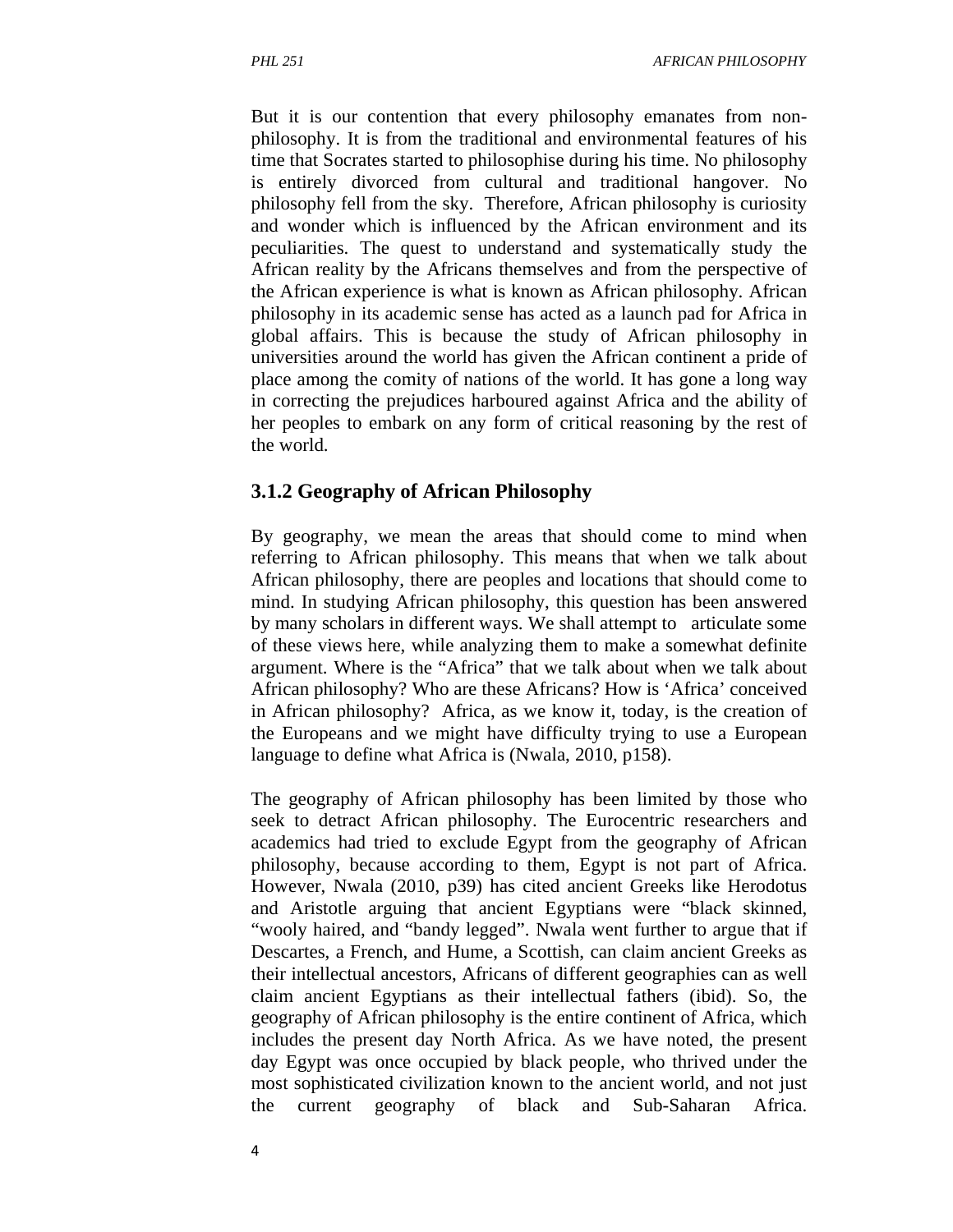Makumba(2007) has observed that this attempt to remove Egypt from the geography of African philosophy was made by those who seek to deny the contributions of Africa to world civilization.

# **3.1.3 The Debate On African Philosophy**

The debate on African philosophy centres on two issues;

- i. The definition of philosophy in the light of any writing coming from African philosophy to be considered as "philosophy"
- ii. The definition of what is "Africa" owing to the fact that it is not all pieces of literature qualified as "African philosophy" that are truly African philosophy in character (Nwala, 2010, p2)

This debate raged for a long time, and continues to rage among African philosophers and Eurocentric philosophers who are bent on denying the existence or validity of African philosophy.

Philosophy, as we earlier noted, is defined in terms of its etymology as "the love of wisdom", and not even wisdom itself. This therefore means that the exercise of love towards the pursuit and acquisition of wisdom anywhere in the world can be described as philosophy. Sogolo (1993, xv) has identified that the ability for self-reflection and rational thought is a prominent universal trait of human beings. This simply means that, man, no matter the location, culture and colour of his skin, is capable of self-reflection and rational thinking. The human mind is structured alike and men reason alike in all cultures (ibid). The cultural differences among cultures cannot be seen as deficiency, hence, the cultural difference between Africa and other parts of the world which makes Africans to apply reason in a different form cannot be said not to qualify as philosophy. Sogolo (ibid) goes ahead to assert that the possibility of the human being to flip-flop on issues of consistency is a universal one. No race is totally free from inconsistency in matters of reason.

According to Nwala (2010,p3), those who seek to detract and malign African philosophy are guilty of *ignoratioElenchi*, that is, arguing out of ignorance and beside the point. This is because; they seek to set aside African philosophy without first setting aside the traditions of the African peoples. They refuse to acknowledge that traditional African philosophy is an authentic philosophy, while at the same time accepting traditional European philosophy as an authentic one.

If Socrates, who never wrote anything, could be considered a philosopher even though he lived in the hay days of Greek superstition and traditional thought, why can we not accept African traditional thought as an authentic philosophy? As we have said, African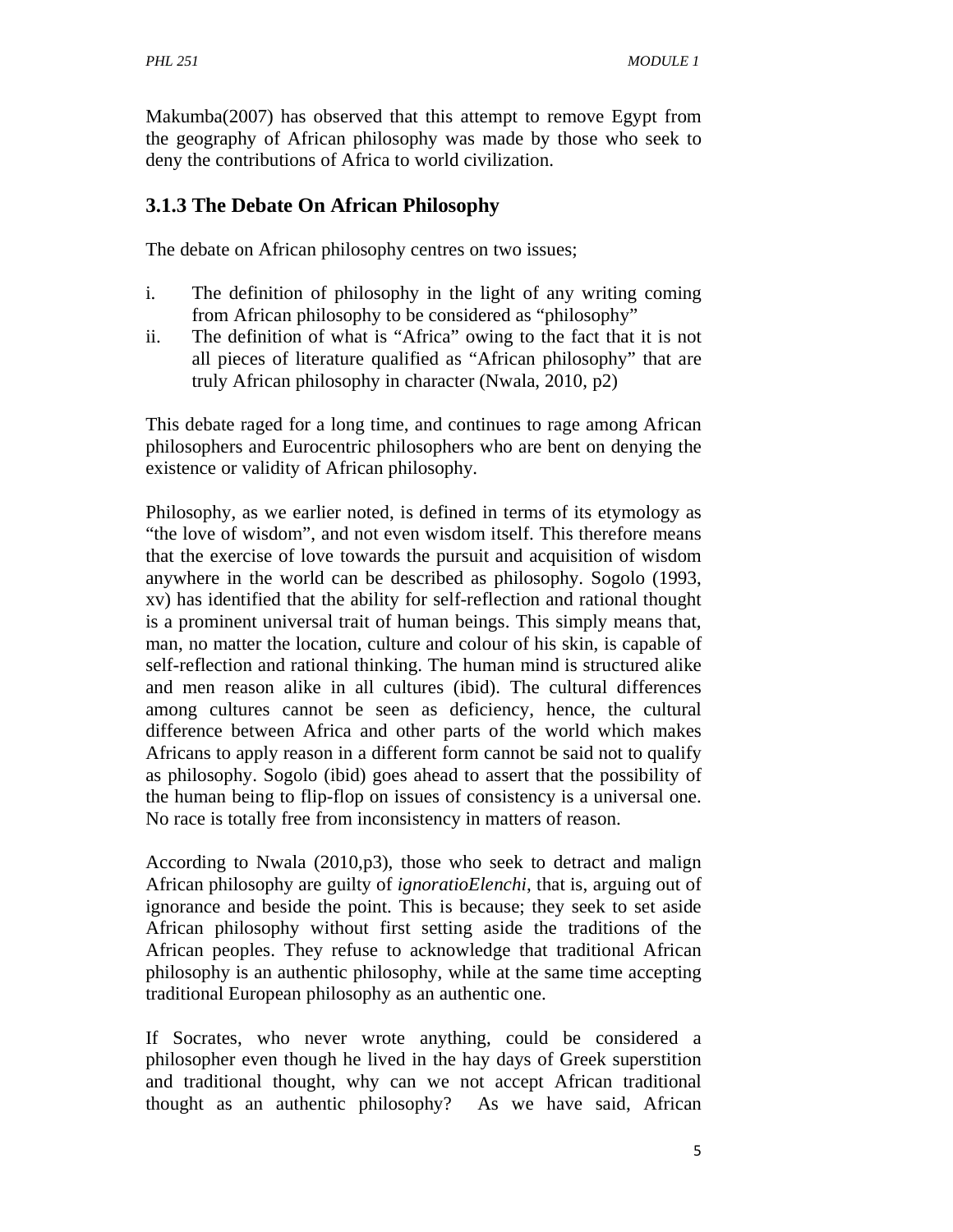traditional thought is an authentic philosophy because all philosophy began from the traditions and worldviews of the people. No philosophy developed in isolation. Examining Oruka's Sage Philosophy, Azenabor (2009, p69) describes philosophic sagacity as an evaluation of thought by an individual African elder who is a repository of wisdom by the means of interviews, discussions and dialogues. Anyanwu (1989, p271) has noted that the issue of methodology in African philosophy is not so important. Rather, he suggests that experience should be the yardstick to judge the authenticity of any philosophy which claims to be African. Therefore, African philosophy must not necessarily follow the patterns of Western philosophy to be considered authentic, but should follow African pattern, and improve based on the parameters of the African worldview. What Oruka called Philosophical Sagacity is what Momoh in Nigeria, called "ancient African philosophy" (Azanabor, 2004, p 102).

The debate on African philosophy is continuing as a psychological warfare. The Eurocentric researchers who do not want to see Africa take its place among the committee of ancient civilizations have continued to try to sabotage African philosophy by seeking for ways to find it wanting, but African philosophy has come to stay and will keep improving in ways consistent with the African worldviews.

# **4.0 CONCLUSION**

We have tried to define philosophy and African philosophy. We have also seen that it is difficult to give one particular definition to philosophy, and the definition of African philosophy is also a controversial one. For instance, Azenabor (2014, p3) has cited Momoh that a philosopher is a child of his culture. This means that culture plays a vital role in defining philosophy. Again, we were able to situate the geography of African philosophy by insisting that ancient Egyptians were Africans, hence, their philosophy qualifies as African philosophy. The debate on African philosophy is the controversy surrounding it, to the extent that certain Eurocentric intellectuals question the authenticity of the discipline of African philosophy. This, we have observed, is the result of cultural hegemony and acculturation which came with colonialism and slavery. The sum total of the worldview of the African is African philosophy. it is unique to African, so it must not be tailored towards the pattern of Western philosophy.

# **5.0 SUMMARY**

African philosophy is the sum total of the way of life of the African, including his religion, arts, mores, sayings, and so on. Despite the attacks against it, African Philosophy has come to stay, and will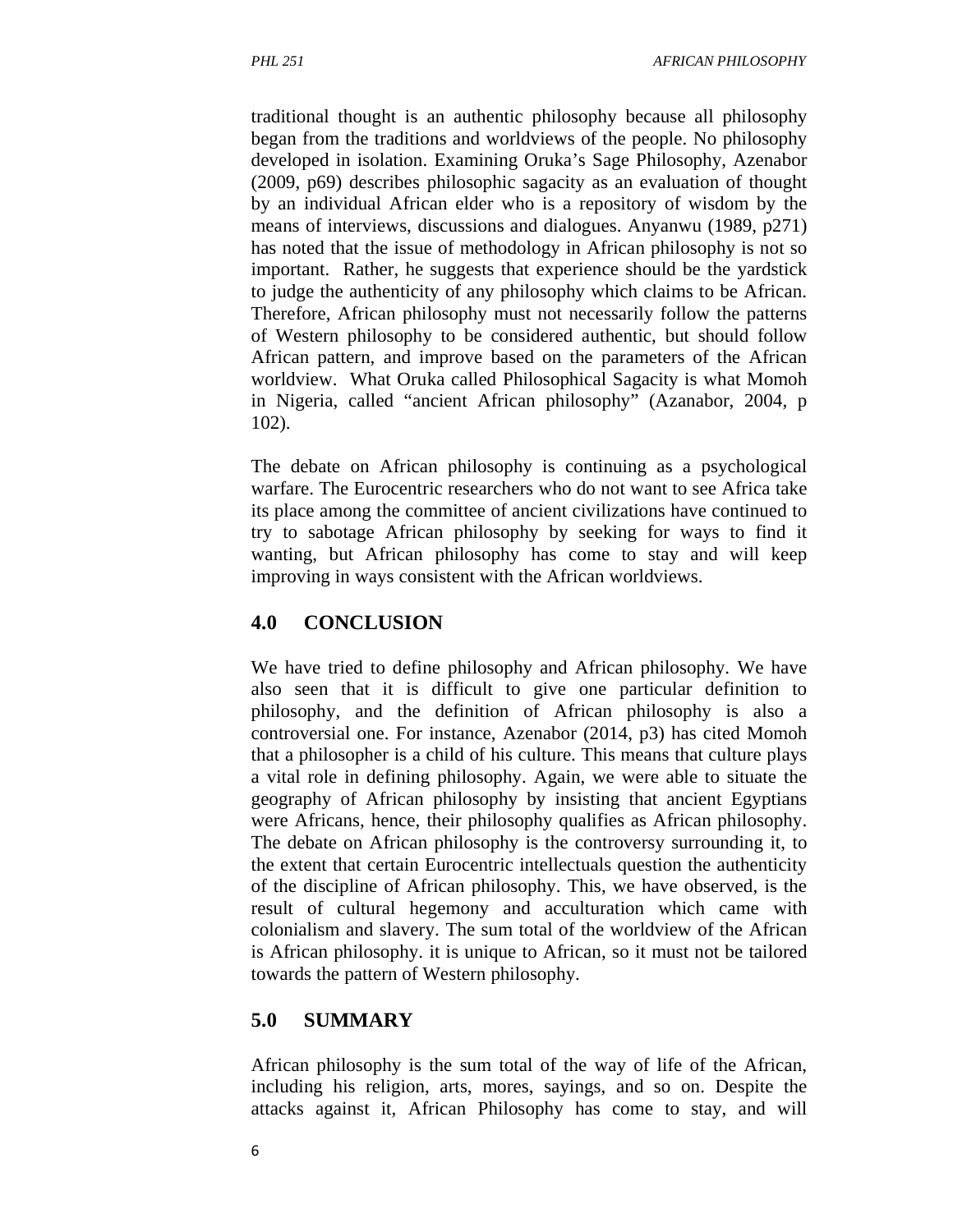continue to improve within the context of the evolving African worldview. It remains a launch pad for Africa in global affairs. Just as every philosophy began with traditional beliefs, so did African philosophy and it is unfair for anybody to measure African philosophy with yardstick of Western philosophy because cultures and civilizations differ in their approaches to reality.

No philosophy is ironclad; therefore, if there are some limitations noticeable in African philosophy, such limitations are also observable in other philosophies like Western and Eastern philosophies.

#### **6.0 TUTOR-MARKED ASSIGNMENT**

- 1. What do you understand by the term "African philosophy"?
- 2. Discuss in detail the debate on African philosophy
- 3. Argue for or against the claim that "There is an African philosophy
- 4. Why can we not accept African traditional thought as an authentic philosophy?
- 5. How has the worldview of Africans affected her view of African Philosophy?

## **7.0 REFERENCES/FURTHER READING**

- Akande, T, & Okorie, O. (2012). *The Fundamentals of Philosophy and Logic for all Disciplines*. Abuja: Remlark Publishers.
- Azenabor, G. (2004). *Understanding the Problems on African Philosophy*. Lagos: First Academic: Publishers.
	- \_\_\_\_\_\_\_\_\_(2009). "OderaOruka's Philosophical Sagacity: Problems and Challenges of Conversation Method in African Philosophy". *Thought and Practice: A Journal of the Philosophical Association of Kenya (PAK).*Vol 1. Pp 69-86.
- Makumba, M. (2017). *Introduction to African Philosophy*. Nairobi: Pauline Publication.
- Mbiti, J. (1982). *African Religions and Philosophy*. Ibadan: Heinemann.
- Nwala, U. (2010). *Critical Review of the Great Debate on African Philosophy*. Enugu: Hilly Press.
- Sogolo, G. (1993). *Foundations of African Philosophy: A Definitive Analysis of Conceptual Issues in African Thought*. Ibadan: Ibadan University Press.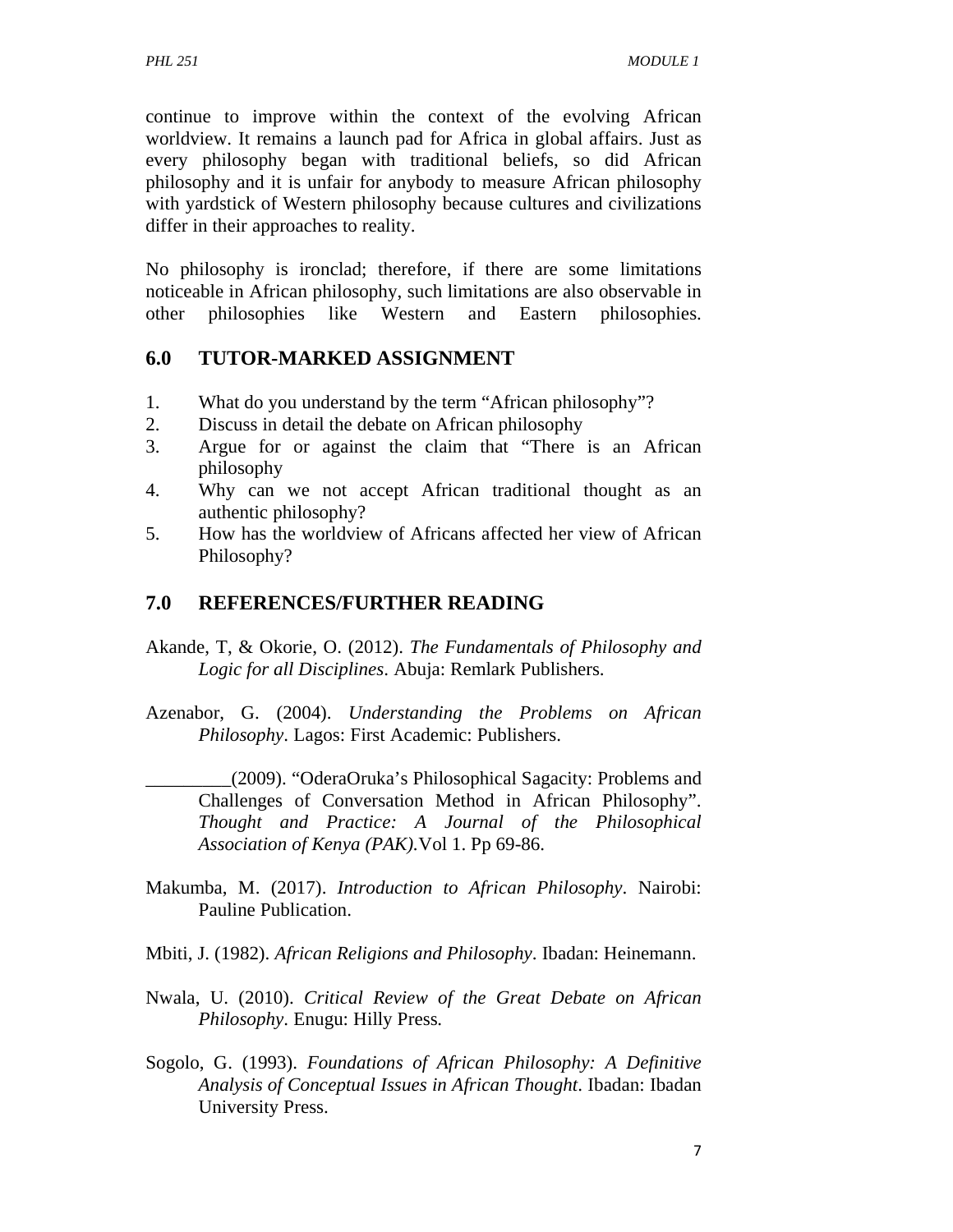Wiredu, K. (1980). *Philosophy and African Culture*. Cambridge: Cambridge University Press.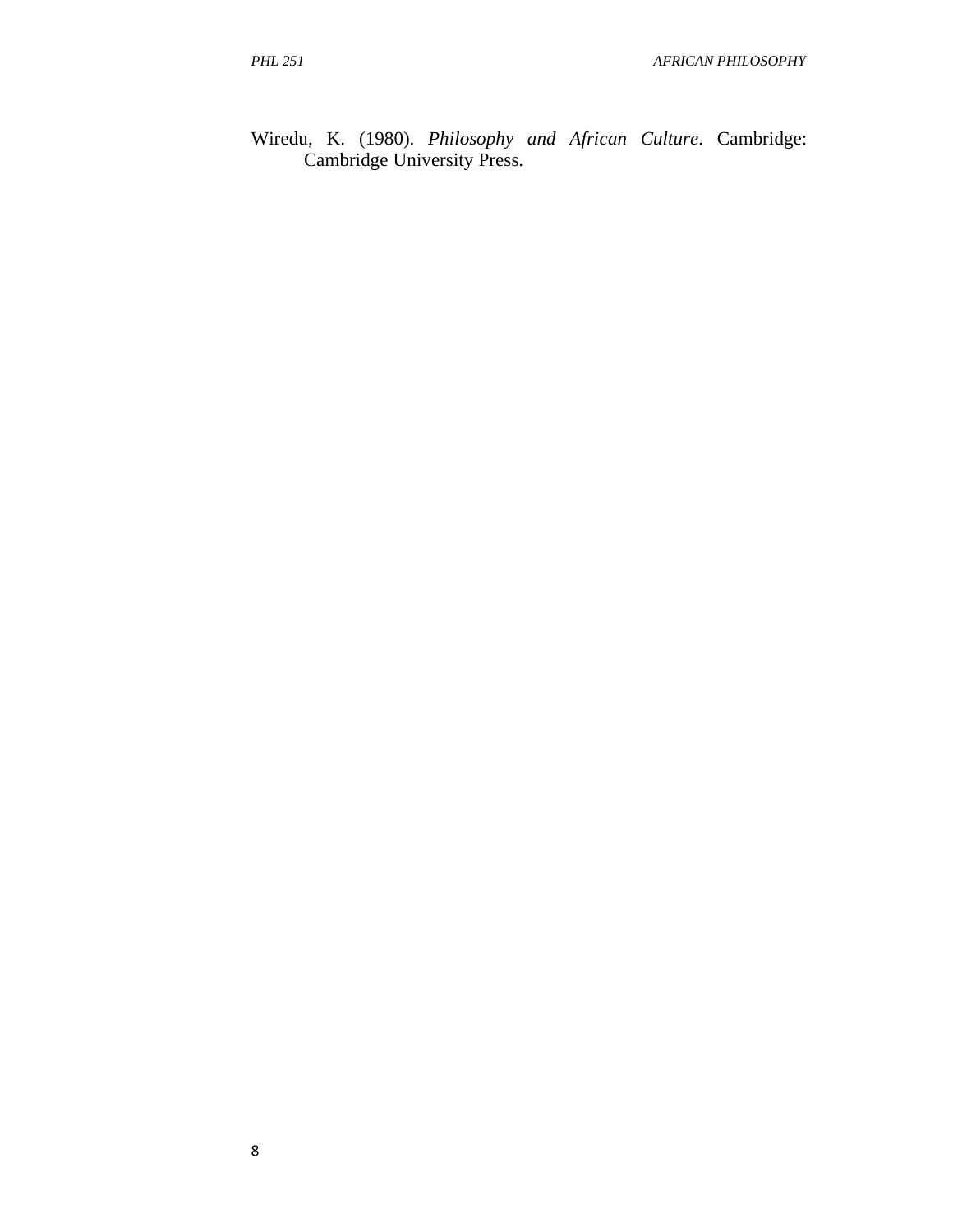## **UNIT 2 MEANING, NATURE AND STRUCTURE OF AFRICAN TRADITIONAL THOUGHT**

- 1.0 Introduction
- 2.0 Objectives
- 3.0 Main Content
	- 3.1 Meaning of African Traditional Thought
		- 3.1.1 The Place of Culture In African Traditional Thought
			- 3.1.2 The Nature of African Traditional Thought
			- 3.1.3 The Gods and Goddesses
			- 3.1.4 Rituals and Sacrifices
			- 3.1.5 The Value of Myths
- 4.0 Conclusion
- 5.0 Summary
- 6.0 Tutor-Marked Assignment
- 7.0 References/Further Reading

#### **1.0 INTRODUCTION**

This unit attempts an analysis of the key concepts that could further provide in-depth meaning into the concept of African traditional thought. The meaning, nature and structure of African traditional thought x-rays the key issues such as the gods and goddesses, rituals and sacrifices, and the value of myth in Africa; giving the student a broader perspective of the issue of the subject matter of African philosophy.

#### **2.0 OBJECTIVES**

By the end of this unit, you will be able to:

- further understand the meaning of African traditional thought
- understand the nature of African philosophy
- to discuss the place of the gods and goddesses in African philosophy
- to underpin the value of myths in African philosophy.

#### **3.0 MAIN CONTENTS**

#### **3.1 Meaning of African Traditional Thought**

To refer to it as "traditional" thought is simply an attempt to distinguish it from the Western thought which has so far suffocated the African continent. The term "traditional" implies that this pattern of thought has unique features which are native to Africa. In a thought system, the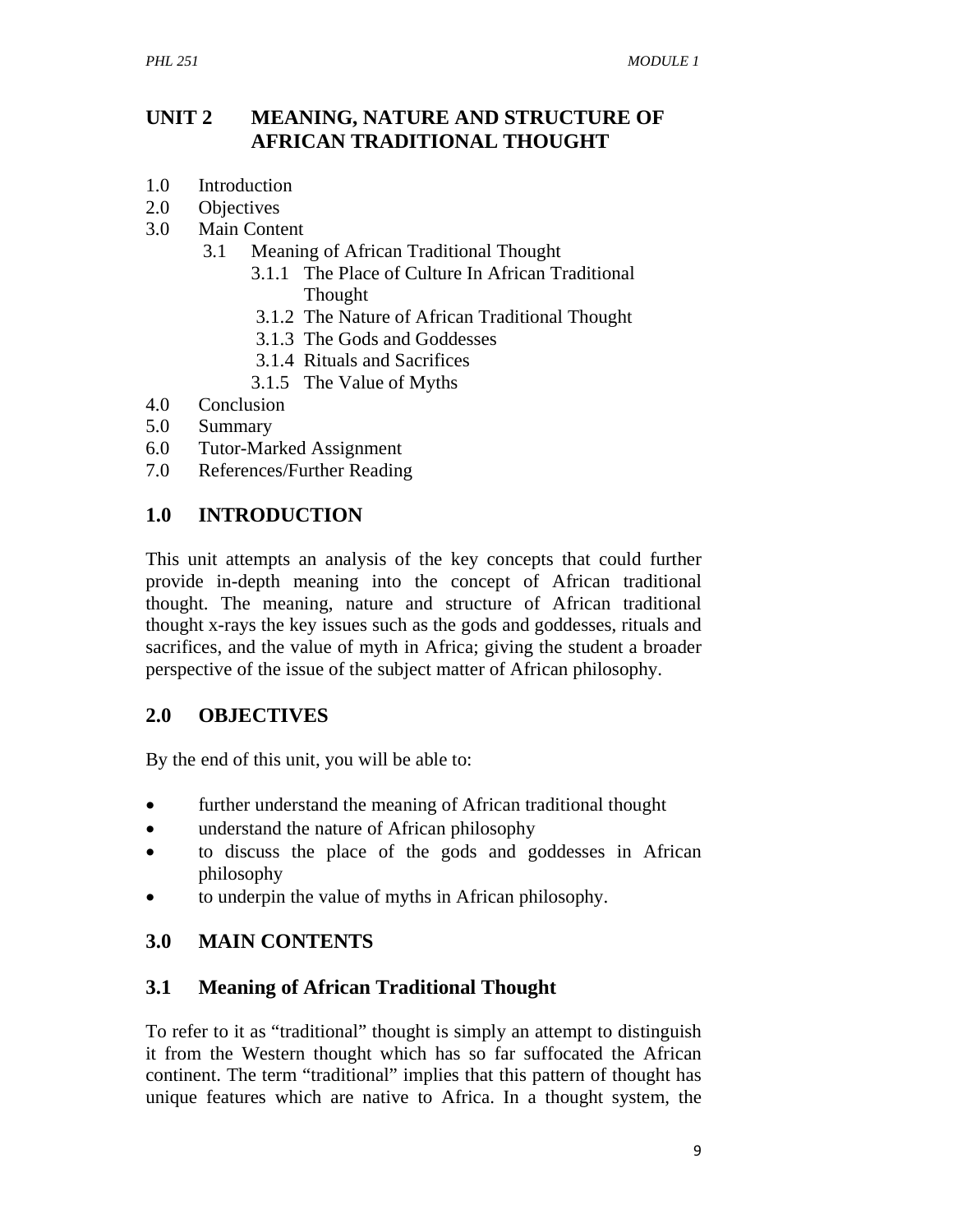individual must endeavour to key into the thinking of the society. Shadrikov, Kurginyan&Martinova (2016, p5650) have argued that thought is a child of culture. This means that every civilization has its own thought pattern which is peculiar to it and which other societies may not be used to. They went further to insist that people from other cultural affiliations may see and look at other cultures that they are not familiar with as nonsensical and meaningless (ibid), but every thought system is useful, especially to those who conceptualize and practice it. Idang (2015) has expressed that these are the distinguishing factors that map Africans out and differentiate them from other people of the world. This thought system encompasses all that we do in Africa. As we have noted earlier, African traditional thought is the entirety of the system and pattern of thought of the African. It includes medicine, myths, religion, values, morals, and the whole belief system native to Africa. That system of thought and belief indigenous to Africans is what is known as African traditional thought.

 The African concept of reality and time, the human person, the environment, and so, make up the whole body of African traditional thought. As culture distinguishes a people, so do thought systems and patterns. Some of the values of African traditional thought include: social values, religious values, political values moral values, aesthetic values, economic values, and so on. All these are products of thought. Thought is systemic because it is the system of thought that helps to attach meaning to whatever we think about. A thought system is an established system of rules and ways of thinking, to the effect that individual thinking within the said society, usually align with the already established system of thought. As Shadrikov, Kurginyan&Martinova (2016) have observed, there is no best or perfect thought system anywhere. Therefore, we should appreciate the African traditional thought and give it its deserved relevance. More so, Horton (1967) has argued that the African traditional thought is not inferior to the Western scientific culture, but the only difference is that of approach and pattern. We will examine culture for a moment since we have noted that thought is formed through it.

#### **3.1.1 The Place of Culture in African Traditional Thought**

In order to further buttress the relationship between thought and culture, we shall look at the concept of culture briefly here. Taylor (1958) describes culture as a complex whole of morals, knowledge, beliefs, customs, arts, law or any other capabilities and habits required of man as member of society. Culture is a patterned way of life shared by a particular group of people that claim a common origin or decent (Idang, 2015, p 98). Looking critically, we will observe that culture and thought have striking similarities in that they are particular to a certain group of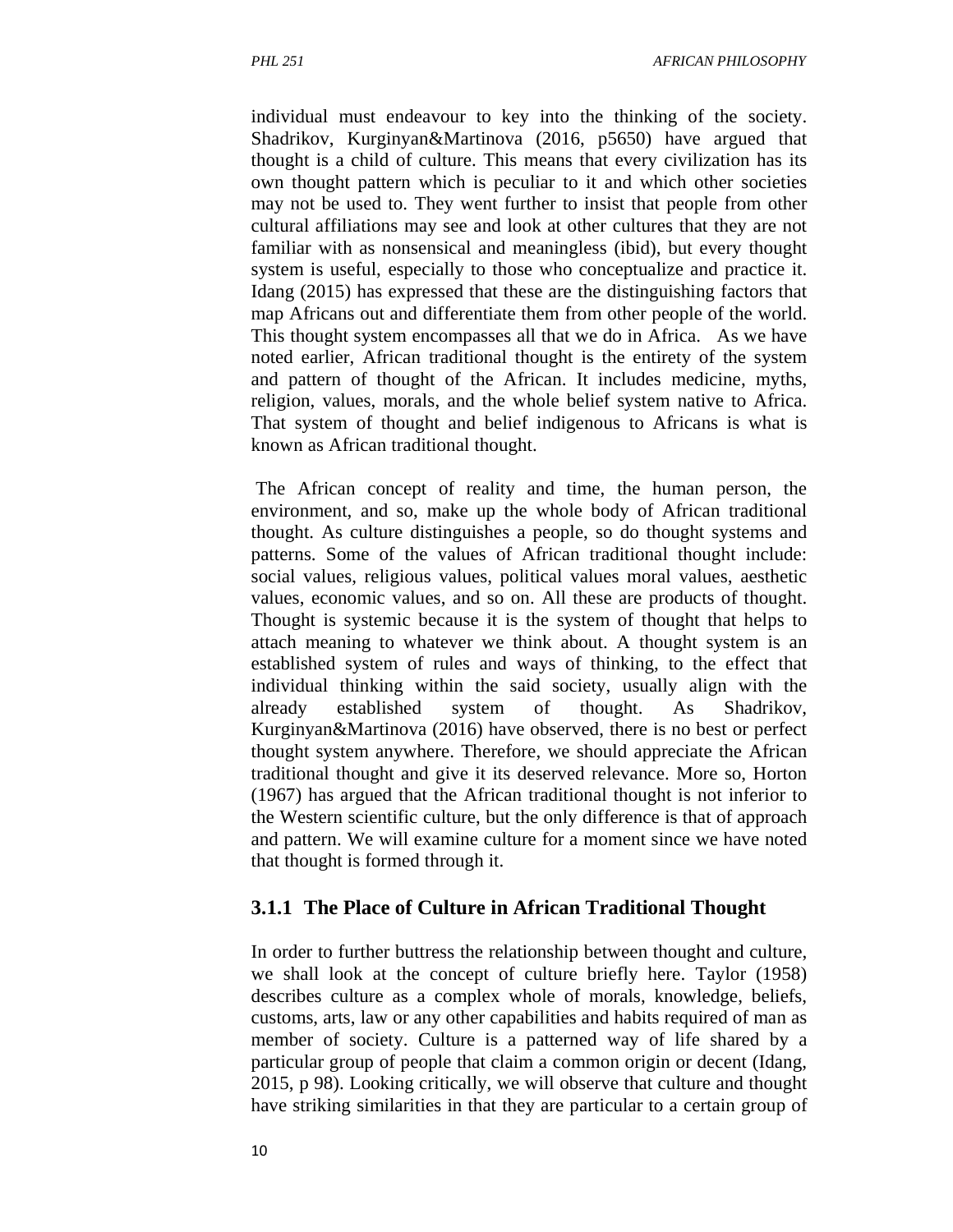people. A pattern of culture and thought is always limited to a particular set of people who have several things in common. It is when an individual is born in a society that he/she begins to assimilate the cultures of that society, which in turn inculcates a certain thought pattern in him.

So culture is very vital in the process of thought formation because without culture, we will not be able to form any kind of thought at all. Culture is a major influence on the formation of thought and thought system. Bello (1991, p189) sees culture as the totality of the efforts of a particular society to meet up with the challenges of living in their environment, which gives order to their political, economic, religious and aesthetic norms, thereby differentiating a particular people from their neighbours. This again, shows the influence of environmental factors on culture and thought formation. It is the attempt by any society to exist and create order out of apparent disorder that gives rise to a particular culture and thought pattern. Therefore, it is practically impossible for there be totally identical cultures since our environments differ. Culture is simply a way a people have adopted to respond to their environment and carve a living for survival.

# **3.1.2 Nature of African Traditional Thought**

We have already dwelt on thought and thought patterns in the previous section. Here, we are going to take a look at the nature of African traditional thought. Traditional thought is the same as traditional philosophy, because thought gave rise to philosophy. This simply means some characteristics of this thought system is native to Africans. What are the basic features of this thought pattern?

Oyeshile (2008, p61) has noted that thought should constitute the entirety of the beliefs, folklores, religion and other concepts. The nature of African traditional thought is simply the way and manner Africans perceive and view reality. The human person, time, community, economics, democracy, governance; are all perceived by Africans differently from their European counterparts. Some of these features include: Africans are emotional, we are spiritually oriented, and we respect the ancestors.

The African is spiritually oriented because he believes that the spirit world controls everything; there are no fundamental differences between the spiritual and material because they are simply parts of the whole reality. We are subject to the repercussions of our deeds, a reason why the average African is afraid of offending against spiritual principles. The ancestors are revered in African thought system, because they encompass the religion and spiritism of the African. They are dead tribesmen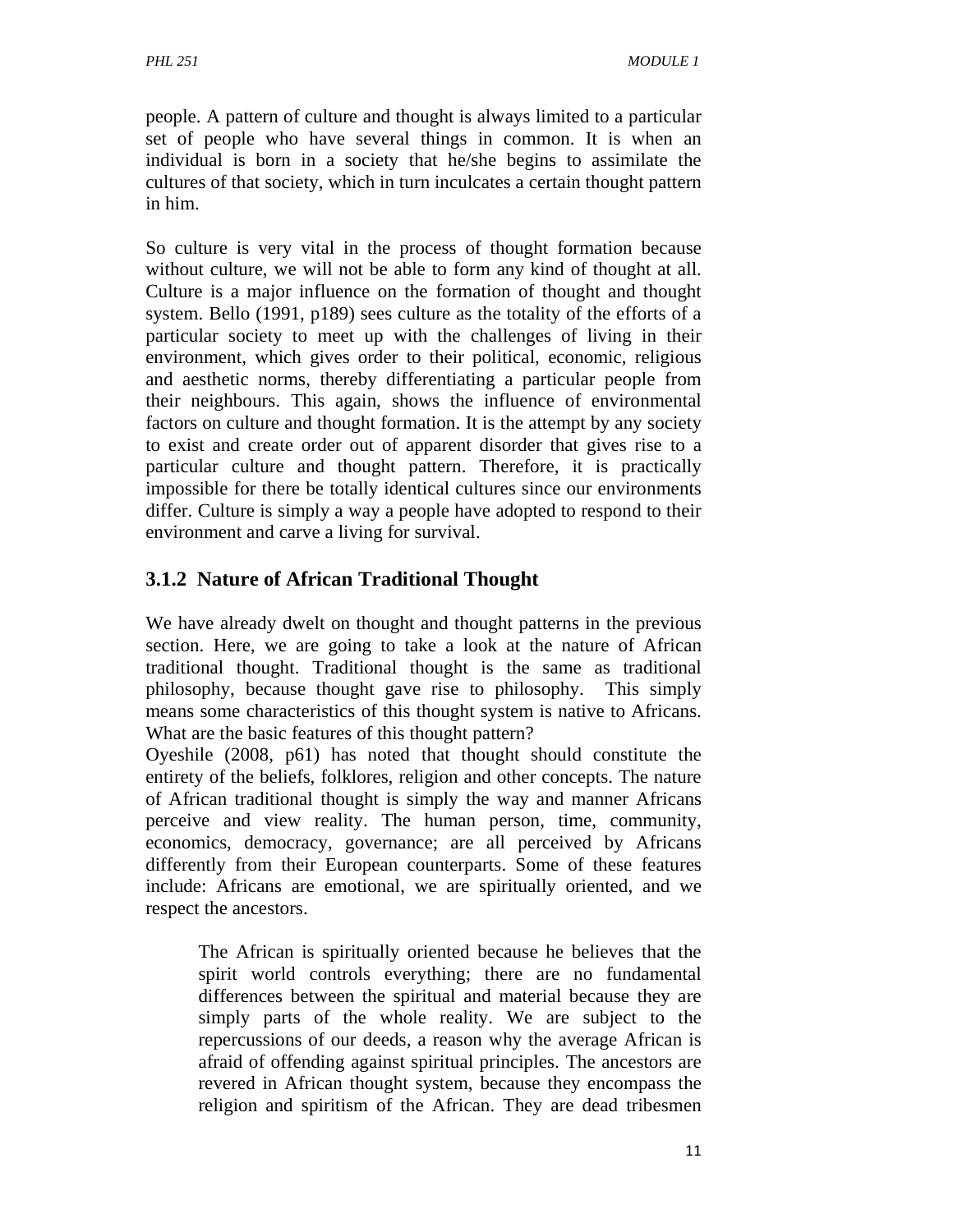who lived and died at ripe ages, and are believed to be watching over the clan, and providing guidance from the spirit world (Prrinder, 1962,p57).Libations and sacrifices are made to appease and seek the favour of the ancestors and the gods. Also, it is to commune and acquire some spiritual ability which the traditional African craves so much. The African is also communal in nature. Things are done in common and the idea of individualism which the West is familiar with is alien to African traditional thought system. The traditional African does not think about himself alone, divorced from the society. The community apportions roles to its members accordingly.

To enlighten the student more on this topic, we shall discuss the African idea of time and the human person briefly.

Babalola&Alokan (2013) argue that even before the dawn of Western education in Africa, traditional Africans had an idea of time. The traditional African society considers time as a socio-cultural phenomenon which must be lived and experienced. Mbiti (1969, p17) noted that the African traditional thought sees time in three dimensions; about events which have occurred, those which are taking place now and those which are immediately waiting to occur. According to him, whatever that has no likelihood of taking place falls in the category of "no time". This means that the traditional African thought sees time based on events. The African conception of time has to do with the planting time, harvest time, rainy season, and so on. So, when it is not time to do any of the things that should be done, the foreigner in our midst might think that we are lazy (Mbiti, 1969,p19). The eventoriented concept of time in the African traditional thought system is a direct opposite of the mechanical concept of time they have in the West. It should be noted that this Mbiti's account of African time has been criticized on the ground that it is doubtful whether it is a correct representation of how time is conceived in Africa. It is said, for example, that the claim that African have no sense of the distant future cannot be correct about a people who value and cherish heirs and successors, who are valued as those to carry on with the family lineage. This is nothing but concern for the distant future. Anthony (2015) has also argued that the African conception of time which Mbiti narrated might actually be the reason why Africa continues to suffer underdevelopment and backwardness. According to him, that idea of time means that the vision of Africa about the future is very limited since there is no clear conception of the distant future in the African idea of time, and a people without vision will likely not witness any form of development (p, 130-131). Some scholars have also accused Mbiti of hasty generalization, using the Kikimba culture alone.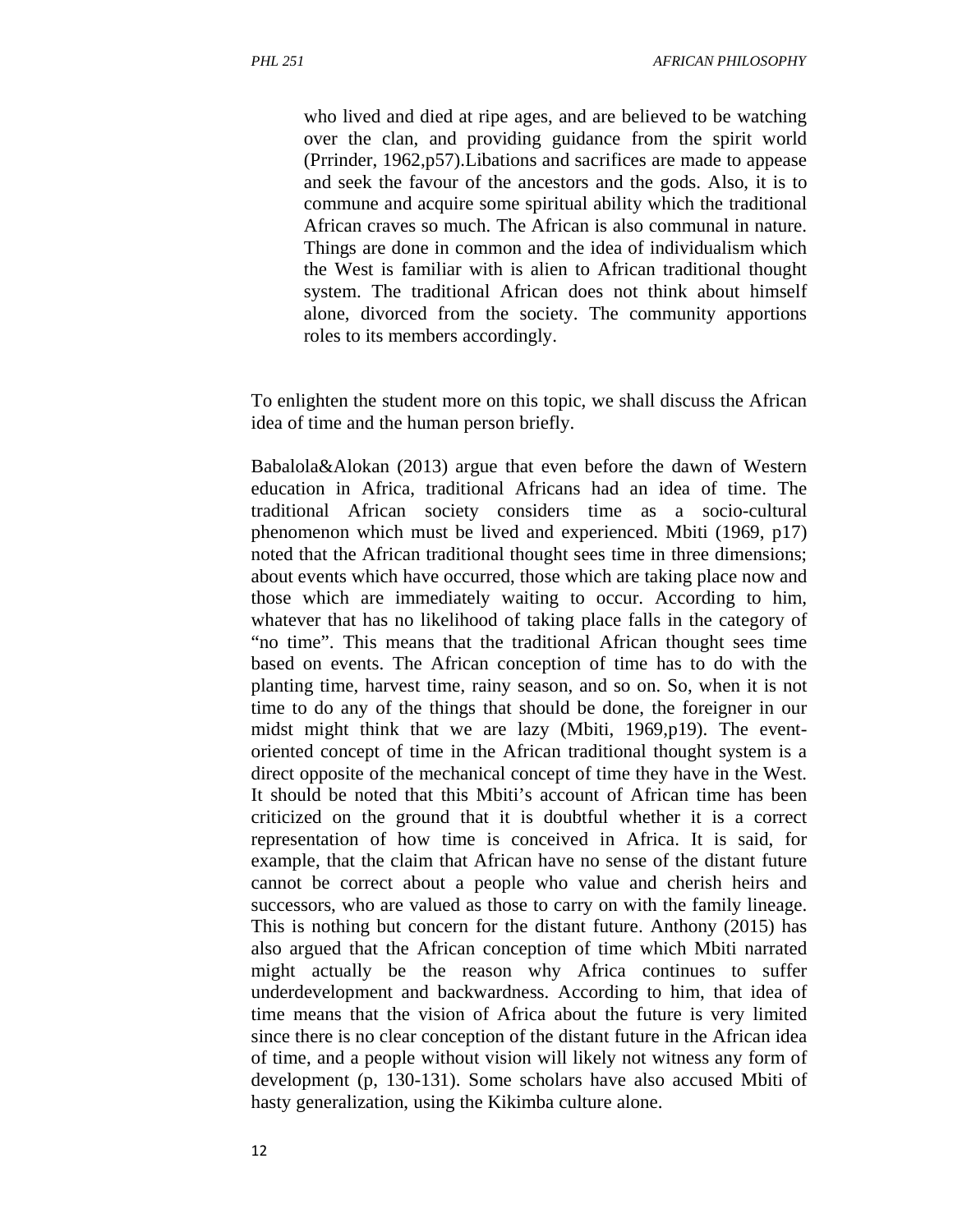The African idea of the human person is another aspect of the thought system we shall examine. Ezedike (2019) states that the conception of man in African traditional thought system is simply to determine his worth as a human person, and his relationship with others in the society. Man is not individualistic, but a part of the whole (ibid). The African therefore sees a human person as that person who commits himself to the community, and performs the functions that the community gives him. That is where the idea of kinsmen comes in, one is nothing without the community of his kinsmen. He cannot go against the community, because the community is bigger than everybody. Therefore, when an African says that somebody is not a "human being", it is not the literal human being, but that such a person has not performed the functions of a human person according to the African traditional thought system.

#### **3.1.3 The gods and goddesses in African Philosophy**

The nature of gods and goddesses in African philosophy is very important; this is because the African way of life is more or less a religious and spirit-oriented one. So, the gods and goddesses occupy prominent space. And these gods and goddesses form a hierarchy (Mbiti 1969,p76). They are conceived as God's earthly messengers in the creative and executive functions (ibid). The natural phenomena like weather, sunshine, mountains, seas, lakes, rivers and boundaries are all associated with one divinity or the other (ibid, p77). No one wants to offend the gods or goddesses, as they are revered as the agents of reward and punishment. The African pours libation and appeases the gods and goddesses for gratitude and for the purification of the land whenever one does something against the gods.

 These gods and goddesses have their priests and priestesses who attend to them and serve as the intermediaries between them and the people. The traditional religion of the African cannot be complete without due reference and regards to the gods and goddesses who are believed to play some roles in keeping and securing the community against evils and atrocities. There is no aspect of life in African tradition that has no god or goddess overseeing it (Edike,2019). This means that the sum total of the life of the African is spiritual, and these gods set moral codes in the society which every member of that society must abide by. Mbiti (1969) has argued that the ancestors are messengers of the gods; the gods use them to deliver crucial messages directly to the clans and families where the priests and priestesses are not used. The African believes that he is not worthy to approach God directly, that is why he decided to do that through intermediaries who are lesser gods, in order to not incur the wrath of God. In the hierarchy of beings, God is at the top of it, followed by the lesser gods and goddesses, then the ancestors,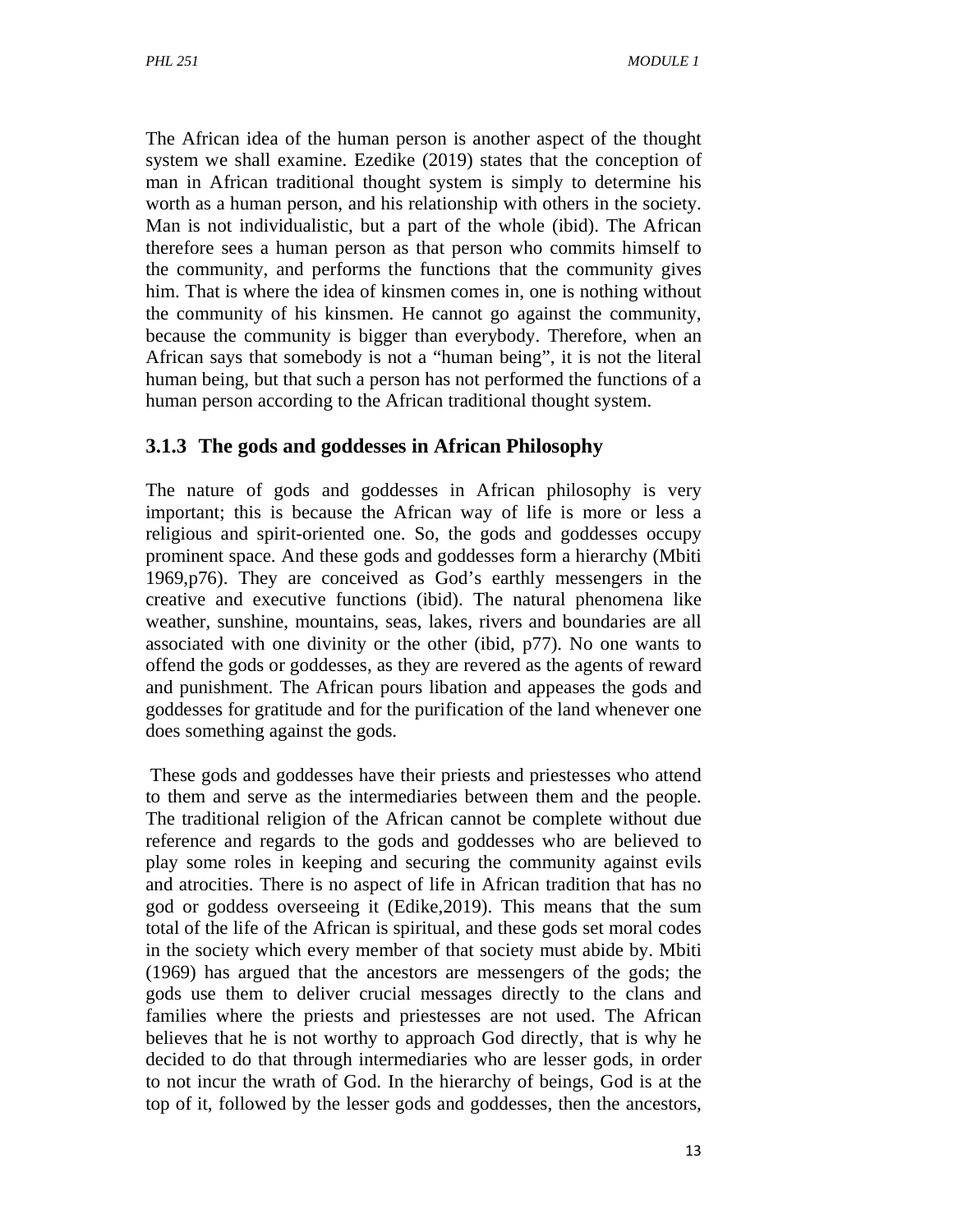and the human being. In this patter, the flow of information can either be vertical or horizontal. That is, the human being can approach the gods for a favour by appeasement, and the gods can pass instructions to the human being through the ancestors and the priests and priestesses.

#### **3.1.4 Rituals and Sacrifices**

Rituals and sacrifices are used to appreciate and appease the gods and divinities in African tradition. Accordingly, all religions center their power on sacrifices and rituals; African tradition is not an exception. Rituals and sacrifices are ways by which Africans express their happiness or sadness (Mbiti 1977, p61). They are ways of worship in African religion, and provide authenticity to the worship of the individual person. This is done through music, singing, moving from place to another, clapping, beating of drums, in order to express the feeling of joy, sorrow or thanksgiving (ibid). When a member of the clan commits abomination, these rituals and sacrifices are needed to sanctify and cleanse the land; to avoid being punished by a malevolent spirit.

The diviners are charged with responsibility of informing the people of the particular ritual needed for a particular ceremony, whereas some forms of rituals and sacrifices are performed periodically and routinely. This is done to either invoke the anger of the spirits on someone or to attract blessings, cure sicknesses, or appeal for progress for one's self (Horton, 1967). The idea of sacrifice is also done to one's personal god in his home. Some traditional African peoples have their shrines in designated places in their homes, where they go every morning to pour libations and perform rituals and sacrifices to their gods and goddesses. For instance, it is believed that any sickness which defies the ordinary and conventional medicine, might be a punishment from the gods, hence, efforts are made through the diviners to find out the nature of sacrifice and rituals to perform by the relatives of the sick person (ibid). In a situation where the afflicted person cannot afford the items of the ritual, his relatives and kinsmen rally round to help him out, in order to remove shame from their family. We shall treat the issue of rituals and sacrifices more broadly in Module 2, unit 4.

#### **3.1.5 The Value of Myths**

Myths are essential aspects of African traditional thought system. A myth is way of explaining some imaginary or actual reality which is properly understood, and cannot be explained through normal description (Mbiti 1977, p77). Myths are literal because they are not the same as facts. Myths form a part and parcel of African traditional religion and philosophy. Myths are beliefs that cannot be sufficiently explained within the ambits of reason and evidence. Many things are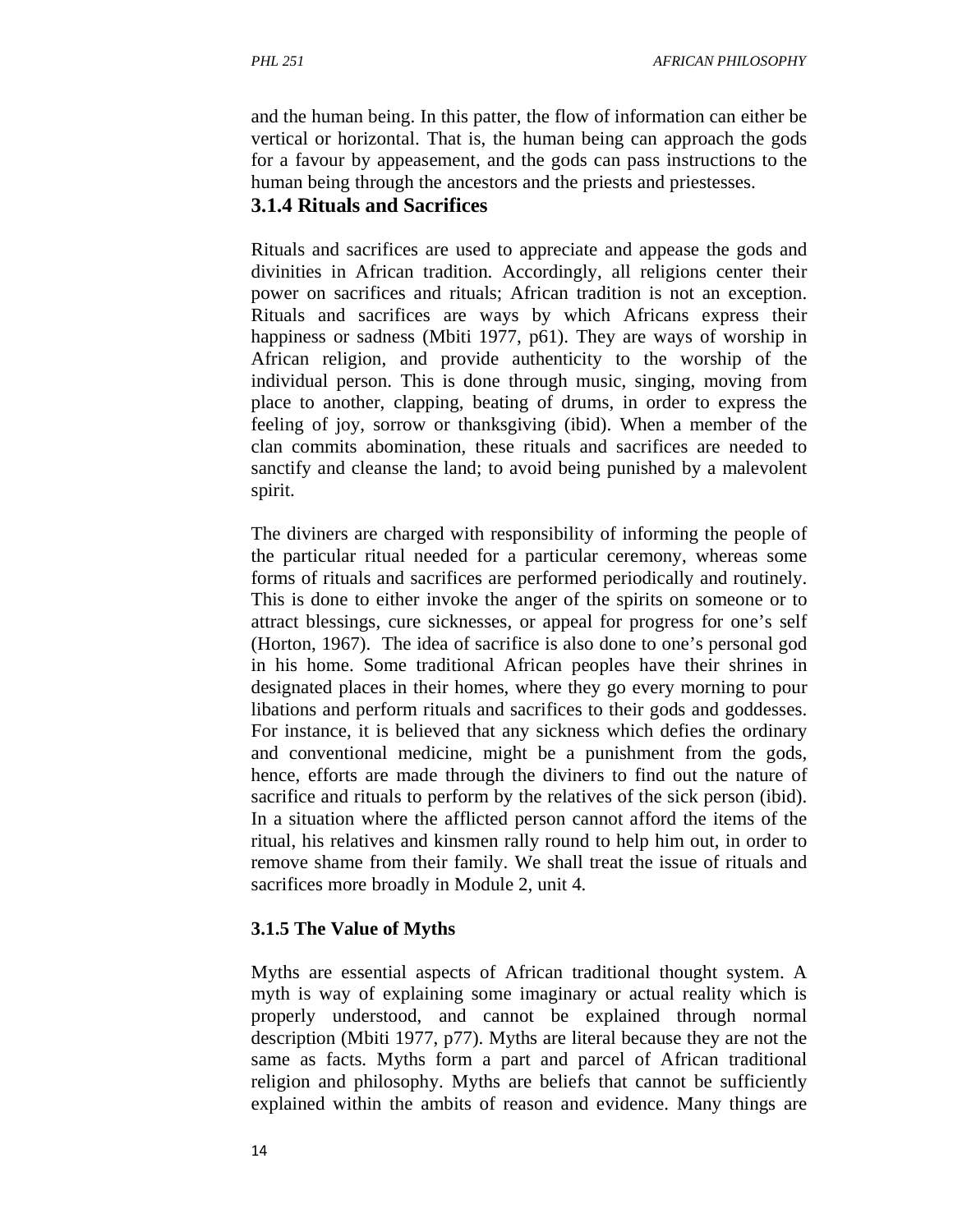simply unexplainable by the African; ranging from social, spiritual, environmental, and even family issues.Myths are used to offer explanations for such occurrences. People at the level of traditional thought system are barred from questioning the authenticity of these myths. This is because the African seeks to preserve and keep whatever his ancestors left behind in order not to incur their wraths and indignation. Some myths have been in place for thousands of years, and people are born into that particular society to meet, learn and believe such myths. Ikenga-Metuh (1987, p31) posits that myths are sacred sayings which are said when rites, ceremonies, rituals, or moral rules demand justification, warrant of antiquity, reality and sanctity. S,o one can say in the other way round, that myths are used to appropriate authenticity on the actions, history, ceremonies, rules and social norms in Africa. And these myths are always attached to the ancestors and spirits, without which they will be denied acceptability. So, myths keep African philosophy going. These myths are used to explain reality; ranging from the origin of man, the essence of taboos, customs and traditions, and so on. Some of them are carved on woods, clay, ivory and stone, to show their ancient origins (Mbiti 1977, p77). Without the use of myths, many things in the African tradition cannot be explained. So, myths are veritable ways of passing information about certain practices and traditions to the next generation. Through myths, we are able to dig into the psychology of the human past, helping us to understand how our ancestors thought and how they were able to navigate our society.

Myths vary in importance and age.They can also be about institutions, God, creation, origin of man, values, death, heroes and leaders, kings, chiefs, animals, natural forces, objects, various habits of living and behavior of things around us (Mbiti 1977, p78). These myths exist to answer questions of "how" and "why" something exists, and also to respond to issues about man's quest for eternal rest. Therefore, myths are very important in African tradition. But the question remains how Africans can manage to reform this body of myths and make them relevant in the contemporary world. Besides, since human understanding grows, there is the need for Africans to seek clearer and deeper understanding of these myths, so as to discard anachronistic ones.

#### **4.0 CONCLUSION**

We have tried in this section, to look at the nature and structure of African traditional thought. We did this by examining the way Africans think, examining thought itself, and knowing the significance of culture in the process of African traditional thinking. We were able to understand that culture influences thinking, and every new member of any society will assimilate the culture of the society gradually to aid the thinking process. We identified that thought systems and patterns vary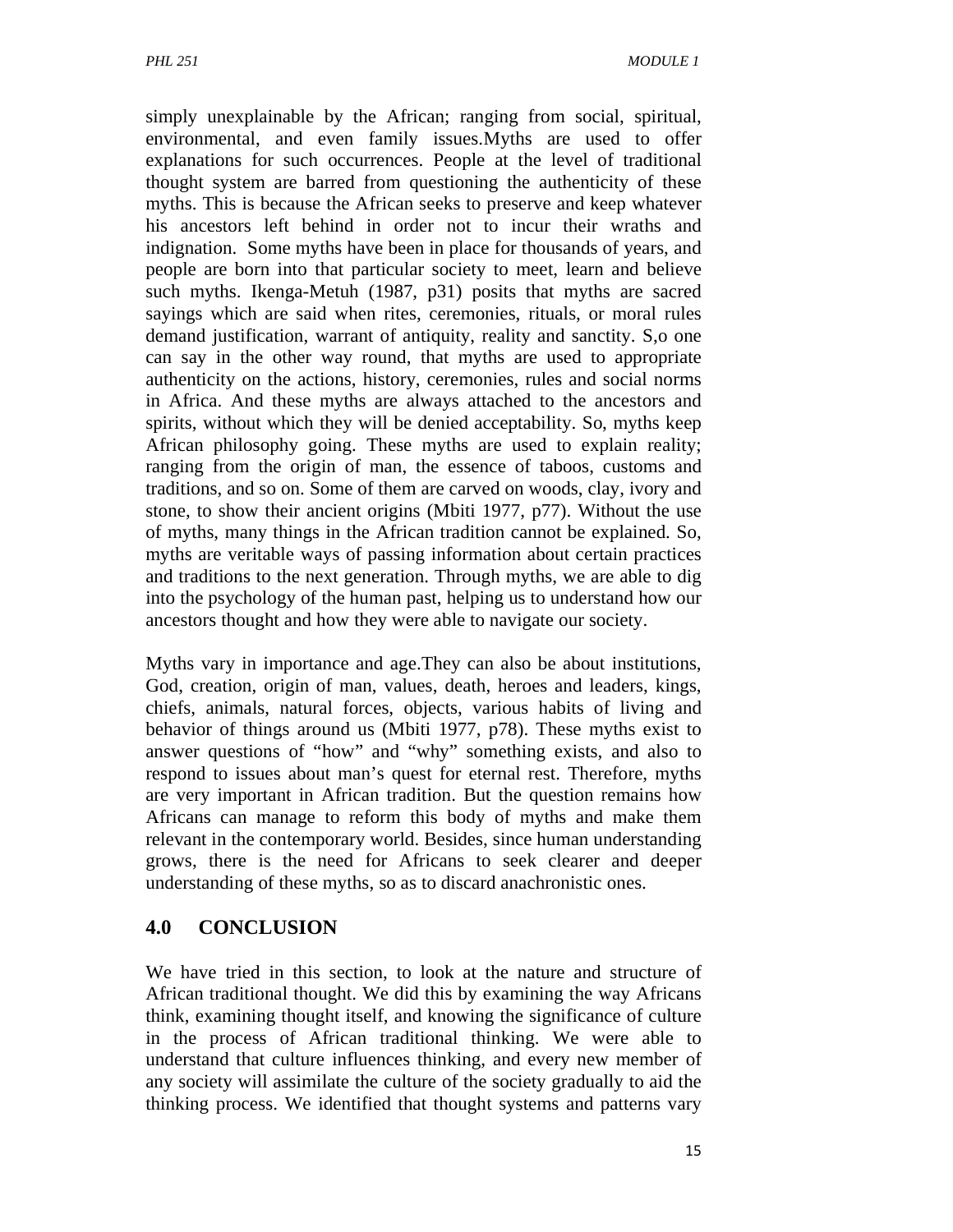significantly from society to society, because culture and thought systems are simply a peoples way of responding to their peculiar environments. So, African traditional thought system is a thought unique to Africans as a result of location and environment. We have realized that the thought system of the Africans has religion as an integral part of it and these practices have ingredients that make them what they are. Such features include, sacrifices, myths, rituals, the gods and goddesses, and so on. We have noticed that without these features, it will not be possible to call any thought pattern African.

#### **5.0 SUMMARY**

African traditional thought is the sum total of the thought pattern of the African people. It is different in nature, form and character from the Western scientific way of thought. Religion and taboos are part and parcel of the thought system, and they have been handed down to our ancestors through oral traditions for us to preserve and also hand over to the generations coming after us. The thought system and pattern of the African does not need to completely mirror the Western way of thought to become valid; rather, it should try to evolve just like every other thought system, while maintaining its Africanness and/orAfricanity.

#### **6.0 TUTOR-MARKED ASSIGNMENT**

- 1. What do you understand by the word "thought"?
- 2. Discuss the nature of African traditional thought.
- 3. Discuss the place of rituals and sacrifices in African traditional thought system
- 4. What are the values of culture in African philosophy?
- 5. Briefly discuss the African ideas of time and the human person.
- 6. Why is it necessary to continually evaluate myths?

#### **7.0 REFERENCES/FURTHER READING**

- Babalola,S. & Alokan, O. (2013). "African Concept of Time, a Socio-Cultural Reality in the Process of Change". *Journal of Education and Practice.* vol 4. No. 7. ISSN 2222-288x. (online). Accessed 9/921
- Bello, S. (1991). *Culture and Decision Making in Nigeria*. Lagos: National Council for Arts and Culture.
- Ezedike, U. (2019). "The Concept of Human Person in African Ontology: a Critical Reflection on the Igbo Notion of Man". African Research Review. *International Multi-Disciplinary*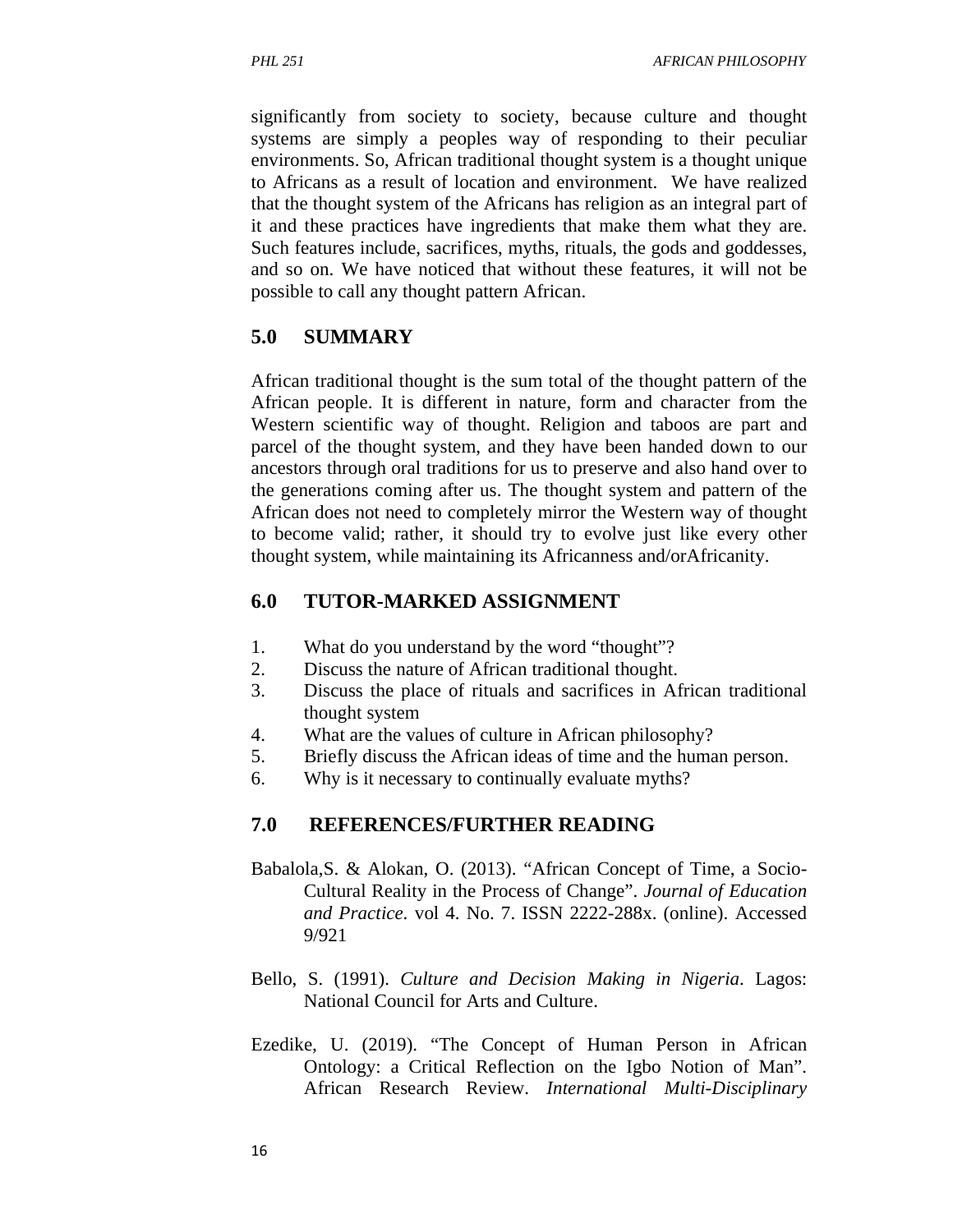*Journal.*Vol 13. No. 2. Serial no, 54. pp 131-137. Doi: http://dx.doi.org/10.4314/afrrev.13i2.11. Accessed 9/9/21

- Horton, R. (1967). "African Traditional Thought and Western Science". *Journal of International African Institute.* vol, 37. No. 2. Retrieved from: http://www.jstor.org/stable/1158252. accessed 9/9/21
- Idang, G. (2015). "African Culture and Values". *PHRONIMON UNISA.*  vol 16. No. 2. pp 97-111
- Ikenga-Metuh, E. (1987). *Comparative Studies of African Traditional Religions*. Onistsha: IMICO Publishers.
- Mbiti, J. (1969). *African Religions and Philosophy*. London: Heinemann.
- Oyeshile, O. (2008). "On Defining African Philosophy: History, Challenges and Perspectives". *Humanities and Social Sciences Journal.*vol 3. No. 1. pp 57-64
- Parrinder, G. (1962). *African Traditional Religion*. London: Camelot Press.
- Taylor, B. (1958). *Primitive Culture: Research into the Development of Mythology, Philosophy, Religion, Language, Arts and Customs.*  2<sup>nd</sup> Ed. London: John Murray.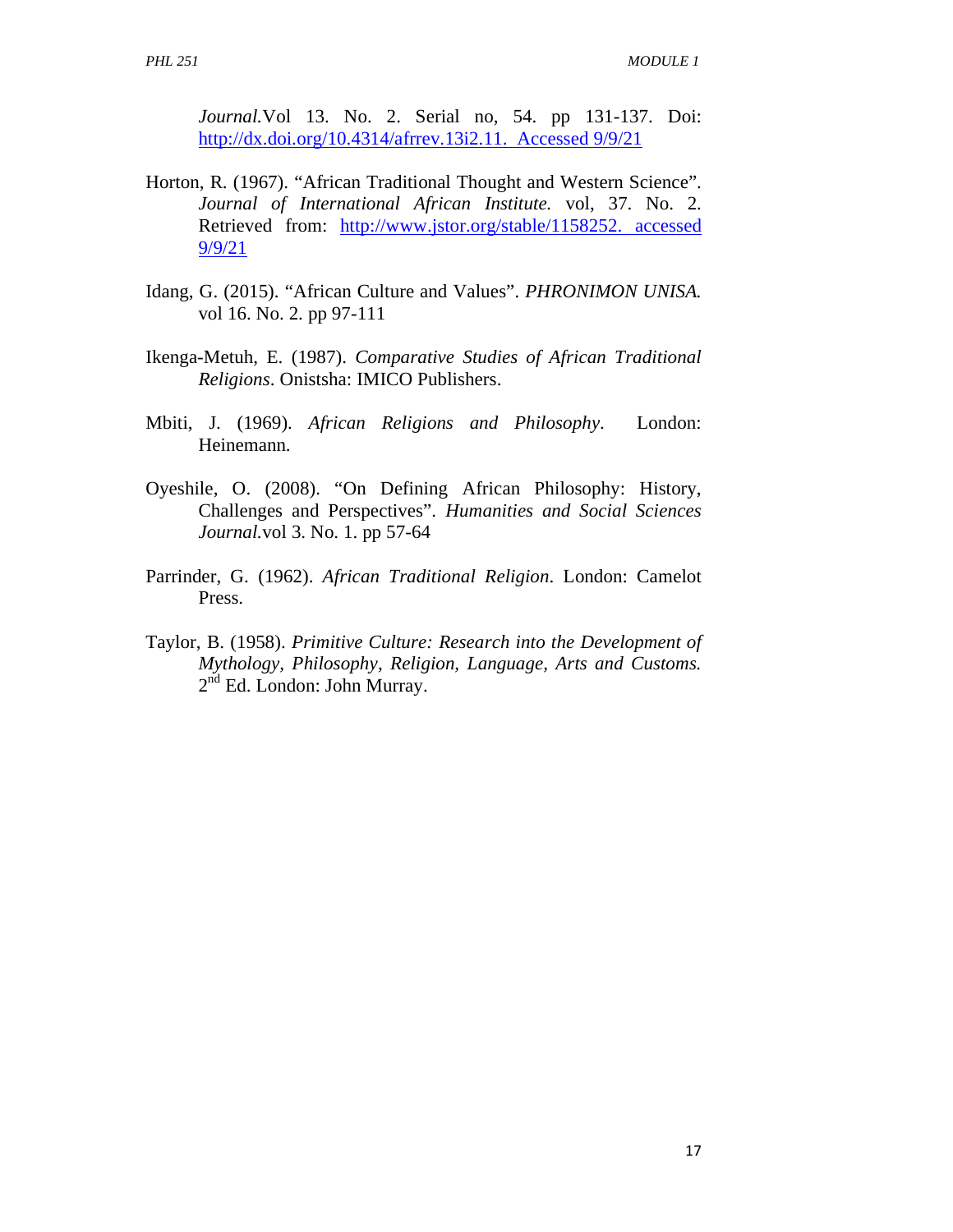## **UNIT 3 APPROACHES IN AFRICAN PHILOSOPHY**

- 1.0 Introduction
- 2.0 Objectives
- 3.0 Main Content
	- 3.1 ethno-Philosophy
		- 3.1.1 Philosophic Sagacity
		- 3.1.2 Nationalistic- Ideological Philosophy
		- 3.1.3 Professional Philosophy
- 4.0 Conclusion
- 5.0 Summary
- 6.0 Tutor-Marked Assignment
- 7.0 Reference/Further Reading

#### **1.0 INTRODUCTION**

The issue of the approaches to African philosophy was made popular by the late Kenyan philosopher, H. Odera Oruka. He conceptualized these approaches as ethno-philosophy, philosophic sagacity, nationalisticideological philosophy and professional philosophy. He propounded these approaches to African philosophy in order to respond to the question of whether there is an African philosophy, or a philosophy that can be regarded as indigenously African. To Oruka, anyone doing African philosophy must do it using any of the above approaches. These he called the four trends of African philosophy, and they can also be referred to as methods of African philosophy.

This unit gives us an in-depth analysis of these four methods of African philosophy; describing them one after the other and equipping the student adequately to understand their essence and scope.

#### **2.0 OBJECTIVES**

By the end of this unit, you will be able to:

- understand the concept of African philosophy
- X-ray the approaches in African philosophy
- explain the essence of these approaches and their importance in African philosophy.

#### **3.0 MAIN CONTENT**

#### **3.1 Ethno-philosophy**

Ethno-philosophy is the approach made popular by Pauline Hountondji. It is a method adopted by those African philosophers who rely on the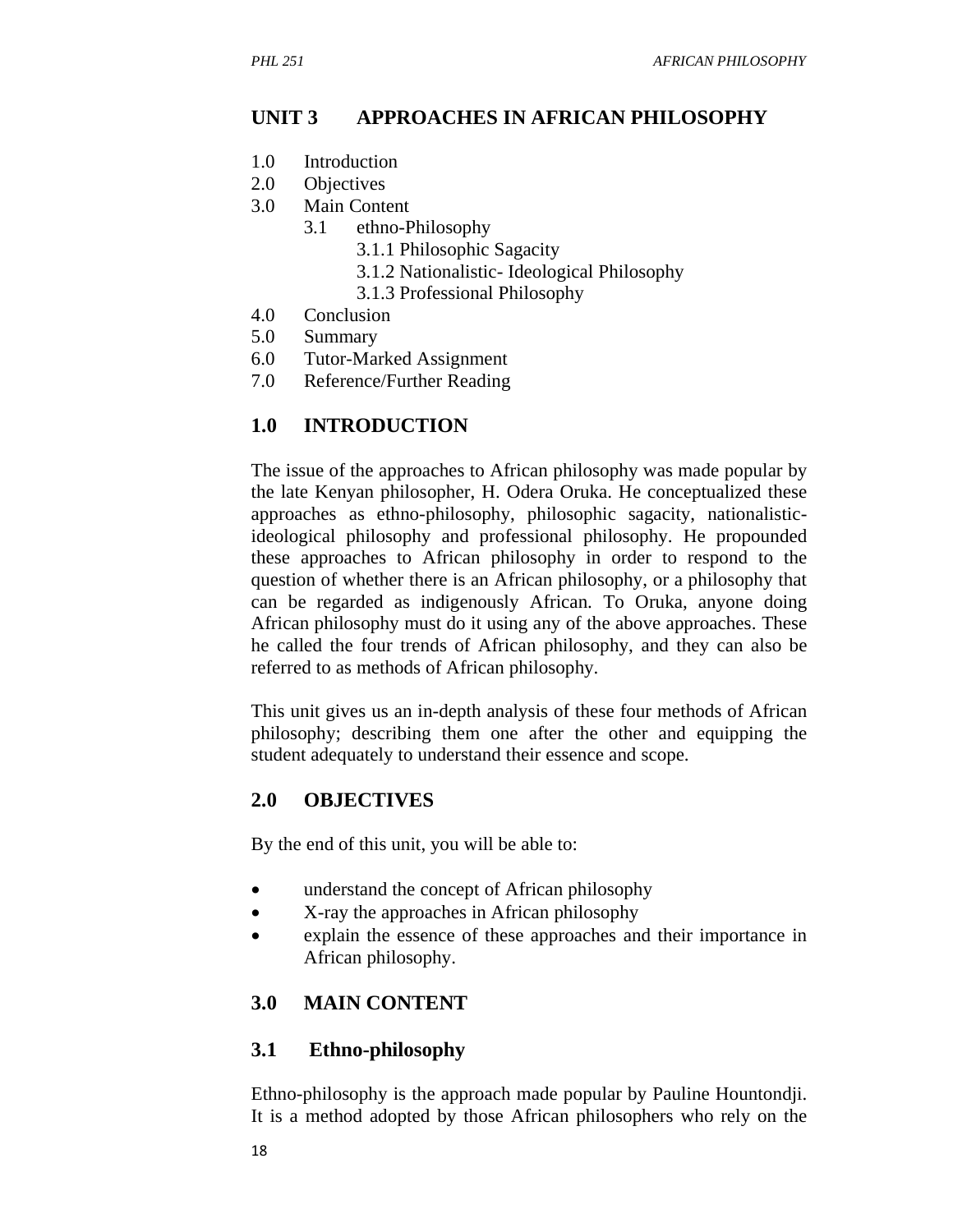hybrid of ethnology and philosophy in their conception and definition of philosophy (Chemhuru 2013). Bodunrin (1984) maintains that ethnophilosophy is the activities of those anthropologists and ethnographers who have examined and interpreted the collective worldview of Africans, their folk wisdom and myths as constitutive of African philosophy. In order words, this method of African philosophy is more or less ethno-cultural in nature. Ethno-philosophy is the conviction that the starting point of philosophy is the traditional religions, sayings, myths and customs of the African. Ethno-philosophy sees African philosophy as a communal thought (Bodunrin, 1981, p161.cf Kaphagawani, D. In Coetz, P & Roux, J 1998). Ethno-philosophy is based on the idea that there is an ideology that can be seen in African tradition, and that ideology can be referred to as philosophy. As we can see from other traditions of philosophy namely, Western philosophy and Eastern philosophy, every philosopher is influenced by the culture prevalent in his time among his people and his society. That is where ethno-philosophy comes in, it is total of the communal way of thinking prevalent within a particular society, based on the philosopher can philosophise.

Ethno-philosophy can also be referred to as culture philosophy, and this means that it is different from philosophic sagacity which has to talk about individuals.

The major proponents of ethno-philosophy are John Mbiti, PlacideTempels and Alexis Kagame. Ethno-philosophy is the African approach to the world and realities. We have earlier observed that culture is an integral part of a peoples' philosophy, ethno-philosophy is that cultural aspect of African philosophy. It could be described also as the cloud of unreflective magico-religious claims which contain evidence of philosophy that can be extracted and converted into a body of knowledge (Sogolo, 1993, xiv). Ethno-philosophy advocates that the raw material for philosophy in African should be the culture of the African. Ethno-philosophy believes in the uniformity of the diverse cultures of the African peoples and refutes the idea that the community cannot philosophise. It is attracted to the African past, by studying and analysing it critically to extract some form of philosophy from it. Ethnophilosophy believes in, the communal nature of the African way of life, and believes that the people can collectively practice philosophy. Ethnophilosophy has its origin in the belief that Africans reason differently from the West (Oruka, 1987, p10). The study of ethno-philosophy has helped a great deal in proving the Western denigration of African philosophy wrong, and giving out the proper education about the African culture and peoples to the wider world (Chmehuru, 2013).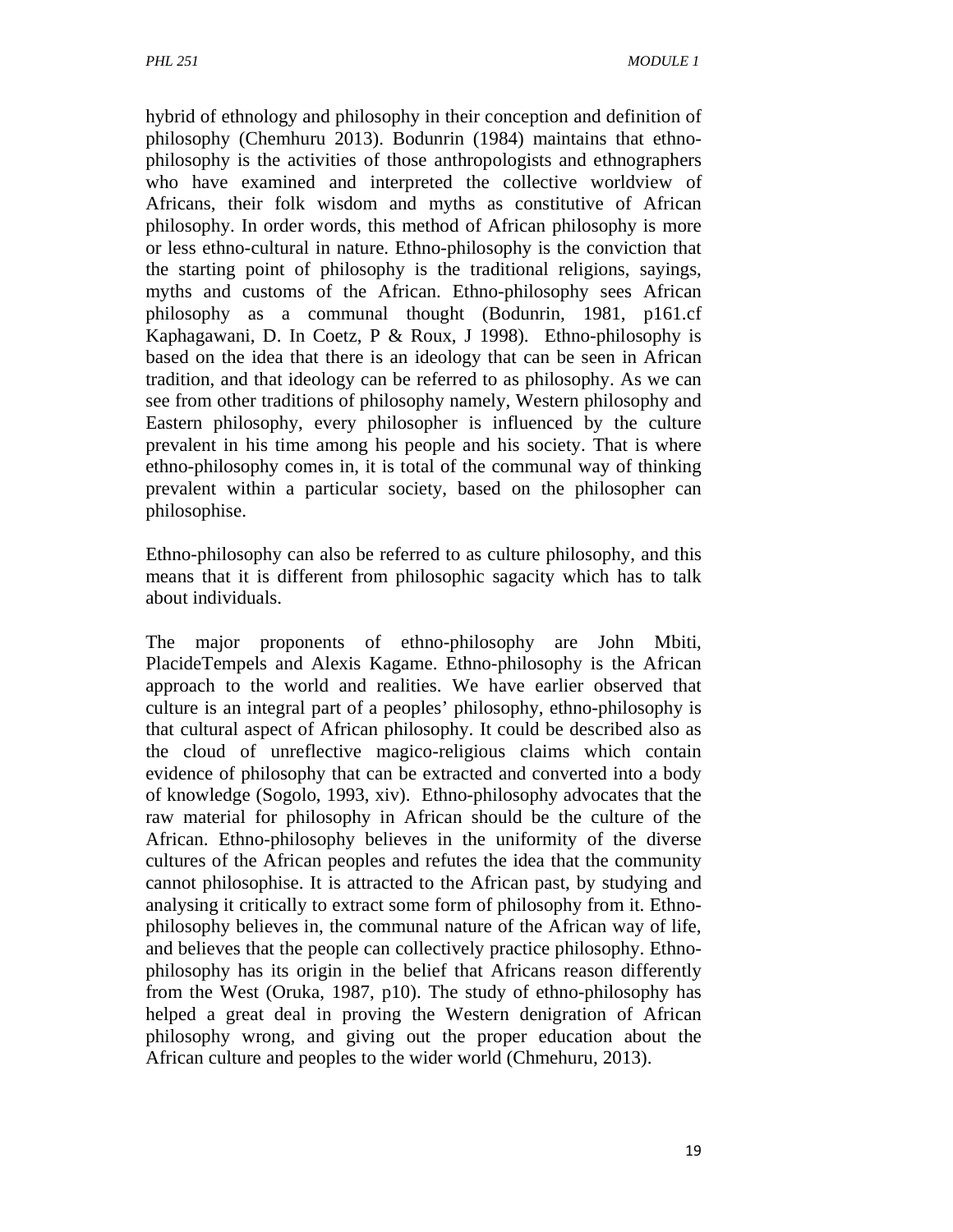Ethnophilosophy found expressions in the works of Senghor and Temples, Kagame, Mbiti, and Mudimbe (Makumba, 2007. P. 119). This underlines a form of a unified African philosophy; which is called Bantu Philosophy as expoused by Tempels. this philosophy identifies African peoples as a unified, collective organism (Nwala, 2010. P. 111). It leaves no room for individualism of any kind, and calls on all African to come together and have the unity and oneness to fight against the cultural degradation by the West. This kind of philosophy deals on the communal worldviews of the people and draws data from the materials of ethnology available to the people. Nwala (2010) noted that the school of ethno-philosophy is a variant of the traditional philosophy.

#### **3.1.1 Philosophic Sagacity**

A sage is a wise individual who lives in a community. In the African setting, sages are not hard to come by. The sage has a good knowledge of the culture, customs and beliefs of the people and can reproduce them in proverbs and wise sayings (Makumba 2007, p101). This method was made popular by Oder Oruka in his *Philosophical Sagacity,* where he is said to have interviewed the sages in Kenya. The sage exudes knowledge, traditional knowledge which is also philosophic in nature.Those who propounded this method of African philosophy believe that when we begin to listen to the sayings and talks of the old wise people in our traditional African environment, we will definitely be able to extract some philosophy from them. The sages do not write anything, they only talk based on their experiences in the traditional setting. Socrates, renowned for his exploits in Western philosophy can be categorized as a sage in this context, because Socrates himself did not write anything, but mainly moved about seeking to correct the ills of his society.

There are two types of sagacity as Makumba (2007) has identified: the folk sagacity and the philosophic sagacity. The folk sages are generally dogmatic and do not wish to question the veracity of their cultures and traditions (ibid, p102). They are 'die-hard faithfuls of traditions' and do not want to be involved in anything that seeks to dethrone their traditional beliefs and customs. The folk sagacity is the first order level of philosophy which zealously and jealously seeks to justify and preserve a particular culture. It is the uncritical method that simply avoids the critical questions about the current way of life of the people. Makumba (2007) noted that this kind of sagacity could lead to a mental blockade because it is does not welcome any form of external ideas, no matter how good such ideas might be. It does not encourage cultural encounter which help to improve cultures.The folk sage is only interested in what his people say, and not in any anything the other peoples are saying. But we know that philosophy has the attribute of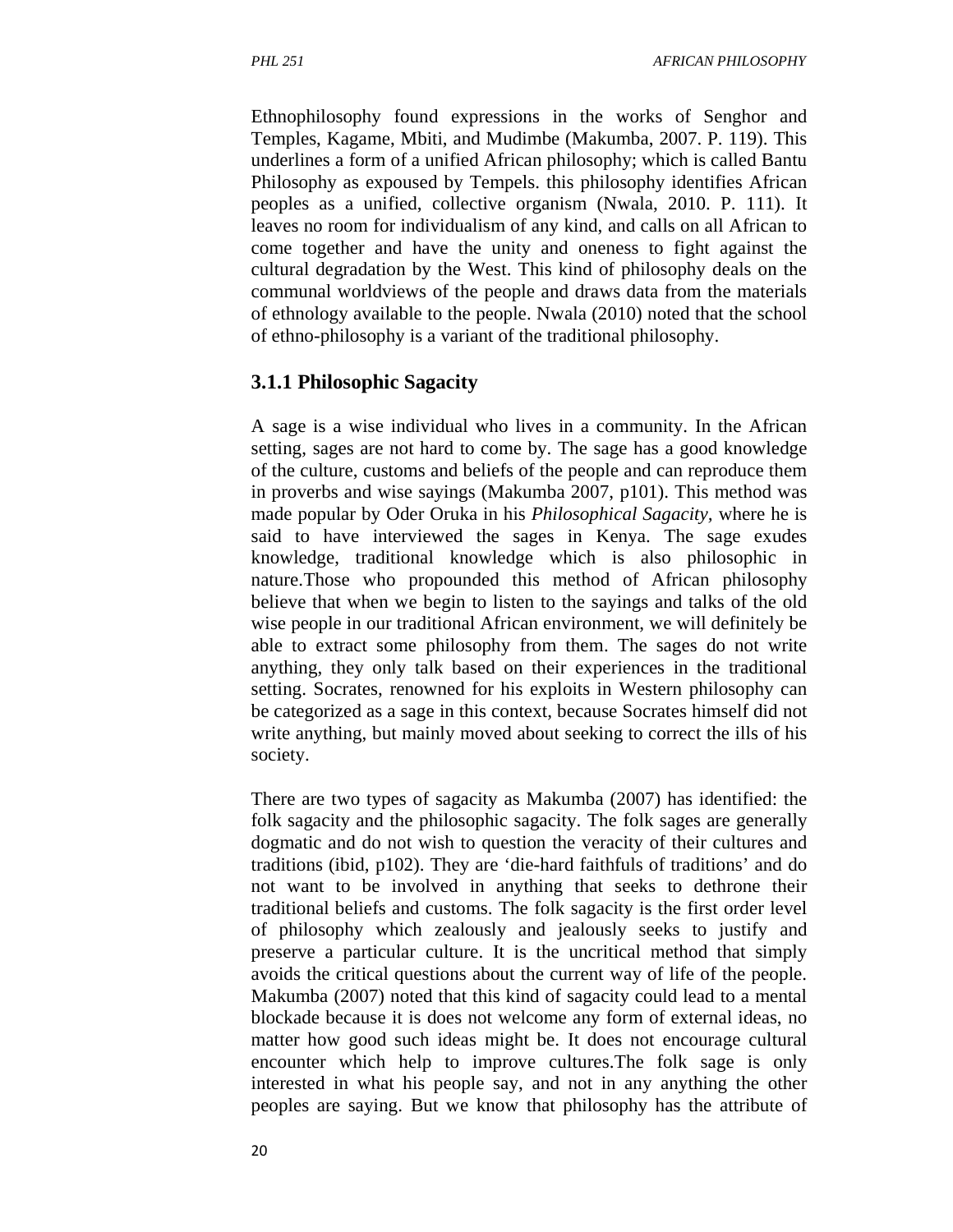comparison, and comparative philosophy is healthy because it helps different cultures and philosophies to learn from one another. With the recognition of sage philosophy as a form of philosophy, the argument against traditional philosophy grew weaker.

Another type of sage philosophy in the approaches in African philosophy is the philosophic sagacity. The philosophic sage can make critical and independent assessment of what the folk sage will naturally take for granted and hold on to, despite reasons to the contrary (ibid, p102). This the stage Oruka referred as second order level of philosophy. He does not repeat folk ideas, but has broken the walls of uncritical traditionalism, in order to question ideas and cultures systematically, using the tool of reason. Sage philosophy is aimed at repudiating the idea that Africans are not capable of reflective and rational thinking; an impression the Europeans have had for centuries (Oruka, 1997, p181). While the Europeans could claim that African sages did not write anything down, we also know that neither Thales nor Socrates wrote down any of their sayings. It was done by other people. So the African sage philosophy is an important way of hearing from the wise elders of Africa, just like the Greeks heard from Thales and Socrates.

Oruka insists that the sage philosophy should be treated as an important trend in the development of philosophical thought in Africa (Oruka, 1998, cited in Goetz, P & Roux, A, p 100). This is because the thoughts of the sages are philosophical in counseling; especially in issues of nature and human life, as the thought of the sages provides answers to questions that bother on metaphysical and moral issues. Secondly, their thoughts form a significant raw data for professional philosophical reflections (ibid). It is an erroneous idea that sages are illiterate and technologically backward old people who live in communities far removed from civilization. A sage can also be a technologically literate person who understand the workings of his community and relate those ideas philosophically.

#### **3.1.2 Nationalistic-Ideological Philosophy**

This approach emanates from the ideas of leaders of national liberation movements. These leaders put their ideas down in one way or the other for the entire people. This usually leads to a political philosophy for such a people; a philosophy that could potentially give them independence. This kind of trend in African philosophy comes from highly regarded freedom fighters that also produce a philosophical ideology for their countries. Examples of these kind of persons in Africa may include Nkrumah, who advocated an ideology of decolonization based on *consciencism*, Nyerere, who propounded the *Ujaama* (education for sustenance and liberation), and Senghor, who advocated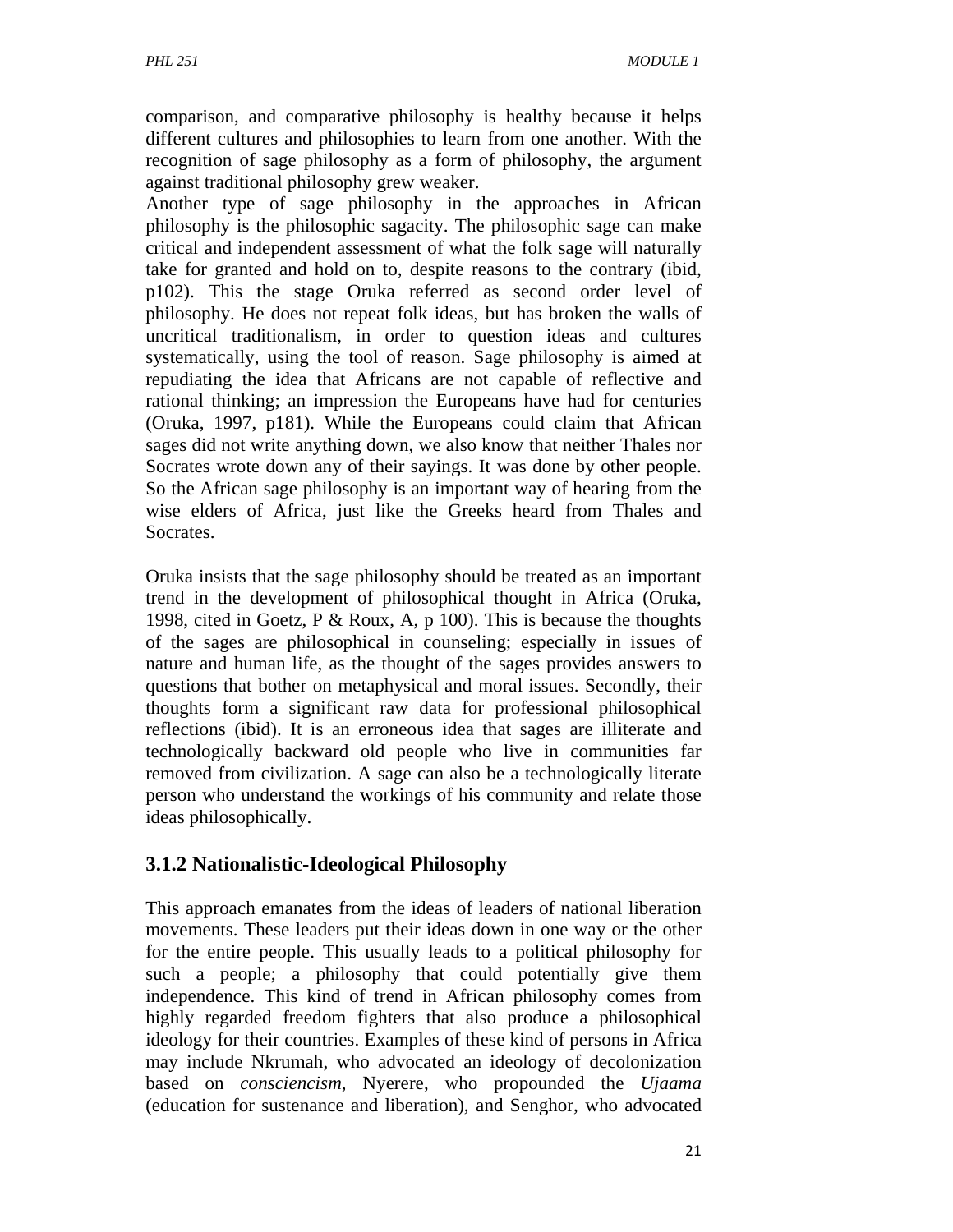the *Negritude* (Hapanyemgwi-Chemhuru, 2013). This way of practicing African philosophy is mainly for liberation purposes and to fashion an ideology for the people as a launch pad. Nationalistic- Ideological philosophy preaches for the return to core African humanism, and the idea is that independence will not come unless there is some form of mental liberation. Essentially, Nationalistic philosophy seeks to dewesternize Africans, in order to achieve independence using the approach of the African value system. The ideas behind this form of African philosophy is that the Western ideology has failed in Africa, so we should be coming home by adopting the native African models, especially in politicking and governance (ibid). Nkrumah (1978), in his *Consciencism,* argued that for us to begin to make any form of progress, we must incorporate the outside influence on Africa, which is represented by Christianity and Islam, with the point of departure which is the African traditional way of life. Nationalistic- Ideological philosophy is a way of departing from unhealthy imitation by the Africans, the desire to restore the African dignity socio-politically and otherwise. Nationalistic philosophers are characterized by their struggle against colonialism and oppression (Makumba, 2007). They do this by calling on all to return to the African values in order to unite in one voice and umbrella. They desire to find a solution that is uniquely African; tackling African challenges by African ideas and techniques. Nationalistic-Ideological philosophy helps to raise people's consciousness against oppression and political misrule. It is a political weapon in the hands of the native Africans, to help them fight against denigration and colonialism.

It was this nationalistic philosophy that African nationalists used and rallied the entire continent against the banditry of colonialism and oppression. The philosophy could also be very important today for Africa against neo-colonialism. Nationalistic philosophies are ideas of liberation and emancipation, Africa can adopt more of this philosophy today to help create for herself a place of honor in world affairs.

#### **3.1.3 Professional Philosophy**

Professional philosophy is practiced by professionally trained philosophers, who have imbibed the Western way of practicing philosophy (Owolabi 1999). The first generation of academic philosophers in Africa began the trend of professional philosophy; the likes of Peter Bodunrin, Kwasi Wiredu, Oder Oruka, Pauline Hountondji, and so on. This is the stage of academic philosophy.The professional philosophers are those who have studied philosophy in the universities, adopting Western methods to practice it. Professional philosophers study and analyze the other three trends of African philosophy to ascribe meaning to them, and make them more lucid for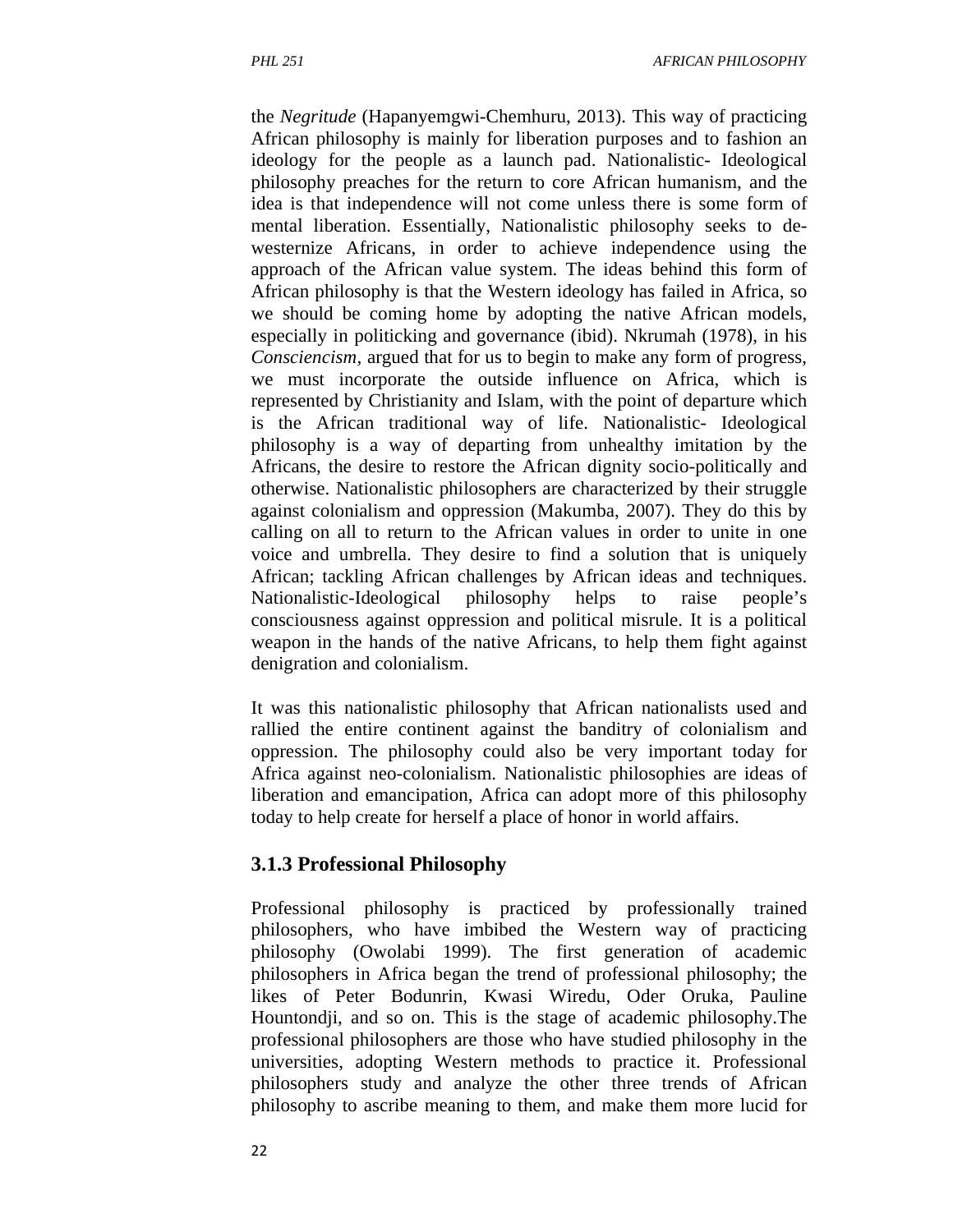easy understanding. Owolabi (1999) argues that the professional philosophers "purified" the discipline of philosophy to make sure that just anything does not pass as philosophy in Africa. Professional philosophy establishes a standard for a thought system to pass as philosophy; it must be able to meet the Western universal standard of philosophy. To professional philosophers, philosophy should be practiced by those who have studied it and understood it very well.

The sages and ethno-philosophers are not professionals, neither are the nationalistic philosophers; so it is the duty of the professional philosophers to give philosophical meanings to whatever they say or do. Socrates was not a professional philosopher, but a Greek sage; but it was Plato who later ascribed meaning to what Socrates had to say. Sogolo (1993, p1) refers to it as "systematized philosophy", which pioneers in Africa are intellectual products of alien culture, who have to philosophize also in alien languages. The professional philosophers argue that African philosophy must take a universal conception and align with the universal way of practicing and doing philosophy if it is to be accepted as philosophy indeed. They believe that African philosophy should not be practiced in isolation; it should move side by side with other philosophical traditions. To them, African philosophy could be any inherited body of thought (be it Western or Eastern) which has been assimilated and nurtured within the African cultural and traditional context (Sogolo 1999, p 3). Such philosophy may not have to originate in Africa, but may grow in the African philosophical traditional.

The professional philosophers argue that just like physics, chemistry, and medicine etc, are the same universally, philosophy should be philosophy everywhere. There should not be cultural demarcations in philosophy, but a philosopher should be able to practice anywhere in the world. Professional philosophers argue that philosophy is different from religion and mysticism because it has reason and logic as tools (Hapanyemgwi-Chemhuru 2013). Therefore, reason, logic and the sciences are not the exclusive preserve of the Europeans. Reason is a universal human trait, so African philosophy must be practiced with reason also. It must have a universal approach and compete favourably with other traditions of philosophy around the world. African philosophy, according this school, is beyond folk worldviews, but entails critical reflection on issues. Those who subscribe to this trend of African philosophy are referred to as the Universalists.

The professional philosophers are mostly men and women who have studied in the Western -influenced universities in Africa and around the world. They have taken philosophy as a profession and practice it according the Western style, using the tools of logic and reason. The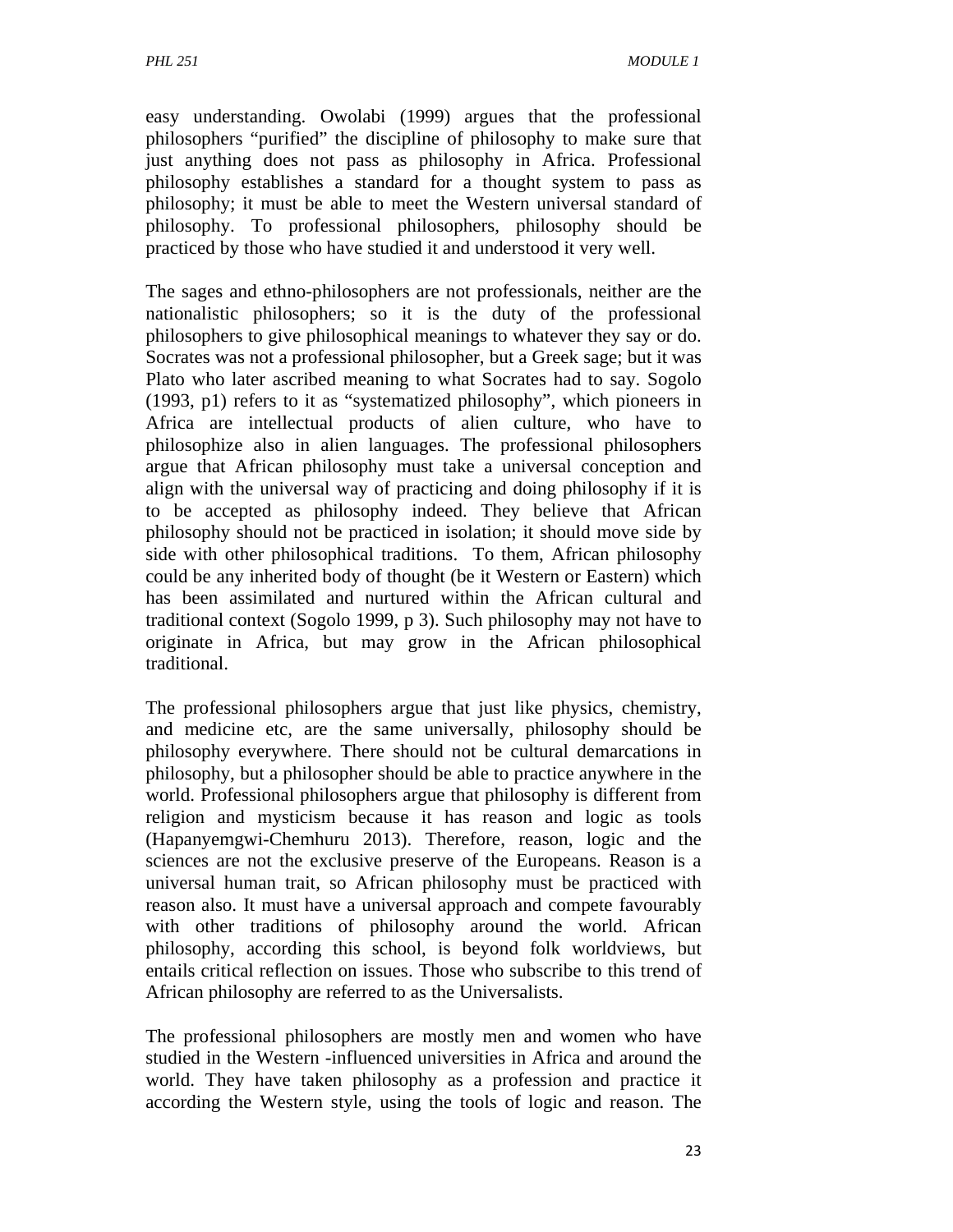professional philosopher contends that African philosophy, if it must be practiced, must be able to meet the universal standards of doing philosophy which has been established by the Greeco-Roman movement. But one criticism of professional philosophy is that it does not guide against extreme universality which is at the expense of the particularity of the African experience and philosophy. According to Sogolo (1993), a philosophy that is said to be African must be able reflect the cultural experience of the African people.

# **4.0 CONCLUSION**

The essence of these approaches to African philosophy was to find an adequate response to those who malign African philosophy by dismissing its existence. They survey and analyze the various orientations in African philosophy; thereby establishing what it looks like when one is said to be practicing African philosophy. African philosophy is practiced if any of the above approaches is used at any time.

# **5.0 SUMMARY**

In this unit we have discussed the four trends in African philosophy, which include the ethno-philosophy, which canvasses for the cultural origin of philosophy, philosophic sagacity, which is about the views of African wise men and women who, though having not studied philosophy as a profession, are endowed with the necessary knowledge and wisdom with which the professional philosopher can philosophize, nationalistic-ideological philosophy which is the philosophy for liberation by the African campaigners for independence and selfgovernment, and lastly, professional philosophy, which has to do with the philosophy of those Western trained philosophers on the African continent.

# **6.0 TUTOR-MARKED ASSIGNMENT**

- What do you understand by "Ethno-philosophy"?
- Differentiate between philosophic sagacity and professional Philosophy
- Critically examine the political influence of nationalistic philosophy in post independent Africa
- What is the major value of these trends to African philosophy?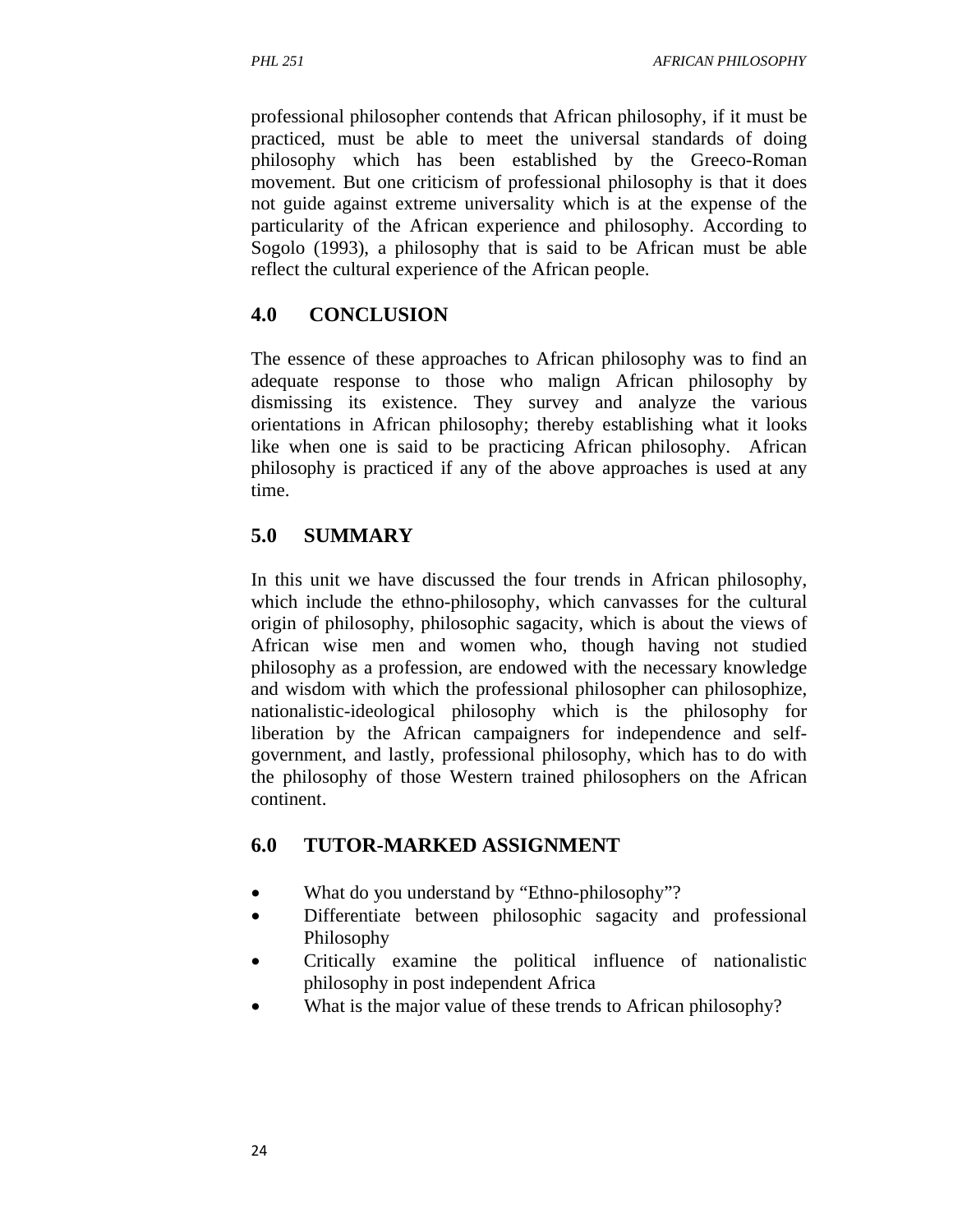#### **7.0 REFERENCE/FURTHER READING**

Bodunrin, P. (1984). "The Question of African Philosophy". In: African Philosophy: an Introduction". (Eds) . (3rd ed.). Lamhan MD. University of America Press. pp 1-24

\_\_\_\_\_\_\_\_\_\_ (1981). Cf Kfagawani, D. In: Goetz, P & Roux,J (1981). African Philosophy Reader. London: Rutledge.

- Chemhuru, O. (2013)." OderaOruka's Trends in African Philosophy and their Implications for Education in Africa". *Thought and Practice: a Journal of the Philosophical Association of Kenya.*  Pp 39-55. Retrieved from: https://ajol.info/index.php/tp/index. Accessed 9/9/21
- Makumba, M. (2007*). Introduction to African Philosophy*. Kenya: Panlives Publications Africa.
- Nkrumah, K. (1978). *Consciencism: Philosophy and Ideology of Decolonisation*. London: Panaf Book.
- Oruka, O. (1979). *Practical Philosophy in Search of Ethical Minimum*. Nairobi: East African Educational Publishers.
- Owolabi, K. (1999)." Orientations in African Philosophy: a Critical Survey". *Indian Philosophical Quarterly.* Vol 26. No 1
- Sogolo, G. (1993). *Foundations of African Philosophy*. Ibadan: Ibadan University Press.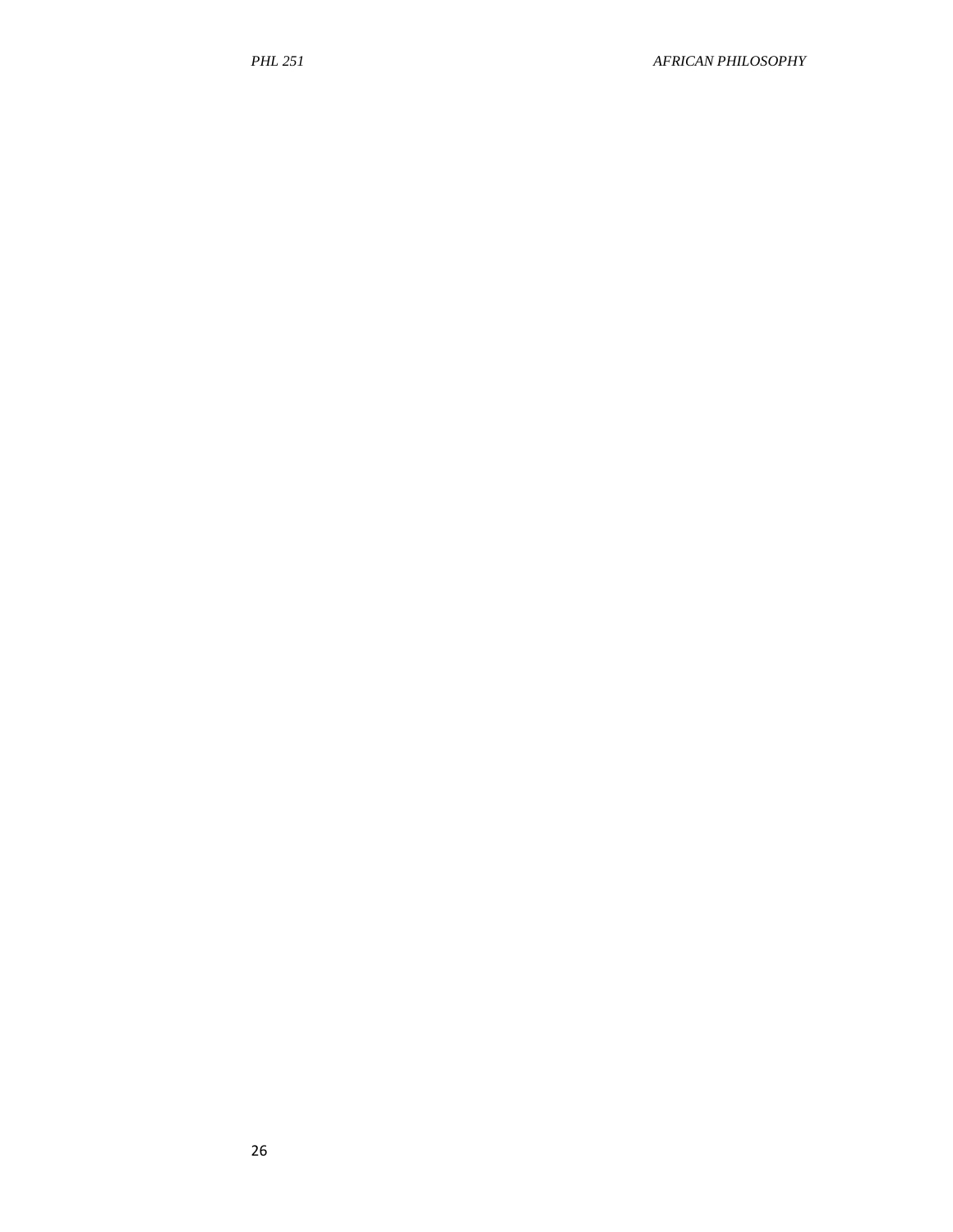# **UNIT 4 HISTORICAL BACKGROUND OF AFRICAN PHILOSOPHY**

- 1.0 Introduction
- 2.0 Objectives
- 3.0 Main Contents
	- 3.1 Historical Origin of African Philosophy
		- 3.1.1 Africanness of African Philosophy
		- 3.1.2 Egyptian Influence on Greek Philosophy
		- 3.1.3 African Philosophy and Colonial Experience
- 4.0 Conclusion
- 5.0 Summary
- 6.0 Tutor-Marked Assignment
- 7.0 Reference/Further Reading

## **1.0 INTRODUCTION**

This unit will from the final phase of our examination of the history, background, meaning and concepts in African philosophy. We shall discuss the historical origin of African philosophy; which literally talks about the beginning of African philosophy from the ancient Egyptian mystery schools, the expansion of the philosophy to other nearby locations like Ethiopia and Sudan, the Africanness of African philosophy, which simply implies the definition of whose philosophy should constitute African philosophy and what extent of Africanity is acceptable as adequate for African philosophy. We shall also examine the Egyptian origin of Greek philosophy, and to a large extent world civilization, for Egypt influenced some of the most celebrated Greek philosophers of the ancient times. Lastly, we shall analyze how the colonial experience of African intellectuals has led to the birth of what we now know as contemporary African philosophy.

# **2.0 OBJECTIVES**

In this unit the student is expected to:

- Learn the historical origin of African philosophy as it has to do with Egyptian mystery schools
- Understand what is meant whenever the Africanness of African philosophy is mentioned
- Be able to analyse and defend the Egyptian origin of Greek philosophy
- To relate the relationship between colonialism and contemporary African philosophy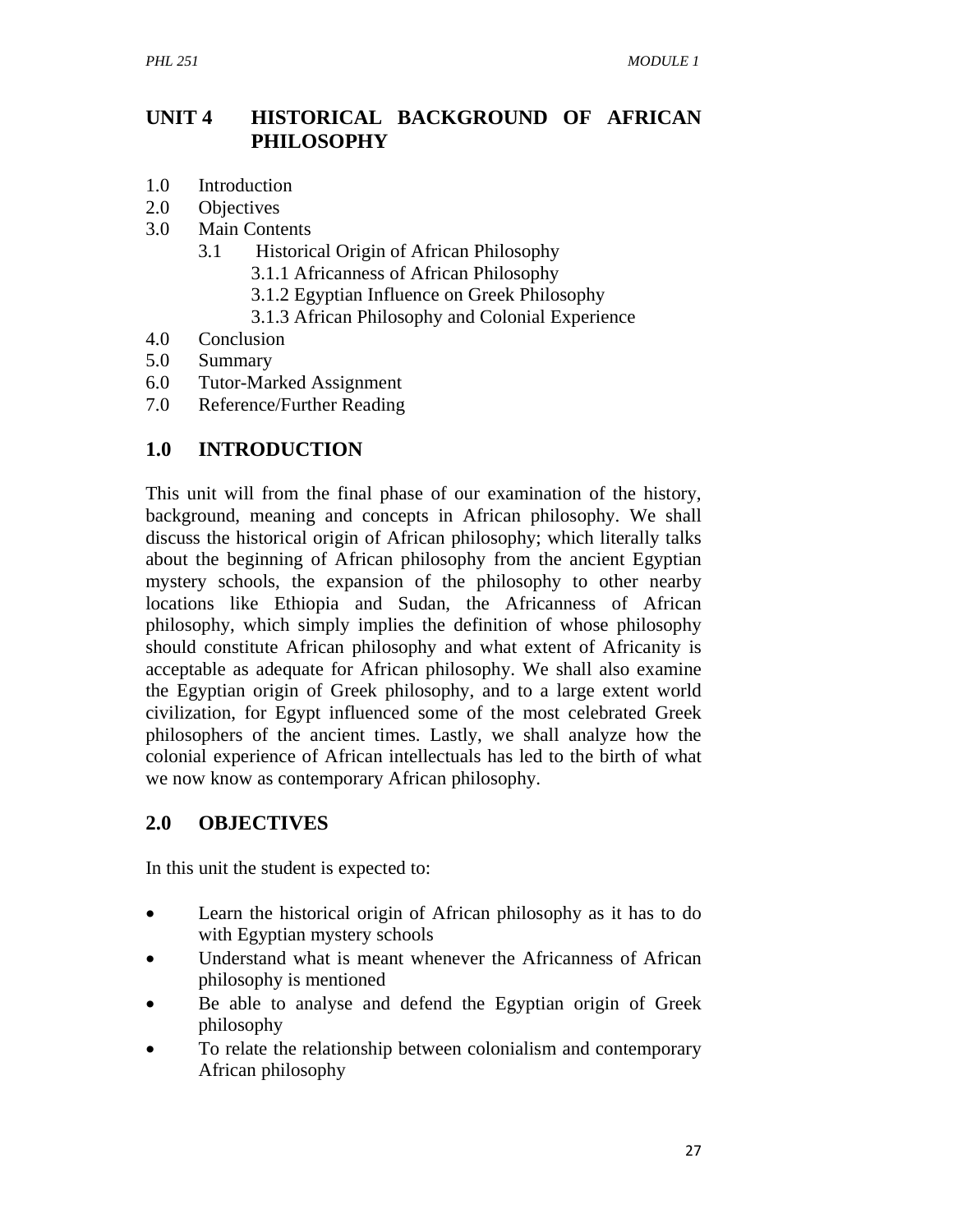### **3.0 MAIN CONTENTS**

### **3.1 Egyptian Origin of African Philosophy**

The historical origin of African philosophy can be traced to the cradle of African and world civilizations. Since civilizations determine the trajectory of philosophy, the origin of African philosophy is the African civilization and the ancient worldviews of the African peoples. The history of African philosophy is synonymous with the Egyptian civilization, as Egypt's history is traceable to 10,000 BC, as early farming in Africa is said to have developed around the valleys of the Nile River (Fayemi, 2017). Ancient Egyptian civilization is said to have been a Negro civilization, and the history of African civilization will remain suspended in the air if ancient Egypt is not connected to it (Fayemi, 2017). Azenabor (2010, p 19) stresses that the fact that ancient Egyptians were African is only being obscured by racism because there exists a link between ancient Egyptian culture and contemporary African culture. He goes further to argue that just as the study of Western philosophy includes the ancient Greek philosophy, the study of African philosophy cannot be said to have happened when the ancient Egyptian philosophy has not been included (ibid). Afrocentric philosophers have also observed that African traditions, myths, folklore, proverbs, superstitions, and religions are the evidence of ancient African philosophy (Azenabor 2010, p20).

William Dubois, an American born African philosopher and one of the great campaigners for ancient African civilization noted that:

> …it was in the valley of the Nile that the most significant continuous human culture arose, significant, not necessarily because it was absolutely the oldest or the best, but because it led to that European civilization of which the world boasts today and regards in many ways, as the greatest and last word in human culture (Dubois 1972, p98).

This simply implies the fact that the ancient Egyptian philosophy was the background to African philosophy. Afrocentrism is the concept evolved by African American scholars like Dubois, to drive home the point that Africa has an ancient civilization which has also imparted the entire world one way or the other. It shows the primacy of the authenticity of African traditions and civilization (Nwala 2010, p77). If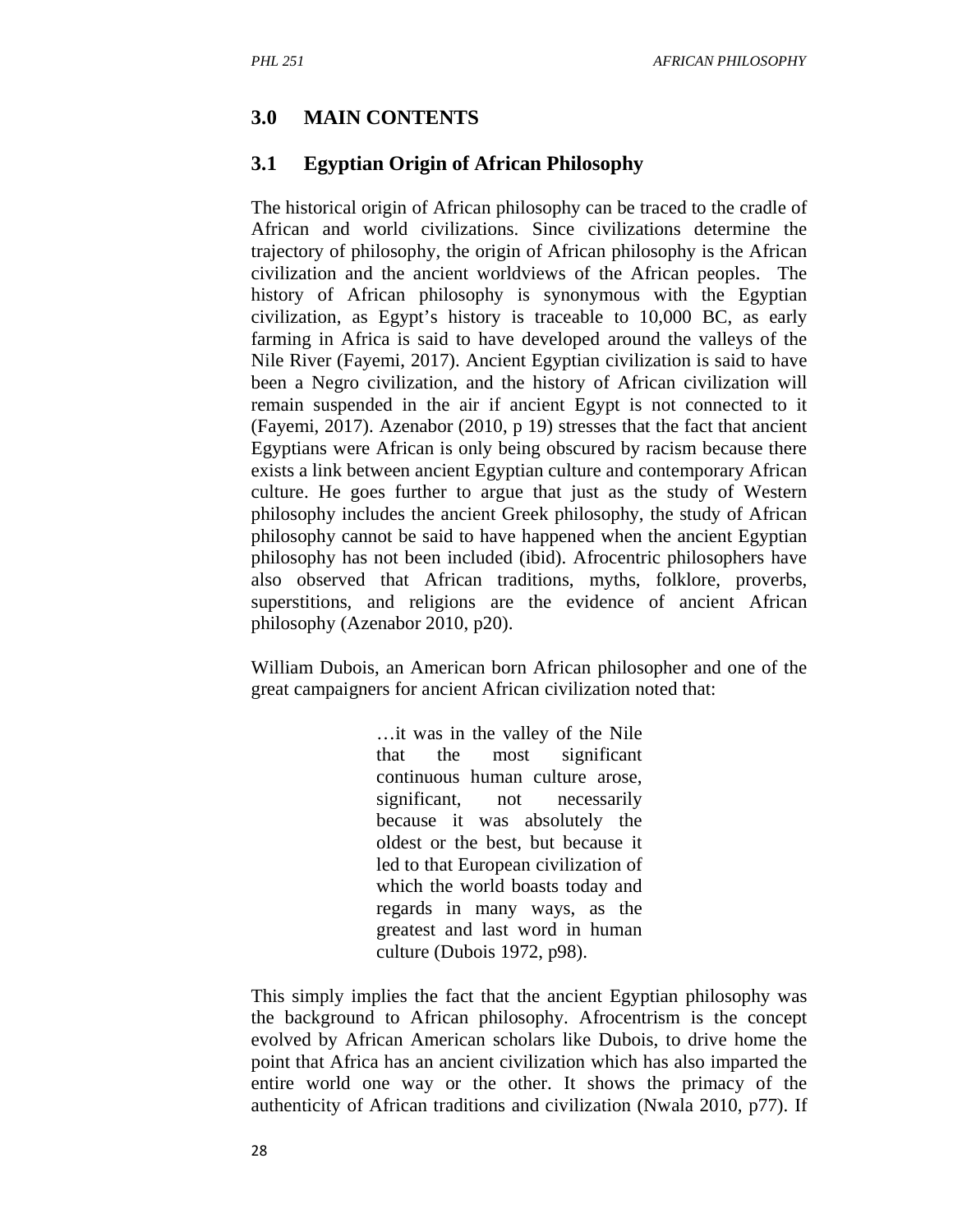the ancient Egyptian civilization could be said to be the cradle of word civilization, then it is common sense that it is also the origin and cradle of African philosophy and civilization. It was this ancient Egyptian philosophy that spread to other parts of African and the world; thereby creating the philosophical traditions we have today, even those attributed to the Greeks. African philosophy is not a philosophical tradition that could be dismissed, because that will mean the dismissal of an important of aspect of world and African history.

Citing Asante (1985), Nwala has mentioned that the ancient Egyptians made "stunning contributions in geometry, science, philosophy, architecture, writing and organized religion, the ideas of governance, medicine, education in the mysteries, geomancy, and the arts" (Nwala 2010, p79). The history and origin of African philosophy is the history of Africa in a special way, because it will help to show the various areas of connectivity among areas of interest in African philosophical space (Fayemi 2017). Nwala goes on to state that the argument against Egypt being part of Africa as made by some the detractors of African philosophy was unfounded.This is because, it was the Nubians who originated what was later known as Egyptian civilization, but dispersal caused by Alexander the Great and the Arabs interrupted this civilization (Nwala 2010, p79). These Badarians from Nubia were blacks who brought religion, monarchy and science to ancient Egypt. Herodotus and Aristotle also described ancient Egyptians as "black skinned and wooly haired", Herodotus described them as the descendants of the Ethiopians (ibid, p39).

The history of African philosophy is also important because it has the possibility of charting a roadmap to what should constitute African philosophy in this contemporary period. As have been noted, one of the major problems of ancient African philosophy is the scanty nature of recorded materials that could be referenced, but many African philosophers and Afrocentrists have argued that the fact of nonavailability of these written references does not rob African of her pride of place in the history of world civilization, and cannot dismiss the fact that ancient Egyptian civilization was a precursor to the contemporary African philosophy (Abanuka 2013). This means that philosophy is not only qualified by writing because it has to do with wonder and curiosity. The ancient Greek philosopher, Socrates, did not write anything down. He existed as a sage whose writings were later made popular by his student, Plato, in his Dialogues. Against the argument of some westerninfluenced scholars, African philosophy is not new on world stage. It is as old as the civilization of the world.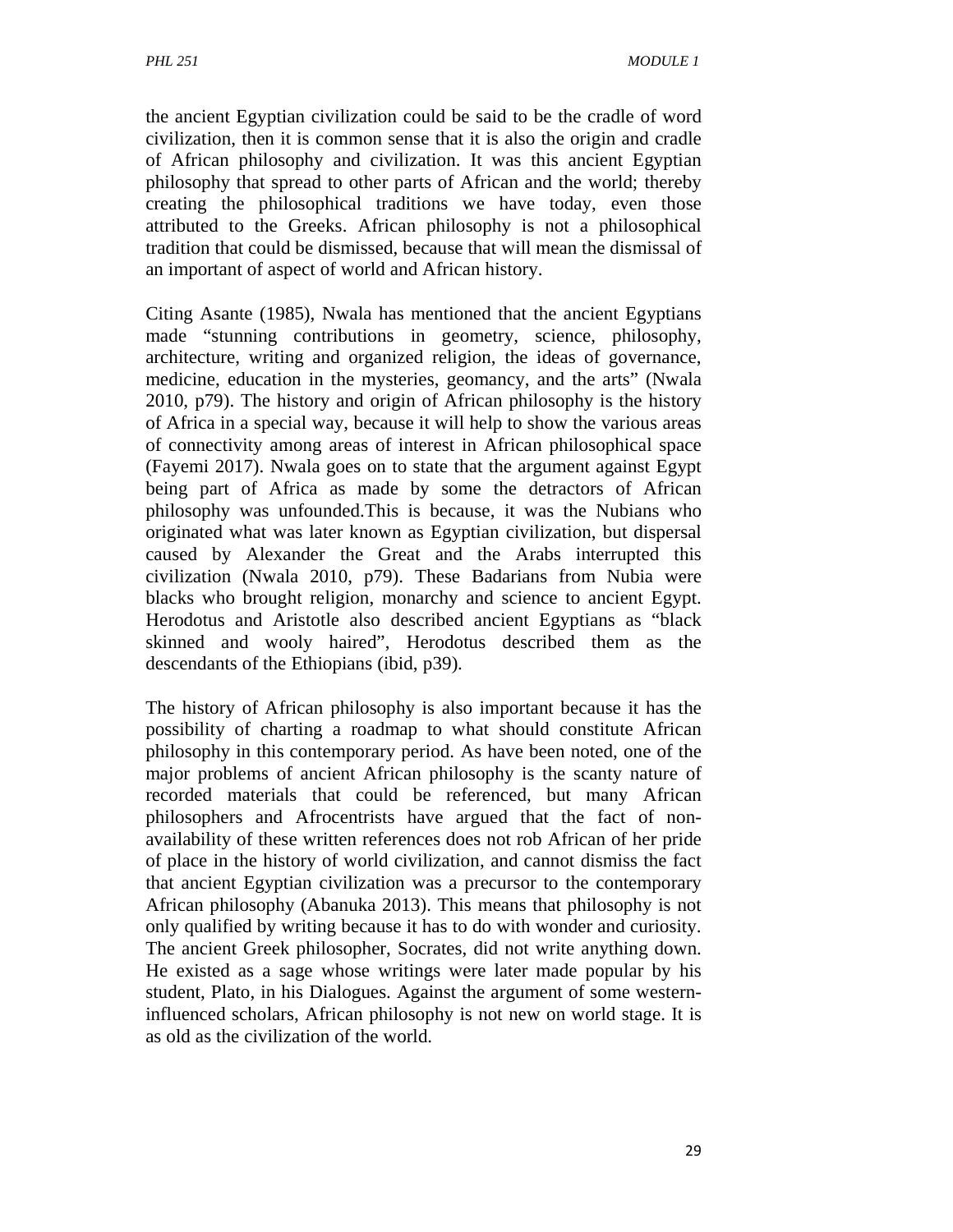#### **3.1.1 Africanness of African Philosophy**

This simply refers to who and who can their philosophy be considered as "African"? What kind of philosophy should be regarded as having come from Africa? Makumba (2007) considers it an identity issue. He describes it as a question of culture and conception. The conception one has about who qualifies to be an African will definitely determine what he/she considers African philosophy to mean (Makumba 2007, p34). To qualify as an African philosopher, one does not only need to be born an African, but must treat a theme unique to the African culture and tradition; which means that one might be philosopher born of African descent but still fails to meet the benchmark of who an African philosopher is. The Africanness being discussed here does not mean that such a philosopher must live within the boundaries of Africa, but in as much such a person has sympathy and empathy to the plight of Africa, and goes ahead to create a philosophy which, being distinctly African, identifies and expounds the essence of African traditions and worldviews to world civilization (ibid). Such philosophy should be able to contribute to the development of Africa.

Maurice Makumba outlines three characteristics that define what African philosophy is. They include, that which was written and compiled by a person born of an African stock, a philosophy written, conceptualized and formulated in the African continent, the third is the philosophy which deals with African problem or culture (Makumba, 2007). He also notes that these criteria overlap. Some have also defined Africa here to include those who are Africans by law or association.Makumba insists that that is inflation. But he advises that a distinction should be made between those who are "expatriate Africans" and indigenous Africans. Some people are Africans by relevance and enterprise, but that should be differentiated from the indigenes of the continent. Again, there are those who come from Africa and are living in African.Yet, another group might come from Africa but based in the Diasporas. From the above, we can see that the definition of who an African philosopher is,isa very fluid one. But in the midst of all these discussions, we should understand that African philosophy goes in search of identity in utter disregard to the western expectations, understanding and spirit of philosophy (ibid, p35). African philosophy cannot afford to be practiced in isolation as the world has become a global village.

#### **3.1.2 Egyptian Influence on Greek Philosophy**

Godwin Azenabor in his book *Modern Theories in African Philosophy*  contends that some Greek, Western and Christian doctrines were not original to them, but are native to Africa (Azenabor 2010, p26). He cites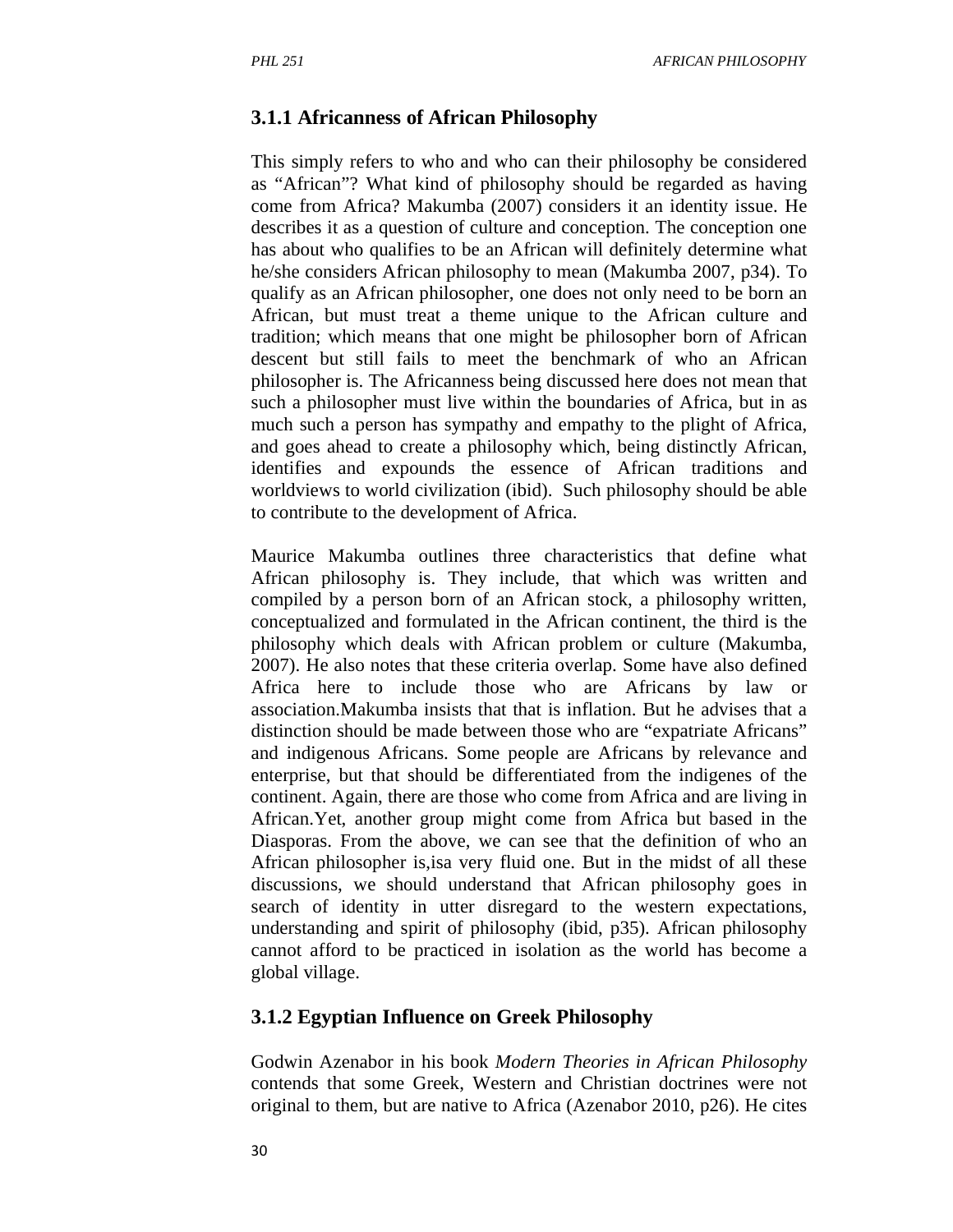Innocent Onyewuenyi, who holds the view that Greek philosophy, medicine, mathematics, geography, and the sciences were taken from the Egyptian mystery system (ibid). This view has it that the West tried to appropriate African philosophy and intellectual evidence as a result of racial prejudice. As we have noted earlier, the Nile Valley is the origin of world civilization. According to Nwala (2010,p14) Socrates was a graduate of the Egyptian Mystery System, the reason why he did not write anything on his own, in accordance with the rules of the system. The Egyptian Mystery Schools had a rule of secrecy which was aimed at avoiding adulteration (Azenabor 2010, p28).

Nwala (2010,p14) has also buttressed the fact that before the emergence of the Greek philosophy in the  $6<sup>th</sup>$  century B.C, African philosophy had been established firmly as the cradle of great philosophical legacy to mankind. Nwala (p, 15) has gone further to argue that:

- The world's first philosopher in history was Imhotep (2800 BC), and he was African
- Imhotep, who lived 2000 years before Hippocrates was known as "The god of Medicine" by the Greeks
- The oldest philosophical schools of thought originated in Africa, namely, at Heliopolis. Hermopals, Thebes and Memphis
- Monotheism, the idea of one God, was first expounded by Pharaoh Ikhanaton (1375-1358 BC). He was the teacher of Moses, who was also a black Egyptian.

The most influential among all the ancient Egyptian philosophies on Greek philosophy was the Memphite Theology. Nwala notes that it was the source of modern scientific knowledge (ibid). According to him, the Memphite Theology now lies in the British Museum in London. This Theology contains the theological, cosmological, and other philosophical views of the ancient Egyptians. The influence the Alexandrian science and philosophy had also helped to groom the civilization of the world from the third century BC up to AD 400 (ibid, p16). It formed the intellectual capital of the world between 300 BC and 400 AD.

The Alexandrian Academy hosted most of the progenitors of modern science and philosophy. Alexandra was the cradle of the development of Hellenic philosophic tradition as has been observed by Nwala (2010, p176). Makumba (2007) cites Africanus Horton (1886), as having observed that some eminent ancient Greek figures like Solon, Plato, Pythagoras, and others came to Egypt to listen to the instructions and wise sayings of Euclid, who was the head of the most celebrated mathematical school in the world as at then; a school that flourished 300 years before Christ (p, 26). The ancient Egyptian Mystery System was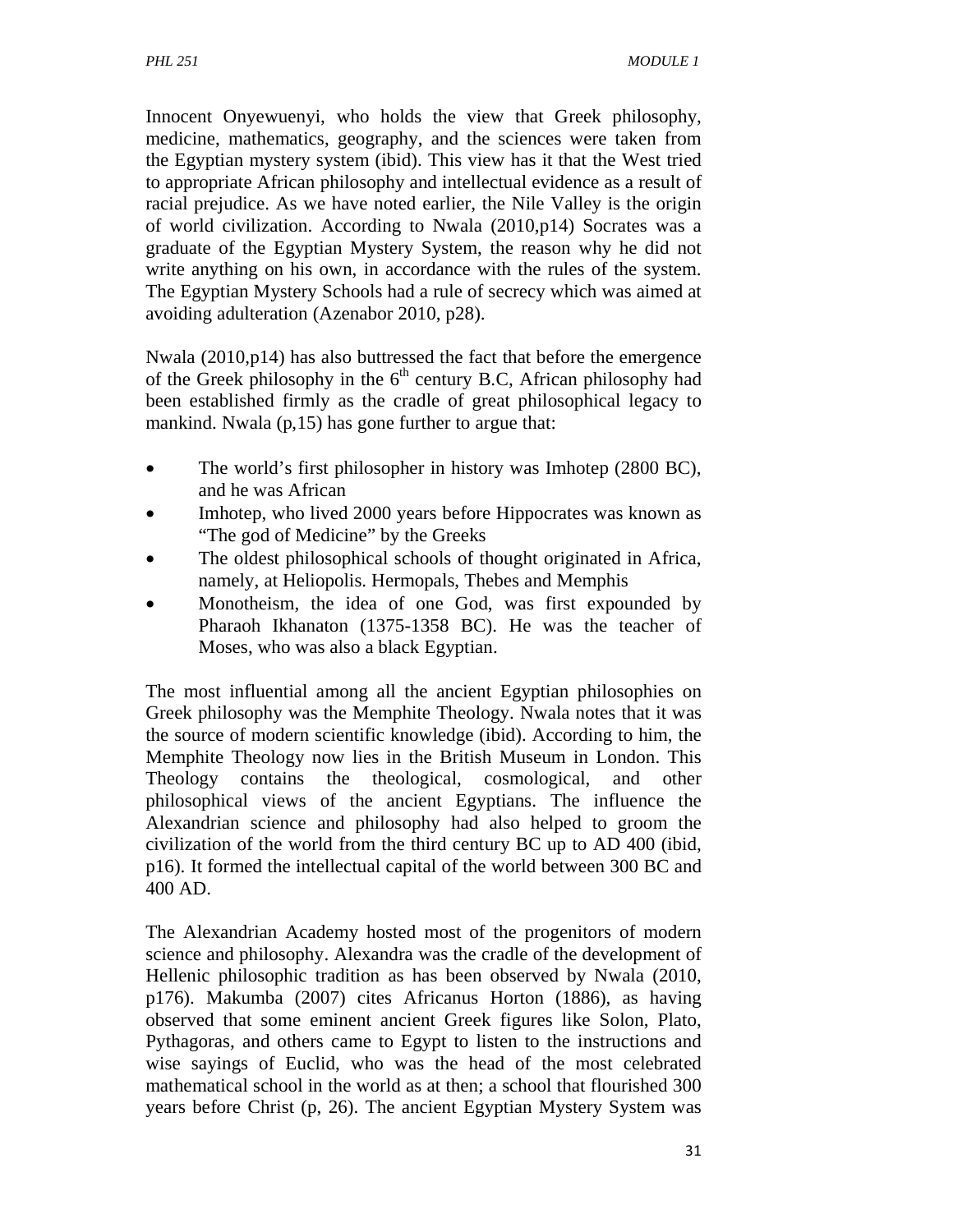highly influential on the Greek, and by extension, western philosophy. The fact that some of the celebrated figures in Egyptian philosophy came to Egypt to study in the schools is a bold testament to that, Nwala insists. Egyptology is the aspect of learning which seeks to connect the ancient Egyptian civilization to world civilization. This intellectual movement tries to establish the influence the ancient Egyptians had on Greek and western thought. But the technological advantage gained by western Europe in the  $17<sup>th</sup>$  and 18 centuries has led them to encourage their cultural writers to malign and derogate Africa (Nwala 2010, p38).

If Egypt has been said to be the cradle of civilization, and since philosophy is one of the main aspects of civilization, it then means that Egypt is the origin of philosophy. Having said that, the major difference between the two systems of philosophy (Egypt and Greek) is the ability to write down something. However, this idea of the Egyptian origin of Greek philosophy has been criticized by claiming that Egyptians never named what they were doing "philosophy", that it was the Greeks who first used that word to describe the enterprise of philosophy (Azenabor 2010, p33). It might also be argued that while the Egyptians were busy contributing to the area of knowledge and civilization, the Greeks could be given the credit for rational inquiry which involves thinking, questioning, analysing, and trying to purify the original thought initiated by the Egyptians. Also, history has shown us that cultural overlap is a part of human civilization. The Egyptian and Greek traditions definitely met at one point or the other in the history of the ancient world, to borrow and learn from each other. It is quite natural for a particular culture to understudy and borrow from other cultures. But one important thing is that such cultural overlap should be recorded in history for it to be easier to make reference to and avoid intellectual controversies.

In the contemporary times, the issue of who borrowed philosophy from who has become increasingly controversial. What now confronts us in our contemporary world, and especially in African Philosophy, is the best way to practice philosophy so that it can solve real life problems in Africa and around the world. Another major concern of African philosophy in the contemporary time is the relevance it is acquiring for itself. African philosophy cannot afford to be isolated from the world or global community, whether it influenced the Greek philosophy or not. We have passed the stage of determining who and who influenced the other, because the world needs to wake up from this seeming cultural warfare and work together to move learning and philosophy forward.

#### **3.1.3 African Philosophy and the Colonial Experience**

By African philosophy and the colonial experience, we mean the influence of colonialism on African philosophy. Africa has been the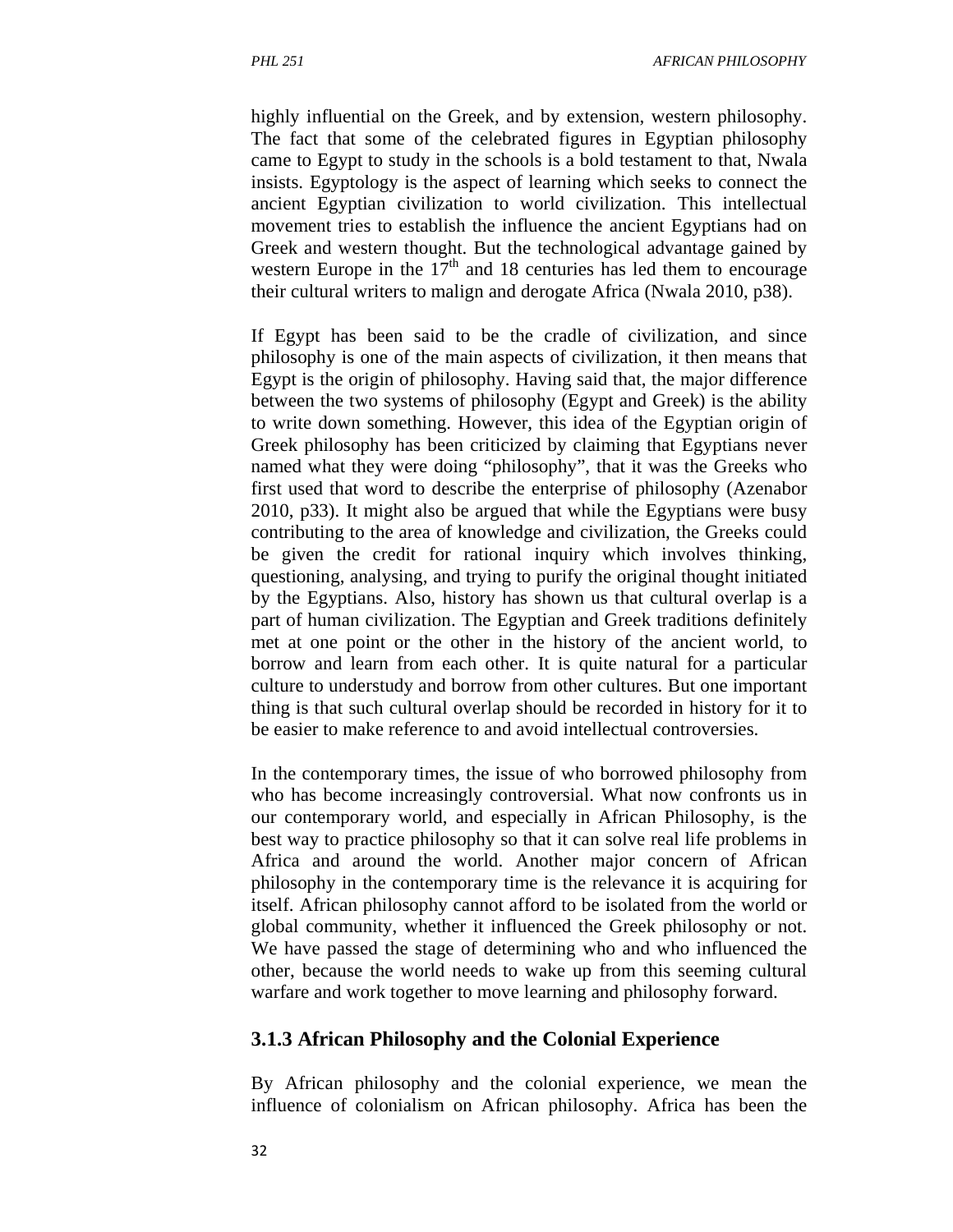most oppressed and exploited continent in human history, and that experience of colonial exploitation, coupled with that of slavery, has helped to shape African thought and philosophy in a certain unique way. We mean to explore what roles colonialism played in shaping contemporary African thought. The philosophy which has emerged from this experience is known as contemporary African philosophy. This contemporary African thought gives further enlightenment to African worldview; it is a philosophy of self-recognition. This was a search for African identity which was envisaged in the development of African thought, an identity project of self-affirmation (Makumba, 2007, p113). The influence of colonial exploitation was an assertive cultural nationalism which had to survive in the face of cultural and ideological devaluation of the black race by the colonial masters. This colonial suppression led some African intellectuals to develop a specific thought pattern aimed at shaking off the shackles of colonialism and oppression (ibid).

Makumba recalls that it was mainly the efforts of African French intellectuals who labored to set aside the myth of super-race and of presumed super- intellect of the white man (p, 115). The feeling of superiority and cultural hegemony which the whites arrogated to themselves, gave them this mindset that Africans, and black people in general, do not deserve to be treated as equals to the white man. The philosophy of a superior European culture was challenged by African thinkers, exploring the contributions of Africa to the civilization of the world. This struggle for liberation gave rise to many liberation philosophies in Africa, including Ujamaa, Negritude, Consciencism, Neo-welfarism, and so on. The derogatory nature in which some Western philosophers painted Africa contributed to the racism and exploitation to which Africa was subjected for many years. Some respected western thinkers, like Hegel, wrote that Africans have no rationality. This, some African thinkers like Nkrumah, Senghor, Nyerere, Azikiwe, and so others responded to by their respective philosophies; those philosophies now regarded as liberation philosophies.

Therefore, according to Makumba (200, p115), it is impossible to envisage a contemporary African philosophy which was developed independently of the colonial experience. The encounter between western and African philosophy has influenced African philosophy to assume a certain dimension and direction. The colonial experience and contemporary African philosophy are closely related and connected. We can only talk about the non-existence of this relationship in African countries that never experienced colonialism, and perhaps, there are a minute number of those countries. The nature of contemporary African thought would not have been the way it is now if not for the encounter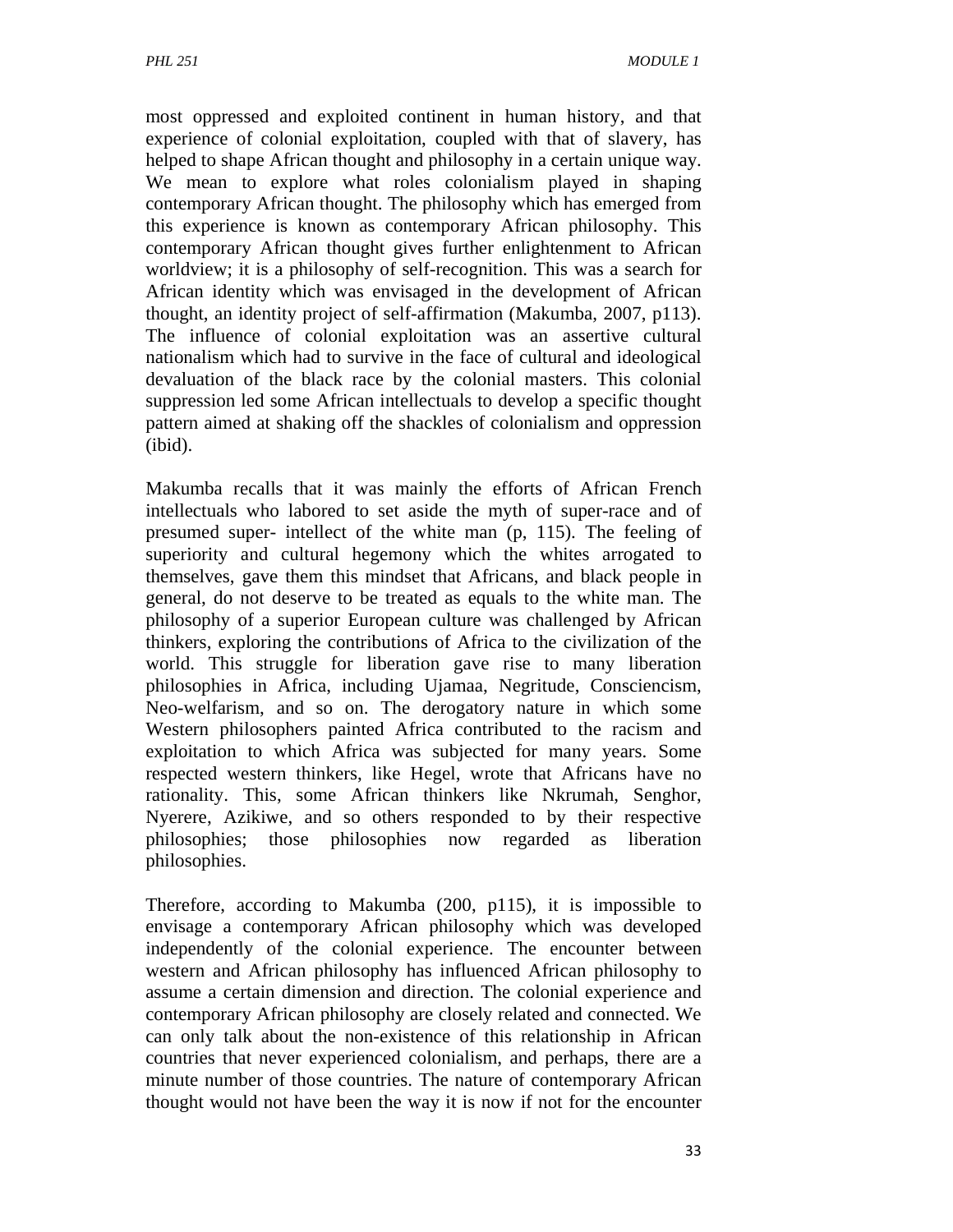with West in form of colonialism. An example of this, as we have noted before, is Negritude. Negritude is a theory of black racial selfconsciousness as well as the ethno-philosophical endowment of the black race. The major quality of negritude is the issue of suffering which Africa has come to know throughout her encounter with the West (Washington, 1973. P,27). It is a counter-argument to the western idea of portraying the Negro as uncultured and uncivilized.

The contemporary African philosophy which emerged from the shackles of colonialism and oppression does not seek to claim cultural superiority, but to allow Africa a suitable place among respectable peoples of the world. As a response to cultural and ideological hegemony, it seeks parity with other cultures of the world, insisting that Africa has what it takes to organize herself and rule herself, accordingly. It is a philosophy of liberation; liberation from colonialism, racism and exploitation against the black race. Contemporary African thought is a reminder to our western counterparts that no culture is ironclad; every culture has something to benefit and gain from other surrounding cultures around. When there is an intercourse between two or more cultures, there must be something to gain that will have the tendency to strengthen each and every of the cultures. As Fanon (1980. P.169) rightly noted, there is nothing to be ashamed of in the African past. Rather, there are dignity, glory and solemnity, to be savoured.

#### **4.0 CONCLUSION**

African philosophy is rich and endowed, but the interruption of slavery and colonialism affected it so much, and even interrupted this great civilization in so many respects. If we admit that civilization began in Egypt, it is also logical to say that philosophy began in Egypt (Africa).So, if there is anywhere philosophy exists today, we might attribute its roots to the ancient Egyptian school system, where everything is said to have started. Egypt is part and parcel of African as against the negative campaigns that have been carried out by some western philosophers, who set out to malign and derogate Africa and her peoples. This ancient philosophy, though affected by many alien influences, has continued to blossom and flourish in the minds of Africans.

#### **5.0 SUMMARY**

In this unit, we have concluded the examination of the history and nature of African Philosophy. We have examined the origin of African Philosophy; tracing it back to its beginning in the Egyptian Mystery Schools. Also, we have looked at the African origin of Greek and Western philosophy; attempted to establish the fact that what we now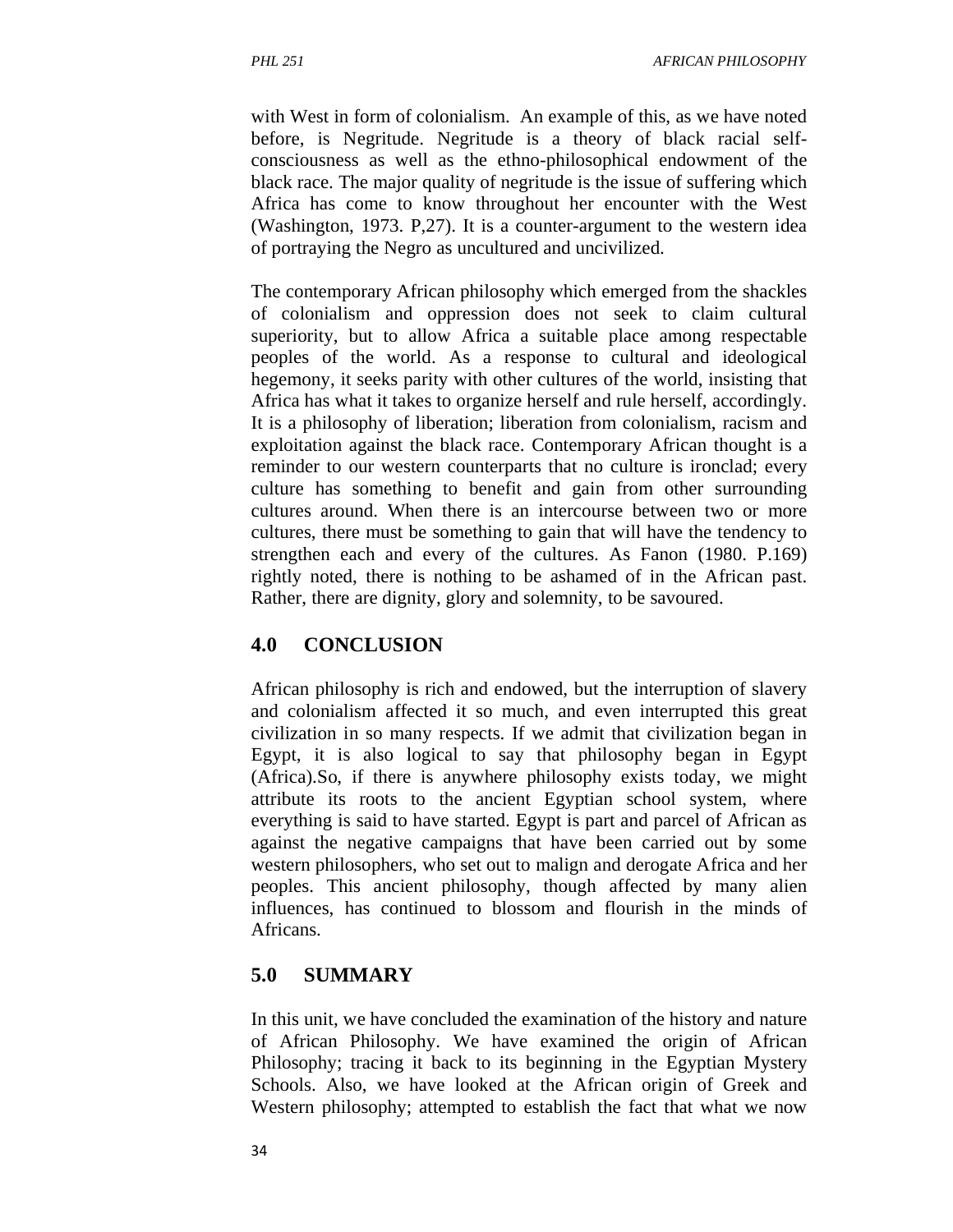know as Greek philosophy originated from the mystery schools in Egypt. We have closely analyzed the influence of colonialism on African Philosophy; which we now know as contemporary African thought. The student should endeavour to read more by consulting other materials and books that could help him/her to navigate this course properly.

## **6.0 TUTOR-MARKED ASSIGNMENT**

- 1. How did Egypt influence Western philosophy?
- 2. Briefly examine the history of African philosophy
- 3. How was African philosophy influenced by colonialism?
- 4. How will you respond to a person who claims that there is nothing like African philosophy?

## **7.0 REFERENCES/FURTHER READING**

- Azenabor, A. (2017). *Modern Theories in African Philosophy*. Lagos: Byolah Publishers.
- Abanuka, B. (2013). *A History of African Philosophy*. Onitsha: Spiritan Publication.
- Dubois, W. (1972). *The World and Africa: An Inquiry into the Parts which Africa has Played in World History.* New York: International Publishers.
- Fanon, F. (1980). *The Wretched of the Earth*. New York: Pengium Books.
- Fayemi, A. (2017). "African Philosophy in Search of Historiography". *NOKO Institute of African Studies.* Carleton, Ottawa Canada.
- Nwala, U. (2010). *A Critical Review of the Great Debate in African Philosphy*. Abuja: Niger Books.
- Washington, S. (1973). *The Concept of Negritude in the Poetry of Leopold Sedar Senghor*. USA: Princeton Press.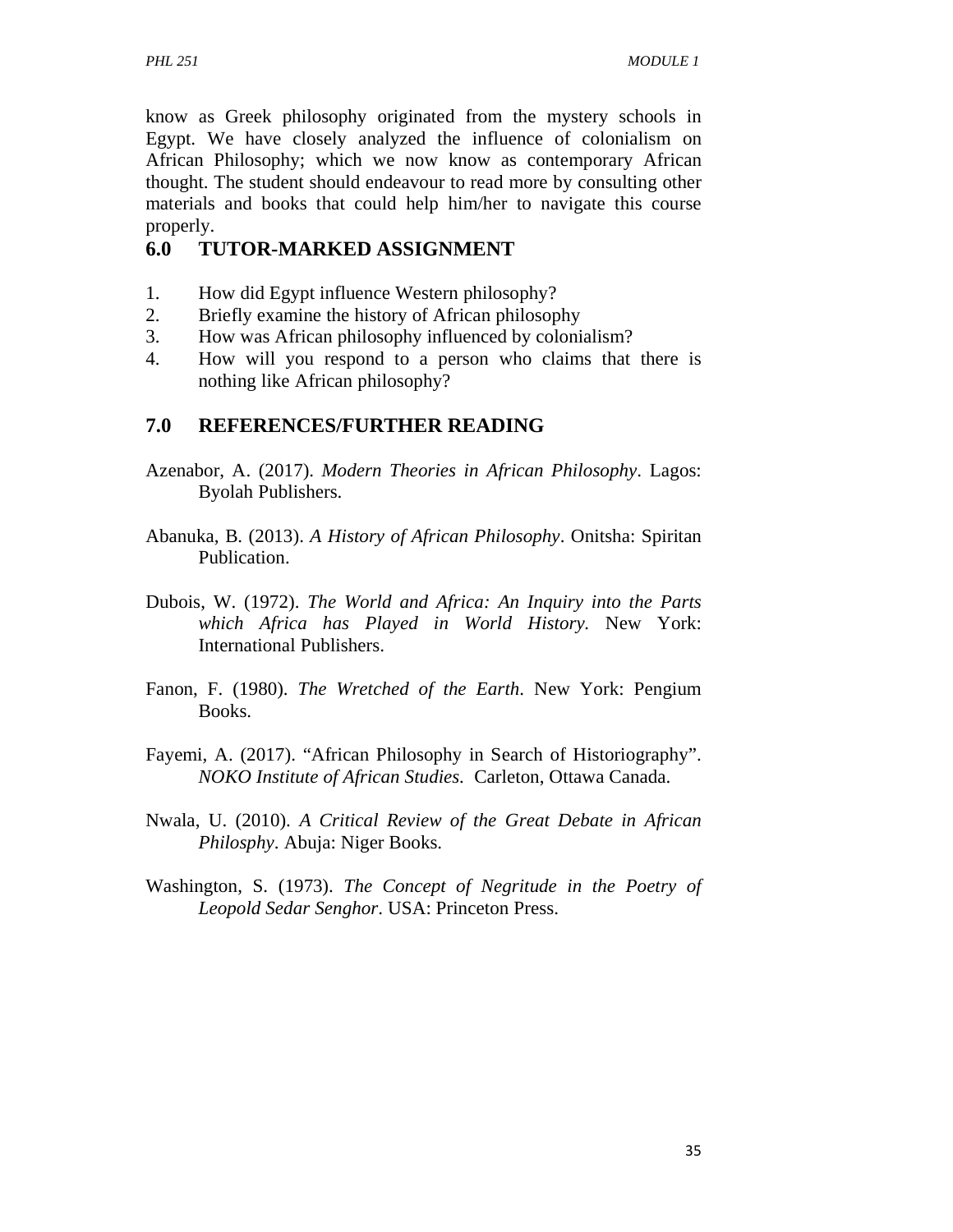### **MODULE 2 SOME BASIC CONCEPTS IN AFRICAN PHILOSOPHY**

- Unit 1 **African Ontological Notions**
- Unit 2 The Concept of African Socialism
- Unit 3 Witchcraft, Magic and Sorcery in
	- African Philosophy
- Unit 4 Rituals and Festivals in African Tradition

#### **UNIT 1 AFRICAN ONTOLOGICAL NOTIONS**

- 1.0 Introduction
- 2.0 Objectives
- 3.0 Main Contents
	- 3.1 African Ontological Notion of Force
		- 3.1.1 African Ontological Notion of Spirits
		- 3.1.2 African Ontological Notion of the Human Person
		- 3.1.3 African Ontological Notion of God
- 4.0 Conclusion
- 5.0 Summary
- 6.0 Tutor-Marked Assignment
- 7.0 References/Further Reading

#### **1.0 INTRODUCTION**

This unit introduces the student to the African ontological notions of force, spirit, being and God. It analyses how the traditional African society views and understands these concepts. These notions underlie the basic beliefs and practices in African philosophy, and Africans draw their faith in these things from myths, traditions and customs which are influenced by our physical environment. One of the philosophers whose work we are going to study extensively in this unit and the entire module is Placide Tempels, who gave popularity to the African ontological notions through his work on *Bantu Philosophy.* The views Africans attach to these notions are quite different to what the West view them to be. To the African, force, which he calls vital force, is a very important component of reality and being. It is a reality which might be invisible, but is supreme in man. The vital force according to Temples, refers to the quality of life. Azenabor (2010, p39) cites Tempels that force is tied to the notion of being, the reason why they are identical in their definitions of being. Mbiti (1982,p 78) has described spirits in African philosophy as the most common populace of spiritual beings. Azenabor (2010, p68) quotes Idoniboye as haven noted that "the ontology of any distinctively African worldview is replete with sprits".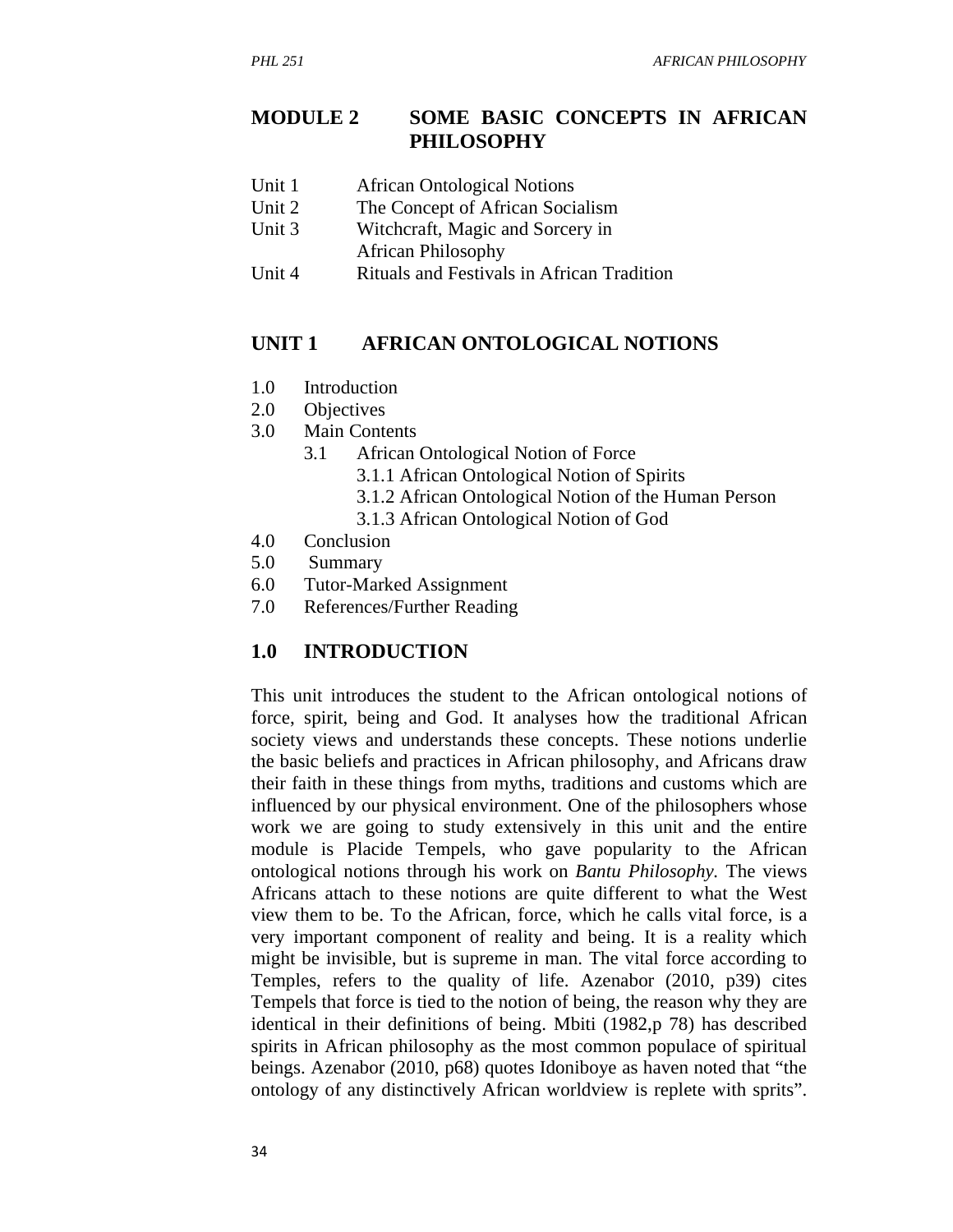He goes further to note that in African worldview, spirits are real "like rables and chairs, peoples and places" (ibid).

## **2.0 OBJECTIVES**

In this unit the student is expected to:

- Understand what is meant by African ontological notions
- Differentiate between the African notion of force and the Western notion of force
- Understand the characteristics of the African notions of spirits and being
- Be able to evaluate and critique Tempel's theory of vital force

# **3.0 MAIN CONTENTS**

# **3.1 African Ontological Notion of Force**

Ontology in philosophy is the study of being, and in African philosophy, this being is force. The African's understanding of ontology is a hierarchical ordering of being and force (Agbo, 2018). Placid Tempels calls it *vital force* and argues that it is the theory that can explain everything about the thinking of an African (Azenabor 2010, p39). Azenabor continues by saying that Tempels made a comparison of both the Bantu and Western philosophies; and while maintaining that the West holds a static idea of being, he credits dynamism to the Bantu (African) idea of force (ibid). As Kaphagawani (1998, p170) notes, that Tempels believed that Africans conceive entities or beings as nothing more than essential energies or vital forces. The African belives that without the element of force being cannot be conceived as force is inseparable from being (p171). Azenabor (2010,p40) notes the following characteristics of Tempels' vital force as follows:

- Vital forces are dynamic and there is no permanent hold anywhere
- Vital forces are hierarchical order, from God whois the supreme vital force to the ancestors, to the living generation, to animals, plants, minerals, and other non-living things. There is therefore ontological relationship in the universe, as there are no isolated forces. That is why is why lineage is said to make a major aspect of African worldview.
- A weaker force is at the services of the stronger, as the stronger one influences it directly. That is why Africans are not permitted to see things in isolation; nature is believed to be ordered since all forces are inter-dependent and related.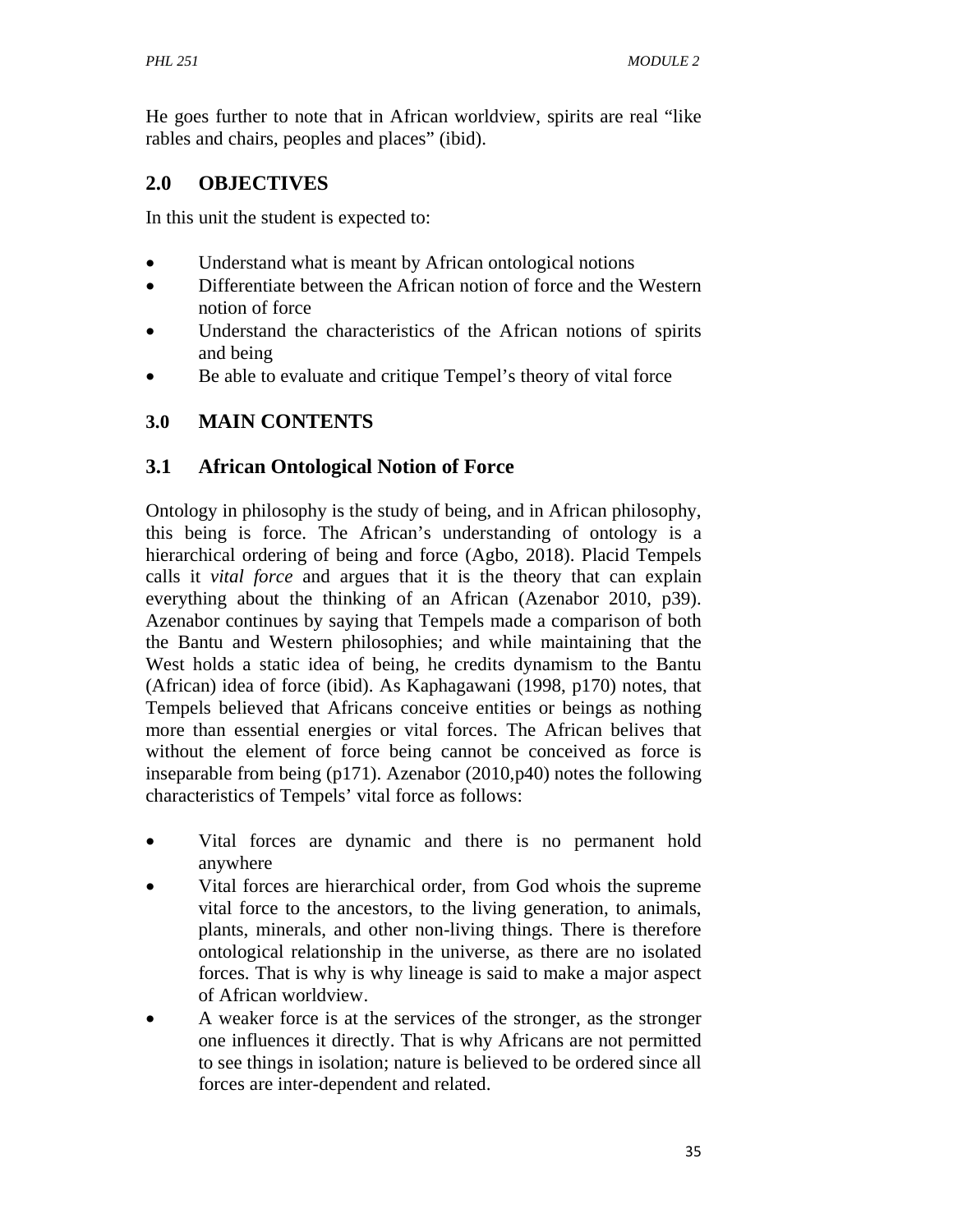- Vital forces can be active and communicable, they can also be diminished or increased; depending on the influence of a superior being or evil forces
- Vital forces can be good or evil, hostile or friendly, benevolent or malevolent, since unknown and unforeseen intervene in the course of events.

These attributes of vital force can only be known by experience and intuition, according to Tempels (ibid).

Kaphagawani (1998, p171) has cited that though Tempels portray force as an essential property of being, it means that force can be a necessary attribute of being but nevertheless, not a sufficient condition, which means that being could possess some attributes and properties rather than that of force. Tempels *Bantu Philosophy* set the pace for the study of African philosophy and religions because it properly interpreted the African mind which is known to be able to tap the forces of nature (Azenabor 2010, p41).Ngangah (2019) has also described vital force as the peculiar trait of African philosophy and cosmology. He narrates that the environment from which the African and derive sustenance is an integral aspect of force. Vital force holds the interpretation for the fused nature of the concepts of personhood and community in African worldview. Since the community may be described as the superior and stringer force in African traditional settings (ibid). force is life, vital energy, and are the object of prayers and invocation to God and the ancestors (ibid, p48).

 However,Kaphagawani (1998, p172) has criticized Temples by stating that though Tempels made efforts to steer away from the Western conception of being, he surreptitiously employed the very distinctions used to differentiate humans from other entities in Western philosophy. This he did by claiming that humans are differentiated from other beings in Bantu by their properties of reason and volition. The same properties used in Western philosophy to distinguish between humans and animals. Some African scholars like Pauline Hountondji, have also criticized Temples on the basis that he was not a professional philosopher but a Christian missionary; that his philosophy does not qualify as African philosophy but scholastic and ecclesiastic in nature. Secondly, they argue that Tempels is not an African and as such could not have been able to present an African philosophy (Azenabor, 2010, p43).

#### **3.1.1 African Ontological Notion of Spirits**

Mbiti (1982, p78) describes spirits in African philosophy as the beings beneath the status of divinities and above the status of man. He went further to state that the spirits have no definite origin as some of them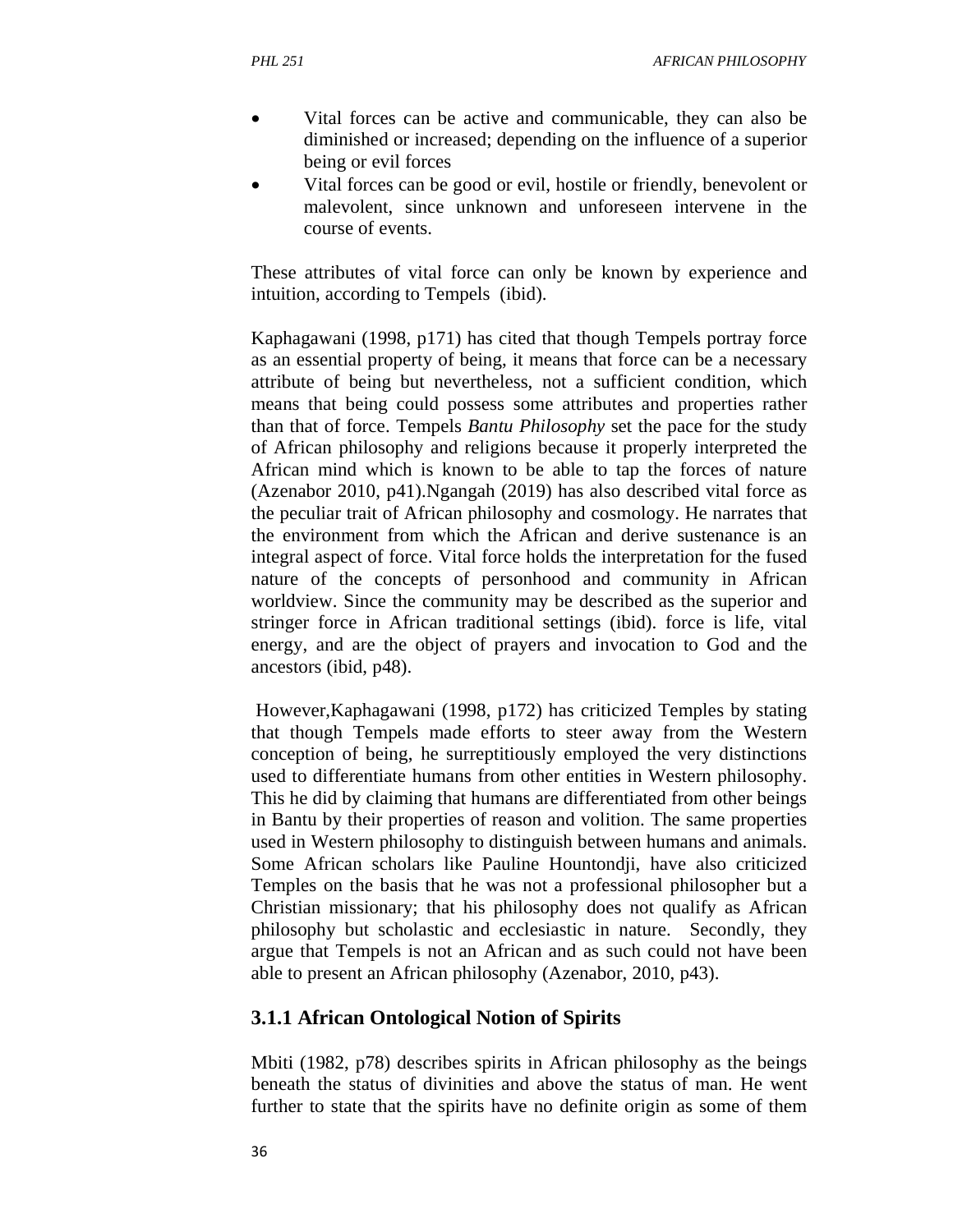are said to have created themselves (p,79). Africans believe that spirits are what remain of human beings after their physical deaths, which means that it could be said that spirits are the ultimate status of man. Mbiti contends that it is a point of change or development that man cannot go, except some few national heroes who might become deified (p, 79). Ukwamedua and Edigiawen (2017,p318) observe that these spirits dwell in rivers, hills, farms, forests, trees, and even lightening. In Igbo ontology, most of the spirits are particular, but some, especially *Ala*  (the earth spirits) are universal throughout the land (ibid). Africans address most of these spirits in their prayers and libation, and every human endeavour is said to be governed by the spiritual powers that reward or punish people; depending on one's behavior and attitude in that sphere of life. The spirits are above the status of man and below the Supreme Being (ibid).The African does not hope to become a spirit, for just as a child will one day become an adult, so will man one day become a spirit (Mbiti 1982, p79).

Spirits "are seen in the corporate belief of their existence" (ibid) and being physically invisible, no one knows where they are and where they are not. Yet their activities are experienced by people and many folk stories are told about spirits described in form, activities and personalities, even if it is with some element of exaggeration. Citing Robin Horton, Azenabor (2010) notes that

"Spirits are normally invisible and intangible, though they can be seen at will by diviners who have undergone the proper rites, they also materialize sometimes" (p, 68).

It is by the joining of the spirit to a material body that all things are created; ad it is by the separation of the spirit from the body that they are destroyed…spirit is real. It is real as matter. Its reality is primordial, and it is, if not superior, at least, as primitive as that of matter. In its pure state, it is unembodied. Spirit is the animating, sustaining, creative life-force of the universe. In human bodies, it becomes the mind of soul… (ibid, p69).

The spirit world differs from the human world as it is invisible to the physical eyes of men. People only know and believe that it is there, and they are ontologically nearer to God in terms of communication (Mbiti, 1982). Mbiti also notes that the spirits are saddled with responsibility of conveying human sacrifices or prayers to God as intermediaries (p, 80- 81). Africans hold their living-dead in high regard because becoming a spirit is a form of social elevation. As we have earlier noted, spirits can be either malevolent or malicious, depending on the situation they are responding to. In African ontology, it is also believed that spirits can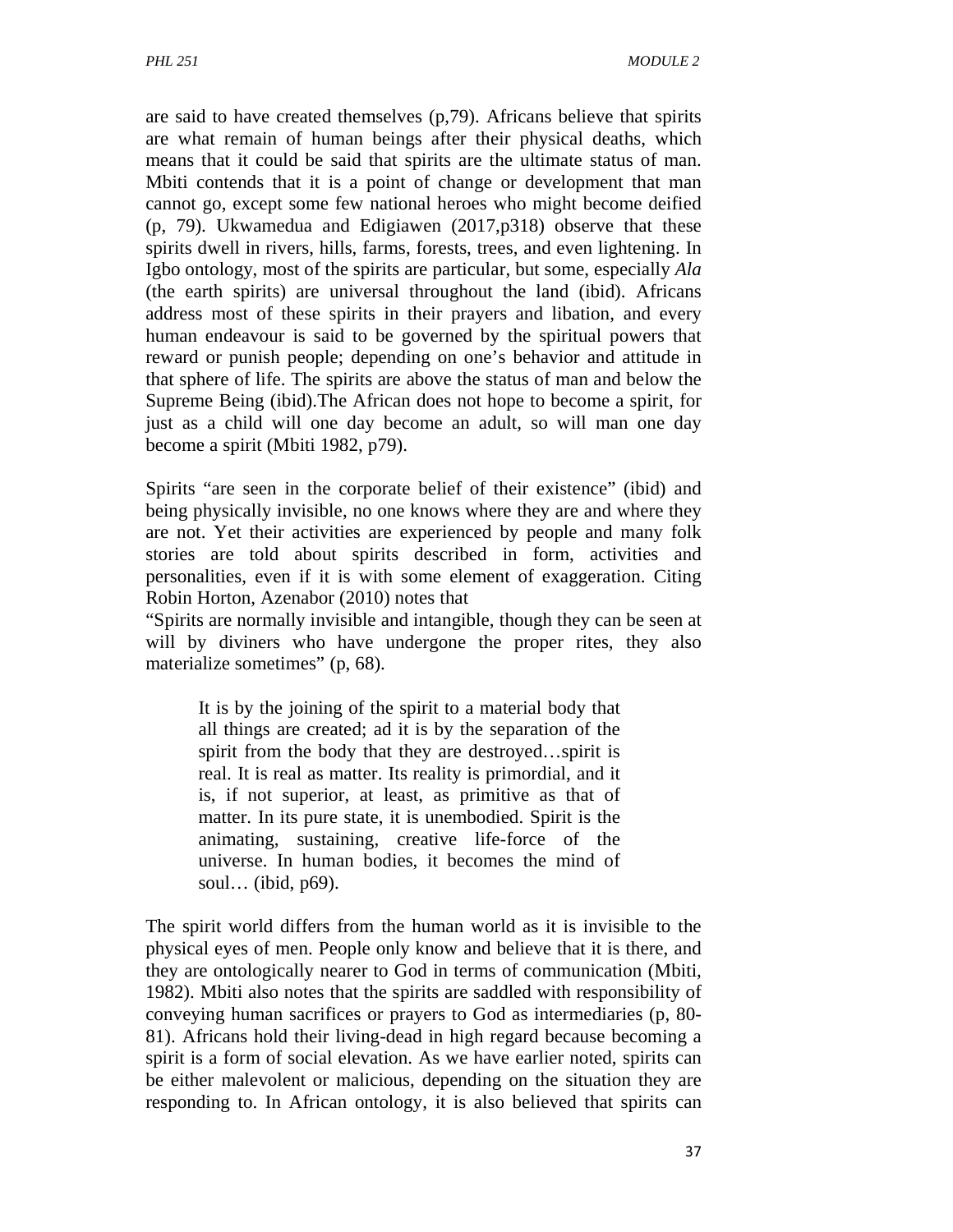possess a person either negatively or positively; a negative spirit possession is caused by any act that attracts the anger of the spirit, while a positive spirit possession is happens when a certain spirit wants to use an individual as instrument or a mouthpiece to correct some anomalies in the community. Spirits may possess people in form of mental disorder or one ailment or the other. Sacrifices and libations in the shrines of such spirits are used appease them in order to liberate such a person from negative spiritual possession (ibid).

#### **3.1.2 African Ontological Notion of the Human Person**

While there are biological, anthropological, religious and psychological methods of defining personhood and man, the African conception of the human person is quite different from these because it is more of a cultural and communal conception of man (Musana 2018). In African philosophy, the notion of the human person is irrevocably tied to that of the community. This means that the African people have a communalistic understanding of the human person and the self. The African conception of man is not in the sense of his universal characteristics which all men possess, but the certain way in which a given community conceive personhood (Sogolo 1993,p190). This simply implies that in Africa, a person is regarded and viewed not by the physiological and biological characteristics of personhood, but by what he/she is cable of achieving and the impacts he makes on the larger community. As we have noted earlier in module one, personhood or man has far more serious implications in Africa than in the West. The conception of man that is used here is suggestive of potentiality and actuality at the same time. This means that is involves both what man is at a point in time and what he is capable of becoming in an ideal human society (ibid, p191).

 One can lose his personhood even while he remains alive by isolating himself from the community of his kinsmen and brethren (Musana 2018). Personhood is achieved by socialization; by theprocess of creating an identity for one's self. Musana goes ahead to opine that when one becomes so immoral and unjust, such a one is described as "heartless" and an "animal" because it is not the biological heart that essential describes an African person, but the ability to treat others the way he/she would want to be treated. Personhood is the ability to act within the values and ethics of the community; values which are established for the sake of equity and fairness in the society. Mbiti (1982, p1080) argues that only in terms of other individuals does the individual man become conscious of his existence. There is a communal feeling both in suffering, rejoicing, and the individual performs his responsibilities and duties to the society and community. Issues of marriage, burial, child birth are treated among the entire kinsmen and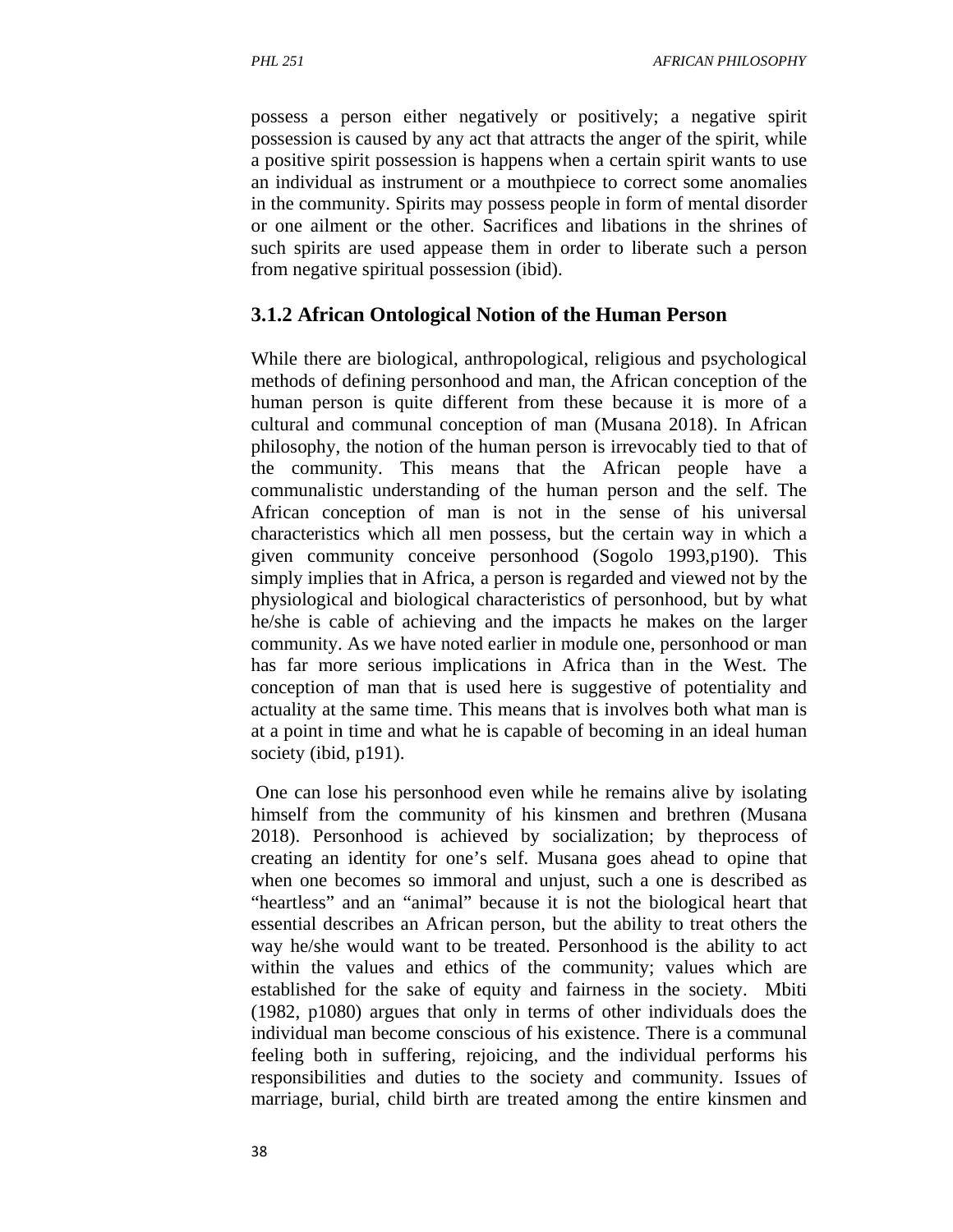community and nobody has anything alone on his own, apart from the community (ibid). This idea of personhood in African traditional society has also made sure that that there is high value of human life among Africans in the traditional society, whatever is done is usually for the maintenance of lives. No one has the power over life and death.

The community decides what a person becomes and the individual man exists only to the extent of the community. Personhood in African traditional sense grows as long as one's communal responsibility grows; it is constituted by the community and expressed n relationships that one has with the community. Africans also believe that the human person has two main elements; the physical and the spiritual. This idea of personhood is quite different from the Western idea of a person which is individualistic and mechanical. The African is more concerned with the well-being of his society than his own selfish well-being, because it is all about the community and not about the individual person (Mbiti 1982). So, in African traditional thought system, a man cannot have everything economically while his kinsmen suffer in penury. A man's wealth is measured by bthe comfort of those around him. However, some criticisms have been directed towards this African idea of personhood in the sense that it does not create an environment for personal freedom, since the fate of the individual person is tied to the fate of the community as a whole (Musana 2018).

Menkiti (2004) asserts that age has a role to play in the moral maturity and personhood in Africa, and even in other parts of the world. It is this moral attributes which are geared toward enriching the community that counts for the qualification of personhood in Africa. This is the reason why the adults hope for the maturity of the children in order for them to join nthe community of persons. Menkiti (p326) argues that the movement of the individual child to full personhood is is a journey which is determined by age, and ends in ancestorship. To him, personhood is not an automatic achievement by anyone in Africa, but a process which begins at birth to various stages like puberty, marriage, and childbearing, taking of titles, old age, adulthood, elderhood, and ancestorship. Ancestors are still part of the living community as the personhood gained through this process will end when the person becomes a 'nameless dead" ( p327). At the stage of a nameless dead, the person who began from it returns back to it. That is why Menkiti posits that the personhood in African philosophy is a journey from it to it. This is an interesting theory which should merit more research from the student.

Gyekye (2002) has argued that since a community implies an association of individuals with common interest, goals and aspirations, it then follows that the community exists to establish the priority of the individual rather than the other way round. The human person, he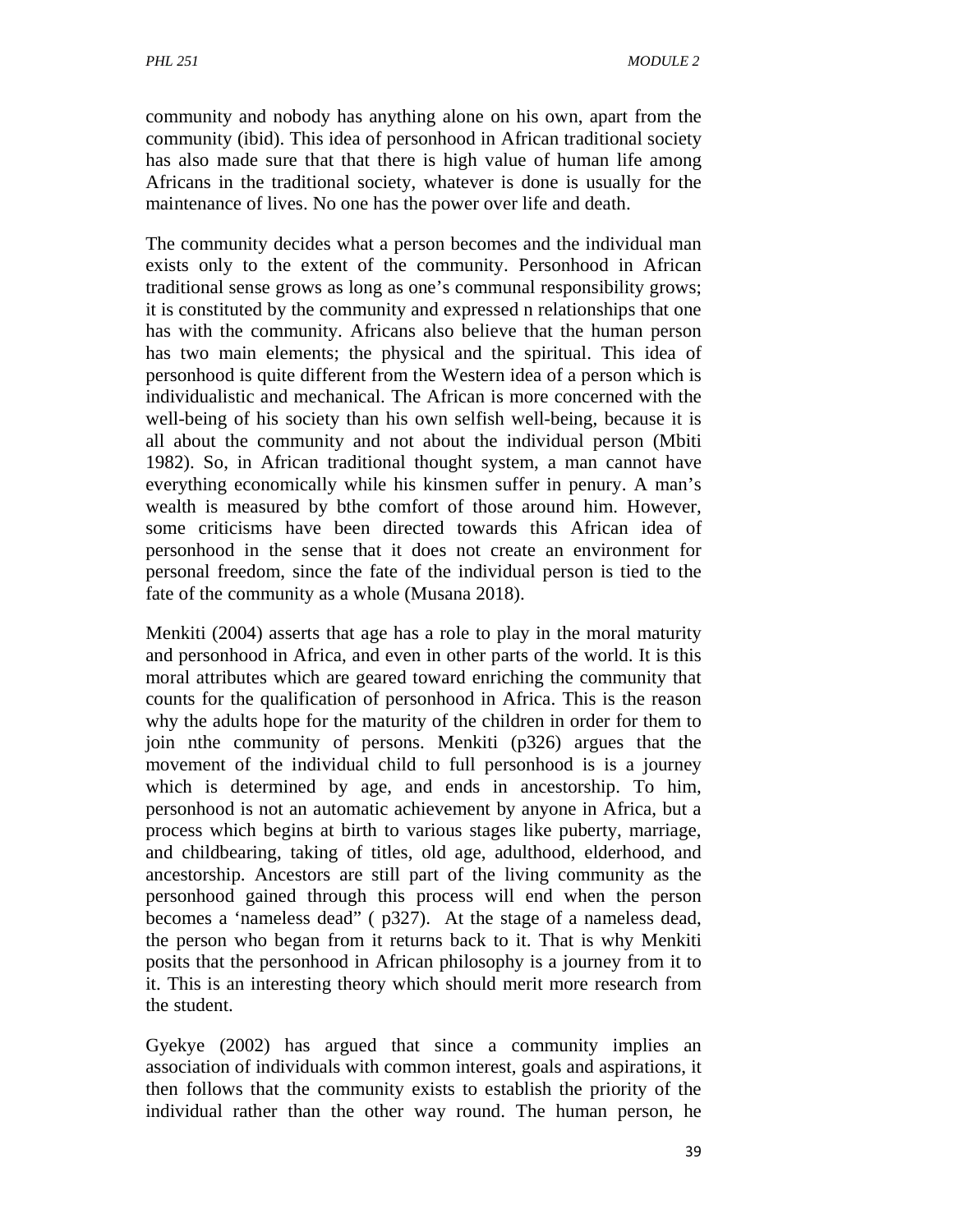maintains, is not self-sufficient, he needs other people to flourish, which is the essence of a community. But a community consists of persons sharing interests and values; therefore, the community is there to serve the individual interest. The interest of the individual is prioritised against the interest of the community, as long as the community is made up of individuals whose interests it is meant to serve. The community existentially derives from the individual who is there primarily to protect his own personal interests, since the community is not a mere association of individuals without purpose (ibid). This idea is also worth the student's consideration as it opposes the idea that the individual interests is subsumed under the interest of the community in African traditional setting. A trre cannot make a forest, but there can be no forest without individual trees. So, there can be no community without the individual person.

#### **3.1.3 African Ontological Notion of God**

"Expressed ontologically, God is the origin and sustenance of all things" (Mbiti 1982,p29). He is said to be both out and involved in His creation. The African has a notion of God as the Supreme Being who is above all things and capable doing all things (ibid). Mbiti (1982) goes ahead to assert that the African God is expressed in proverbs, short statements, songs, myths, stories, prayers, names, and religious ceremonies (p, 29). Spiritual power in African ontology is viewed hierarchically, where God is at the helm of it, followed by the spirits and natural phenomena, and yet beneath is man (ibid, p32). God is a provident creator who is directing each individual and the unverse to a definite end (Ikenga-Metuh 1987). God in Africa is conceived as a Supreme Being who is invisible and therefore, a spirit (ibid, p106). He is endowed with human qualities except those that are repugnant to His nature. The African, despite having different smaller gods, still pays tribute the Supreme Being as the source of all life and sustenance. Mbiti (19820 notes that these lesser gods are fulfilling the duty of running errands for the Supreme Being and serving as links between the Supreme Being and man.

 Islam and Islam (2015) define God in the traditional African sense as the origin of everything in the universe, as God is viewed in both immanent and transcendental dimensions. The view of oneness of God makes no place for atheism in traditional African society, everyone believes that there is a maker of everything who, though being far removed from the activities of the physical world, has an influence on everything and directs the whole universe the way He wants it to go. Knowing about God in the African context is instinctive to the adherents of the African religion (ibid). The Africans believe that human beings are limited in several aspects, but God is limitless, supreme, Almighty,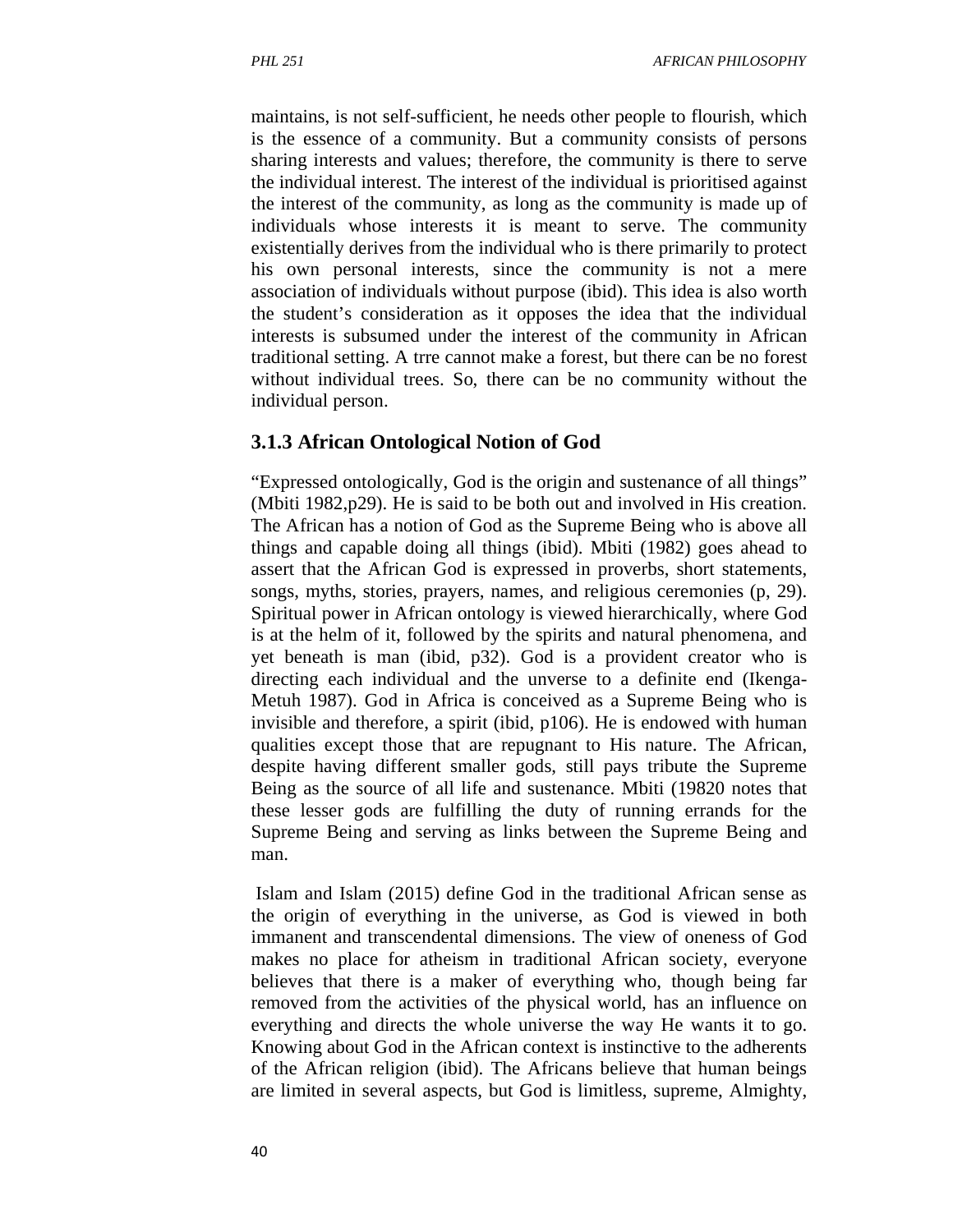omnipotent, sustainer and other great qualities. Islam and Islam go further to list the following qualities of God in the African religion:

- God is self-perfect, self-supporting, self-sufficient and selfsustaining and self-containing. God has no father, no mother; He is of Himself and brought Himself into being.
- God is all powerful and His omnipotence also manifests in His created nature. He is also supremely wise, absolute and beyond all knowledge. He knows all and sees all; the discerner of hearts who knows both the inside and the outside of man.
- God has immanent features for the need of His people, He contemporaneous to the traditional peoples of Africa. He exists through all objects and can manifest through natural phenomena. He is beyond human imagination, so people cannot even appreciate Him fully in their imaginations.
- God is that never ending creative force of nature that inspires people to go for innovative ideas and actions, the intellect is not capable of examining Him as He is the fathomless spirit and one could say, the unknowable. He is very much associated with eternity and has given different moral attributes to His followers. Some African tribes describe Him as the mighty immovable rock that never dies.

The Igbo believes that God creates each individual person from birth; He gives each person his spirit and assigns him his destiny package before he is formed in his mother's womb (Ikenga-Metuh 1987). God precedes all both in order of time and excellence as His transcendence is expressed in His inscrutability' well known but impossible to completely comprehend (ibid, p111). This means that God is at the centre of whatever the African does, He is above all things and sustains all things through His ever present creative force. The idea of God permeates the entire belief system of the African because he believes that nothing happens for nothing. The traditional African does not attach mechanical implications to events and happenstance; he believes that God has ordered the universe in such a way that nothing happens without being according to His plan and purpose. Therefore, in the African ontology, accidents do not exist in nature, and everything that happens has a reason. Idowu (1962) has also argued that *Olodumare* in Yoruba is the Great God. This Great God is all encompassing; including lesser divinities, worship, priesthood, morality, and human destiny. He maintains that *Olodumare* is byond the idea of primitive worship of stones and wood, as some Westerners allege. *Olodumare* is the Supreme God in Yoruba religion, and it is Absoluteness. Idowu asserts that Yoruba religion is not polytheism as there is but only one Supreme God who is worshipped through the lesser gods.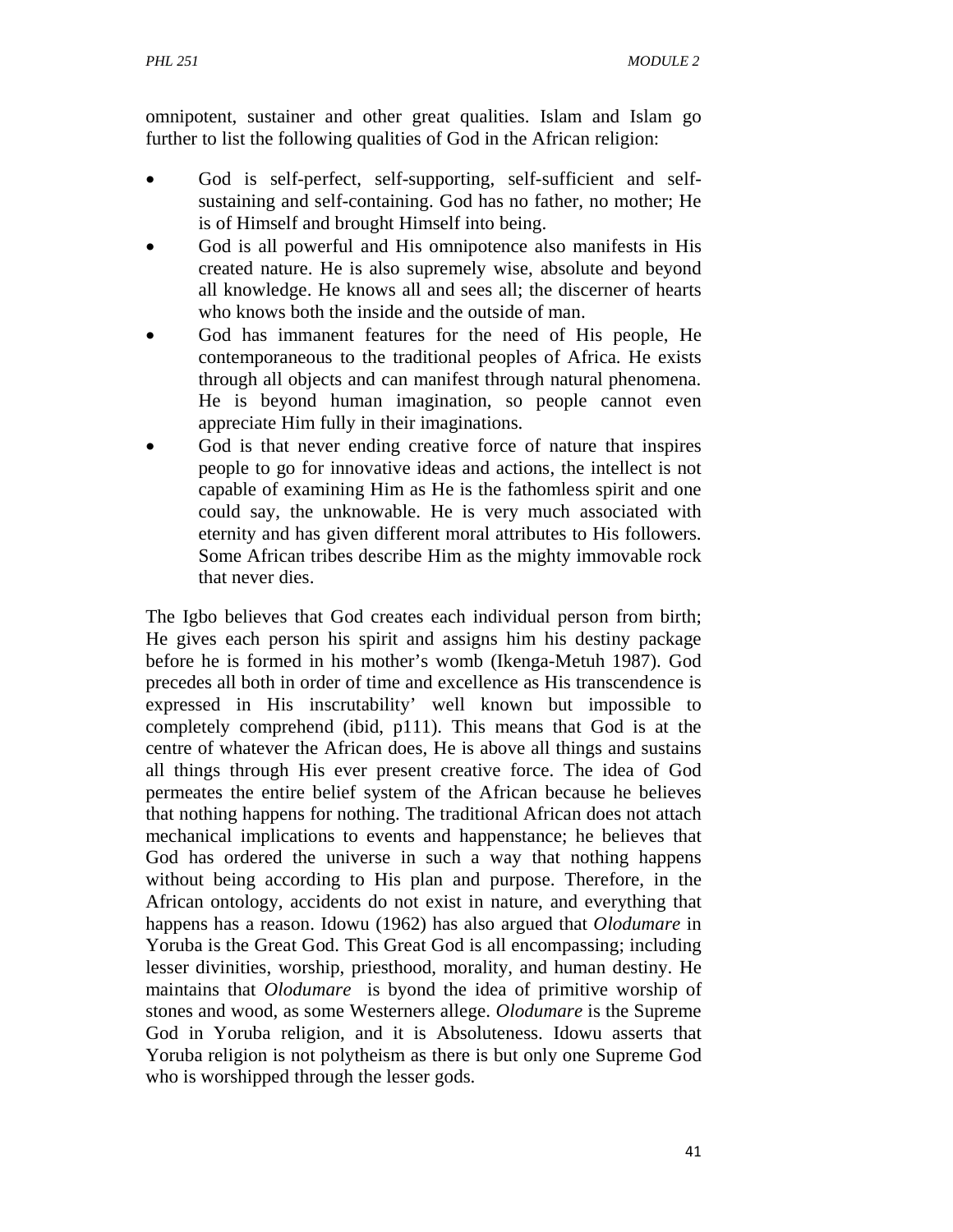## **4.0 CONCLUSION**

To conclude this module, we state that long before Africa came in contact with the West, we have always had our own independent knowledge of the universe and nature. This knowledge has helped us to navigate our environment and allowed us to create societies that are distinctly African. But with the advent of slavery and colonialism, some of these values have been affected by Western thought and religion.

## **5.0 SUMMARY**

In this module, we have been able to examine some major African ontological notions. These notions form the basis of African thought system on the various topics. The African ontological notion of being speaks of force which is dynamic and hierarchical, the African can die and transcend to the spirit world where he becomes higher than the physical man, as the African does not pray and hope for it, it is just a matter of time. The African notion of the human person sees man from a different perspective than how the West views man. To the African, personhood is achieved not just by anthropological and biological features, but by the level at which one associates and socializes with the community. But as we have noted earlier, one criticism of this idea is that it has ignored the individualistic nature of man. The African believes that God is the all-powerful and almighty creator of the universe, despite having other lesser god who are regarded as inferior mediators between the supreme and man. God controls all things and has pre-knowledge of everything. The belief that man's destiny is apportioned and dictated by God is also prevalent in the African religion.

## **6.0 TUTOR-MARKED ASSIGNMENT**

- 1. Discuss the characteristics of vital force according to Placid Tempels
- 2. It was not the West that taught Africa the idea of a Supreme Being. Discuss
- 3. Examine the African concept of the human person
- 4. Discuss the value of libation in African thought
- 5. Discuss the African conception of God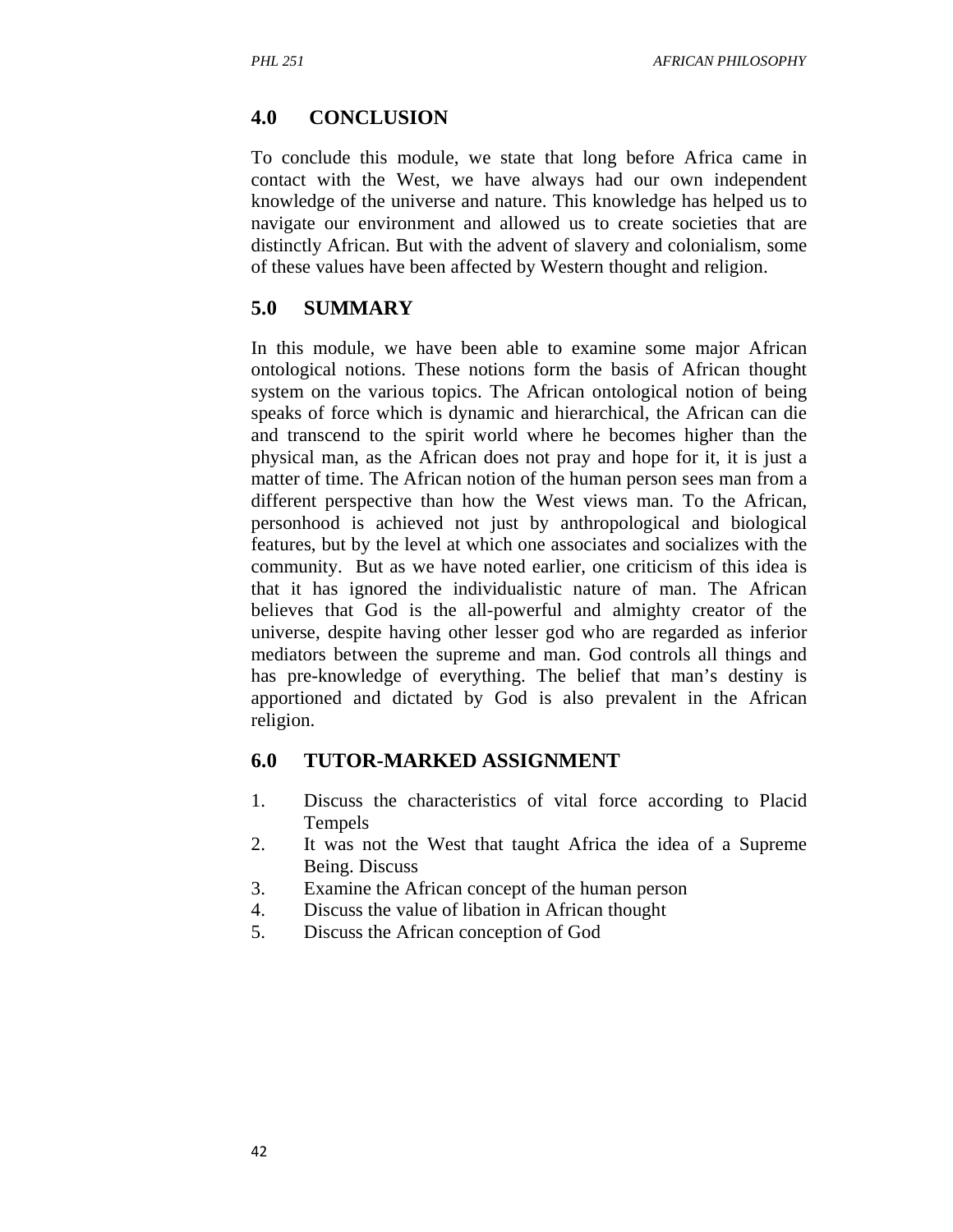#### **7.0 REFERENCES/FURTHER READING**

- Azenabor, G. (2010*). Modern Theories in African Philosophy*. Lagos: Byolah Publishers.
- Agbo, C. (2018). "An Overview of the Ontological Basis of African Jurisprudence". *NAUJILJ*. (1). PP52-58.
- Gyekye, K. (2002). "Personhood and Community in African Thought". *Morality in African Thought.* Oxford University Press. (Web).
- Ikenga-Metuh, E. (1987). *Comparative Studies of African Traditional Religions*. Onitsha: IMCO Publishers.
- Idowu, B.(1962). *Olodumare, God in Yoruba Belief.* London: Longman.
- Islam, S. & Islam, D. (2015). "African Traditional Concept of God: A Critical Analysis" *Green University Review of Social Sciences.*  Vol 2, Issue1
- Kaphagawani, D, (1998). "African Conception of Personhood and Intellectual Identities". In Coetzee, P.H Roux, A.P. (Eds). *African Philosophy Reader.* New York: Rutledge.
- Mbiti, J, (1982). *African Religions and Philosophy.* Ibadan: Heinemann.
- Menkiti, I. (2004). "On the Normative Concept of a Person". In Wiredu, K. (ed). A *Companion to African Philosophy.* London: Blackwell Publishing.
- Musana, P. (2018). "The African Conception of Personhood and its Relevance to Respect for Human Life and Dignity in Africa and the Global Context". *African Study Monograph.* Supplementary Issue (2018); 56. Pp 21-32. Retrieved from: https://doi.org/10.14989/230172. Accessed 25/9/21.
- Ngangali, I. (2019). "Vital Force, Personhood, and Community in African Philosophy: An Ontological Study". *The International Journal of Humanities and Social Studies*. Vol 7. Issue 10. Doi: www.theijhss/2019/v7/i10/HS1910-023. Accessed 22/9/21
- Ogbonnaya, M. & Lucky, U. (2014). "The Question of 'Being' in African Philosophy". *Filosofia Thoretica: The Journal of African Philosophy, Culture and Religions.* Pp 108-126.
- Sogolo, G. (1993). Foundations of African Philosophy. Ibadan: Ibadan University Press.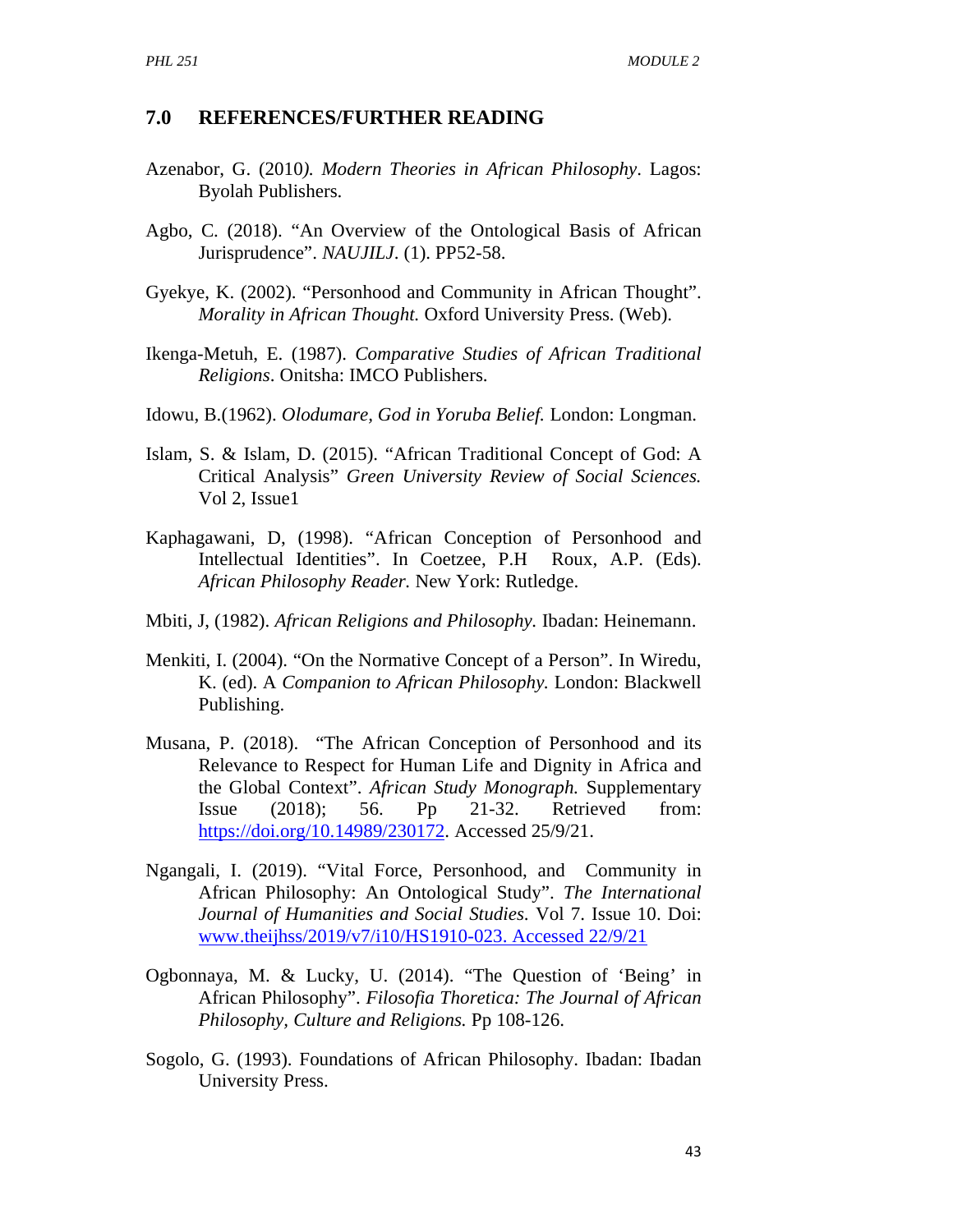#### **UNIT 2 THE CONCEPT OF AFRICAN SOCIALISM**

- 1.0 Introduction
- 2.0 Objective
- 3.0 Main Contents
	- 3.1 History and Background of African Socialism
		- 3.1.1 The Meaning and Nature of African Socialism
		- 3.1.2 Values of African Socialism
		- 3.1.3 Pitfalls and Criticisms of African Socialism
- 4.0 Conclusion
- 5.0 Summary
- 6.0 Tutor-Marked Assignment
- 7.0 References/Further Reading

#### **1.0 INTRODUCTION**

This unit examines the concept of African socialism. Makumba (2007, p134-135) has described African socialism as the brain-child of Africa's ideologies or philosopher-kings in the young African republics after wrestling power from the colonialists. African socialism teaches that the central values of Africa are communal rather than individual; it is seen as a natural evolution of African communalism (ibid). African socialism teaches the commonality of living and existence. Uit takes the welfare of the community above the parochial interest of any single individual, no matter how highly placed. This means that the community is bigger than any individual, and everybody is expected to obey the rules and regulations put in place by the community. The early post independent leaders of Africa sought for ways of countering the idea of individualism and capitalist tendencies in Western thought, that was the reason most of them started championing the idea of African communalism, which later evolved into what we know as African socialism. It was meant to be a situation the people will take advantage ancient African values of common living in order to create people-oriented societies out of the newly independent states.

#### **2.0 OBJECTIVES**

In this unit the student is expected to:

- Understand the concept of African socialism
- Comprehend the background and history of African socialism
- X-ray the values African socialism
- Identify the limitations of African socialism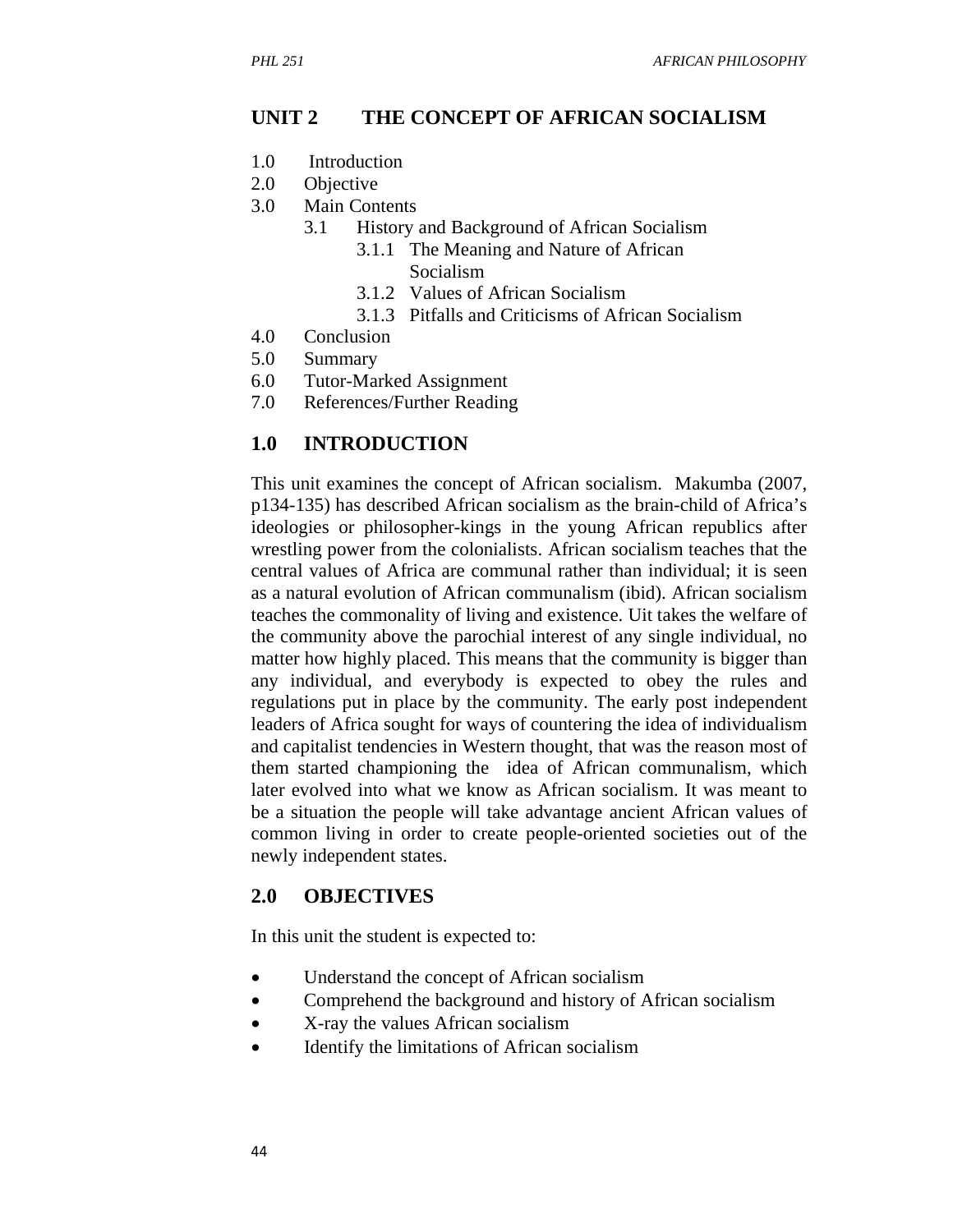## **3.0 MAIN CONTENTS**

### **3.1 History and Background of African socialism**

Leopold Sedar Senghor in his *Negritude* expounded the concept of African socialism. Abanuka (2013) notes that Senghor pictured the African society as collectivistic or more exactly, communal "because it is formed from a communion of minds rather than from aggregation of individuals" (p, 87). The history of African socialism goes back to the ancient African value of being one's brother's keeper. We have noted earlier that personhood in African worldview goes beyond the anthropological and biological dimensions; it is more of the relationship one has with others within the same community or society. Mboya (1963) argues that African socialism has its origin in the post independent socio-political transition when African countries emerged from colonial rule. At the end of colonial rule in most parts of Africa, the new independent nations set out in search of identities at personal, national and international levels; struggling to build new societies and new political philosophies in order to build a new Africa (ibid).the likes of Julius Nyerere of Tanzania, Kwame Nkrumah of Ghana, Modibo Keita of Mali, Nnnamdi Azikiwe of Nigeria, and so on, conceptualized the idea of African socialism as a political tool for repositioning African countries at independence. This idea of African socialism must be about African make-up and not the socialism of the Western type. It is not the Marxist socialism of the West which is steeped in foreign thought mechanics, but based on the ideals of the African brotherhood (ibid, p8).

Akyeamopong (2017) states that the colonial experience was oppressive to the extent that very little physical infrastructure existed in the African colonies at the end of colonialism as there was a huge dearth of illiteracy, poverty and underdevelopment. The little infrastructure was there for the extraction and export of natural resources and not for the concerted growth of national economies. This was the challenge African leaders faced at independence; a challenge which they set out to tackle by the adoption of a home-grown model that will extend development to all and sundry. This model was the African brand of socialism, a system that incorporates everybody and makes sure that developmental projects are spread evenly; preventing the gap between the rich and the poor from widening the more. The idea of brotherhood and common heritage, as well as that of colonial exploitation and oppression, led early African leaders to adopt the concept of African socialism.

The African belief that we are all sons and daughters of the soil goes a very long way to influence our social, economic and political relationships. From this belief, we adopt the principle of equality because we are all sons and daughters of the soil, and also by this belief we have the communal ownership of the vital means of life- land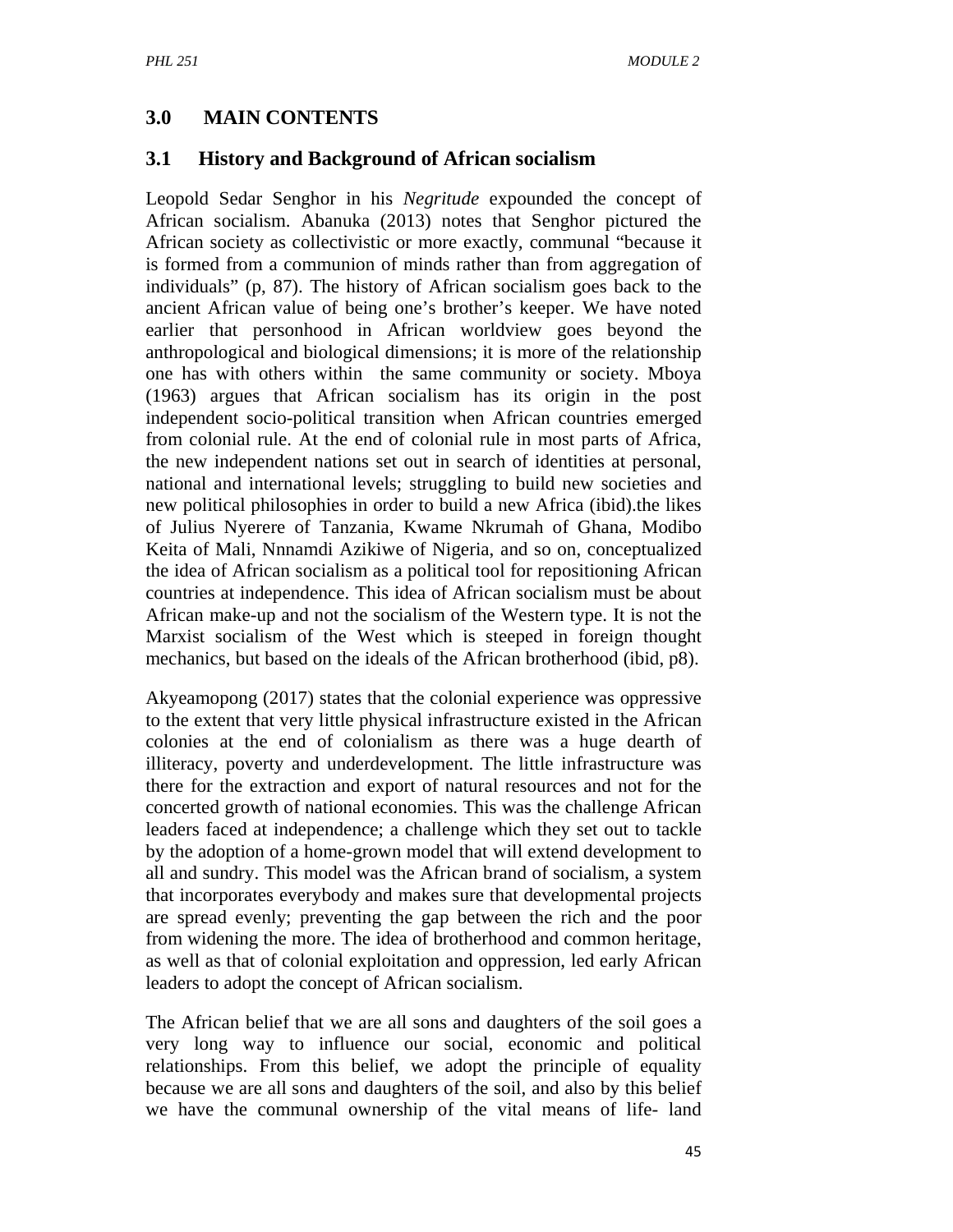(Mboya 1963,p8). And every able-bodied male and female worked, there was no room for laziness as there were social sanctions and ethics to encourage industriousness and hard work. Mboya notes that though poverty existed, but not as a result of exploitation (ibid). This is to say that the African concept of socialism frowned at exploitation and laziness. The operation of kinship helped to spread the wealth of the wealthy and ensured that nobody lives in affluence while his kinsmen suffer in penury and poverty. This idea is an indigenous one and springs from the experiences and environment of the African people. The idea of African socialism was adopted in order to formulate philosophical blueprints for the reconstruction of the young African countries postindependence (Makumba, 2007,p134). Their philosophy was practical and result oriented, because the situation they found themselves demanded such pragmatism. The whole idea of African socialism in the post-colonial era was inspired by the urgent need for an African response to colonialism and neocolonialism (ibid).

#### **3.1.1 Values of African socialism**

African socialism was a used as an ideology central to nation building (Mboya 1963). And Akyeamopong (2017) notes that all the early African leaders who adopted this concept viewed the independence of their countries as connected to the broader movement to liberate the whole of the continent from colonial rule. That is the essence of the spirit of brotherhood which was evident among the first-generation postcolonial African leaders. The African socialism helped the African leaders to emphasize a revival of the cultural values of the African, albeit with a contemporary touch. This is to say that African cultural values of the past which was set aside by colonialism and oppression, was reawakened by the use of African socialism. Babu (1981) argues that the African socialism helped the leaders to pursue economic selfreliance and non-alignment. This economic self-reliance helped the newly independent states to focus on what they can do for themselves by making use of the natural resources and human capital available to them. It helped in some ways to avoid reliance on foreign loans to run the newly independent nations.

This concept of African socialism was a veritable instrument in the reconditioning of the African mind immediately after independence, and also helped in the fight against neocolonialism as Sekou Toure put it:

All imperialism is always accompanied by a cultural aggression, an acculturation enterprise, an action of cultural alienation for the purpose of a complete conditioning necessary for a political and economic subjugation. And this is why, for peoples emerging from colonial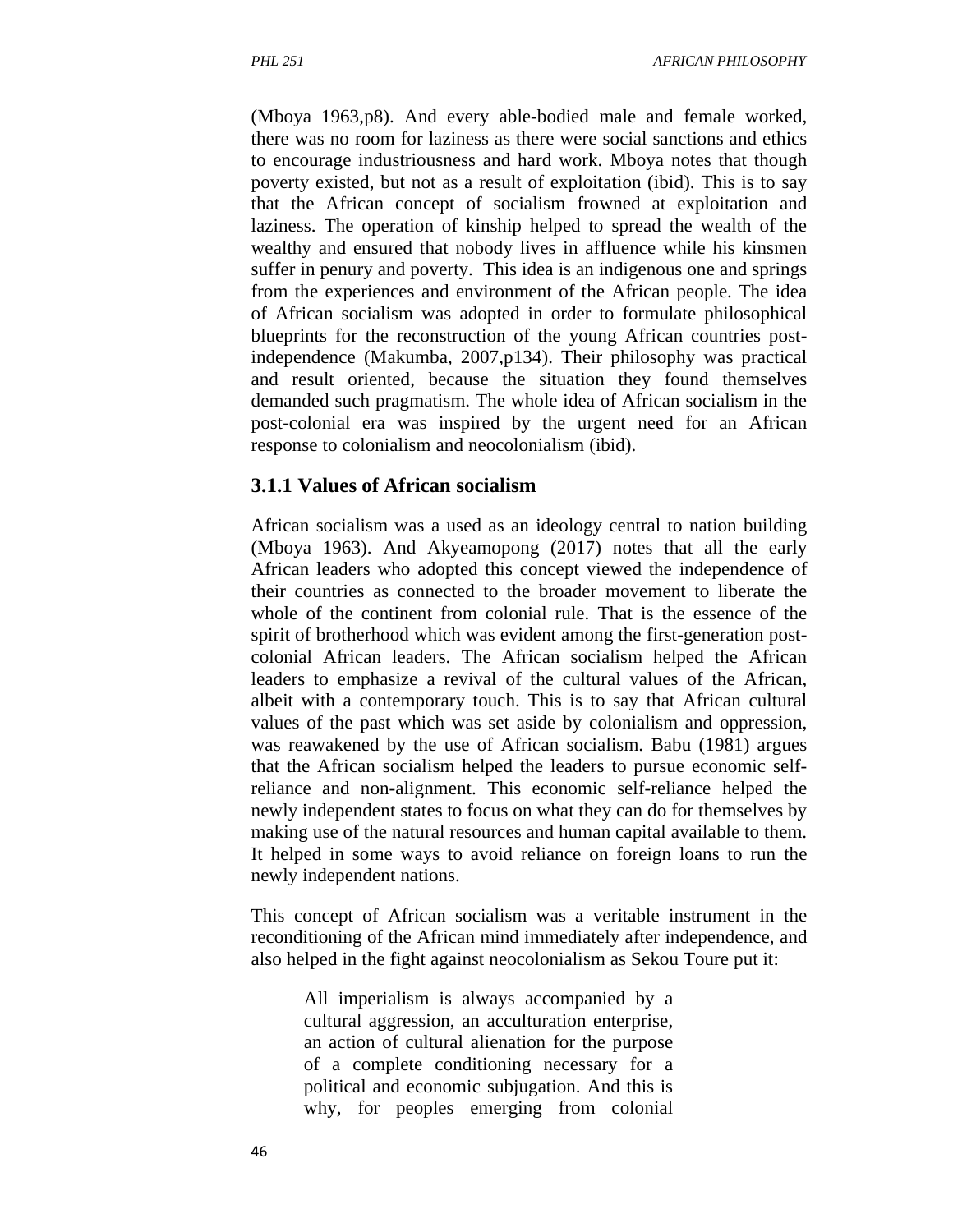enslavement, the task of cultural dis-alienation for the return to national culture is imperative for the consolidation of national independence and concrete sovereignty, meaning a full exercise of the popular will in all fields (Toure 1972, p117)

This return to national culture was attempted by the use of African socialism, and though we will concede that it never succeeded totally, but the influence it had on the new nations was significant. It largely helped in the provision of basic needs and welfare of the people. As an ideology, African socialism is an important aspect of political culture which helped to lend meaning to political acts and elevate social conflicts and tensions to more sophisticated plane of political dialogue, thereby contributing to the process of consensus formation (James 1974). Going further James asserts that historically, Africa has been indigenously socialistic and the elements of this socialism lend a unique identity to the continent. Cooperation and social obligation for work are all part of a network of traditional socialist roots (ibid). Again, the rejection of the European culture during the struggle for independence has led most African states to re-investigate their histories for institutions, traditions and elements of doctrine which they consider unique to the African way of life, and appropriate for the modern culture.

### **3.1.2 Pitfalls and Criticisms of African Socialism**

By limitations and pitfalls we mean the areas where African socialism failed to actualized its objectives and the areas where some scholars have also pointed out as its pitfalls. Despite the waves it made during the 50s and 60s in the new nations of Africa, this ideology has many obstacles and challenges that militated against its proper actualization in Africa. Yacouba and Wolonggueme (2018) have identified some limitations of African socialism which include the following:

- The problem of reconciliation among African countries as to the meaning of African socialism was difficult. This was the reason why there were differences in socio-economic patterns of the different African countries. This made the task of synchronization more difficult as different countries pursued different realities and different interests even within the African bloc. Since colonialism had created two major classes; that of the privileged and the oppressed, national and regional reconciliation was very difficult.
- The misunderstanding of the concept among some African leaders and citizens was the reason why the likes of Nkrumah and Keita were dethroned through military coup. Ghanaians became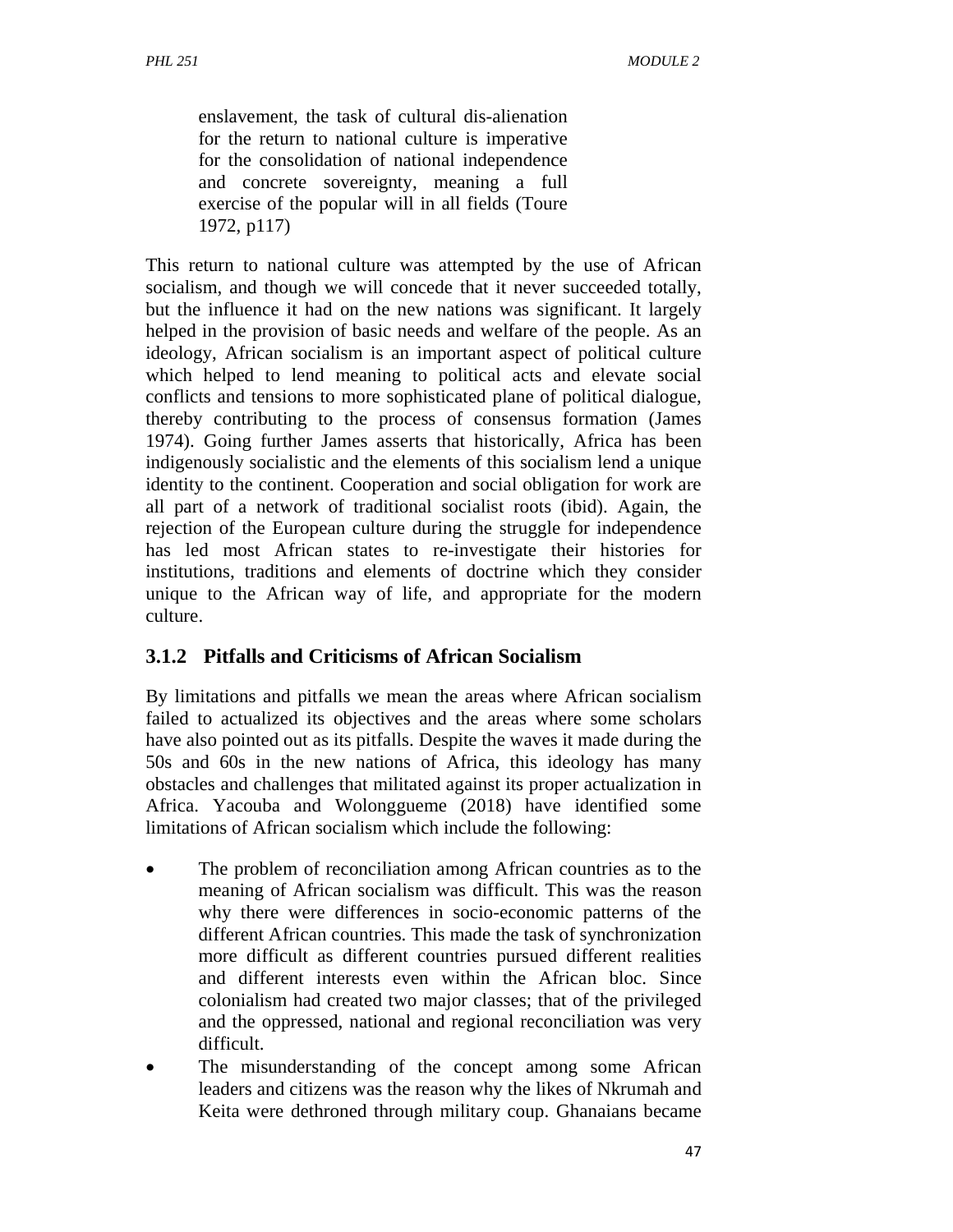tired of Nkrumah's rhetoric that there was jubilation when the military removed him from power. The citizens, for whom the African socialism was meant, could not understand it as a result of the ignorance of the majority. They did not understand that the fight for them and their emancipation, that was exactly the contrast.

 There was a lack of ,military strategy because when the colonial masters began to fashion ways through each country's military, to destroy the African vision about complete independence, it was difficult for those countries to provide genuine protection against such onslaught, so countries began to resort to the old imperialist strategy to survive. The militaries were not supportive of the African socialist agenda, due to colonialist influences.

When we say that African values are communal rather than individual, we also need to subject "communal" to further analysis as communal makes no sense without a definite community of peoples. The problem now lies in identifying the particular community that is the object of African socialism's communal values (Makumba 2007). One has to consider whether it is a closed community that recoils into itself or an open society that goes all out for interrelationship. Makumba also questions if African socialism will stand the test of Popper's criticism going by its totalitarian adoption of democracy in post-colonial Africa (p 153). He notes that African socialism has the tendency to become tribal individualism; a situation where one individual pursues his selfish interest with a whole tribe or clan behind him. The tribe perhaps, has been tricked to believe that the interest of the individual is also the interest of the tribe (ibid).This potentially sets the stage for racism and tribalism, a setback for the benefit of identity in African socialism. In this way, tribal consciousness will replace national consciousness, and the dream of African unity will continue to be a mirage.

Fanon also criticized national consciousness by identifying that if care is not taken, the nation will be replaced by the race and the tribe:

National consciousness instead of being the allembracing crystallization of the innermost hopes of the whole people, instead of being the immediate and most obvious result of the mobilization of the people, will be in any case only an empty shell, a crude and fragile travesty of what it might have been. The faults that we find on it are quite sufficient explanation of the facility with which, when dealing with young independent nations, the nation is passed over for the race, and the tribe is preferred to the state (Fanon 1980, p119)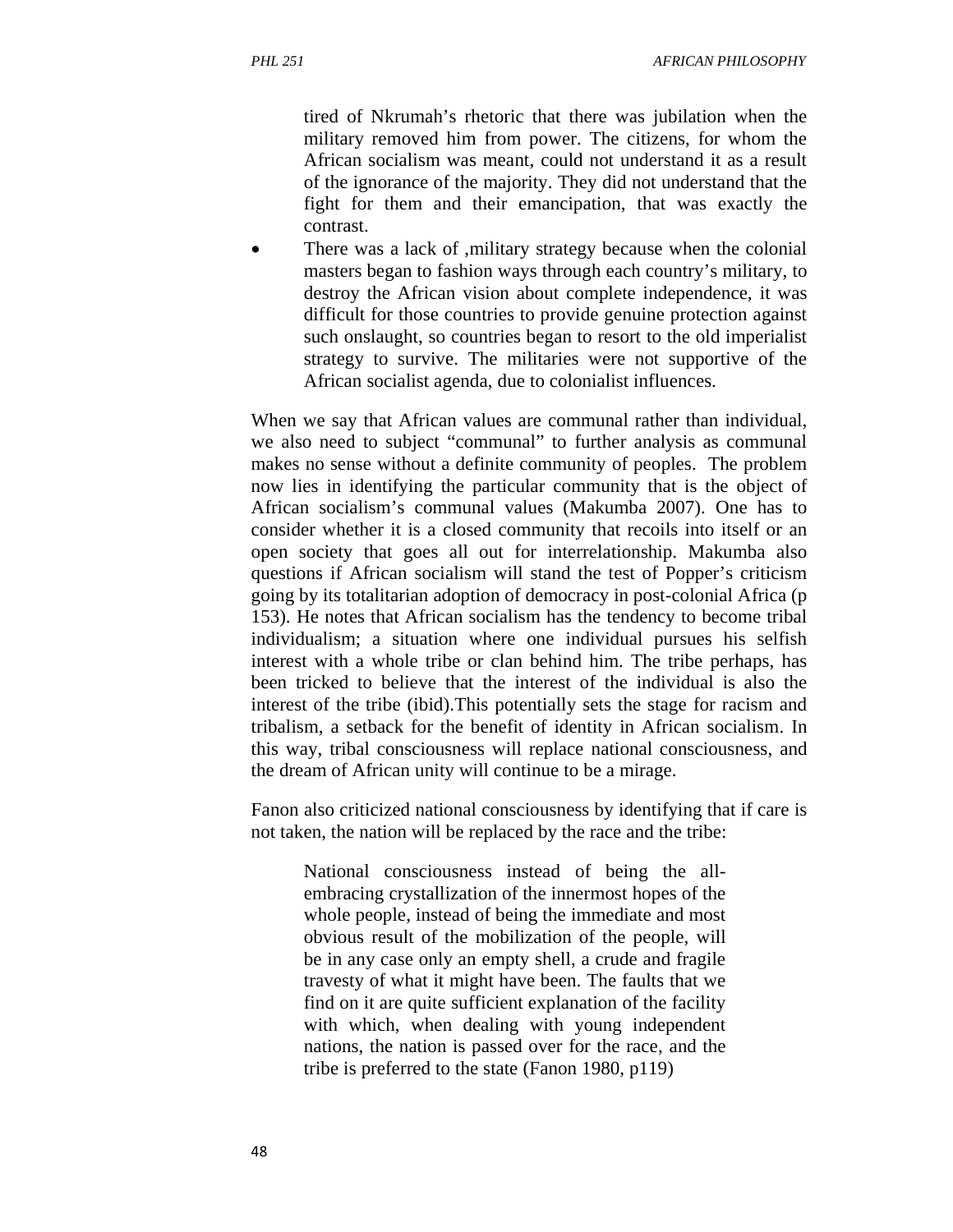That is the pitfall of this sort of national consciousness as represented by the African socialism; people begin to rally round tribal elements that seek not the welfare of the nation, thereby throwing away the basic tenets of the concept of African socialism. Makumba (2007, p154) refers to it as the abandonment of global consciousness for tribal and village consciousness. And the continental dream for a united Africa gradually fizzled away (ibid). But despite these pitfalls, African socialism was useful as a launch pad for political, social and economic reengineering of new African nations of the 1960s.But the fact that African socialism was not a complete success led most African countries back to the concept of capitalism which the West used to exploit Africans for centuries. Whereas African socialism adopts communitarian principles where everybody is taken care of no matter his status, Western capitalism is more interested in the exploits of the individual and his ability to use his fellows; exploiting them for his own personal interests. The West and her capitalist system is more interested in individuals who have outsmarted their fellows, acquiring so much wealth in the process. While the West preaches individual freedom, African socialism is more about the community and its welfare.

## **4.0 CONCLUSION**

The concept of African socialism is rooted in the traditional, political and economic system of Africa from time immemorial. But the advent of European colonialism and exploitation set this novel African idea back by centuries. However, when the struggle for independence of different African nations were gathering steam, African post-colonial leaders adopted this age-long African economic principle in order to provide an alternative to the Western exploitative economic regime. Though the concept had its own pitfalls, but credit must be given to it for seeking to galvanize Africans and against colonialism.

# **5.0 SUMMARY**

In this unit we have examined the concept of African socialism, and we learnt that African communalism gave birth to what is known as African socialism because the socialist idea is based on the communalistic and communitarian African worldviews. We also found out that the idea of African socialism was used as a counter-ideology by post-colonial African leaders who have been described as African philosopher-kings. This African version of socialism is very different from the Marxist version of socialism in the sense that the African socialism puts the African tradition and culture into consideration, and focuses on the welfare of the community of people. Despite the laudable influence of African socialism for pre and post independent formation of political ideologies in Africa, it also has its pitfalls which majorly bother on the inability of the people to fully understand the concept. Again, this kind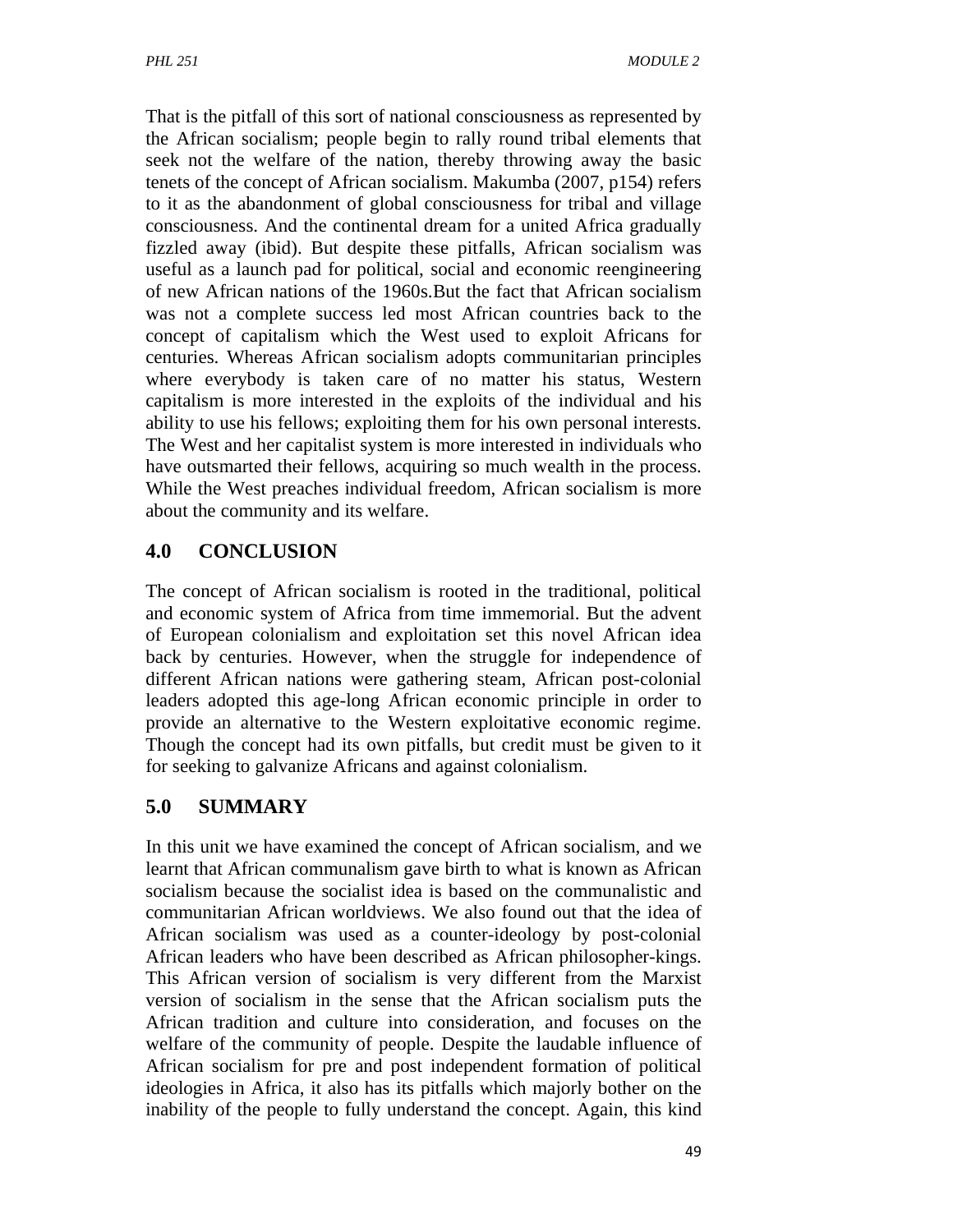of ideology has been criticized as having the potential to degenerate into tribal and racial ideology, instead of the continental ideology for which it was meant. We also understood that the major difference between the Western idea of capitalism and the African socialism is that, whereas Western capitalism teaches exploitation by the smartest, African socialism canvasses for the welfare of all within the community.

### **6.0 TUTOR-MARKED ASSIGNMENT**

Write short notes on the following:

- 1. The values of African socialism
- 2. Background and meaning of African socialism
- 3. Discuss Franz Fanon's criticism of national culture
- 4. How do you think we can incorporate African socialism into the contemporary world for the development of Africa and the wider world?

### **7.0 REFERENCES/FURTHER READING**

- Abanuka, B. (2013). *A History of African Philosophy*. Onitsha: Spiritan Publications.
- Akyeamopong, E. (2017)." African Socialism; or the Search for an Indigenous Model of Economic Development". *African Economic History Working Papers.* No, 36/2017. African Economic History Network.
- Babu, A. (1981). *African Socialism or Socialist Africa?* London: Zed Press.
- Fanon, F. (1980. *The Wretched of the Earth*. London: Pengium Books.
- James, M. (1974). "Personality and Culture: the Case of African Socialism". *Ufahamu: A Journal of African Studies.* Vol 5. No 1. Retrieved from: https://www.doi.org/10.5070/f751017513. Accessed 26/9/21
- Makumba, M. (2007). *Introduction to African Philosophy*. Nairobi: Pauline Publication Africa.
- Mboya, T, (1963). "African Socialism". *Hutchison Center for African and African American Research at Harvard University.* Indiana University Press. Retrieved from: https://www.jstor.org/stable/2934729. Accessed 26/9/21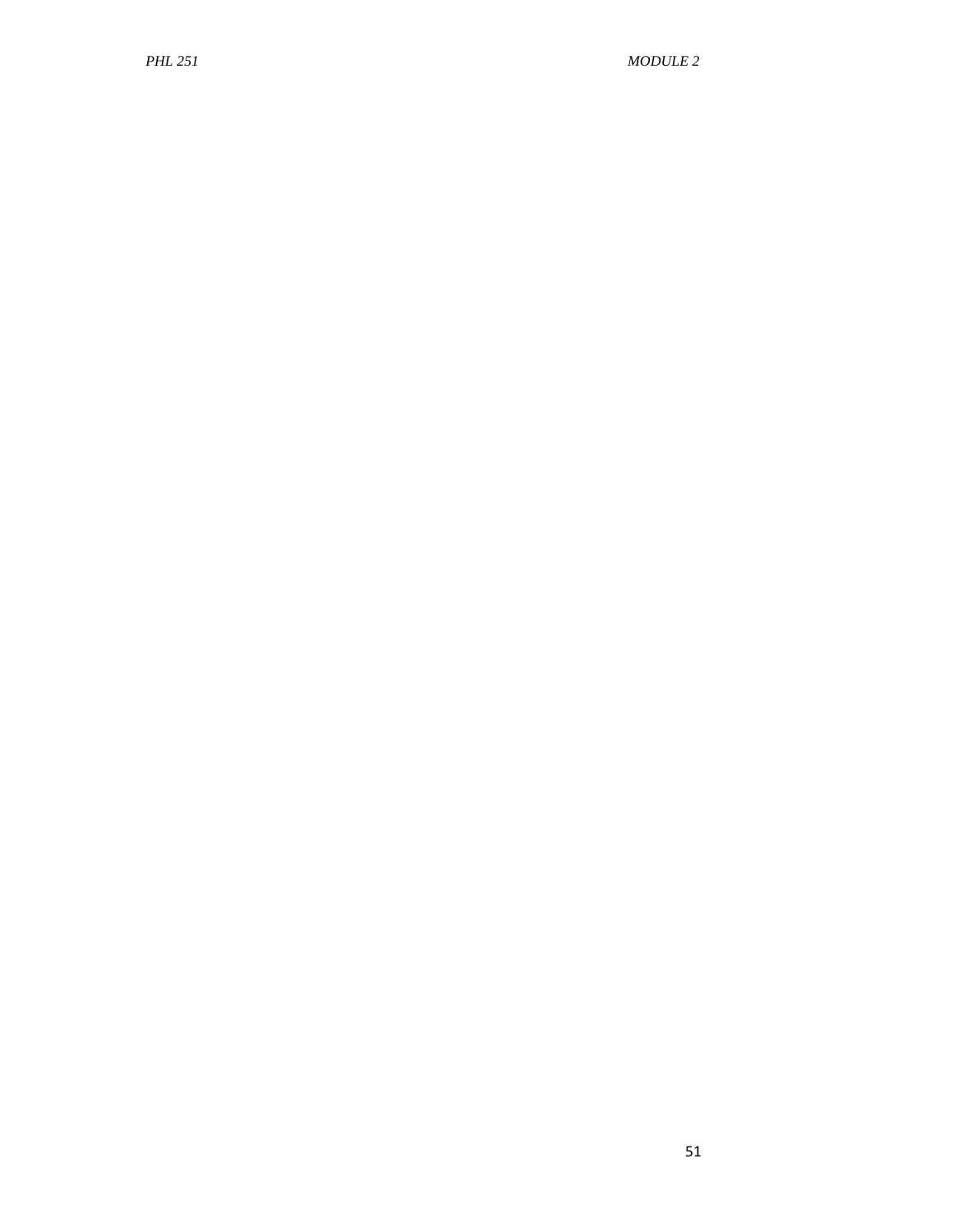### **UNIT 3 WITCHCRAFT, MAGIC AND SORCERY IN AFRICAN PHILOSOPHY**

- 1.0 Introduction
- 2.0 Objectives
- 3.0 Main Contents
	- 3.1 The Meaning of Witchcraft in African philosophy
		- 3.1.1 The Meaning of Sorcery and Magic in African philosophy
		- 3.1.2 A Comparison of Witchcraft, Magic and Sorcery
		- 3.1.3 The place of Witches in African Philosophy
		- 3.1.4 The place of Sorcerers and Magicians in African Philosophy
- 4.0 Conclusion
- 5.0 Summary
- 6.0 Tutor-Marked Assignment
- 7.0 References/Further Reading

#### **1.0 INTRODUCTION**

Historically, almost all societies in the world have some form of witchcraft and sorcery, and Africa is not an exception. Mostly, witchcraft and sorcery are shrouded in mystical secrecy and there is also some controversy about their rationality and logic in the modern world. But in African traditional religion and philosophy, it is believed that witchcraft and sorcery form part and parcel of the rituals and ancient practices of the African peoples. Agbanusi (2016) opines that witchcraft and sorcery are part and parcel of the African immaterial and invisible reality. They form an integral part of the African spirituality, and have considerable influence in traditional medicine, exorcism, and so on. Agbanusi also observes that different kind of sicknesses and ailments can also be caused be by witchcraft and sorcery (p, 117), meaning that these practices can bring about either evil or good, depending on the situation and how they are put to use. So, one can safely infer that these practices are a two-edged sword, depending on how such powers are put to use.

Generally, witches are believed to be bad people who use their spiritual powers to inflict harm on other people. Parrinder (1976, p126) argues that witches are also alleged to be involved in cannibalism in African societies, and even the sucking of blood "in vampire fashion". Furthermore, he opines that magic can properly be said to come from the African religion, its objects are, medicines, charms, amulets, talismans and mascots, which can also be seen in other parts of the world (p, 113). Magic and medicine can be spoken of in almost the same fashion as magic is the source of the African medicine (ibid). The former is the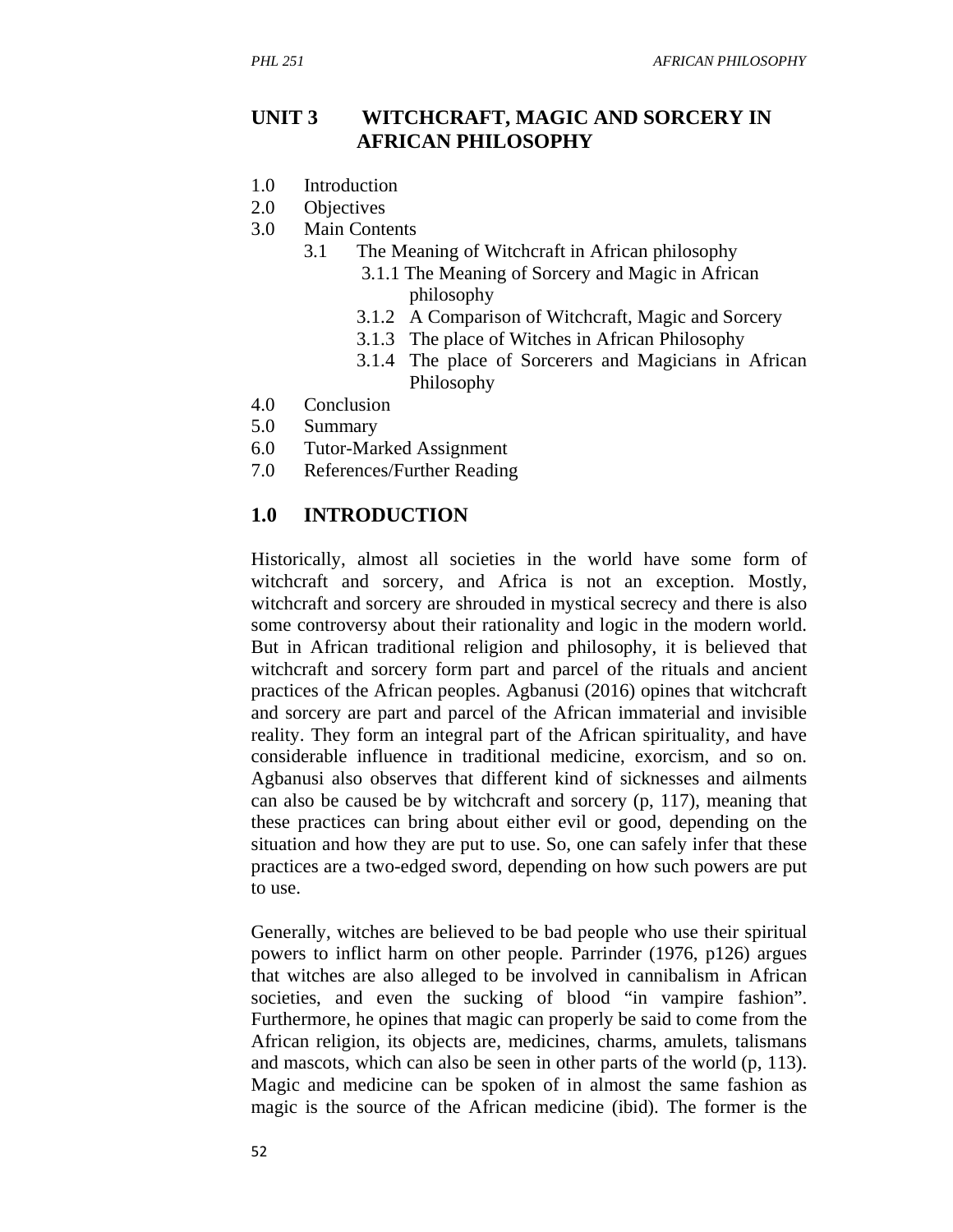spiritual dimension of what manifests physically and materially as the latter. So, African medicine, just as everything the African does, has a spiritual background which is embedded in magic. These phenomena are generally part and parcel of the African worldview, though, as we have earlier noted, some controversies still exist as to their actual existence in reality. Some people have argued that these ideas are not in tune with the contemporary world, and if African nations must move forward and its pride of place among technologically advanced nations, we should do away with this kind of practices and beliefs. But the question remains if African philosophy and believe system can afford to survive if these spiritual and metaphysical aspects of it are expunged.

### **2.0 OBJECTIVES**

At the end of this unit the student is expected to:

- Understand the ideas of witchcraft, sorcery and magic in African metaphysics
- Differentiate between the phenomena of witchcraft and magic
- Relate the relationship of African traditional medicine to magic
- Understand the value of sorcerers in traditional African societies

## **3.0 MAIN CONTENTS**

### **3.1 The Meaning of Witchcraft in African Philosophy**

Ngangah (2020, p165) describes witchcraft as the act of using and employing magical chants and supernatural powers to manipulate nature, people, and social occurrences to achieve selfish or self-serving benefits for one's self or clients. Witchcraft comprises of two words, "witch" and "craft", and the *Encyclopedia of Religion* (2019) describes as the act of casting a spell in order to achieve some personal goals, whatever the nature of such goals. Witches generally use their own spiritual powers to execute destructive acts of personal revenge, ill will, envy, selfishness, or self-assertion (Ngangah 2020). Some witches who are eager to commercialize their powers also function as sorcerers. We can proceed from the above and categorize a witch as someone who cats spells and performs magical acts to demonize and hurt people or influence and limit their potential success (ibid). This definition is gender blind, and so can serve as the meaning of wizard; a word normally used to describe male witches. On the other hand, craft can be seen as the act of doing something in a skillful way. So, witches employ skill in their act of harming people through spiritual and magical means. The meaning of witchcraft has to do with both the act itself and the belief in it in African traditional system. But the student should bear in mind that the definition of witchcraft is not necessarily a rigid one, as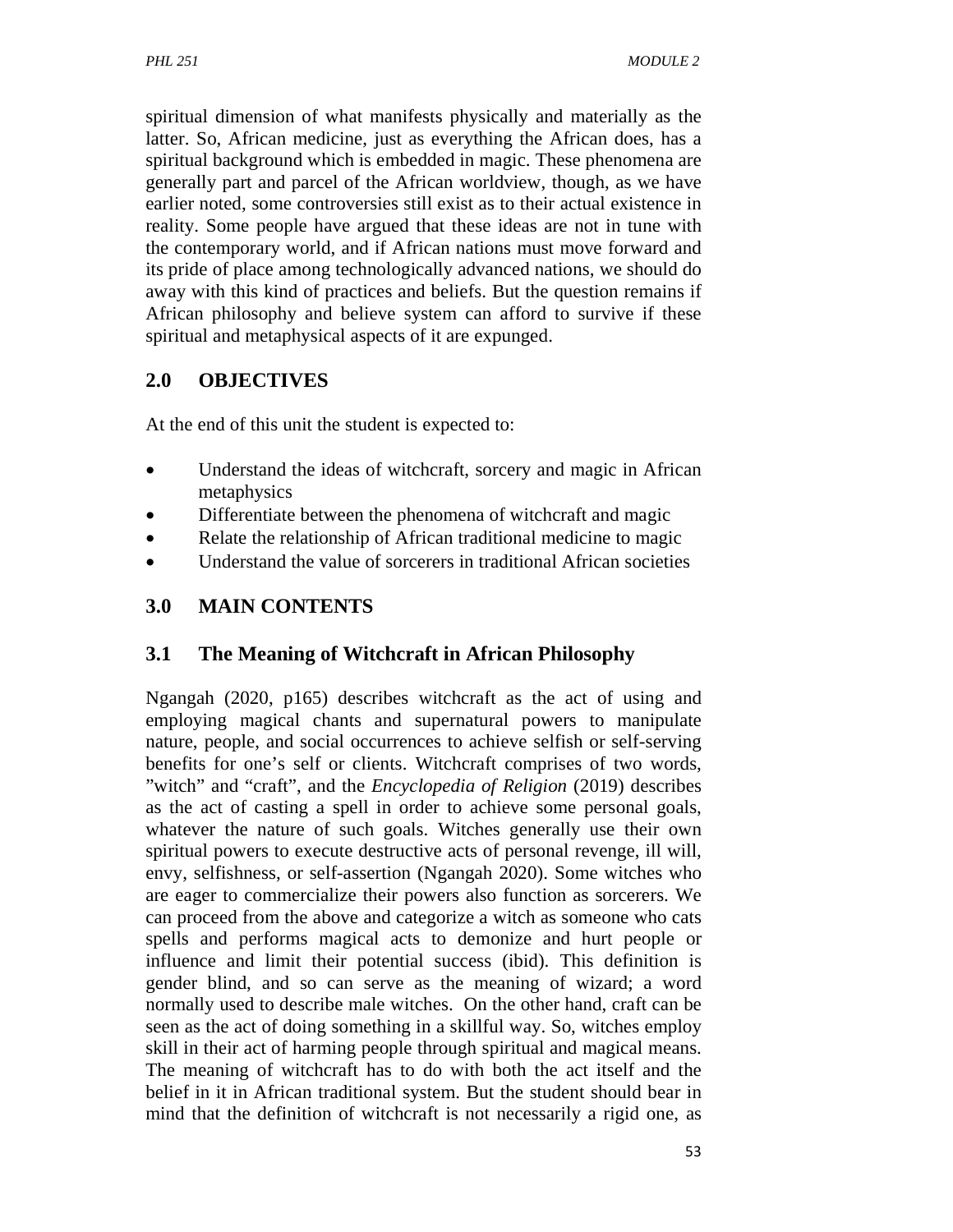the phenomenon is dynamic, secretive and slippery in nature, but social research confirms that no matter how witchcraft is defined, the act will involve putting people in harm's way.

It can be said that witchcraft cannot be scientifically proven, but the nature of witchcraft can be described from the undeniable effects of witchcraft attacks in African traditional societies. Witches have always been associated with evil and people fear, hate and even seek eliminate them wherever they are rumoured to exist (GechikoNyabwari & NkongeKagema 2014). Since witches are regarded in African traditional thought as people who oppose the natural order of harmonious community life, anything wrong or bad both in that society or in the world originates from witchcraft (ibid,p12). These include illnesses, hardships or misfortune. Mbiti (1982, p202) expresses that witchcraft could be hereditary and it involves the term used popularly and broadly to describe all sorts of evil employment of mystical powers, generally in a secret fashion, and in all its manifestations. He goes ahead:

…African peoples believe that there are individuals who have access to mystical power which they employ for destructive purposes. In a non-scientific environment belief of this type cannot be 'clean' from fear, falsehood, exaggeration, suspicion, fiction, and irrationality. Whatever reality there is concerning witchcraft in the broad and popular sense of the term, the belief in it is there in every African village, and that believe affects everyone, for better pr for worse. It is part of the religious corpus of beliefs (p, 202).

This simply implies that the belief and practice of witchcraft in African societies is shrouded in secrecy and mystery. Those who profess and believe do might not have any form scientific proof for it, but the act is replete in African tradition both in terms of belief and physical manifestation.

## **3.1.1 The Meaning of Sorcery and Magic in African Philosophy**

 In African traditional societies, there are evil and good sorcerers; the evil sorcerers are those witches who have commercialized their trade in order to render services to their clients and make money out of it, while the good sorcerers use their mystical powers for the good and wellbeing of the society (Agbanusi 2016). Here, we will focus on the good sorcerers who Parrinder (1976, p117) refers to as "white magicians". They are qualified medicine men who know how to manipulate the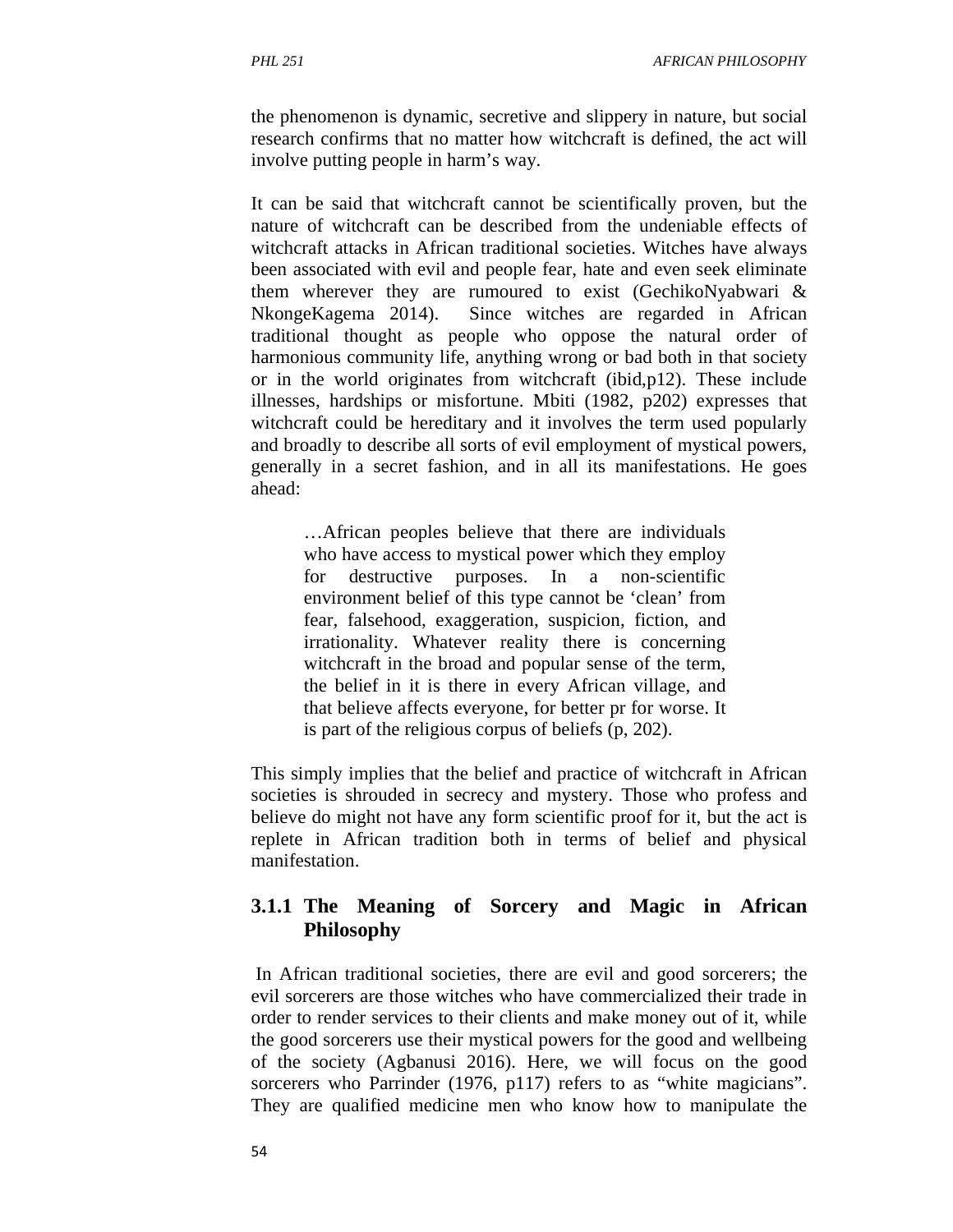forces and mystical powers in nature to the advantage of the society (ibid). These medicine men and good sorcerers, diviners and seers are consulted almost by everyone in the traditional African society. They are well regarded and respected by the people, because they are always available to help sort out the spiritual dimensions of the society's problems. They are different from witches who are only interested in doing harm for their own self ends. As Mbiti (1982) opines, a sorcerer can perform different functions in traditional African society; ranging from exorcism and spiritual healing, to being a medium of communication between the dead and the living. These sorcerers and diviners are the most popular figures in the African religious life. Agbanusi even notes that, with the advent of Christianity in Africa, some of these diviners and sorcerers flooded into the new religion, where they have continued to practice their trade, using tools provided by their new faith.

Parrinder (1976, p113) notes that a distinction between magic and medicine will be a difficult one.The former is the spiritual dimension of what manifests physically and materially as the latter. So, African medicine, just as everything the African does, has a spiritual background which is embedded in magic. Magic is part of the mystical powers available in African tradition. It is a means of protection, as well as a means of showcasing one's level of affinity and association with natural forces (Mbit 1980). Simply put, it is the process of manipulation of natural and mystical forces to achieve a certain objective (Ngangah 2020), which means that all mystical phenomena in African traditional system are deeply rooted in magic. Without the art of magic, it is impossible for one to manipulate nature and achieve anything beyond the physical. Some magic are for defensive purposes, while other are for the enhancement of economic activities like haunting, business and agriculture (GechikoNyabwari & NkongeKagema 2014, p12). Some are used for healing and health, others for the sake of increasing attractiveness and love life, to acquire influence, and yet others for spiritual cleansing (ibid). The use of magic in African tradition forms part of the socio-economic life of the people, just as diviners and witchcraft.

## **3.1.2 A Comparison of Witchcraft, Magic and Sorcery in African Philosophy**

As we have earlier noted, witches are selfish individuals who use mystical powers to cause harm on other individuals. The witch kills and harms with evil intentions and some African scholars like Mbiti (1980) has observed that, in African traditional societies, it is possible for witchcraft to be transferred from one generation to the other, meaning that an offspring could learn to practice it from a parent. Witches are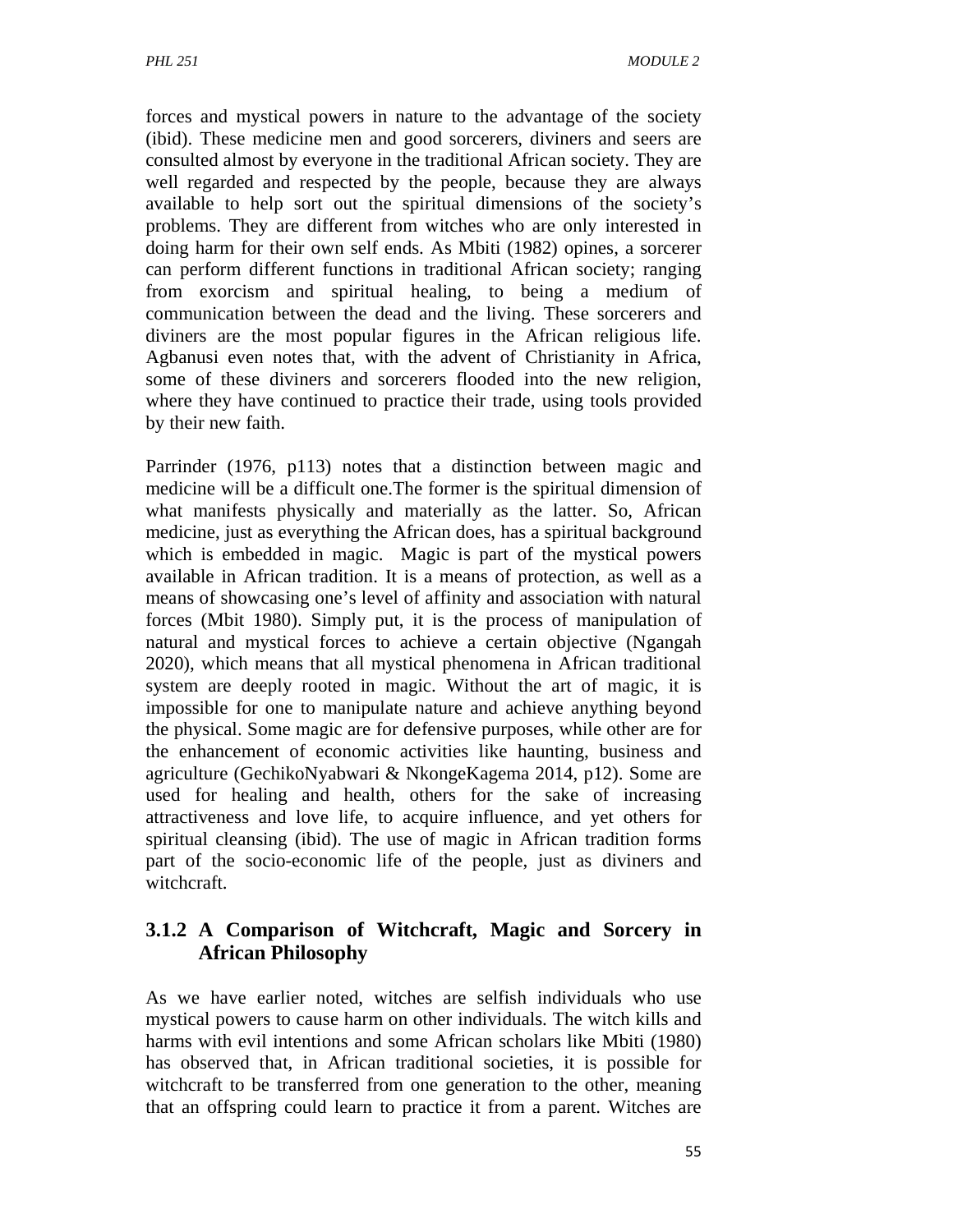regarded in African traditional thought as people who oppose the natural order of harmonious community life, anything wrong or bad both in that society or in the world originates from witchcraft (ibid, p12). These include illnesses, hardships or misfortune of any kind. In fact, the African believes that nothing happens without a spiritual connotation, and since witches are responsible for spiritually inflicting harm on others, most of the misfortunes are traceable to them, with the exception of those coming as punishment from a certain spirit being or another. someone immediately suspects evil magic as soon as something goes wrong in his life, and this is witchcraft which may be a manifestation of mystical forces that may be inborn or inherited (Mbiti 1977, p165). Witchcraft is a suspicious phenomenon in African traditional belief system, making it the possible culprit for any kind of mishap or misfortune in the life of the individual.

Mbiti (1977) says that people are not only willing to know the source of misfortunes and diseases, they are also interested in knowing the source of those misfortunes and mishaps, that is where positive magic comes in; helping people to find explanations and solutions to their challenges (P, 167). But the evil magician will manipulate mystical powers and use them against unsuspecting individuals harmfully for his own selfish interests. So, there is a huge difference between positive magicians who work for the development of the community and the evil magicians who seek power and control just for the sake of it; and will will go at any length to assert evil control on the rest of the community (ibid,p168). Parrinder (1976) notes that some the features of magic in African tradition include rain making, protective charms, amulets against natural forces, and so on. Hence, magic is an essential aspect of the African traditional system, because it provides the opportunity for the native African to be able to face nature and survive against natural forces in the community. Despite the fact that some people are using their magical powers for harmful purposes, it should be noted that magic is not intrinsically evil, but the application of the powers determine how any magical powers could be categorized.

Sorcery as we have earlier noted, is, in its positive state, a very good feature of the African traditional system. The sorcerers can act as medicine men that are consulted to proffer solutions to the health and psychological challenges of the people; using these powers (ibid). There are also evil sorcerers who are witches that have decided to commercialize their trade in order to harm people on behalf of their clients. A sorcerer can use his mystical powers to provide spiritual help to the people; thereby giving them the solutions to whatever problems they might be experiencing (Mbiti 1977). Sorcerers also have the powers, just as magicians and witches, to call upon the spirit of the dead and act a link between the living and the long-departed family members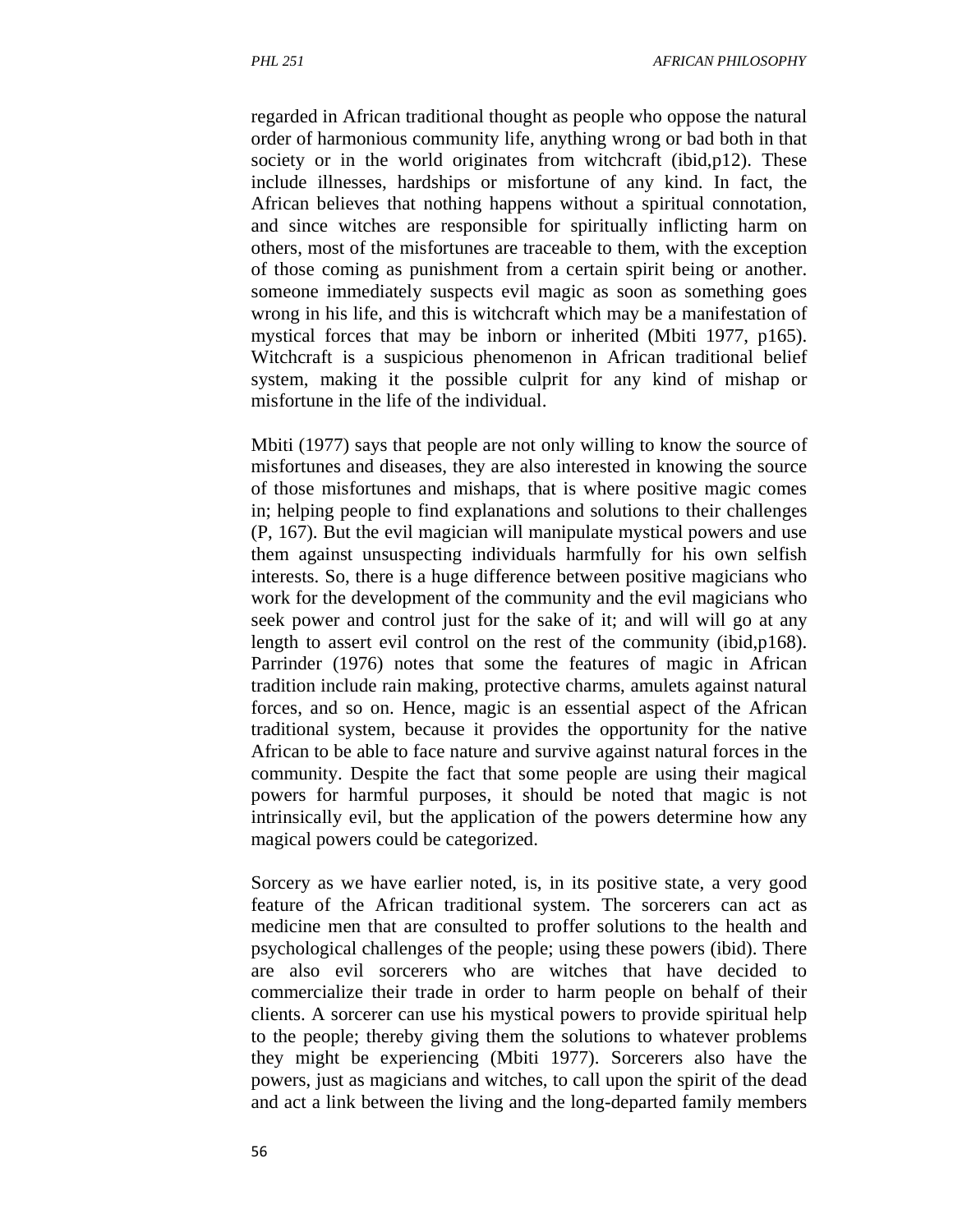(Parrinder 1976, p114). Fortune telling and divination are also part of the values of sorcerers in Africa; they do this by employing the magical powers in nature and manipulating it to the advantage of the people and their clients. Most people, especially those with Western ideology, believe that sorcery is associated with what they refer to as black magic, which they believe is intrinsically evil, but that is not entirely true, as sorcery has been proven to be essential for the socio-economic progress of the society.

## **3.1.3 The Place of Witches in African Philosophy**

Witches are feared and avoided in African traditional societies; they are believed to be behind most of the misfortunes befalling people and communities around them. Dirk (1996) argues that witchcraft accusations in Africa are associated with occult and mystical powers which the people think that the alleged witch have. Dirk (1996) has opined that the present of witch doctors in African societies are helping to a large degree, in fight against the activities of witches who go about causing physical and economic harm to people with the sue of mystical powers. The place of witches in African society is that of disdain and contempt; people do not want to hear about them as everybody believes that they are evil people who are working against the harmonious and peaceful existence of the community. It is believed that witches are only interested in showcasing and exercising their mystical powers; not minding the impact of such powers on the community and people involved (ibid). in most African communities, witches are either killed or ostracized, in order to cut every ties they might have with the community. When such witches are ostracized and isolated, they are usually forced to go on exile, far away from where the news of their witchcraft could travel (ibid).

Mbiti (1982) argues that, even when the witches are exiled out of the community, their clients could still travel as far as they are in order to consult them and contract them to assist them in their heinous activities. In any family where it is suspected that witches exist, it is almost impossible for the community to associate with members of the community, and even their women always find it hard to get men who will marry them within the community (ibid). It is also believed in Africa that witches are mostly old people who might have lived out their active years without achieving much; thereby using their old age to envy other people who might be making progress in their chosen careers and endeavors. Going by the African conception of personhood which we have examined earlier, witches who use their mystical powers to visit harm on fellow members of the community are not considered to be persons in the African worldview. This is because; such witches are working against the interest and welfare of the community. As we have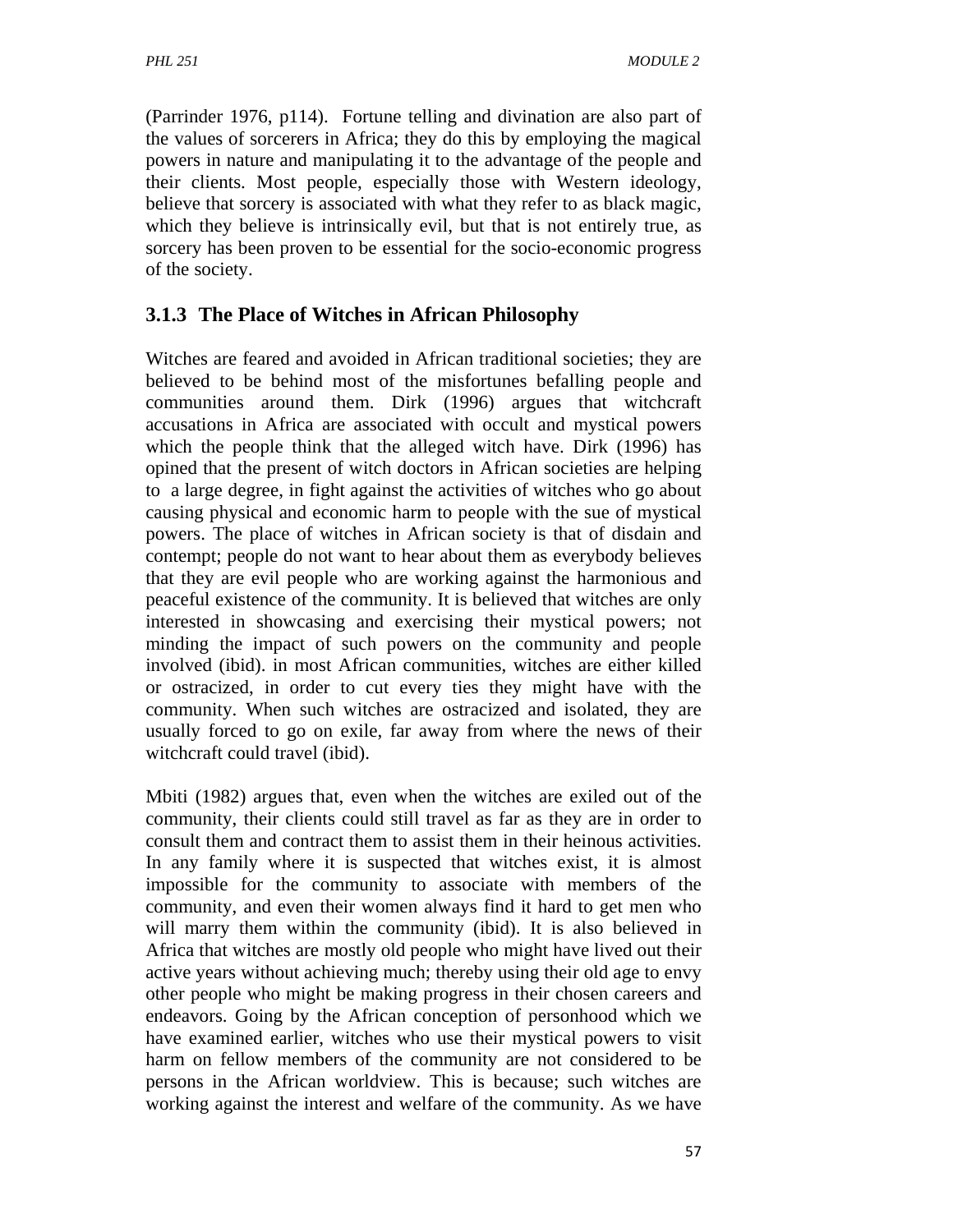noted, though there is no scientific proof for these African metaphysical beliefs, the fact that there are physical evidence of their reality among African societies makes it difficult for one to argue against.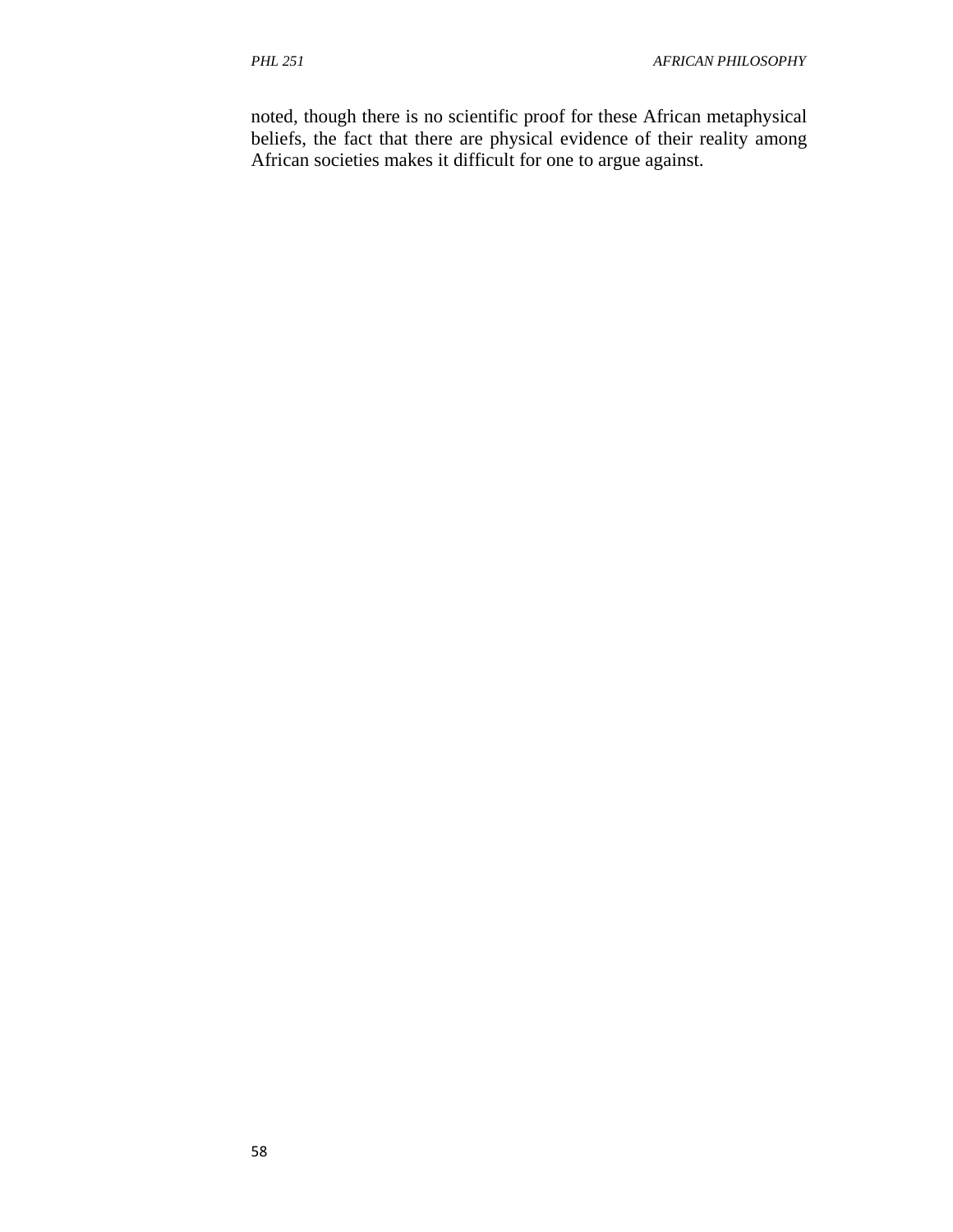### **3.1.4 The Place of Sorcerers and Magicians in African philosophy**

Sorcerers can either be good or evil, in African traditional societies, the evil sorcerers are those witches who have commercialized their trade in order to render services to their clients and make money out of it, while the good sorcerers use their mystical powers for the good and wellbeing of the society (Agbanusi 2016). But the good sorcerers are those who use their powers to affect the community positively. Sorcery also gives the people the opportunity, not only to find out about their misfortunes and challenges, but to also know the cause of it. Sorcerers can be in the form of seers and diviners who help to energize the physical and psychological cohesion of the society (Mbit 1977). The place of sorcery in the society will largely depend on how the sorcerers involved puts his powers to work, because as Ngangah (2020) notes, Africans do not generally probe the source of powers inasmuch as such powers are used to ameliorate their situations and make life better for them. The end of such powers justifies the means, even as it should be noted that, in the African traditional belief system, all powers are coming from the Supreme Being who we all call God. So sorcerers are treated according the value of the job they do and how the job affect the overall wellbeing of the members of the community. When a sorcerer goes rogue and decides to utilize his powers negatively, he is normally ostracized from the community, and in most cases, his homestead is razed down as a form of deterrent to others.

Just as we have said before, these entire phenomena are part and parcel of the African metaphysics. Magic is the very foundation of African metaphysics, and it is the basis of all the mythical and mystical activities in African religion. Dirk (1996) expresses that when an African does not understand the source of a particular power, he simply attributes it to magic. And magic, being the source of medicine, is very difficult to differentiate from medicine as Parrinder (1976). Magic is the art of manipulation of natural forces in order to achieve a certain objective (Ngangah 2020). Mbiti (1977) believes that, according to the belief of the African, there are powers deposited in nature, powers that belong to God, and are subject to manipulation by human beings to their own benefits. That is where magic comes in as a means of manipulating such powers. Magicians are widely sought after in Africa, basically for the preparation of different charms and amulets for social and economic purposes. Mbiti (1982) specifically mentions the act of rain making as a major kind of magic in Africa. The rain-maker is consulted and paid by individuals who want to avoid rain fall for one reason or the other within the community, because they know that the rain maker possesses the magical powers to cause the rain to fall.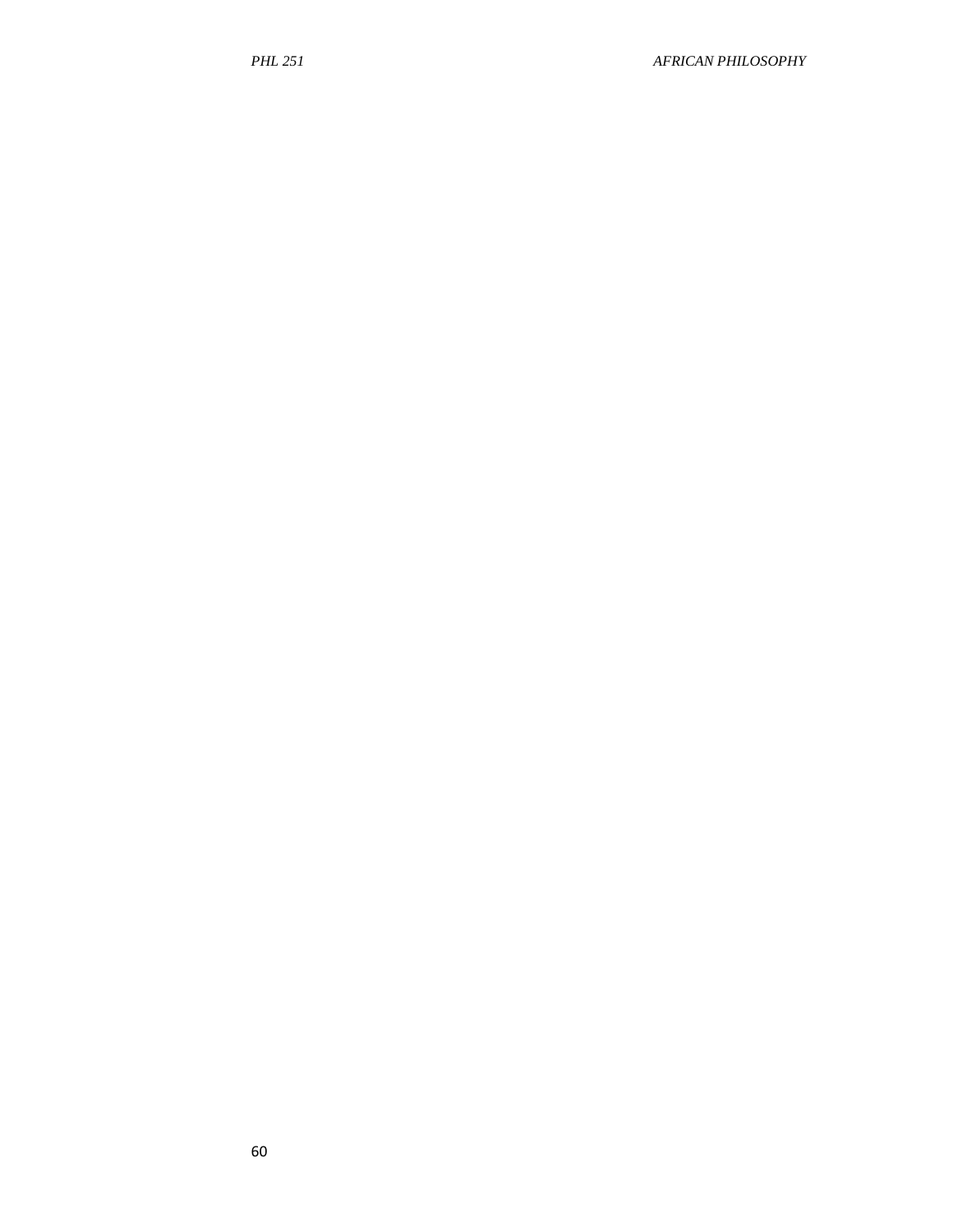# **4.0 CONCLUSION**

In the African traditional communities, the names of these mystical phenomena often interchanged and one description could be used to apply to all of them. For example, sorcerers could be described as a witch, a magician as a diviner, and so on. But one major fact here is that all these activities examined in this unit form a part of the African traditional religious life. Without these mystical attributes, the African traditional life will not be what it is, as will lose its ancient values and become unspiritual and therefore, unreligious. Though these beliefs and practices cannot be scientifically proven as we have said, they are undeniably experienced in the day- to- day affairs of the traditional African life.

## **5.0 SUMMARY**

This unit has led us through the major spiritual and mystical beliefs and practices of the African tradition; we have understood the essence of diviners, sorcery and even the evil implications of witchcraft in the African traditional setting. Witches are recognized as the evil people of the community who manipulate natural powers to some selfish evil ends, and also capable of commercializing their trade in order to make money out of it. Sorcerers and medicine men are closely associated in that one could find it difficult to differentiate them, this is because, medicine in Africa is rooted in sorcery and magical powers which are used to manipulate nature and discover solutions to the medical and economic needs of man in the society.

### **6.0 TUTOR- MARKED ASSIGNMENT**

- 1. Discuss the idea and influence of witchcraft in your community
- 2. Discuss the concepts of witchcraft and sorcery in African traditional society
- 3. Magic is the source of African spiritualism. Discuss
- 4. Examine the values of sorcery and magic in African philosophy
- 5. Discuss the similarities and differences between Witchcraft, Magic and Sorcery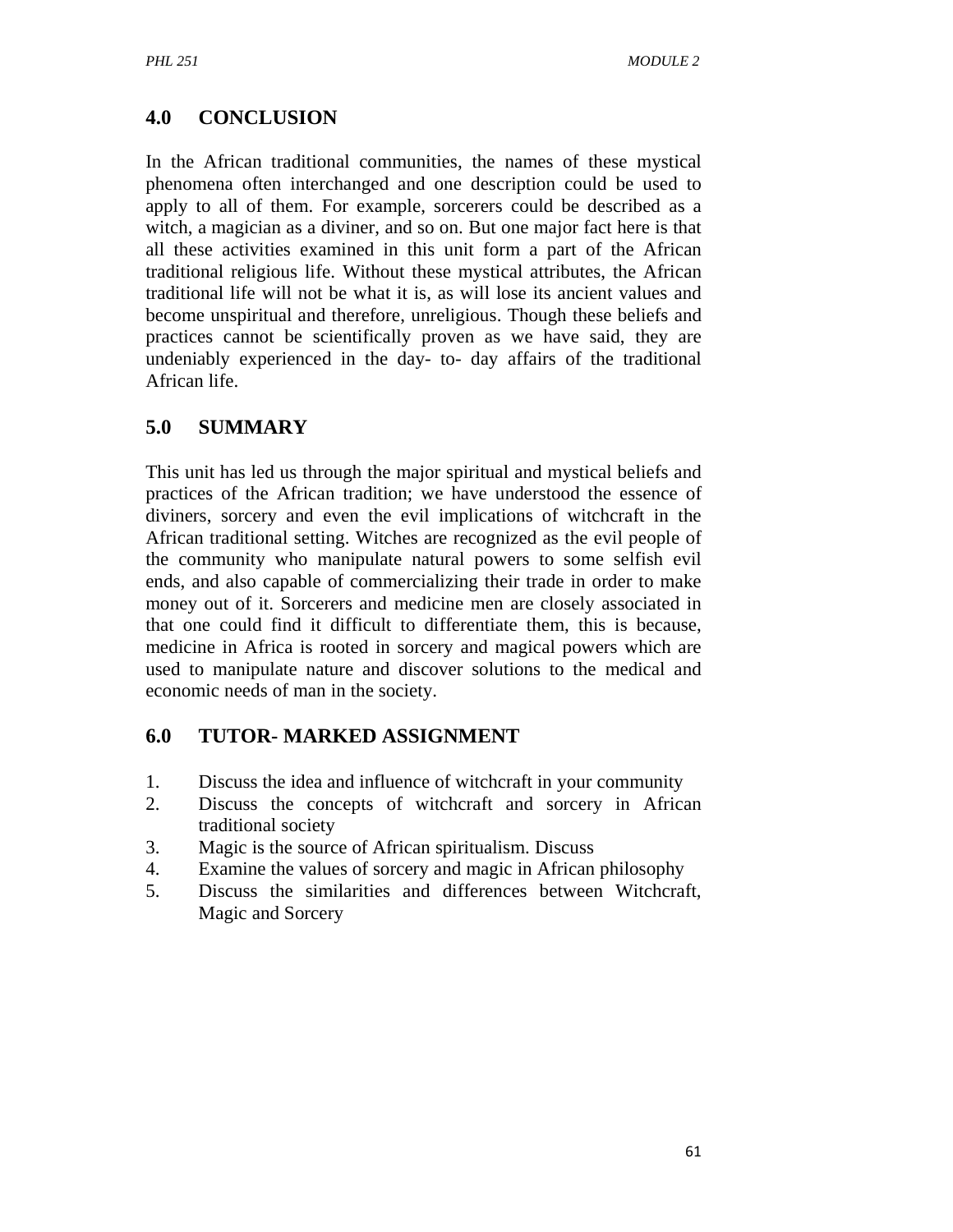#### **7.0 REFERENCES/FURTHER READING**

- Agbanusi, A. (2016)." Witchcraft in West African Belief System-Medical and Social Dimensions". *Mgbakoigba, A Journal of African Studies.* Vol 5, No 2
- Dirk, K. (1996)." Magica and Witchcraft: Implications for Democratization and Poverty Alleviation Aid in Africa". World Development. *The Multi-Disciplinary International Journal Devoted to the Study and Promotion of World Development.* Vol 24. Issue 8. Pp 1347-1355. Retrieved from: https://www.doi.org/10.1016/0305-750x(96)00045-9. Accessed 26/9/21
- GechikoNyabwari, B, & NkongeKagema, D. (2014). "The Impact of Magic and Witchcraft to the Social, Economic, Political and Spiritual Life African Communities". *International Journal of Social Science and Humanities(IJHSSE).* Vol 1, Issue 5. Pp 9-18
- Mbiti, J. (1977). *Introduction to African Religion*. London: Heinemann.
- \_\_\_\_\_\_ (1982). *African Religion and Philosophy*. Ibadan: Heinemann.
- Ngangah, I. (2020). "The Epistemology of Witchcraft in Traditional African Societies". *International Journal of Innovative Research and Advanced Studies (IJIRAS).* vol 7. Issue 1 . pp 164-168
- Parrinder, G. (1976). *African Traditional Region*. London: Sheldon Press.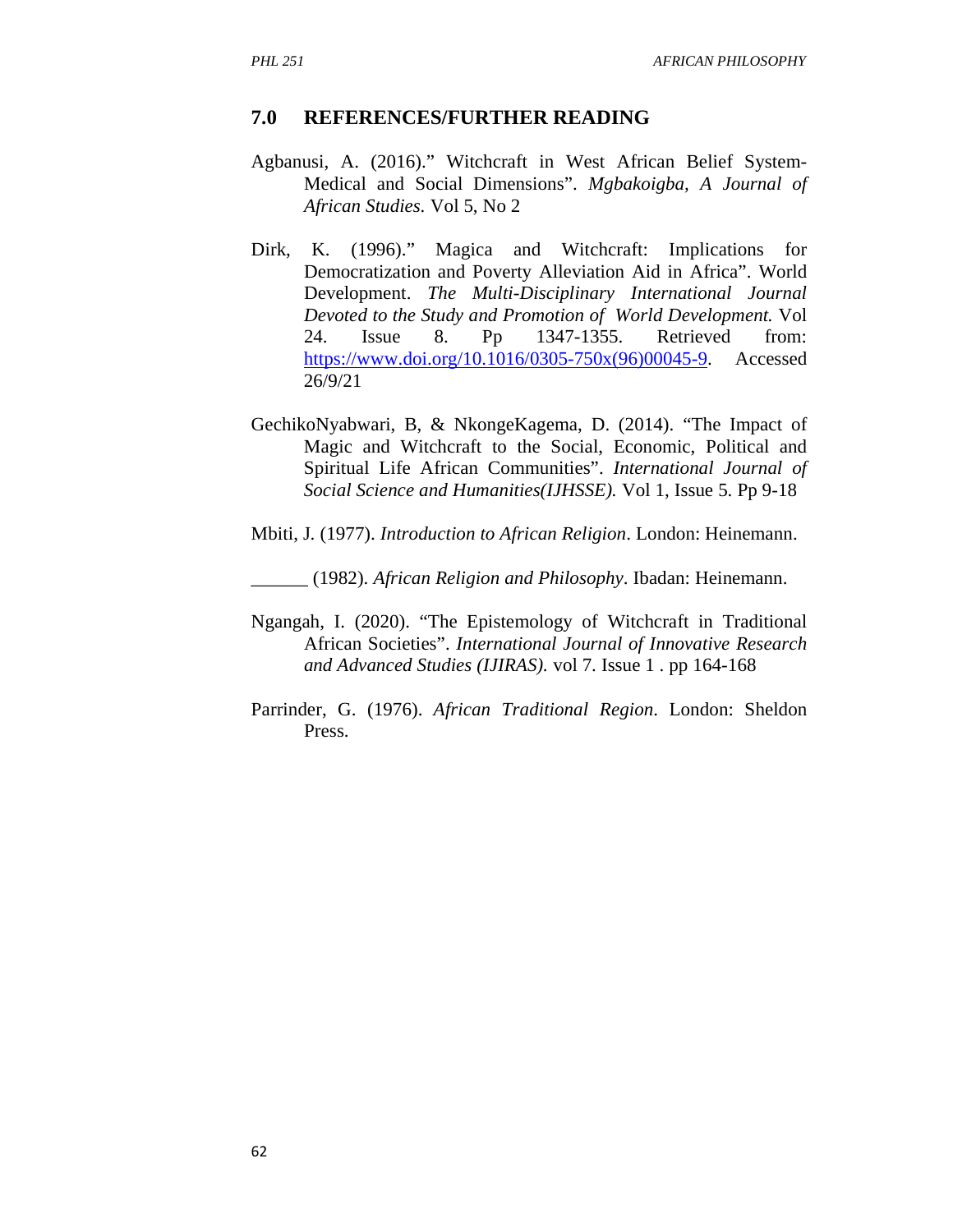## **UNIT 4 RITUALS AND FESTIVALS IN AFRICAN TRADITION**

- 1.0 Introduction
- 2.0 Objectives
- 3.0 Main Contents
	- 3.1 The Meaning and Importance of Rituals
		- 3.1.1 Different Types of Rituals
		- 3.1.2 Festivals and their Benefits
		- 3.1.3 Mediums and Sacrifices
- 4.0 Conclusion
- 5.0 Summary
- 6.0 Tutor-Marked Assignment
- 7.0 References/Further Reading

## **1.0 INTRODUCTION**

This unit introduces the student to the various rituals, sacrifices and festivals in the African traditional belief system. In African tradition, rituals and sacrifices are so important that they are believed to the gateway to appeasing the gods, goddesses and other spirit beings. The ancestors too, noble men of the clan who had died at a ripe age and are believed to be in the land of the living dead, are also appeased by rituals and sacrifices. As we have noted in Module 1, unit 2, rituals and sacrifices are ways of worship in African religion, and provide authenticity to the worship of the individual person. This is done through festivals like music, singing, moving from place to another, clapping, beating of drums, in order to express the feeling of joy, sorrow or thanksgiving. When a member of the clan commits abomination, these rituals and sacrifices are needed to sanctify and cleanse the land; to avoid being punished by a malevolent spirit. In this unit, we shall expand more on the phenomena of rituals, sacrifices and festivals in African traditional belief system.

Mbiti (1977, p126) defines rites and rituals as a religious ceremony or action. That is, the means of communicating something of religious significance through words, symbols and actions. Hence, rituals embody beliefs, and also, the ritual word and pattern must be a consistent one every time that same ritual is done. The nature of a ritual or sacrifice is always determined by the underworld; that is, the spirit being, god, goddess, or ancestor demanding such rituals and sacrifices. Some rituals are already known by the community, and those types of rituals and sacrifices are normally done periodically; daily, weekly, monthly, and even yearly rituals, festivals and sacrifices. Certain blessings from the gods demand certain rituals and festivals; like in the eastern part of Nigeria, New Yam Festivals are used to show appreciation to the god of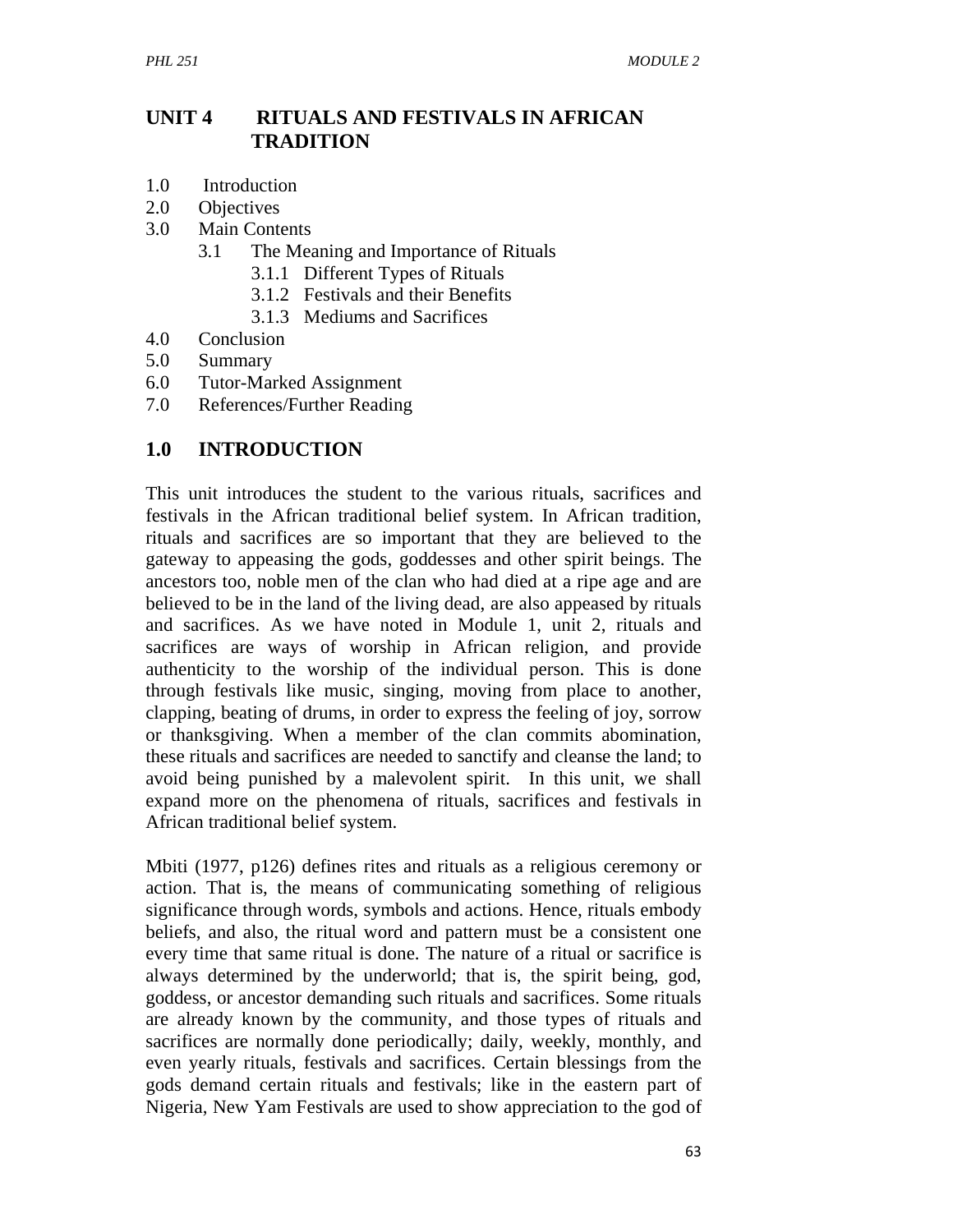yam for ensuring bountiful harvest, and also for the people to rejoice and make merry. There are rituals and sacrifices for virtually everything in African tradition; ranging from marriages, farming, naming ceremonies, rituals for a departed family member, and so on.

### **2.0 OBJECTIVES**

At the end of this unit we would have been able to:

- Critically examine the meaning of nature of rituals, sacrifices and festivals
- X-ray the different forms of rituals in African tradition
- Discuss the benefits of festivals
- Analyse the place of mediums and sacrifices

### **3.0 MAIN CONTENTS**

### **3.1 The Meaning and Importance of Rituals**

A ritual is the act of carrying out a religious action or ceremony which has serious significance, through words, actions, prayers, and so on (Mbiti 1977). In the African traditional system, certain blessings from the gods demand certain rituals and festivals; like in the eastern part of Nigeria, New Yam Festivals are used to show appreciation to the god of yam for ensuring bountiful harvest, and also for the people to rejoice and make merry. There are rituals and sacrifices for virtually everything in African tradition; ranging from marriages, farming, naming ceremonies, rituals for a departed family member, and so on. A ritual can be in form of prayers, sacrifices, incantations and invocations, libations, kind words of blessing, and so on. As we have said severally in the course of our study, the African believes that reality has both physical and spiritual dimensions; and both dimensions are inseparably tied that one cannot afford to distinguish one from the other. Hence, any situation the African finds himself; whether it be a blessing or a curse, he resorts to finding a way of wither to show gratitude in the time of peace and blessing, or to plead and appease in the of hardship, sorrow and difficulty. That is where rituals and sacrifices come in; they are used as means of expressing joy, sorrow, or gratitude to the spirit beings and gods. Rappaport (1999) agrees with Mbiti that ritual action is the ground from which religious conceptions spring. Watson-Jones & Legare (2016) have defined rituals as socially stipulated group conventions widely used across cultures for a variety of functions. Mbit (1977, p126) has observed that the ritual words help people to have the feeling exercising a certain amount of control over the invisible world and the forces of nature, man then feels himself not to be only a passive creature, but a cognitive agent.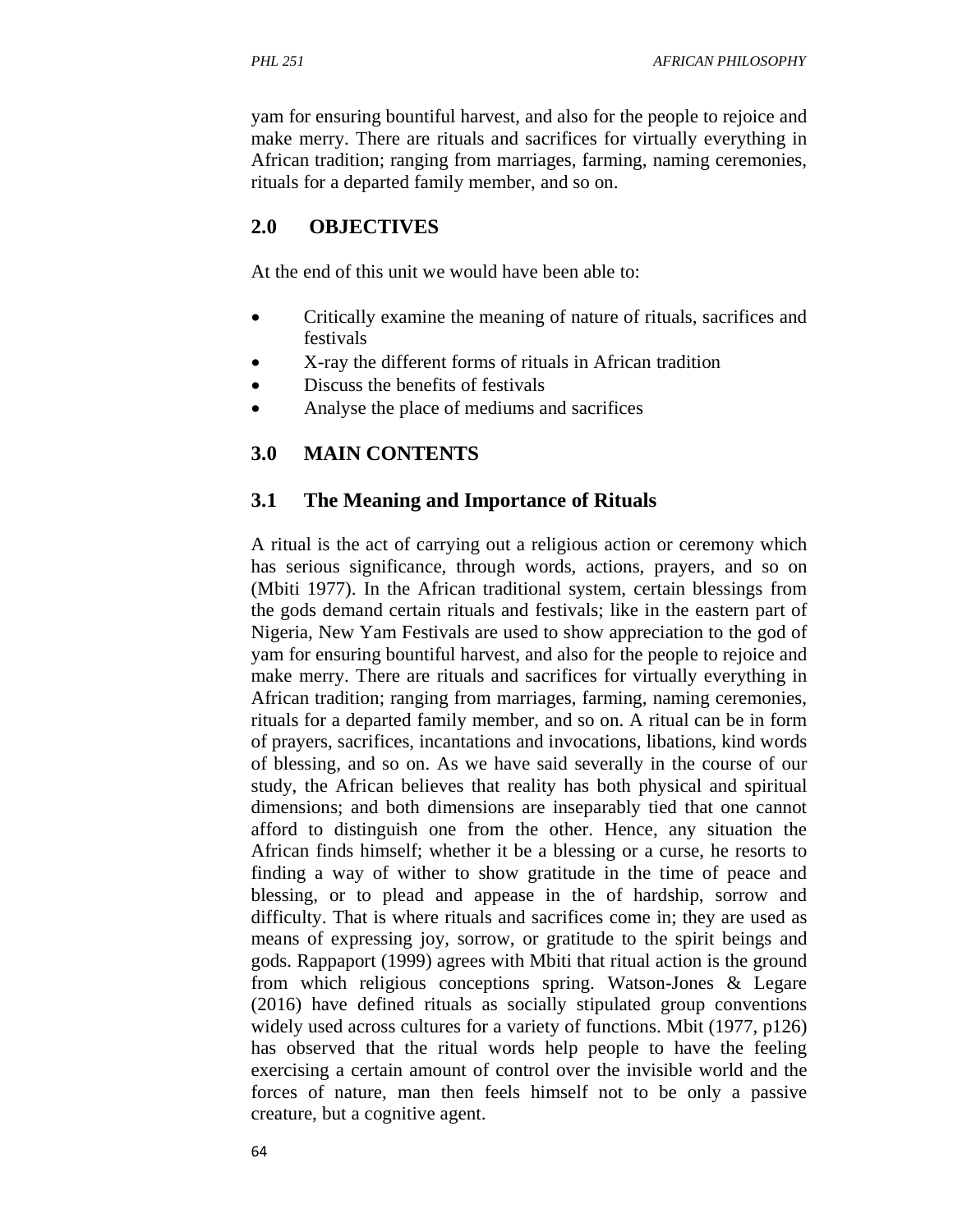In engaging in rituals, there is great focus on the process of it, which must be carried out religiously as has been stipulated by the medicine man directing such rituals (ibid, p47). This simply means that in African societies, rituals are strictly done according to social stipulations, so individual innovations are not welcome. There must be uniformity of procedure as long as the motive and type of ritual remains the same (Legare & Nielson 2015). Rituals help in improving social group cohesion and unity among African communities in the sense that when everyone knows the importance of facilitated and coordinated problem solving mechanism, people become gradually bound together with the society (ibid). This means that rituals provide the capacity to engage in cooperation among the people of the community; thereby strengthening unity and coalitional alliances. However, Watson-Jones & Legare (2016) argues that in larger local communities, there could be some difficulties and challenges in coordinating individual members for such joint actions and ensuring their commitments to group goals, especially when such rituals involve the entire community. Hobson, et al (2018) have identified that when the smallest details of such rituals are missing, or are not in place, the whole process becomes meaningless, so the rules of the rituals cannot be relaxed because they have significant meaning to the individual and the community.

## **3.1.1 Different Types of Rituals**

In the African traditional religious system, there are different forms of rituals that the people perform in order to maintain physical cohesion and harmony with the spirit beings and gods. Mbiti (1977, p126) observes that some of these rituals have to do with the life of the individual from birth to death. There are rituals for wars, raids or even natural calamities. The ritual words help people to have the feeling of exercising a certain amount of control over the invisible world, and the forces of nature; man then feels himself not to be only a passive creature, but a cognitive agent (ibid). J.S Mbiti, in his *Introduction to African Religion* (1977), has been able to identify different types of rituals, ranging from personal rituals, agricultural rituals, health rituals*,*  homestead rituals, and professional rituals. We shall now examine them briefly:

i. Personal rituals are rituals performed along the life journey of the individual. They start during pregnancy, and continue to birth, naming, teething, puberty, circumcision, initiation, marriage, childbearing, eldership, death, and even to when one become an ancestor (ibid, p127). This is not to say that rituals are performed at every stage we have mentioned in every African society, but there are rituals designed for the various stages, and it depends on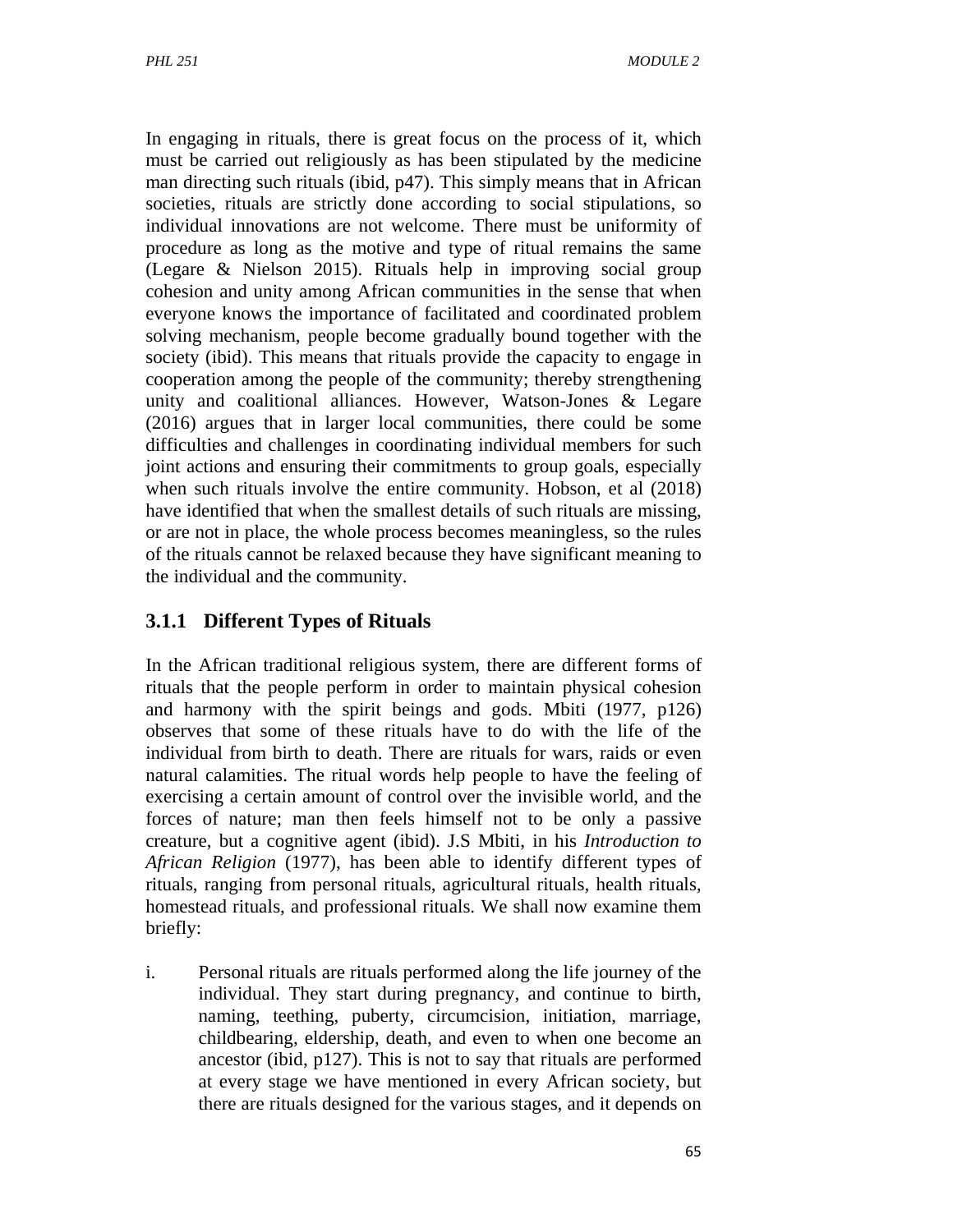the current traditions in any community. Some chose to do at birth, others at circumcision, and yet others at childbearing or even death. Mbiti insists that this kind of ritual has a way drawing attention to the individual; telling him that he matters, as well as the world around him. Since this ritual is according to different stages of life, they separate the individual from one phase of life and him up with another.

- ii. Agricultural rituals largely have to do with farming, haunting, fishing, as well as food-gathering. African peoples have been involved in agriculture since creation, and these rituals have been evolved to cover these means of livelihood. The ritual of rainmaking is one of the rituals that is associated with farming, rituals, sacrifices and offerings are made to pray publicly for rain; especially when it seems to have delayed (p 129). Knowing that rain is important for farming purposes, African peoples have been able to evolve ritual that helps to attract rainfall whenever it is needed. Mbiti also asserts that there are rituals meant to reduce or stop the rain (ibid). The rain-making ritual comes before the planting season in order to help renew and sanctify life for both human beings and other creatures. There are also planting, harvest, first fruits, and stock-keeping rituals.
- iii. Health rituals have to do with the good health of the individual and the community. Africans use religion to find out the mystical cause of diseases, who is responsible, and ways of tackling them. These rituals are religious practices aimed at physical wellbeing. The medicine man specifies the kind of rituals that will be countermeasures to the source and cause of the sickness, thereby neutralizing them (Mbiti, 1977, p134). The death of many individuals in the society is believed to have a cause, hence, many rituals are performed to prevent such death, delay, or to ward it off (ibid). Even at death, part of the funeral rites will be the chasing away of death from the family of the diseased. The homestead and the surrounding environment are purified ritually, in order to restore normal life within the family.
- iv. Homesteads rituals cover the homestead, it is for the purpose of new house, barns, fencing of cattle sheds, hospitality to guests and visitors, and rituals meant to welcome new born babies, marriages and so on. These rituals, as Mbiti claims, are meant to bring about blessing upon the homestead, to remove impurities of sickness, strengthen social ties, and define the duties and rights of different members of the family (p,135).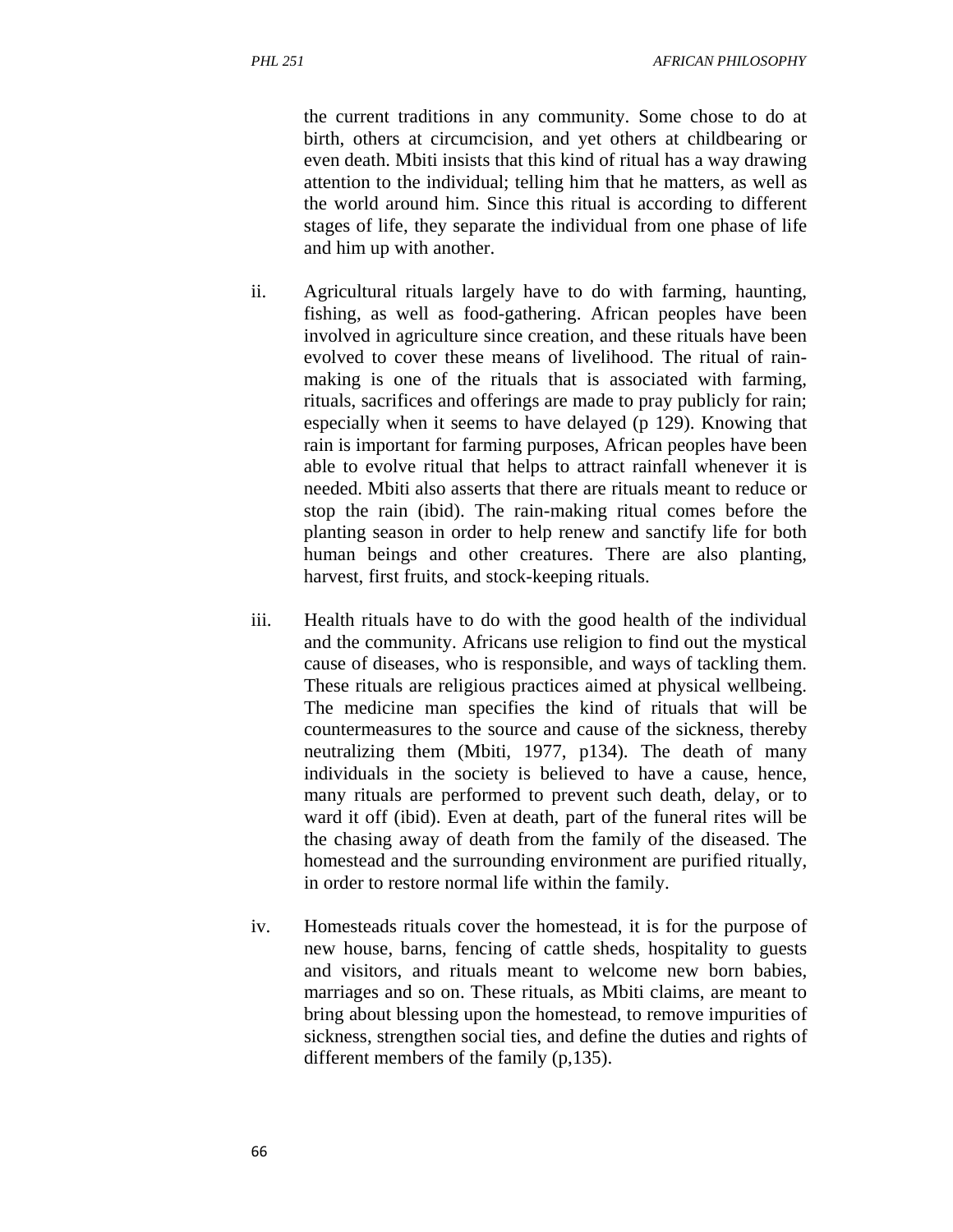v. Professional rituals have to do with the many activities that demand a certain measure of skill or training. They are majorly used in haunting and fishing; in the making and use of spears, bows, arrows, canoes, the trapping and tracking of animals and so on. Other forms of professional rituals as Mbiti says, are concerned with work of medicine men, diviners, oracles, priests, rain-making, blacksmiths, and magicians (p, 136). Another category of people who maintain a high standard of professional rituals are the kings, chiefs, queens, rulers and other traditional leaders. These rituals are intended to maintain order and harmony in the community.

## **3.1.2 Festivals and their Benefits**

Festivals have been identified to be part and parcel of the religious process, and can alos add to the grandeur of both personal and communal rites. Festivals for individuals and families may accompany birth, initiation, marriages, and funerals (Mbiti 1977, p136). The community also has harvest festivals (like the New Yam Festival), planting festivals, haunting festivals, and fishing festivals. We also have victory festivals when the community has won a war or warded off an invasion, coronation festivals for kings, chiefs and queens. One major benefit of festivals is the renewal of the life of the community and the entertainment of the people, example of this is the masquerade dance in many parts of Africa. This helps the tension within the community to find an outlet and ensures social cohesion among the members of the community. Artistic talents are developed and utilized in the process; in the form of art, music, drama, and even oral communication (ibid). in most cases, the festival involves belief about the unseen world, so the link between human beings and the spirits are renewed, and the two worlds kept in distant but healthy relationship. People also use that occasion to solicit blessings from God and the ancestors, and by so doing, the visible and invisible worlds coexist for the benefit of man. These festivals also serve as religious ways of implementing the values and beliefs of the community. Without them, as Mbiti (p140) opines, African life will be dull and uninteresting.

Life is all about happiness as human beings, in the chaotic and stressful planet we inhabit, festivals are responsible for bringing positivity into life and living. They centre on cultural and ethnic topics which seek to inform the members of the community of their customs and traditions; involving community elders who share stories and experiences to the younger ones, in order to give them the needed experience (Hobson & Schroeder 2018). These rituals recognize the essence of unity and togetherness within the community and give every member a sense of belonging. Oral tradition is the basic means of transferring the African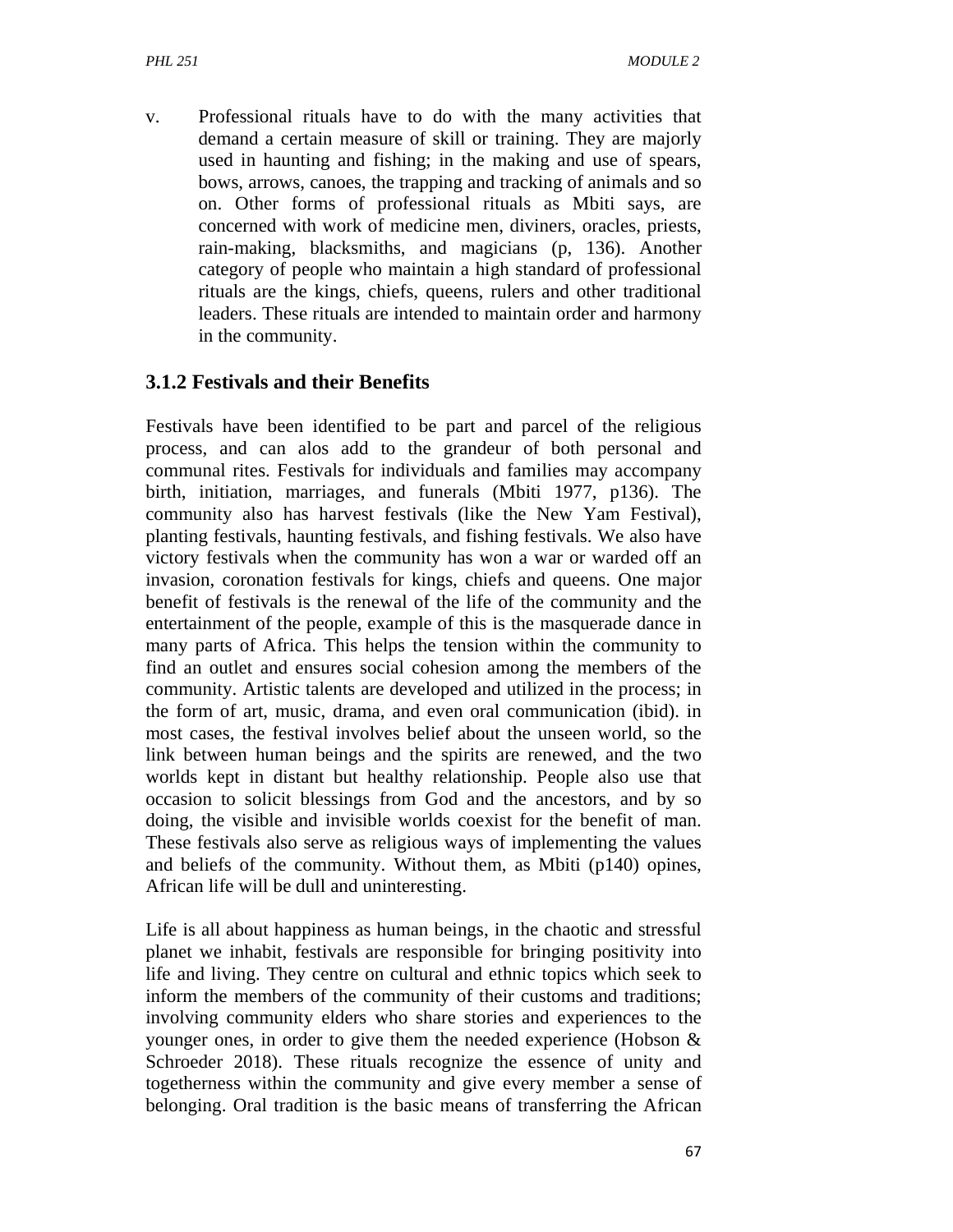values and way of life to the next generation, and festivals where folklores, proverbs and wise saying are made become a vehicle for the transmission of these values and customs. By so doing, the new generation will grasp the basic tenets of the cultural values and traditions of the people.

### **3.1.3 Mediums and Sacrifices**

The main function of the mediums is to find out hidden secrets of knowledge and pass them to other people. They are people who get in touch with spirit world; they can be compared with diviners and medicine men (Mbiti 1977). They are usually led to the spirit world by the use of drums, dances, and singing, until they become possessed. Under that possession, they may do things they would not have done their normal self. The diviners, medicine man or priest is usually in charge of the medium, and is able to interpret and explain whatever he says under the influence of the spirits. Most of the communication through mediums is one sided, as people hardly have messages to deliver to the spirit world. The medium tells where to find lost things, who may have bewitched a sick person, the type of ritual and medicine needed to cure people's troubles, and whether an intended journey will be a success or not (Mbiti 1977,p157). Like other specialists, mediums also need to be trained, such training are done under older mediums who are intent on passing the knowledge across to the new generation. Mbiti asserts that in some cases, a particular spirit may request a certain person to become their medium for a specified period or even infinitely (ibid,p157). The training of mediums involves chanting some prayers, singing professional songs, dancing, and the necessary exercise for spirit possession.

Sacrifices are the results of the work done by the mediums. They are to identify a kind of sacrifice needed to sort out a particular problem. When sacrifices are made without contacting the necessary mediums, people run the risk of doing the wrong sacrifices and having their sacrifices rejected by the gods and spirits. Mediums, seers and medicine men consult with the spirit world in order to find out the type of sacrifices necessary for a certain problem or ailment. There are also sacrifices are designated and meant for a particular spirit being or the other, this type sacrifice is well known by all concerned and is done within specified periods, usually a year (ibid). different spirits demand different sacrifices from their worshippers, so the people are well, aware of the mode and process of sacrifices to be done for such spirit and gods.

## **4.0 CONCLUSION**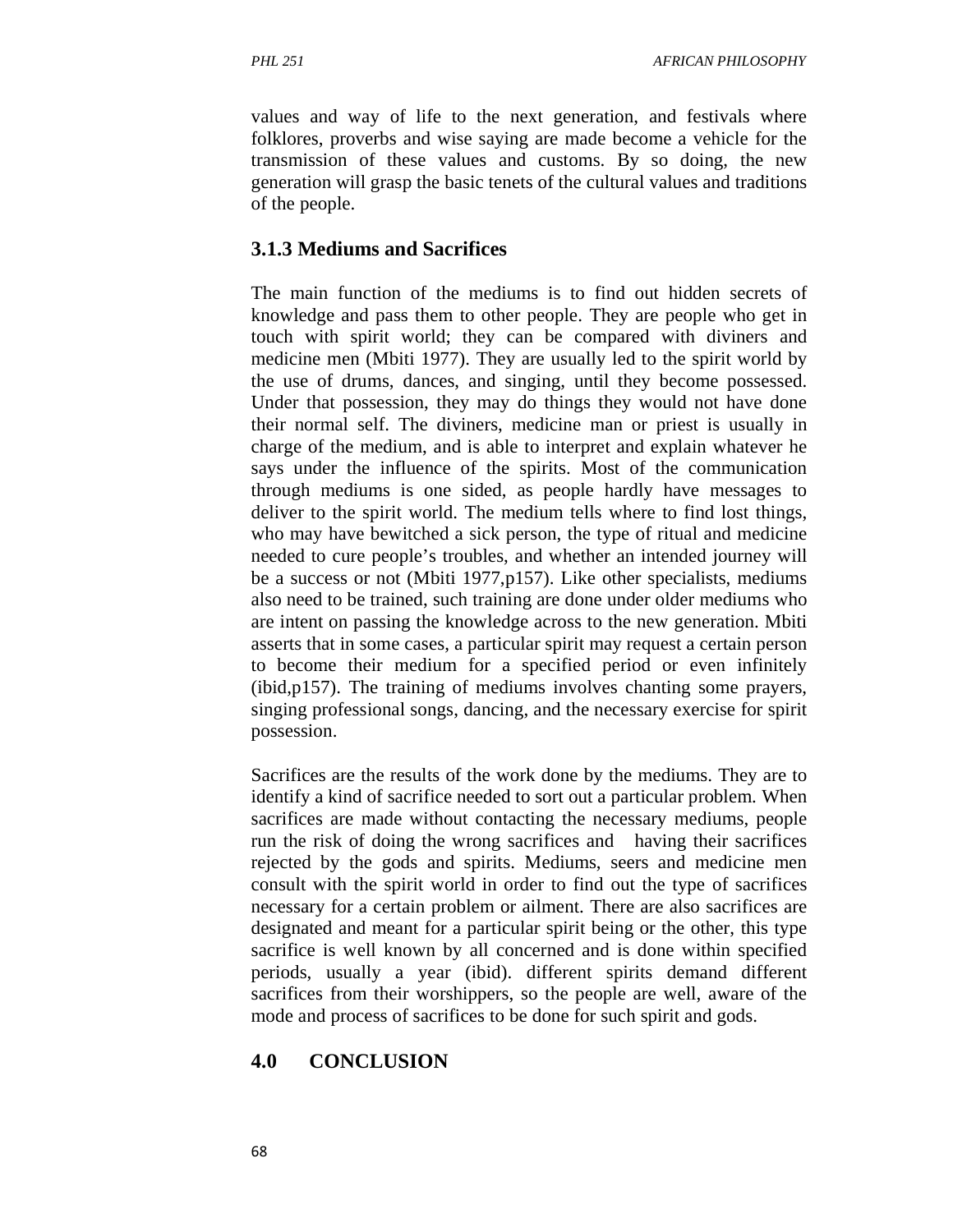It is hard to claim any form of strict uniformity among African peoples concerning their rituals, festivals and sacrifices, but one major fact is that, no matter the form the rituals take, they all have one goal in mindthat of strengthening physical cohesion and finding solutions to the problems of the individuals and the community. These phenomena are basic ingredients for African religion, philosophy and general living, hence, if they are not there, African society and living will be dull and uninteresting one.

## **5.0 SUMMARY**

In this unit, we have been able to examine and analyse the phenomena of rituals, sacrifices and festivals in the African traditional society. we have also observed that in every African society, these things form the basic nuclei for social living and cohesion. For example, the New Yam Festival in eastern Nigeria provides an opportunity for the people to bond together socially and give an outlet for their frustrations and failings. These rituals and festivals are normally performed by professional and qualified individuals who have the ability to communicate with spirit world and bring out solutions to the problems bedeviling the people. There are different types of rituals; ranging from agricultural, homestead, personal, and professional rituals. And the mediums are very important in the scheme of things because they are the ones trained specifically to travel spiritually to the spirit world in order to find answers to the questions we ask.

## **6.0 TUTOR-MARKED ASSIGNMENT**

- 1. Discuss the basic types of rituals in African tradition
- 2. Examine the role of mediums in African religious setting
- 3. Festivals and rituals help in social cohesion. Discuss
- 4. What are the differences between rituals and sacrifice in Africa

# **7.0 REFERENCE/FURTHER READING**

- Hobson, N, Schroeder, J, et al. (2018). "Psychology of Rituals: An Integrative Review and Process-Based Framework". *Personality and Social Psychology Review.* Vol 22 (3). Pp 260-284). Doi: https://www.doi.org/10.1177/1088868317734944. Accessed 26/9/2.
- Legare, H & Nielson, M. (2015). "Initiation and Innovation: The Dual Engine of Cultural Learning". *Trend in Cognitive Science.* 19. Pp 1892-1897.

Mbiti, J. (1977). *Introduction to African Religion*. London: Heinemann.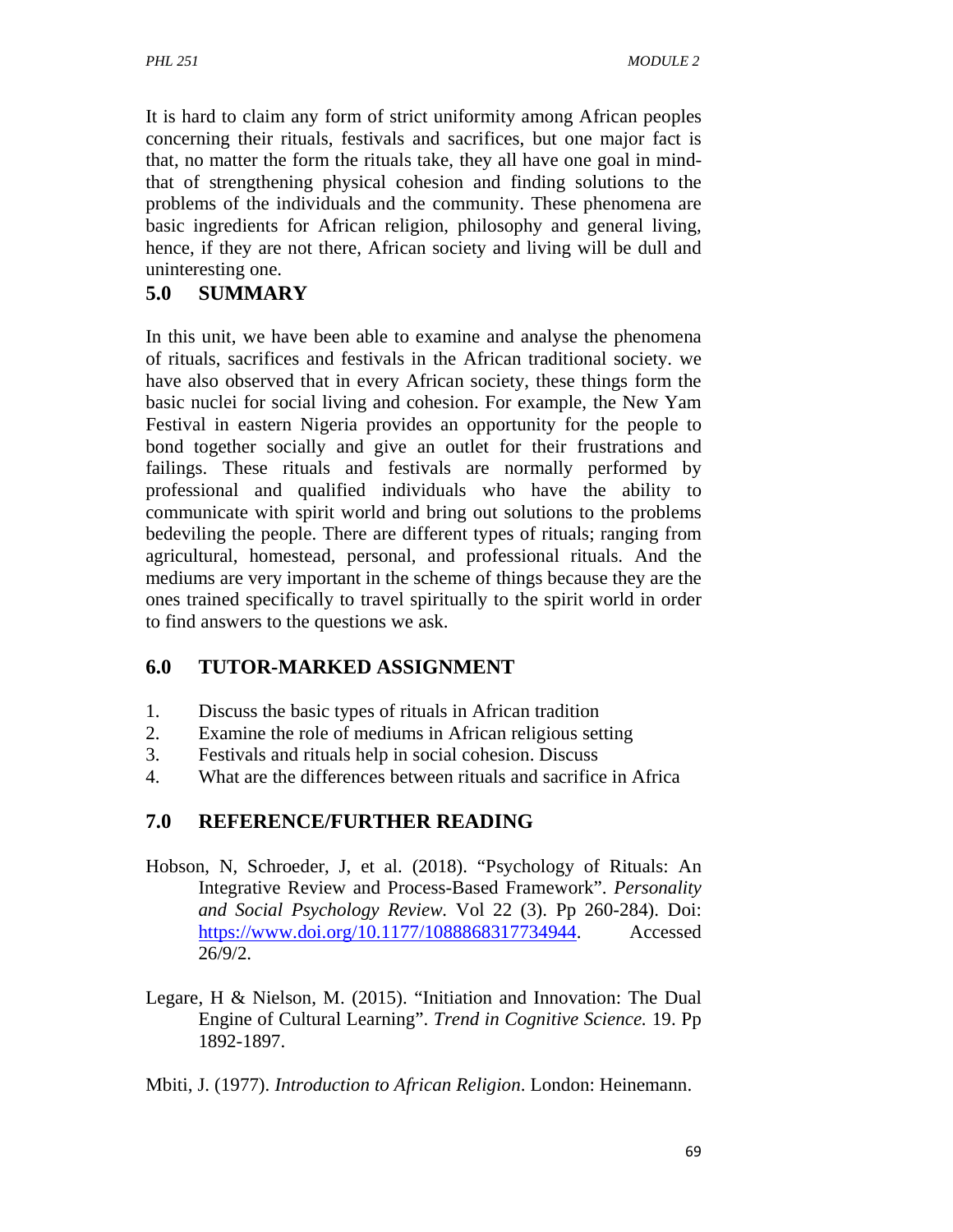- Rappaport, R. (1999). *Ritual and Religion in the Making of Humanity*. London: Cambridge University Press.
- Watson, J & Legare, C (2016). "Social Functions of Group Rituals". *Current Issues in Psychological Science.* Vol 25. Issue 1. Pp 42- 46. Doi: https://www.doi.org/10.1177/0963721415618486. Accessed 26/9/21.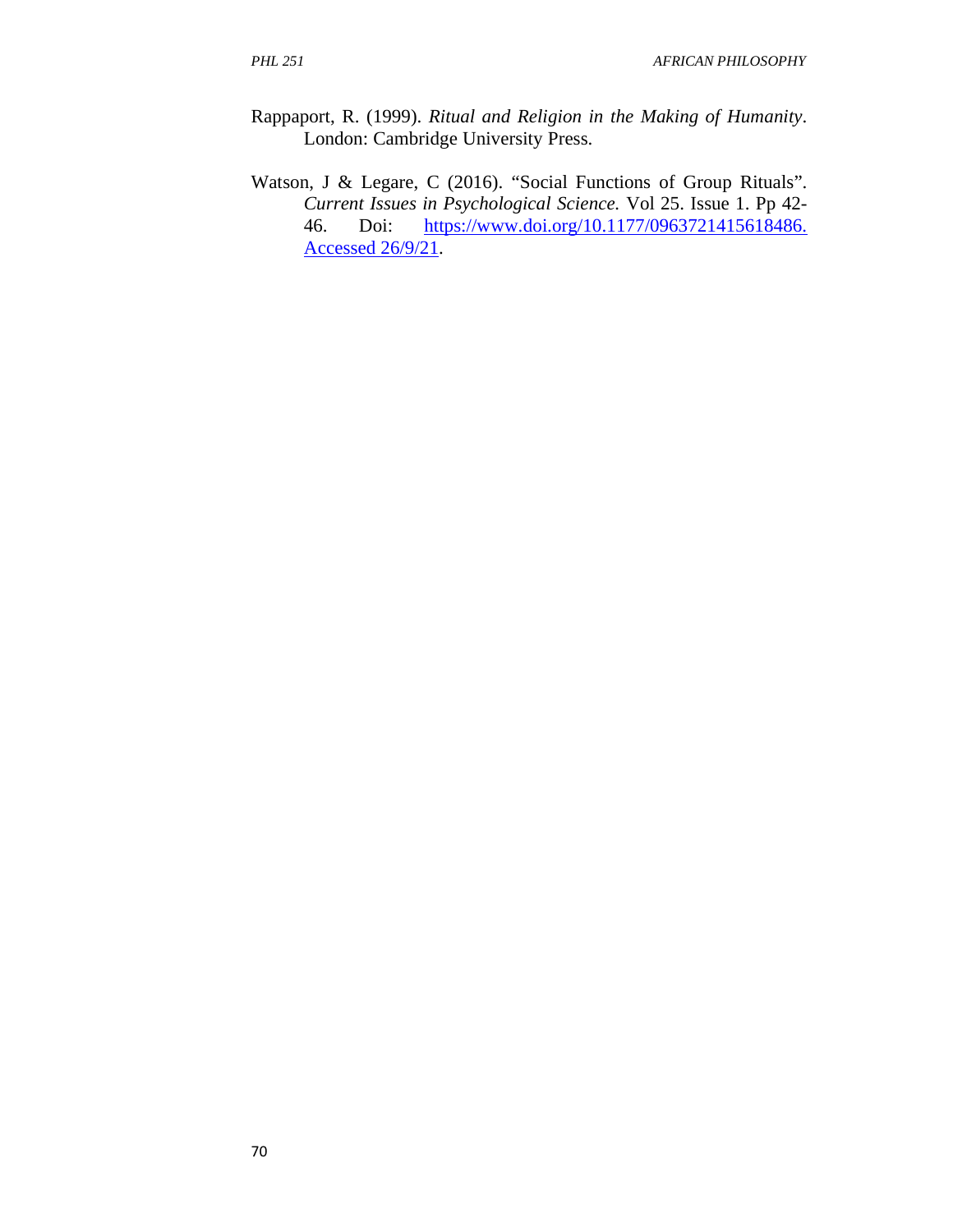## **MODULE 3 SOME AFRICAN WORLDVIEWS AND BELIEFS**

- Unit 1 The Universe and Nature in African Worldview
- Unit 2 Destiny and Fate in African Worldview
- Unit 3 Moral Thinking in AfricanPhilosophy
- Unit 4 The African Traditional Religion

## **UNIT 1 THE UNIVERSE AND NATURE IN AFRICAN WORLDVIEW**

- 1.0 Introduction
- 2.0 Objectives
- 3.0 Main Contents
	- 3.1 African Views of the Universe and Nature
		- 3.1.1 The Nature of the Universe
		- 3.1.2 The Place of Man in the Universe
		- 3.1.3 Mystical and Religious Order in the Universe
- 4.0 Conclusion
- 5.0 Summary
- 6.0 Tutor-Marked Assignment
- 7.0 References /Further Reading

# **1.0 INTRODUCTION**

This unit will attempt to avail the student some information about the African conception of the universe and nature in general. The African people generally believe that the universe is created, and the creator is an all- powerful and almighty being who is called God. There is no agreement on how the creation of the universe happened, but since it seems impossible that the universe created itself, God is therefore the explanation for the origin of the universe, both visible and invisible realities. In many African communities, God is also called *The Creator,*  even if there are still other names which can be used to describe Him. When African says that the universe has been created by God, they are actually looking at the universe in a religious way (Mbiti 1977). Africans see it as a religious universe and also treat it as such. This is because, as we have said earlier, the African believes that reality is both physical and spiritual intertwined in one inseparable link. This religious interpretation of the universe helps the African to have a sense of purpose and direction, and also make him to exercise some measure of control over his environment (Anthony 2013).

The universe and reality in general are very important to the traditional African, that is the reason why it is said that the African sees man at the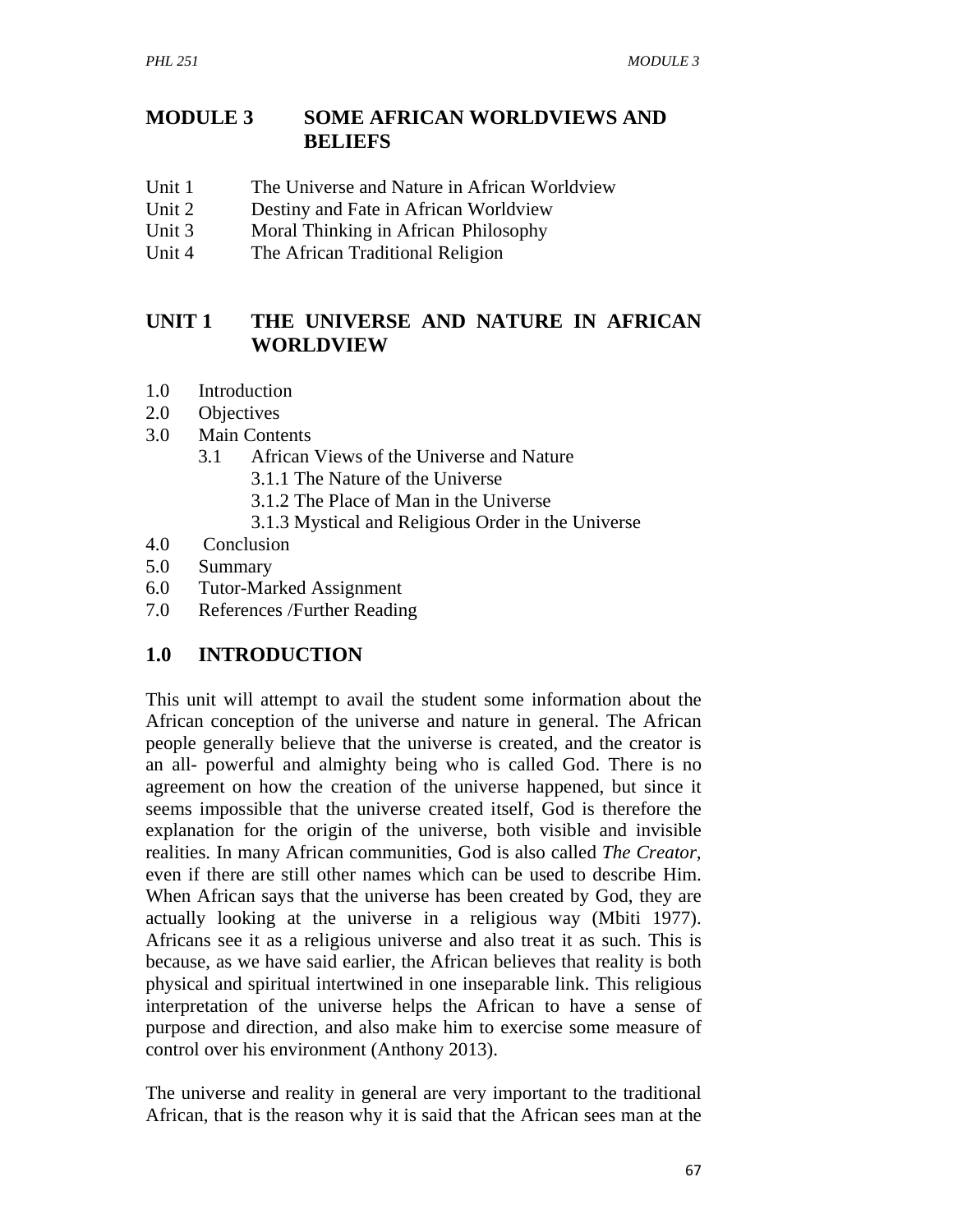centre of the universe and nature, and does not seek to alter the universe but to nurture it. The universe is divisible into two, there are visible and invisible parts of it; but African peoples do not think of these parts as different but as bound together. Therefore, this unit will examine some basic African beliefs about nature and the universe, and we shall as much as possible, try to help the student acquire a better understanding of nature and the universe from the African perspective.

### **2.0 OBJECTIVES**

By the end of this unit, you will be able to:

- comprehend the nature of the Universe
- explain the place of man in the universe
- understand its mystical and religious order
- discuss the African views of the universe.

### **3.0 MAIN CONTENT**

#### **3.1.1 African View of Nature and the Universe**

African peoples have long observed and reflected the world around them as they went through life. They looked at the sky above, with its moon, star, sun and meteorites: with its clouds, rains, rainbows, and the movement of the wind. And below they saw the earth and its myriads of forms, animals, insects, rocks and mountains. They became aware of the limits of the powers and knowledge of man, and the shortness of his life. They also experienced the process of birth, growth, procreation and death: they felt agonies of the body and mind, hunger and thirst, and emotions like joy, fear and love. These experiences and more exposed them to begin to think about the universe in which they live. And the outcome of this exposure was the gradual formulation of the African views and ideas about the world and the universe at large (Mbiti 1977, p31). The challenges that the world, universe and nature posed to the ancient Africans made to begin to form views about the universe and the world. Africans formed this view gradually, while investigating and observing physical nature. The reflections on the physical manifestations of the universe gave way for the African view on the universe; therefore, the African has been a very keen observer of nature and the environment.

All over the world, no thinking person can live without forming some views about the world and life. This might be through individual reflections which might eventually spread to the rst of the community and society at large (Mbiti 1977). The spread of the African idea of the universe happens through discussions, artistic expressions, and so on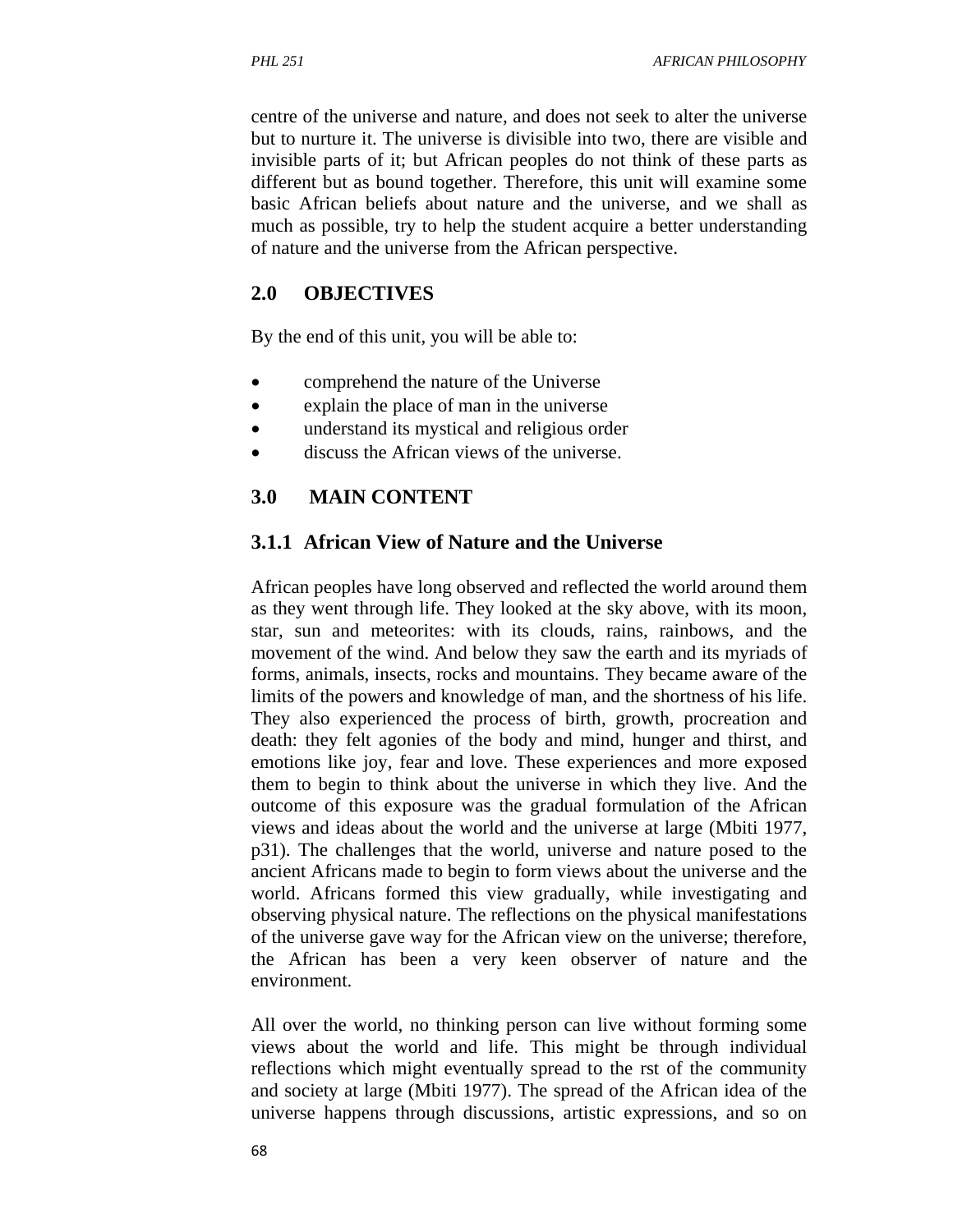(ibid). They are mainly done by extending old ideas, abandoning some of them, acquitting new one and translating others into practical realities (ibid, p31).The African believes that he should be friends with nature and the universe that he should protect and preserve her at any cost. One major difference the Western and African views of nature, the environment and the universe is that, while the African can go at any length to protect the universe, the Westerner is ready to sacrifice the wellbeing of the universe and nature at the altar of economic prosperity and technological advancement. The West is ready to jettison the concerns about the environment just for them to remain at the top echelon of world technology and economy. For us in Africa, we do not rob the environment for selfish reasons of economy and technological advancement. The African believes that the universe and man are one and the same; man being the creature entrusted with the care and maintenance of the universe and nature.

The desperate attempt by the West to remain the most technologically advanced region of the world has continued to put the planet in danger, that is why we challenged like global warming and climate change which are threatening to change the earth as we know it and make it inhabitable for human life. The world is said to be in a race against time as it stands to save the planet and preserve it for generations yet unborn. That is the more reason why the world should begin to look into this African idea of preserving the universe and making sure that we don't allow scientific and technological advancement to render mankind homeless. Therefore, in this regard, the world still has a lot to learn and gain from Africa.

# **3.1.2 The Nature of the Universe**

According to Mbiti (1977), many African societies believe that the universe is divided into two parts; the visible one which is the earth, and the invisible one which is the heavens. But yet, some other societies believe that the universe is a three-tiered creation of God; the heavens, the earth, and the underworld which lies below, and Africans believe that these divisions are not quite different but keenly tied together. The heavenly part of the universe is the home of the stars, sun, moon, and the meteorites; the sky, the wind and the rain and all other phenomena connected to them like thunder, rain, lightening, storms, eclipses, and so on. Ijioma (2005, p84) corroborates this view by insisting that the underworld is where the ancestors and some bad spirits reside. Idang (2015) has argued that the wellbeing of the universe is a part of the African cultural values. Because the African believes that man is part and parcel of the universe, they exist as integral parts of the indivisible creation of God, if man fails to protect the universe, he is also failing to protect and preserve himself. The African view of the universe is a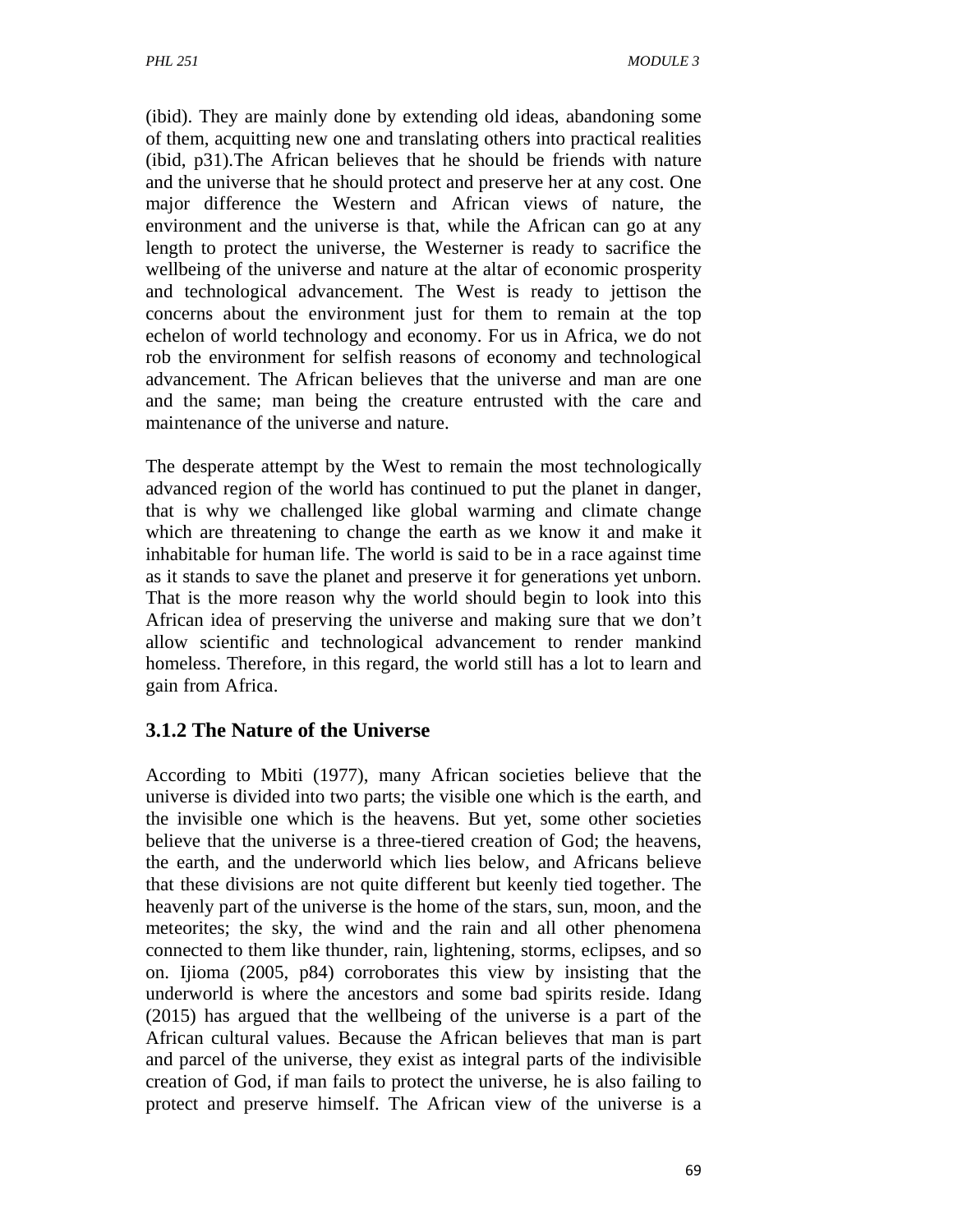unified reality, as there is a strong interaction between the unseen or spiritual and the seen or physical world (Anthony 2013, p552).

The universe being studied under this module also implies reality in general. The interaction and relationship between the two worlds evoke a sense of the sacred in the African, because he sees and feels the presence of the Supreme Being, divinities and spirit beings (the ancestors). The universe is one indivisible creation of God, and man, being at the centre of it, has the responsibility to preserve and protect it. Although man comes from God, but his birth is not a separation from God. He still connects to God through libations, and other prayers and food for the gods and the ancestors. Ijeoma (2005, p87) maintains that in prayer, the Igbo African tries to normalize the relationship among the three worlds; libation is made to God through the ancestors, and other deities. Man is just an individual person, but one born by destiny into the community and whose survival and purpose is linked with the purpose and survival of the community. This means that the human person is first a member of a community, clan or kindred (ibid). The way African see and perceive the universe affects the way they see reality, which in turn, affects their value systems and traditional orientation (Anthony 2013, p 533). The nature of the African universe is the African worldview for the meaning of life, it is an unconscious but a natural tendency to arrive at a unifying base that constitutes a frame of meaning often seen as the origin and end (ibid). the nature of the African universe is the underlying thought link that hold together the Africa value system, philosophy of life, social conduct, morality, folklores, myths, rituals, rites, rules, ideas, cognition and theologies (ibid, p533- 534).

### **3.1.3 The Place of Man in the Universe**

As we have severally said, man is at the centre of the African universe. The whole exists for the sake of man, so the African looks for the usefulness of the universe to man; this means both what the world can do for man and how man can use the world for his own good (Mbiti 1977, p38). That is one of the reasons that many people in Africa have divided the animals into what man can eat and what man cannot eat. We also look at plants as what can be eaten, what can be used for curative and medical purposes, what can be used for building, fire and so on (ibid). Some things have physical uses, others have religious uses in form of ceremonies rituals and symbols, and some other things are used for magical purposes. Mbiti (1977) avers that the African peoples believe that objects and phenomenon are inhabited by living beings that is having a mystical life. This belief helps man to control this mystical life through offerings, libations and sacrifices, giving him a feeling of confidence and security. This feeling is also a feeling of harmony with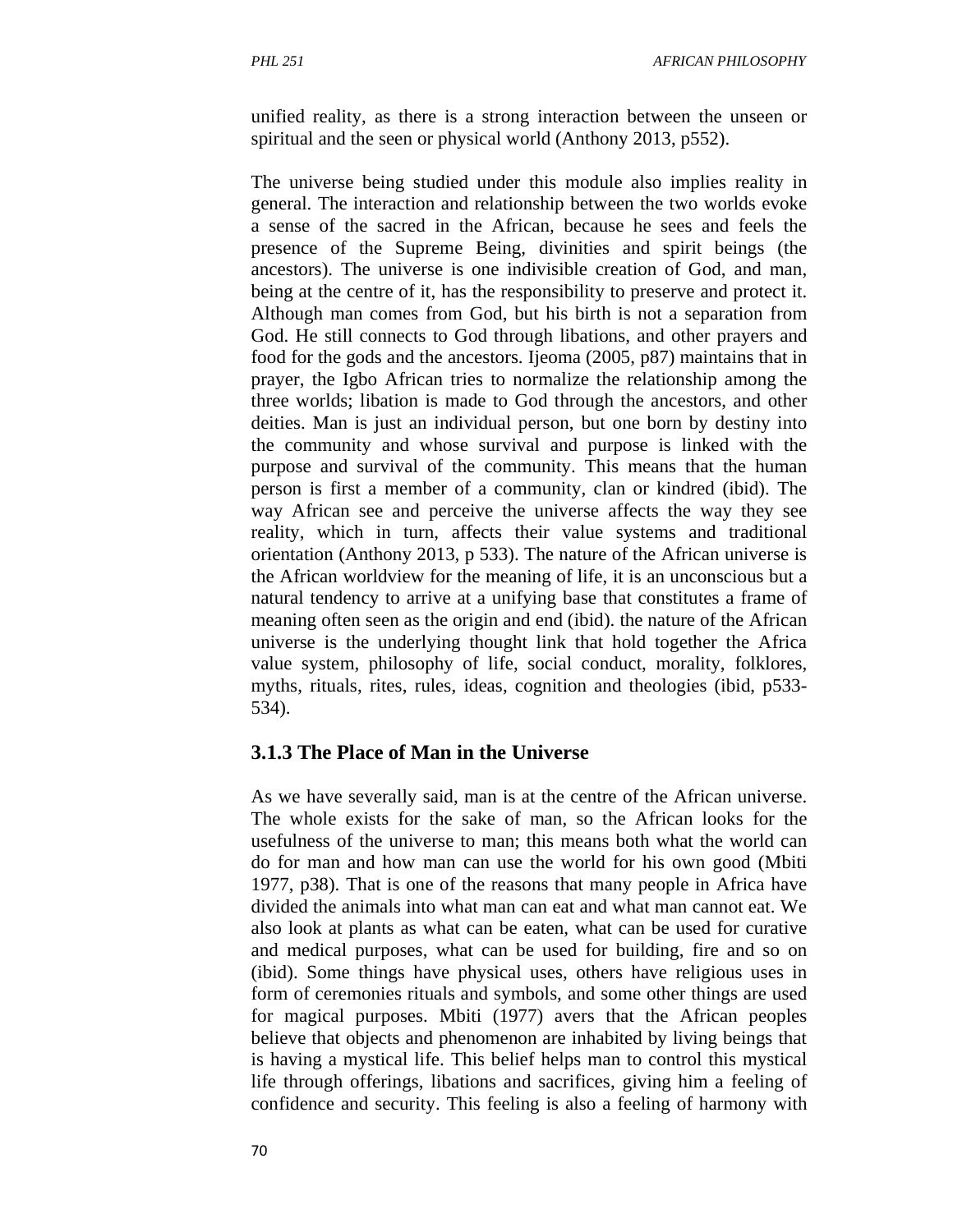nature and with the universe, man has to seek such harmony to avoid being destroyed by the spirit beings and gods that inhabit the earth. Being at the centre of the universe, man tries to use his position to derive some physical, mystical and supernatural influences. Man sees the universe in terms of himself and endeavours to live in harmony with it. Both man and the universe are intertwined, one and the same.

Man is not the master of the universe but he is only a friend, a user, a beneficiary, for that reason he has no other option but to live in harmony with the universe; obeying the natural, moral and mystical laws of the orderly universe. If the harmony and laws of nature are unduly disturbed, man will be at the receiving end of it. The universe is a protective force for man, hence, when it's natural order is disturbed, man loses that privilege of protection and shelter. Mbiti (1982) suggests that that is the reason why African peoples refer to the universe as *Mother Nature.* This is to assert her protective and caring role over man. Without the universe man is nothing, and we are created into orderly cosmos, giving the responsibility to continue to uphold that order. And the fact that nature is acting as a mother means that at death, the African is given back to the mother, which is the source of his existence in the first place. Nature receives man at the end of every physical incarnation. African peoples have come to these conclusions through experiences, observations and reflections about the universe. Distant ancestors of Africans who long settled on the earth observed these things and passed them on to the next generations through oral traditions like folklores, proverbs, and wise sayings. Analysing this idea, Nyang (1980, p29) has this to say:

According to this view man is more than a spectator on the stage of life, though he is a creature who is circumscribed within the parameter set by the spiritual ancestors and the evil spirits, man still imposes his own will on both the material and spiritual worlds. For man to function effectively in the material world, he must indeed learn to pursue his human needs and personal interests without antagonizing the spiritual forces above. Man in traditional African cosmology is caught in a matrix of spiritual relationships. There are the unbreakable ties to the Supreme Being, who created the earth and everything therein for man and his progeny. These ties are unbreakable because man's existence depends upon his creator.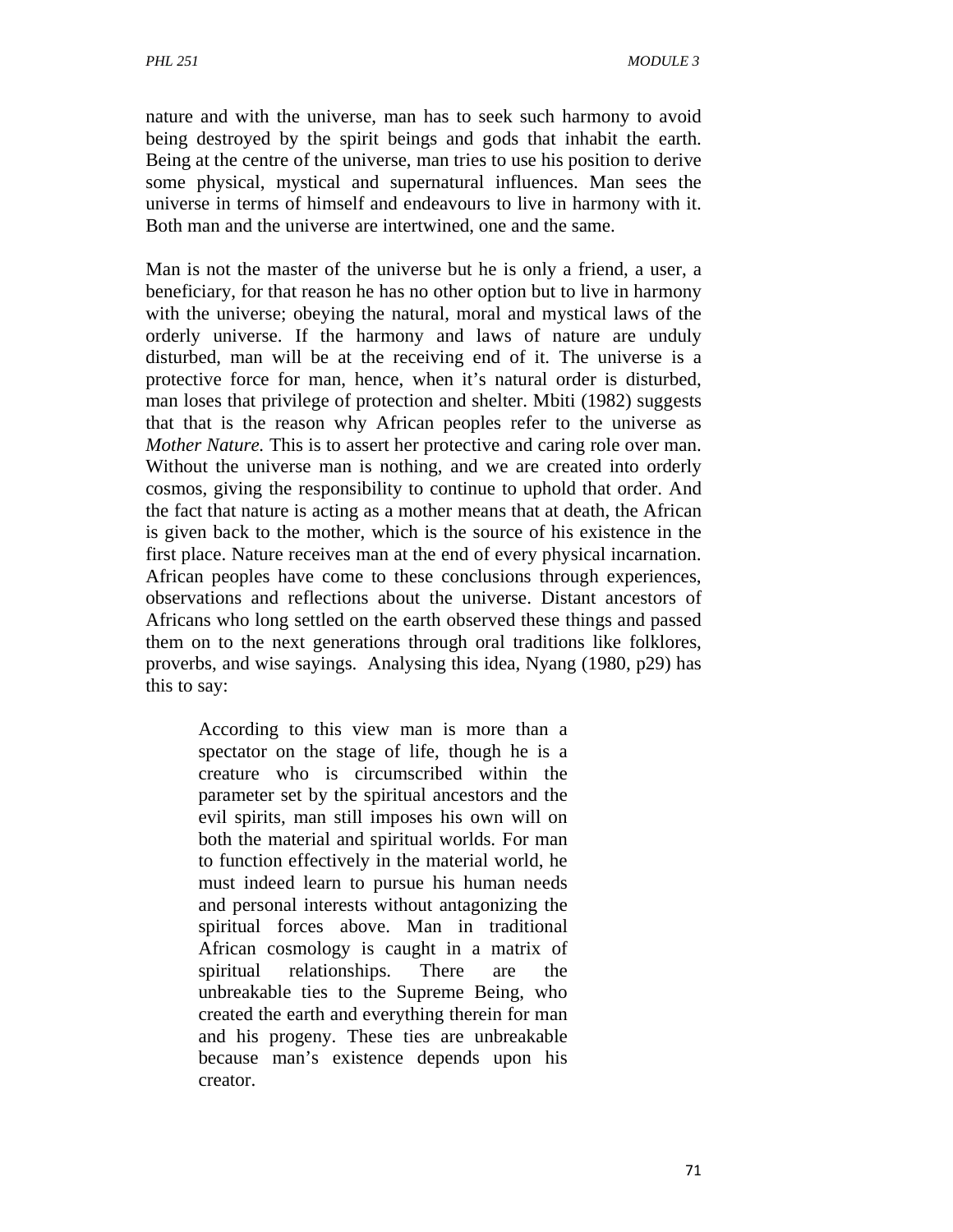Man lives his life in fear of endangering the life of his community as a result of bad relation with the universe. And his understanding of this matrix puts premium on good behavior and respect for communal customs and practices.

In other words, African traditional man learns to be obedient and religious at all times, this is because he knows that the cosmic order abhors people who disrespect religious commands and rituals (ibid). The sense of obedience and harmony hinges on the African man's understanding that universe is a religious one, and everything within it dances to a cosmic music whose tunes and rhythms echo the words of the spiritual forces. Without the spiritual forces, man is nothing. Life is understood as a distant dialogue with the sacred, and each passing moment demands devotion the spiritual forces and the words of religious communication and communion from their lips. The African man is both the manipulator of spiritual powers and the target of such powers, and the traditional perception of man as showed in *Bantu philosophy* has been described as vitalistic; that is, based on the belief that life is a vital unity and that the human being is only a point on the cosmic circle of life (ibid, p29). The African man believes that the link between the ancestors and their current successors comes from the unity of blood and the common life which circulates in the veins of all the members of the community. In terms of destiny, the African man believes that he is being given a destiny to fulfill in the world. This destiny might vary from group tp group, but man is viewed as a cosmic traveler who is destined to cross the equator of death. This equator serves a demarcation between two inseparable portions of total reality (Nyang 1980).

### **3.1.4 Mystical and Religious Order in the Universe**

The African man believes that the universe is nit not on autopilot. There it is a mystical and religious universe which has laws that should be followed and obeyed by man himself who is at the centre of creation. The world has been created by the God who also put laws that should guide the conduct and attitude of man as he goes about seeking sustenance in the universe. These laws, as we have noted earlier, are meant for the preservation of harmony and cosmic peace in the universe. For example, we have the law of sowing and reaping, which enables man to till the ground and cultivate it, in order to harvest and reap bountifully from the earth. In this cosmic and religious order in the universe, it is forbidden for anyone to seek to upturn it, the African sees such a person as being at war with nature, and no one survives such. Mbiti (1977) opines that the African belief that the universe is created and sustained by God lays credence to the thought that the laws of nature are being controlled directly by God through His servants. The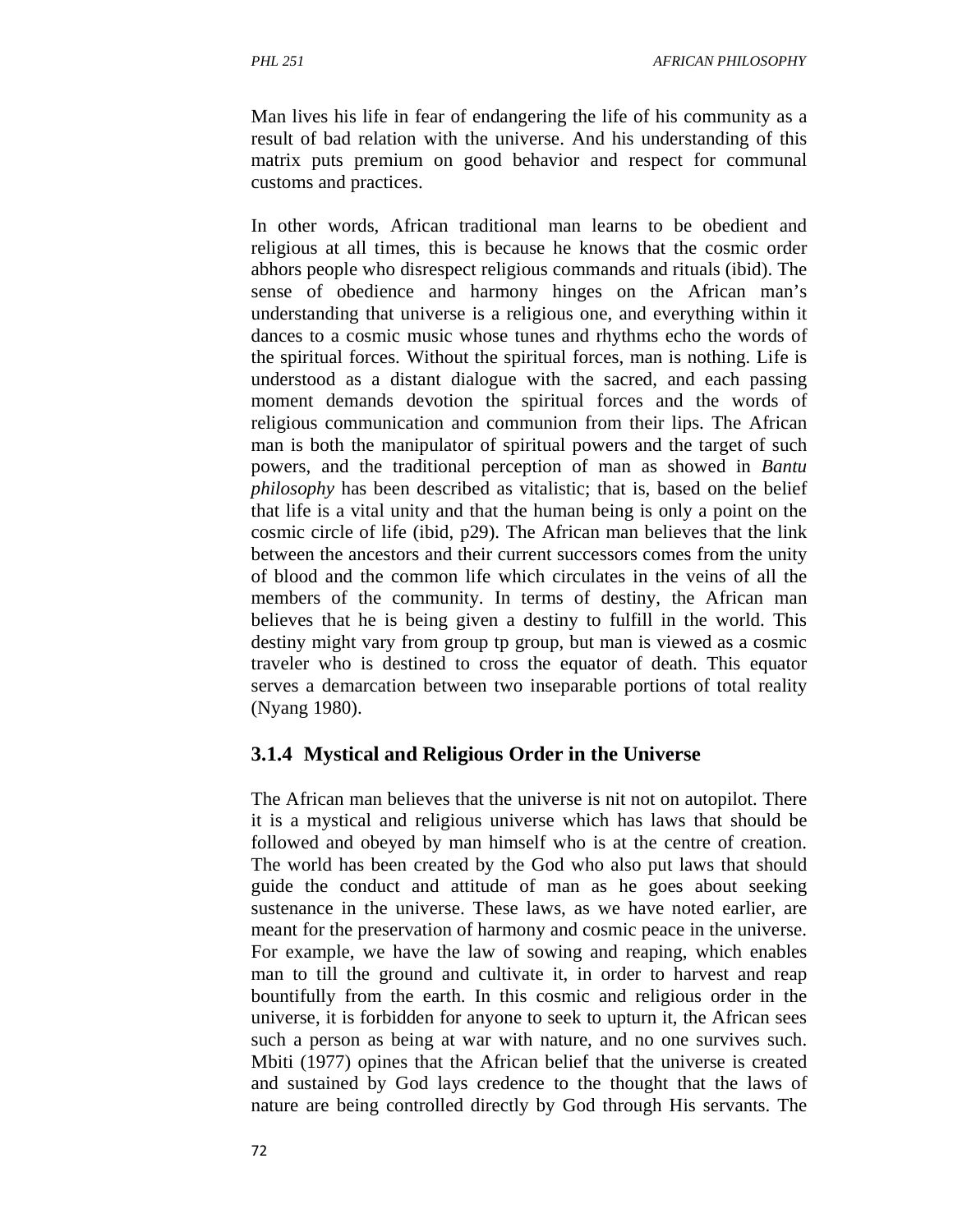morals and institutions of the society are believed to have been given by God; hence any breach of such moral laws is an offence against God and the spirits. The African believe in taboos which help to strengthen and keep the moral and religious order in the community. These taboos range from words, dresses, foods, relations among people, marriages, burials, work and so on. Breaking a taboo entails punishment in form of social ostracism, misfortune and even death. If the people do not punish the offender, then the spirit world will punish him through one malevolent spirit or the other.

This views point to the idea that the invisible world of God and the spirits is actively engaged in the affairs of man in the universe. Orderliness is the hallmark of the African universe because the world itself is created by a Being who is in charge of it by established laws and values. An act of violence is views as an act disturbing the equilibrium and balance of the community. The moral imperative is to achieve right relationships between the individual, the community and the environment, and is self-evidently right (Hammand-Tooke 1998, p8). This order also has to do with the relationship among human beings in the community; it should be a healthy one in which people will love and care for their fellows, and make sure that welfare of other community comes above that of the individual. Bujo (2008, p 22) asserts that the essence of order in the African cosmology is quite different from the idea of order in the West. The Western idea of order and morality centre on the individual person and his ability to employ reason, whereas the African conception of mystical and religious order has to do more with the community. The morality is closely related to the communal embeddedness of the social bearing. This also correlates to the African concept of *UBUNTU:* I am because we are. Morality is not an individual one per se, but according to the relationship and fellowship with the lives of others. The community is also beyond just the physical as it includes both the ancestors and even those yet unborn (Bujo 2003, p23- 24).

Achebe (1998, p70) states that there is a form a form of individualism in the Igbo African cosmology, as man is said to be both a unique creation and work of a unique creator, an idea underscoring individualism. But this individualism is not absolute as the will of the community is always upheld and no single person can win judgment against the community. The African mystical and religious morals should be considered in cases of ethical justification of actions and customs, and not some kind of ghetto morality which will condone all kinds of customary practices as good (Bujo 2003). This means that the mystical and religious moral code in traditional African thought is not the acceptance of any kind of customary laws and practices, but respect to instituted moral codes of nature, which we call natural laws. For instance, adultery can only judge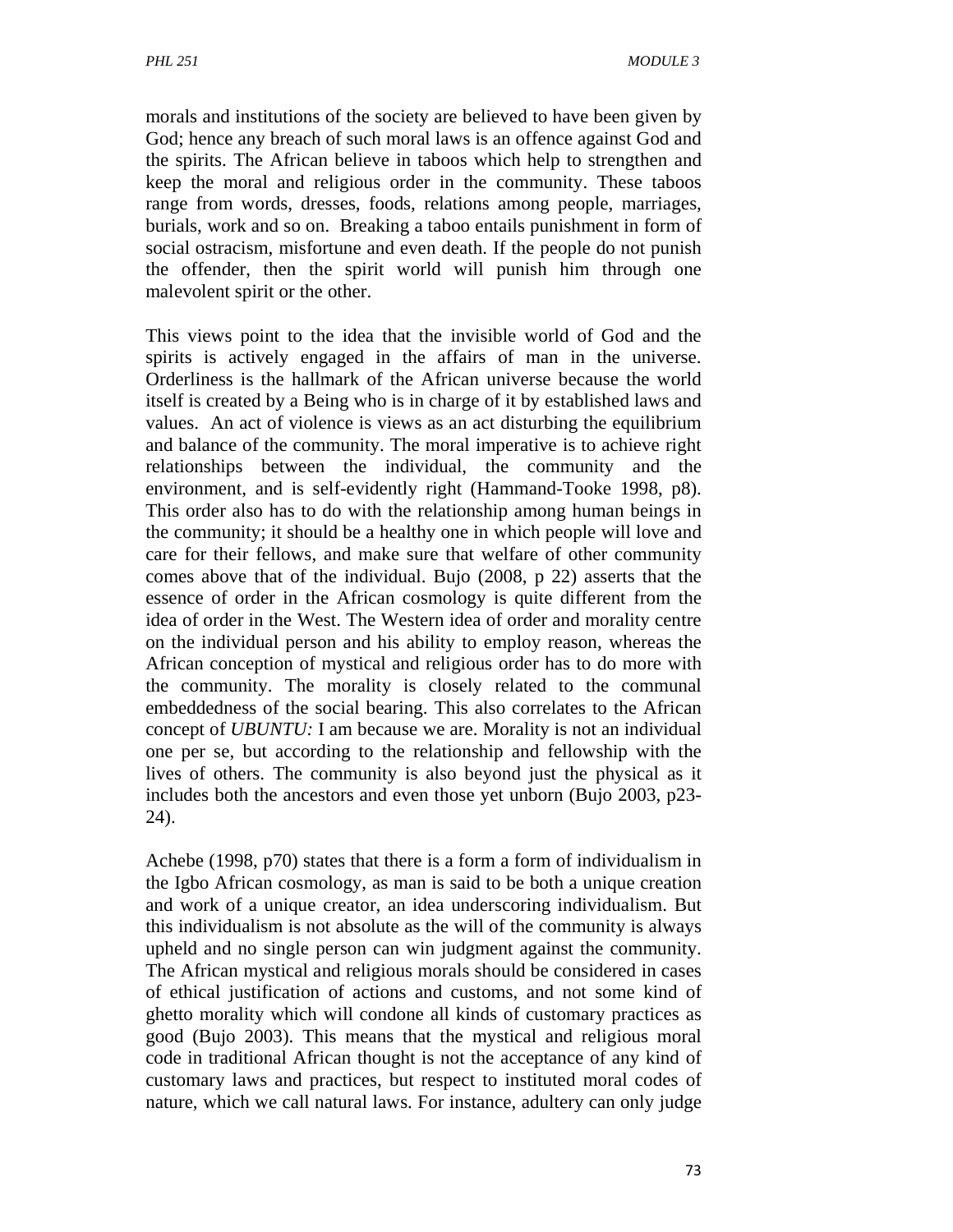in terms of the kind of marriage involved. In monogamous marriages, the meaning of adultery clearly differs from the meaning in polygamous marriages.

## **4.0 CONCLUSION**

It is evident that the concept of religion has a lot of influence in the African idea of the universe. The African believes that the universe is a created and ordered cosmos, with man at the centre of it. Man also makes serious efforts to abide by these rules and laws made by God which are meant to provide harmony and peace between man and the invisible universe and between man and his community. This interaction and obedience to cosmic laws help man to have a sense of control and security; he is able to manipulate some natural powers to achieve his goal of sustenance. In other words, African traditional man learns to be obedient and religious at all times, this is because he knows that the cosmic order abhors people who disrespect religious commands and rituals. The sense of obedience and harmony hinges on the African man's understanding that universe is a religious one, and everything within it dances to a cosmic music whose tunes and rhythms echo the words of the spiritual forces.

# **5.0 SUMMARY**

In this unit we have been able to evaluate the African idea of the universe and reality in general. We have also analysed the concepts of order, nature of the universe, the place of man, and the relationship between the invisible and visible universe. The traditional African views reality and the universe as one; and having divinely ordained laws that are meant to be obeyed by man, in order to see to the harmony and tranquility of the universe. When the universe is distressed, man himself is distressed because the universe and man are part and parcel of the same reality. And man, being at the centre of this reality, carries out his moral, religious and mystical obligations through the community. Without the community, man is reduced to nothing because it is the community that attaches personhood to him. If the harmony and laws of nature are unduly disturbed, man will be at the receiving end of it. The universe is a protective force for man, hence, when it's natural order is disturbed, man loses that privilege of protection and shelter.

## **6.0 TUTOR-MARKED ASSIGNMENT**

- 1. Discuss the role of moral and religious values in the universe
- 2. Why is man regarded as the Centre of the African universe?
- 3. Nature is likely to abandon her motherly duties if her laws are unduly disturbed. Discuss.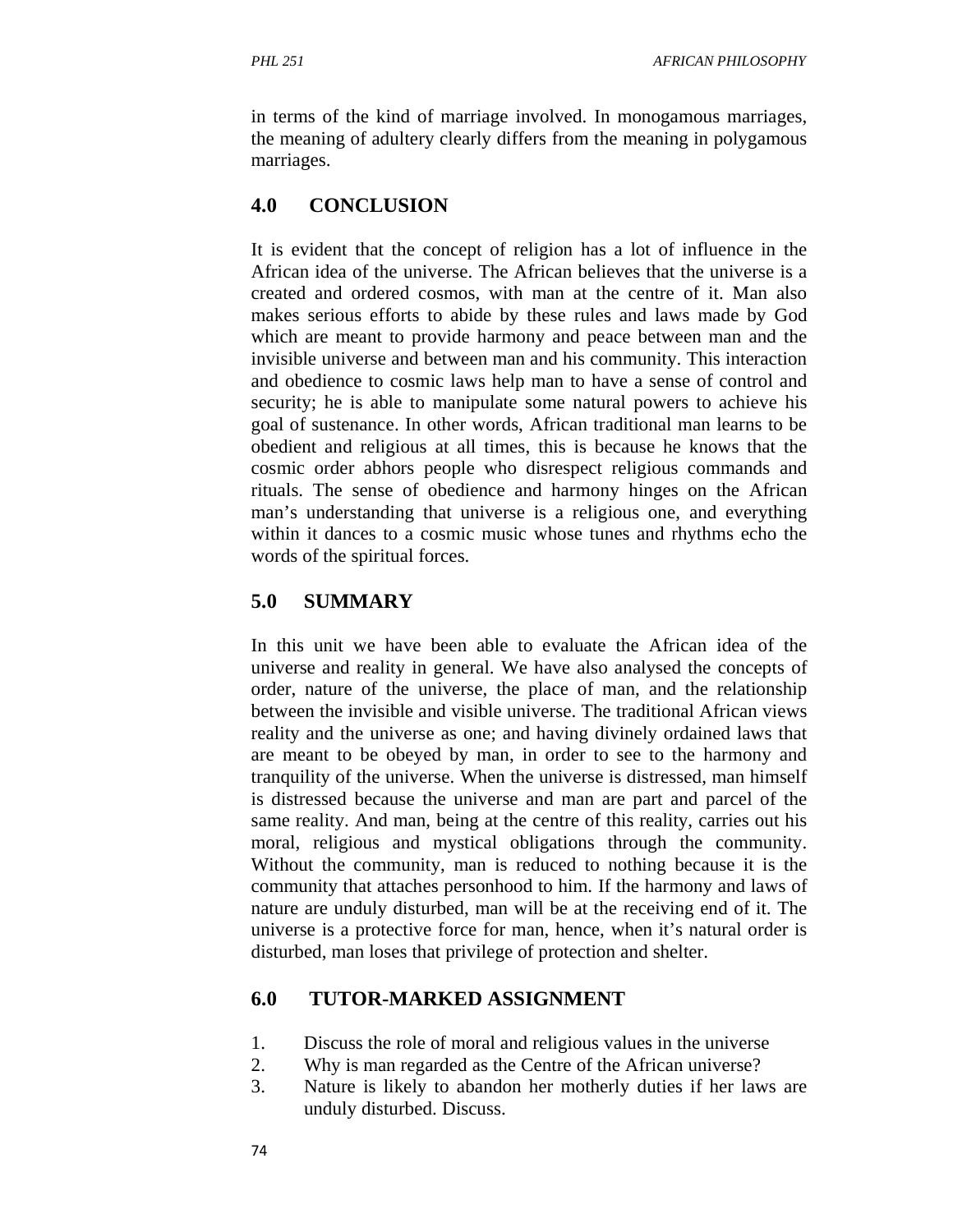4. What differences can identify between the African and Western concepts of man in the universe?

### **7.0 REFERENCES/FURTHER READING**

- Achebe, C. (1998). Chi. In Eze, C. (ed). *African Philosophy: an Anthropology*. Oxford: Blackwells. pp 62-72
- Anthony, I. (2013). "The Dimensions of African Cosmology". Filosofia Theoretica: *Journal of African Philosophy, Culture and Religion.*  Vol, 2 No 2. Pp 533-555
- Hammand-Tooke, D. (1998). "Establishing Dialogue: Thoughts on 'Cosmology', 'Religion' and 'Science'". In: du Tiot, C. (Ed.). Faith, Science and African Contribution to Science. *UNISA*: Pretoria. Pp 1-9
- Idang, G. (2015). "African Culture and Values". *UNISA Phronimon.* Vol 16. No. 2. Pp 92-111
- Ijioma, C. (2005). "African Philosophy's Contribution to the Dialogue on Reality Issues". *Sakofa: Journal of the Humanities.* Vol 3. Issue 1. Pp 81-90
- Mbiti, J. (1982). *African Religion and Philosophy*. London: Heinemann.

\_\_\_\_\_\_\_ (1977). *Introduction to African Religion*. London: Heinemann.

Nyang, S. (1980). "Essay Reflections on Traditional African Cosmology". *New Direction.* vol 8. Issue1. pp 28-32. Retrieved from: https://dh.howardedu/newdirections/vol8/iss1/8. Accessed 29/9/21.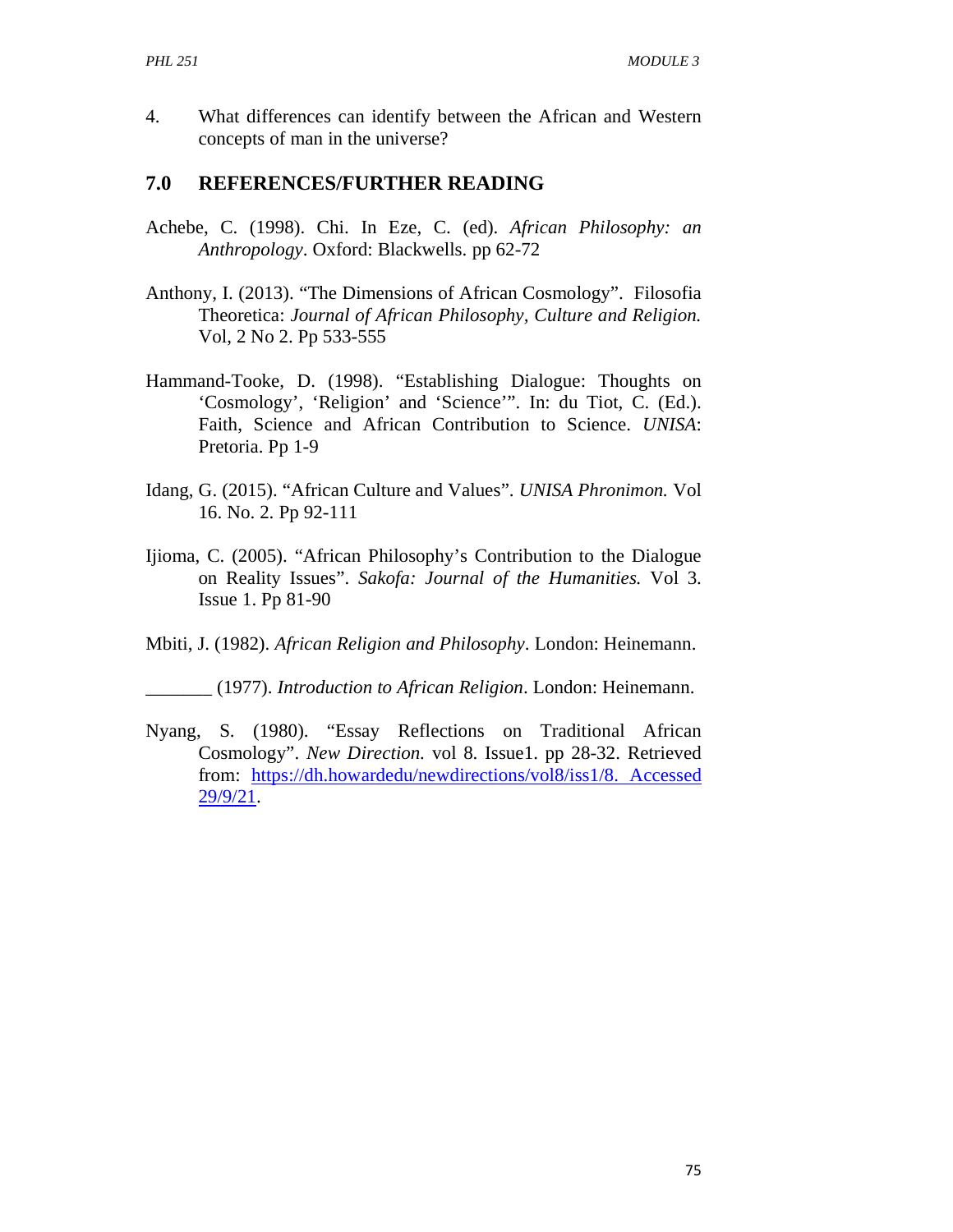### **UNIT 2 DESTINY AND FATE IN AFRICAN WORLDVIEW**

- 1.0 Introduction
- 2.0 Objectives
- 3.0 Main Content
	- 3.1 The Meaning and Nature of Destiny and Fate
		- 3.1.1 The Role of Destiny and Fate
		- 3.1.2 Relationship between Character and Destiny
		- 3.1.3 Death and Reincarnation
- 4.0 Conclusion
- 5.0 Summary
- 6.0 Tutor-Marked Assignment
- 7.0 References/Further Reading

#### **1.0 INTRODUCTION**

Balogun (2007, p119) sees destiny and fate as the belief in African tradition that whatever happens or that will happen in the future, has already been preordained and will happen according to an earlier master plan. It is the mysterious power believed to control human events. It is the belief that every person has his biography written before he came to this world, and anything he does will be a fulfillment of that. The African traditional believer takes the issue of destiny and fate very seriously; this is because there is nothing that happens to a person in the world which is not linked to this destiny. The Igbo call it *Chi,* meaning a personal fate which invisibly follows the person around in the world. As many Africans believe that the universe is a mystical and religious world governed by the Supreme Being and other spirit beings, as well as the ancestors, these spirit beings apportion a destiny/fate to each person as he is being born into the earth. The Yoruba calls this destiny *Ori,* which is believed to be not only the bearer of destiny but to be the essence of the human personality, which rules, controls, and guides the life and activities of the person (Idowu 1962, p170). Africans also believe that every person has the moral responsibility to be at peace with, protect and be in good terms with his destiny in order for one to be able to fulfill his destiny easily. In this module, we shall use the terms destiny and fate interchangeably.

Personal responsibility and good behavior will go a long way to help one maintain a good relationship with his *Chi* and be able to have good destiny. This simply means that man in African tradition is the centre piece of the concept of destiny. Good character produces good destiny and fate, while bad character and inordinate behavior will inevitably attract bad destiny for a person. So, the concept of destiny and fate in African worldview is not a strictly deterministic idea.This means that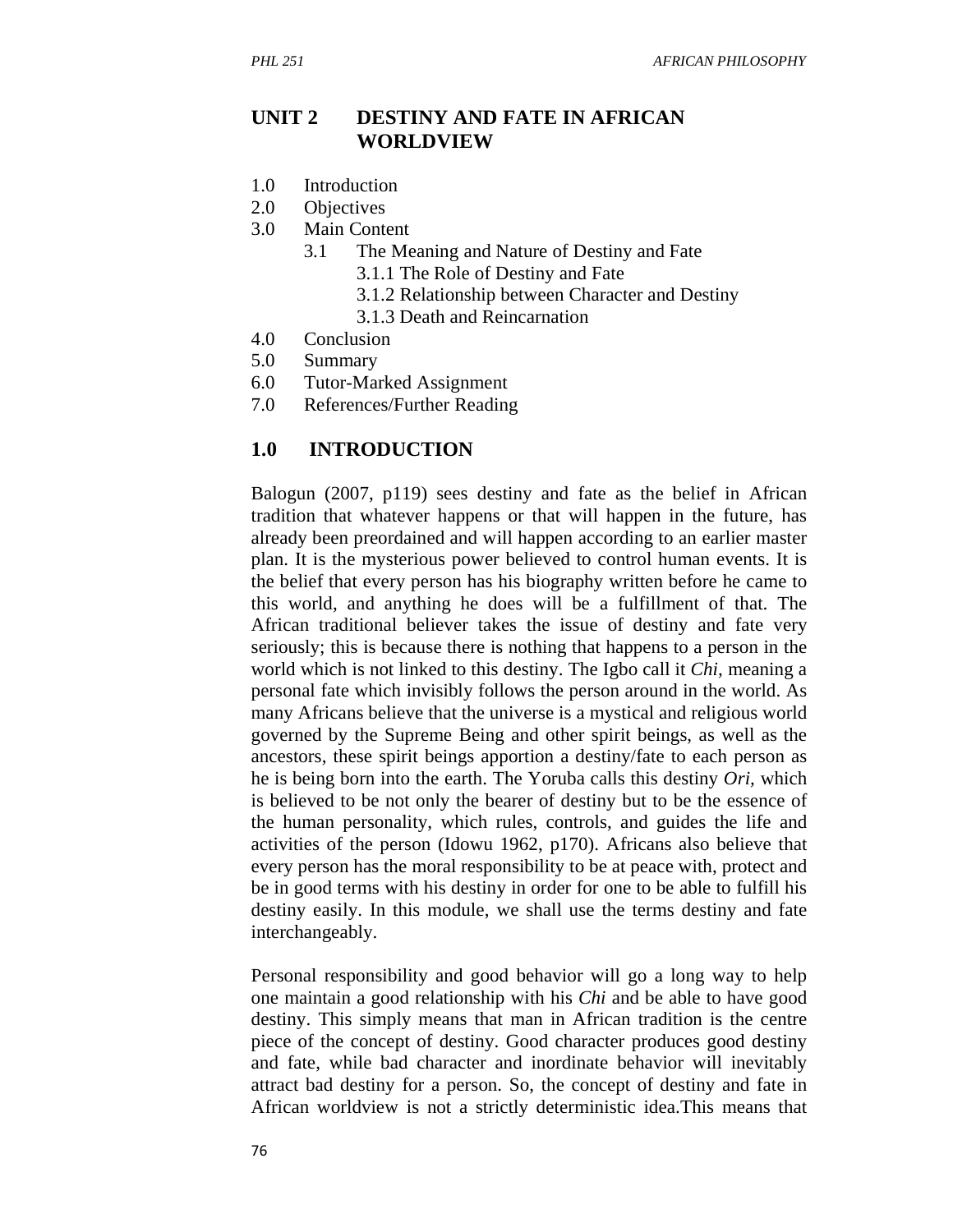though a particular destiny is given to one at birth, moral character and good behaviors still go a long way in shaping one's destiny on earth. Again, one can also approach the spirit world through diviners, libations, sacrifices and offerings in order to change one's bad destiny to a better one (Balogun 2007). The African believe that the fulfillment of every destiny solely depends on how the person involved decides to live. This process is the wheel and circle of life which is from birth, growth, adulthood, old age, death, reincarnation, and in that order. Boston (1970) says that a man's relationship with his guardian spirit and with the other spirit expresses the notion that his destiny is not entirely of his own making, but is determined partly by forces beyond his control. The Supreme Being and the spirits apportion destiny to man, it then depends on the actions of man to realize and fulfill such destiny.

## **2.0 OBJECTIVES**

By the end of this unit, you will be able to:

- describe the concept of destiny and fate in African tradition
- X-ray the role of destiny in the earthly life of man
- explain the influence of moral character on destiny
- explain the concepts of death and reincarnation as part of the African idea of destiny.

# **3.0 MAIN CONTENT**

# **3.1 Meaning and Nature of Destiny/Fate**

Destiny is the choice the individual made with the almighty God before birth. This choice is made from the lad of the supernatural power. And a man has responsibility to protect and guard his good destiny by good character, humility, and sincerity. Above all, he must continue to persistently propitiate the supernatural by means of offerings, libations, rituals, rites, and so on, in order to wave off evil powers or forces from interfering with his destiny (Boston 1970). On the other hand, when an African is challenged by misfortune, he does not relent against the evil forces that are believed to have imbued his life with bad destiny. He will relentlessly consult the oracles in order to find out the cause of the bad destiny, ill-fates and misfortune, and how to counter it and attract good fortunes. When the oracle has pronounced the solution to the bad destiny, they will perform the appropriate rites and rituals to the spirit world, hoping that such bad destiny will be changed. Some Africans also believe that the lines on the palms of each individual show the person's destiny and fate. Destiny in the African concept covers the entire life of man from birth to the grave, and even to reincarnation. Ukwamedua and Omokpo (2016) contend that every child from birth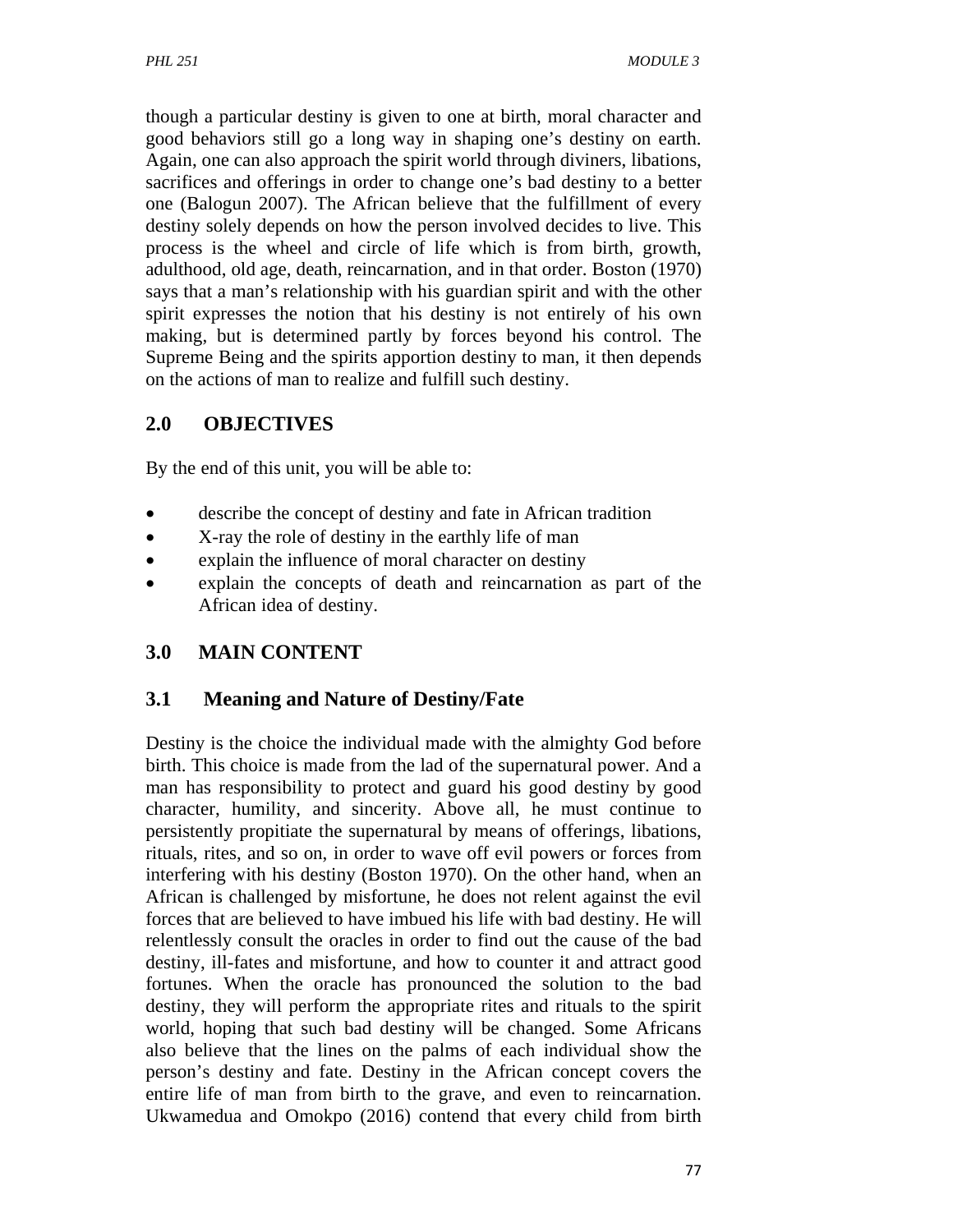*PHL 251 AFRICAN PHILOSOPHY*

has been destined to fulfill a purpose on earth, and such destiny is a unique one. The Igbo believes that there are three basic factors that determine the success or failure of the individual: the benevolence of one's *Chi,* one's own efforts symbolized by the *IKENGA* or the power of actions, and one's conscious efforts to maintain the laws and customs of the community (ibid, p278).

The Igbo call it *Chi,* meaning a personal fate which invisibly follows the person around in the world. As Africans believe that the universe is a mystical and religious world governed by the Supreme Being and other spirit beings, as well as the ancestors, these spirit beings apportion a destiny/fate to each person as he is being born into the earth. The Yoruba calls this destiny *Ori,* which is believed to be not only the bearer of destiny but to be the essence of the human personality, which rules, controls, and guides the life and activities of the person (Idowu 1962, p170). It also instructive to note that this destiny is not fatal and deterministic, one has to put in efforts and good moral character in order to fulfill his destiny on earth. Without good morals, one's destiny maybe be adversely affected and he will suffer ill-fate and misfortune. So, one continues to desperately guard his fate and destiny by avoiding bad behaviors and inordinate ambitions, in order to keep his good destiny alive. In the event of a misfortune and ill-fate, the African consults the oracles through the medicine men and diviners, in order to find out the cause of such misfortunes and remedy them by means of sacrifices and other offerings to the spirit world. In the African cosmology, one can appease and even appeal to his guardian spirit, in order to avert a calamity or misfortune. The African also believes that death is part of the destiny of man, and it cannot be averted by anyone. Every person will die, those who had lived good moral lives and died at ripe ages will become ancestors who will oversee the activities of the clan from the spirit world.

Some Africans also believe that there is nothing like destiny which is distinct from the personal life and behavior of a person. That what we call destiny is simply an accumulation of the personal character of a person which has translated into his own life. As Ekanola (2020) argues against the idea of a divinely fixed fate:

> Choices, if they are consistently made in the same pattern, coalesce into habits and later into character. A person's character, which is a product of past acts of free choice, to a large extent, determines destiny on earth. Character is all that is requisite. There is no destiny to be called unhappy in Ife City. Character is all that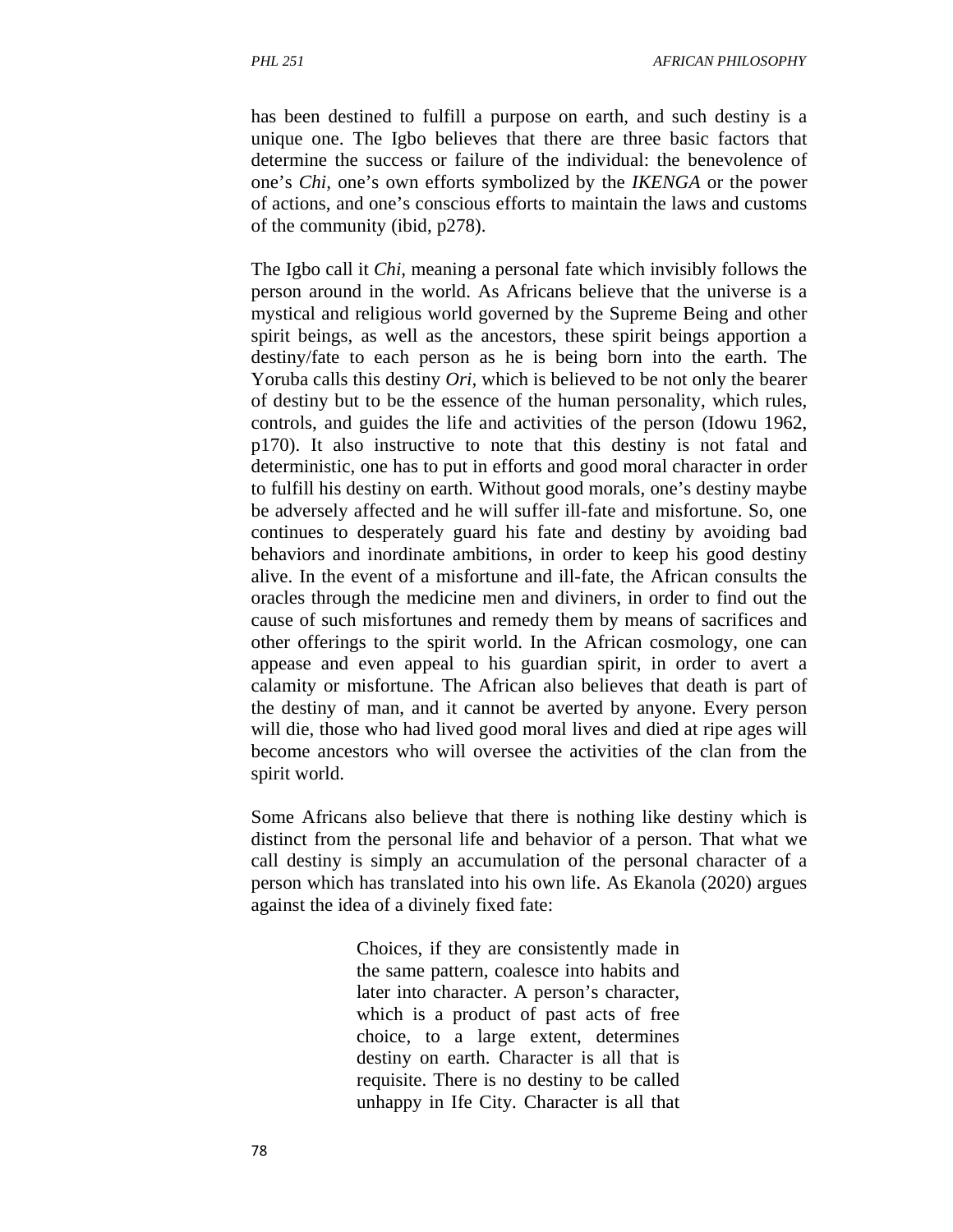is requisite. However, in Ekanola (2006a), I also argued that when there seems to be no correlation between a person's character and how his or her life turns out, the concept of *Ori* (destiny) connotes "the will of God" or 'luck".

That is the argument against the concept of destiny as ordained by any form of spiritual being. Man, as some Africans believe, is totally in charge of his destiny by the kind of attitude and characters he displays and by the fulfillment of his moral obligations as we have earlier said. This school of thought believe that man was not assigned any form of destiny while coming into the earth, but has to create his own destiny by his own hands by the kind of life he leads, and by his relationship with his community and clan. Since man is free, his free choices accumulate to give him the form of destiny he deserves. He cannot have what he does not deserve as nature rewards according to what each person has done; that is destiny.

## **3.1.1 The Role of Destiny and Fate**

One's destiny has a significant role to play in his life. That is why the traditional African believes that the oracles have to be consulted to find out the nature of one's destiny, and possibly, reshape it if things are not going well with such a person. The Igbo believes that everything that happens in a man's life is traceable to his destiny, which is his *Chi.* There is nothing anybody can do or achieve in life outside his *Chi.* This personal destiny guides and directs one in the course of life, that is why the Igbo believes that *Onye buru Chi ya uzo, ya agbabuo onwe ya na oso,* meaning that if one tries to run faster than his destiny, he will run to his death. One must operate and conduct himself according to how his destiny has been fashioned. If one suffers any form of misfortune or illfate the African will believe that it was destined to be so. So, in African society, destiny and fate act as social agents for good moral living and social cohesion. This is because, each person will struggle to live according to the prescribed moral rules in order not to attract the anger of the spirit world and inflict ill-fate on himself. The belief in destiny and fate also helps to create a moral society where crime and criminality is eschewed. As Mbiti (1982) opines, this fear of bad destiny helps the individual to understand that his own destiny is tied to the destiny of the community, and even the destiny of the universe. Therefore, if a person refuses to live well in the community or goes about distorting the cosmic order of the universe, the repercussion will come and he will partake of it.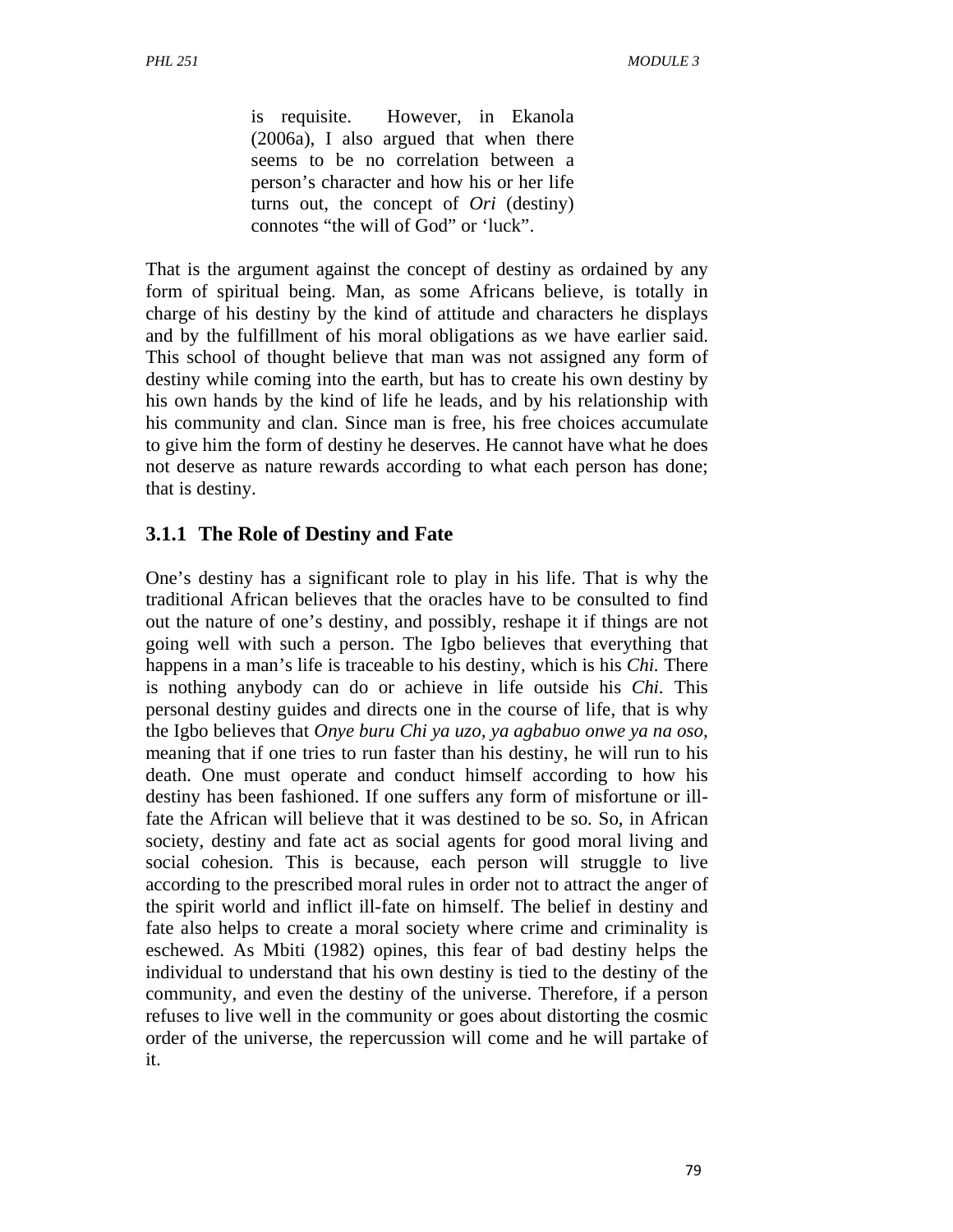In relation to the community, knowing that his destiny is tied to that of his brother gives the traditional African a sense of responsibility, and makes him to avoid harming his brother. That is why the concept of being one's brother's keeper becomes important because, according to the idea of communal destiny, whatever affects one's clansman or relative also affects him. This is because in African traditional setting, people share in the fortune and misfortune of each member of the community. Nobody is allowed to carry his burden alone (Mbiti 1982). For instance, issues of birth, death, burials and so on are handled communally. The community might even go to the extent of restricting movements on certain days in order to accord a departed member a befitting burial. Whatever anyone does, it is done towards enhancing the welfare and destiny of the community since one cannot escape the communal destiny, even if individualism is not totally absent. One other role of destiny and the idea of fate is hard work. It encourages hard work among the traditional Africans, knowing that man has a lot to do in order to fulfill his destiny on earth, the traditional African avoids being lazy, but works very hard to actualize his destiny and escape poverty. The traditional African respects hard work so much, believing that achievement and success will inevitably follow.

#### **3.1.2 Relationship between Character and Destiny**

Characters like honesty, hard work, humility, and relationship with the community go a long way to shape and affect one's destiny. As Ekanola (2020) has observed, there is a great link between one's personal character and approach to life and his destiny. "The will of God" or "luck" is used to describe one's success in life when the African cannot find any empirical reasons for such fortune (ibid, p7). The idea of a chosen *Ori*, that is destiny, is no more than a complex of all the various acts of free choice made by individuals up till any specified time in their life. It is not by any prenatal choice in heaven (ibid). And industry and hard work form an integral part of choice. When man decides to be lazy, his destiny will also be tied to laziness, and when a man decides to go about supending and offending natural laws with reckless abandon, that is also what will accumulate to become his destiny. As we have noted before, the law of sowing and reaping shows that the earth rewards people according to actions and reactions put into it. The African also believes that one will reap whatever he sows in nature, when the reaping occurs, one should understand that it is also destiny. One should not become a passive participant in the affairs of nature, but one should be an active participant; taking his destiny in his own hands. There is always a correlation between a person's character and his life turns out. One's approach to life is what matters a lot in the pursuit of destiny.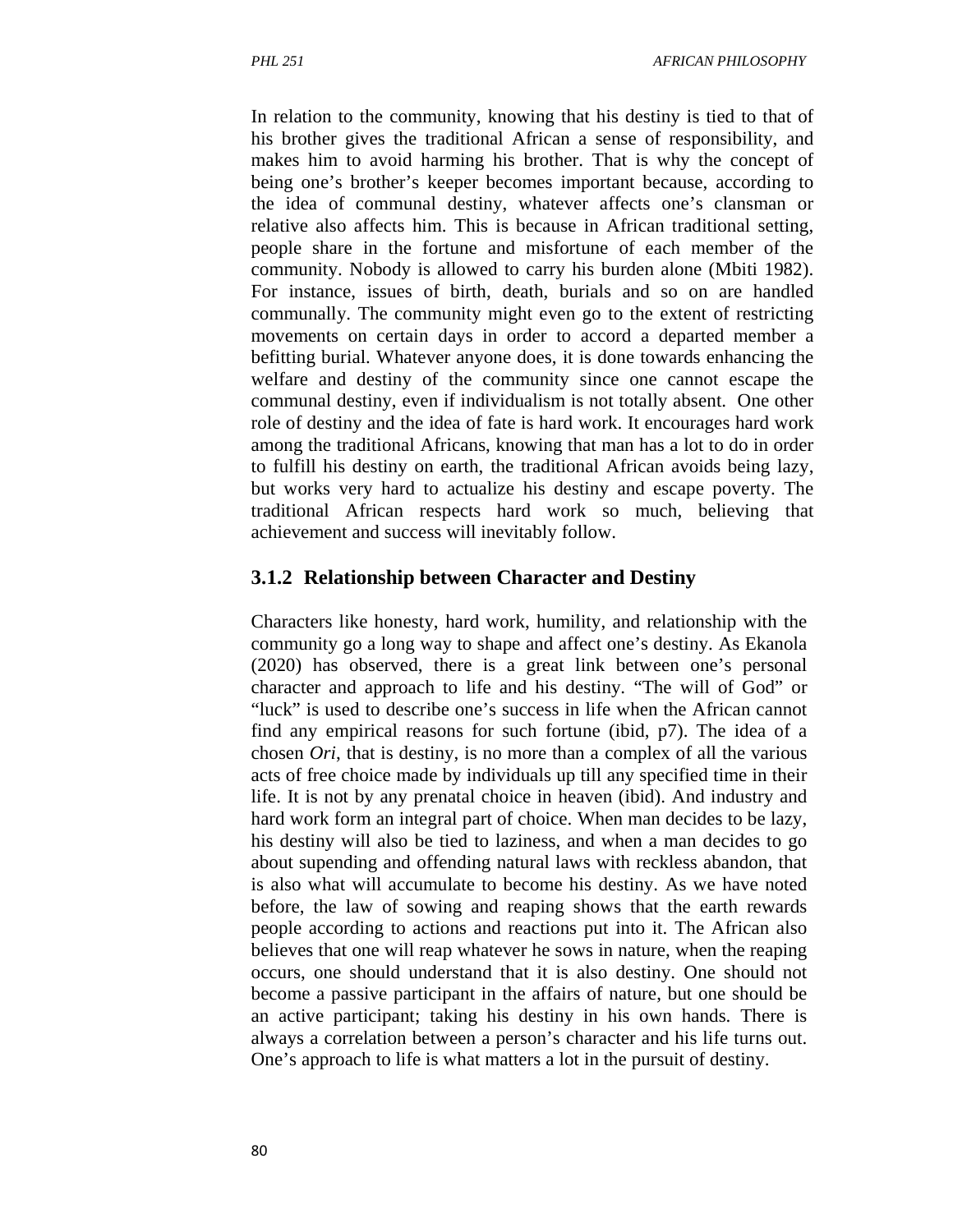Borrowing from Achebe's *Things Fall Apart,* (1958), the character Unoka was a lazy and improvident man, a debtor and a coward. He prefers drinking or playing on his flute, believing erroneously that he worked as hard as everyone else did; hence he was supposed to excel like others. This made him to go to the gods (perhaps to appease his *Chi*  for better fortune) and to ascertain the cause of his failure in life. But the oracle screamed at him thus:

> You have offended neither the gods nor your fathers. You Unoka, is known in all the clan for the weakness of your machete and your hoe. When your neighbours go out with their axes to cut down virgin forests, you sow your yams on exhausted farms that take no labour to clear. They cross seven river to make their farms, you stay at home and offer sacrifices to a reluctant soil. Go home and work like a man (p, 13)

Had it been that Unoka worked hard, his destiny would have been that of success because, as the Igbo-Africans believe, when one says yes to life, his personal god also says yes. That is to say that if the hand is not soiled it cannot bring about a mouth that is smeared with oil. Man is free and God has given him the earth to work on and till, he will only fashion his destiny according to the way he has chosen to live his life and relate with nature and his community. Ekanola (2020) asserts that the Yoruba idea and concept of *Ajala* is mythological and metaphorical, as there is nothing like that which directs the affairs of man without his character and action in nature.

Nature is just; it can only reward one according to the free choice that has been made by such a person. As we indulge in our habits and characters, we are writing our biography, our history and choosing our destiny. Destiny is not entirely the function of any prenatal choice, but the accumulation of human efforts, approach to life, moral character and hard work. Even if man has been given a certain destiny at birth from the supernatural world, there is still the opportunity to change the course of such destiny by appeasing the oracle and making some rituals and sacrifices. In the case of Unoka, the solution to his problem was said to lie in his hands; he just needed to put more efforts into life so as to witness a turnaround in destiny. This also teaches us that in traditional African society, the solution for everything does not lie with the spirits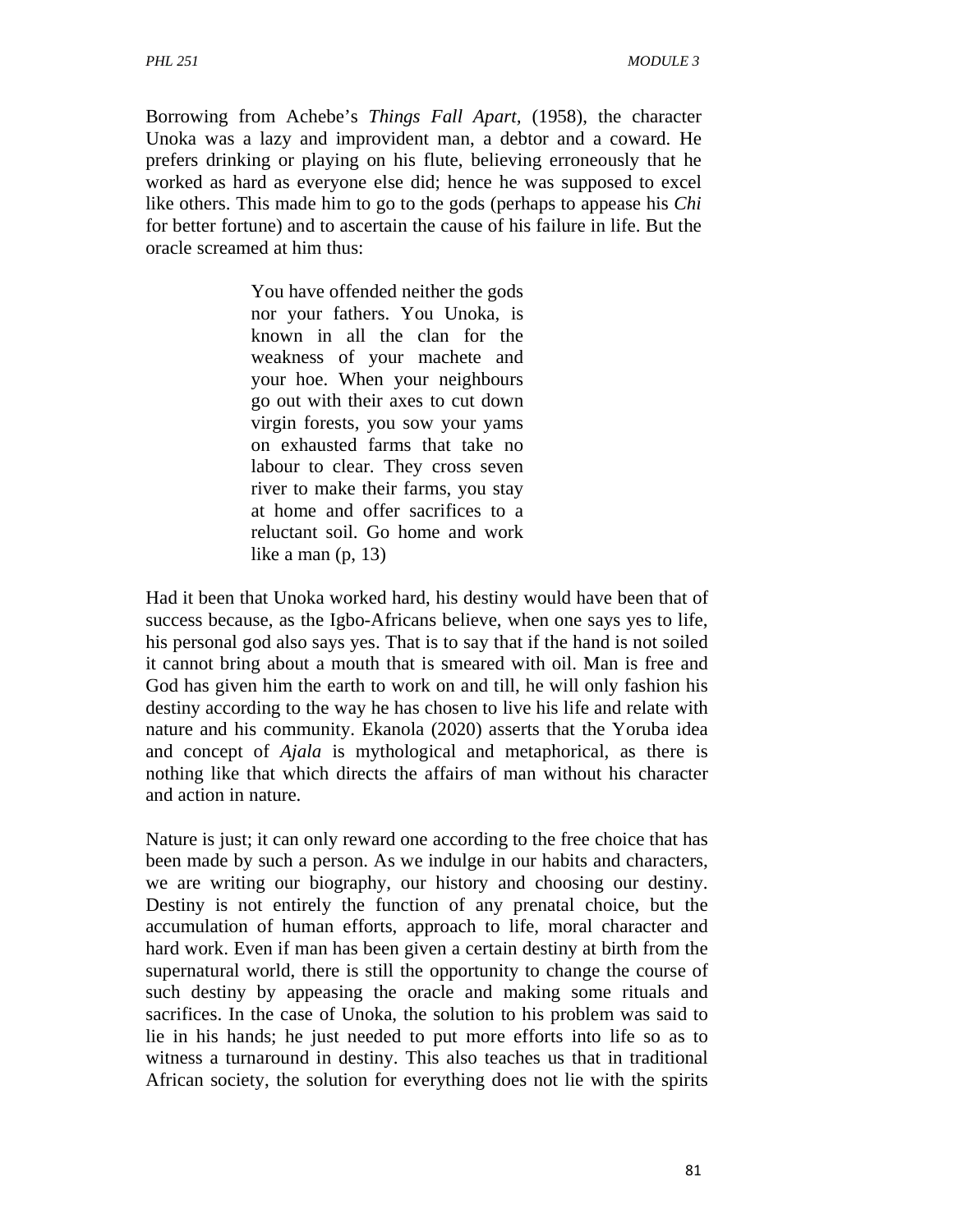and the gods; man has a great role to play in helping to make his life a meaningful and fulfill his destiny.

Makinde (2007) has also theb Yoruba concept of *Ori* shows that destiny is not synonymous with fatalism. This is because fatalism in Yoruba thought is the belief in hopelessness and acceptance of it, while destiny implies the introduction of human efforts for the choice of good *ori.*  Ouwole (1995) has described fatalism as an obnoxious theory that flouts all experience. it is a theory that all events are per-determined by a deity or a supernatural force called fate (ibid, p23) The choice of good *ori*  which is combined with human efforts will ultimately lead to god destiny. Makinde maintains that the interpretation of the Yoruba thought as strong destiny will bring about many contradictions. This is because, no matter the kind of *ori* chosen, human actions can still amend bad destinies through sacrifices propitiations (ibid, p136). The relationship between *ori* and destiny is not an invariable one, it then means that not every good choice of *ori* leads to good destiny, neither does every bad choice of *ori* lead to bad destiny(ibid, p134). This is where human actions and responsibility comes in. no matter the kind of *ori* one chooses, it will always depend on his actions to shape his destiny positively or negatively. As Ekanola (2020) has opined, there is no *ori*  which is different from human actions. After all, *Orunmila* knew that the individual has an impact on his personal destiny, the reason why he chose to remain indifferent to our choice of *ori* (Makinde 2007, p135).

### **3.1.3 Death and Reincarnation**

Death is believed to be a part of destiny, as well as reincarnation. Every person must die because that is the ultimate destiny of man. Man was not created to live forever on the earth, but the African will always make every effort through consultations with the spirit world to avoid premature and sudden death. It is better to die when one is ripe enough; having lived a very long life on the earth. Oluwole (1995. P43) describes reincarnation as "the rebirth of a dead individual". While details of such rebirth could vary from society to society, the basic tenet of the phenomenon of reincarnation is the belief that a dead person could be reborn to occupy a different physical body (ibid). Mbiti (1982, p149) avers that death stands between the visible world of man and the invisible world of the spirit. It is the journey of all persons and no one can cheat death. It is an individual affair in which nobody can interfere or intervene. Relatives watch their loved ones without being able to stop it. The destiny of death has long been accepted by Africans as a natural rhythm. The African believes that death has to do with the physical separation of the body from the spirit, it does not lead to annihilation. The grave is a point of separation between the living and the dead, but it nevertheless becomes a point of convergence when it becomes a shrine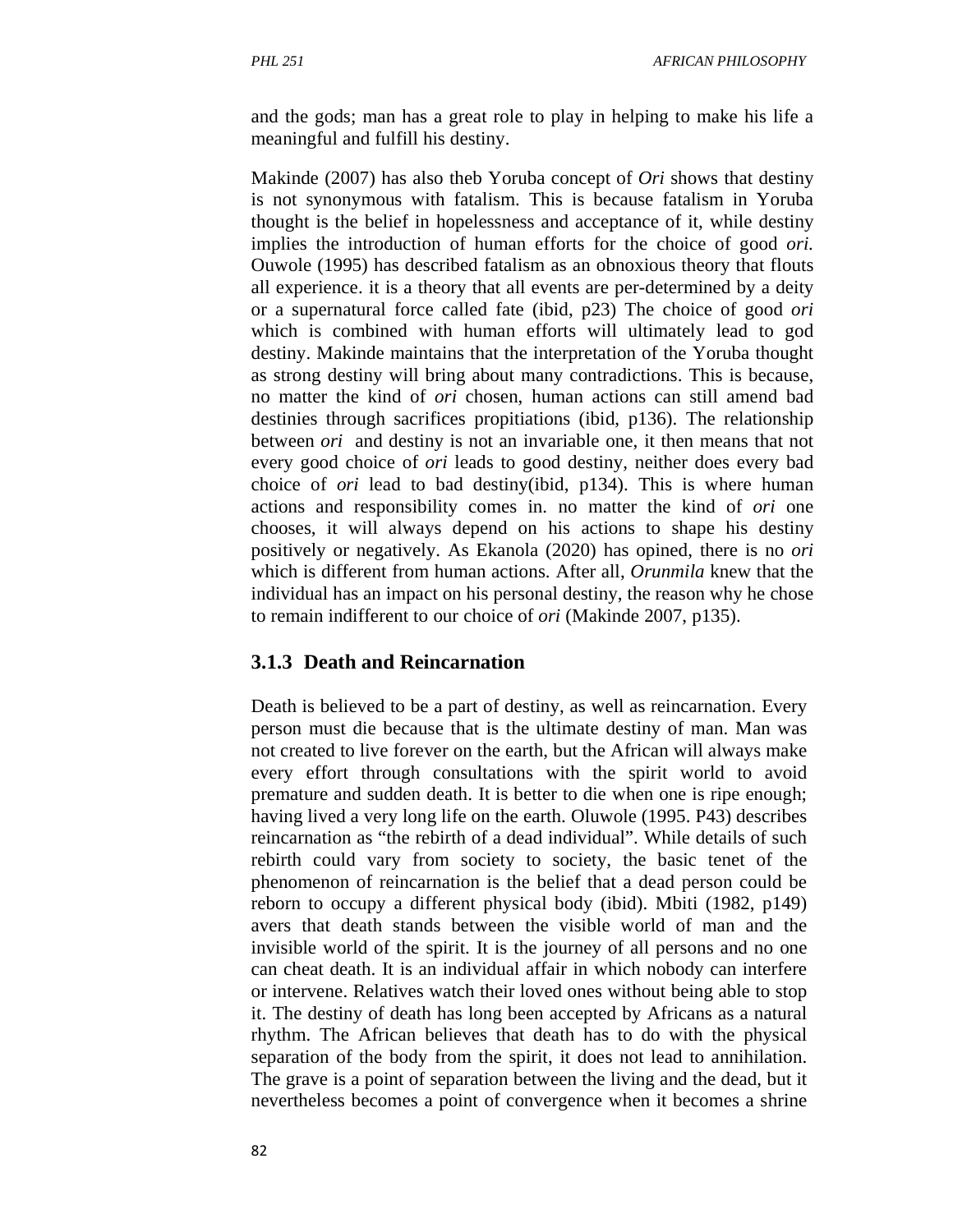of an ancestor. Ibenwa, Okwor & Ukeachusim (2014) insist that the land of the ancestors, which is a resting place for the dead is not a permanent place of rest unless one has completed his circle of reincarnations.

It is also true of the African traditional concept of destiny that man continues to come back until the full circle of death and reincarnation is completed. But the African believes also that the hereinafter is a continuation of this life. He does not subscribe to the Christian idea of this world being a temporal place (ibid). Reincarnation is a cyclic return of a dead person through a new born child (Mbiti 1977). Ekwunife (2000, p11) has defined reincarnation as the exercise of a mystic influence of the spirit on the body which neither diminishes the status of the dead in the spirit world, nor does it destroy or supplant the unique personality and individuality of the new born child. Thus, according to Ibenwa, et al (2014), the phenomenon of reincarnation should not be viewed from the English translation, but from the cultural and religious context of the people. It is the fate of all persons, just like death. The land of the ancestors can only be used for the purpose of waiting, but except those who have completed their circle of reincarnations, everybody will come back into the world. The Igbo view reincarnations as a return from the land of the spirit, where the ancestors live, to the world. And the existence of the two worlds, as they impinge on each other in a continuous interaction, for the African, is not a figment of imagination which modern scientific and technological education can snuff away completely (ibid, p35-360).

So, both death and reincarnation are part of the destiny of man in the concept. There is nobody who can cheat death, and everybody who has not completed his circle of reincarnation will come back to this world and live again as a human being. Achebe captures this succinctly:

Ezeudu! He called in his guttural voice. If you had been poor in your last life I would have asked you to be rich when you come again. But you were rich. If you had been a coward, I would have asked you to bring courage. But you were a fearless warrior. If you had died young, I would have asked you to get life. But you lived long. So I shall ask you to come again the way you came before (Achebe 1958, p98).

That is the destiny of the traditional African, to be born, to die and to return back into the world to continue what he had left behind. That is why the African believes that life itself is cyclic. We keep going round the circle of life till we fulfill our complete circle of reincarnation to continue life in the great beyond.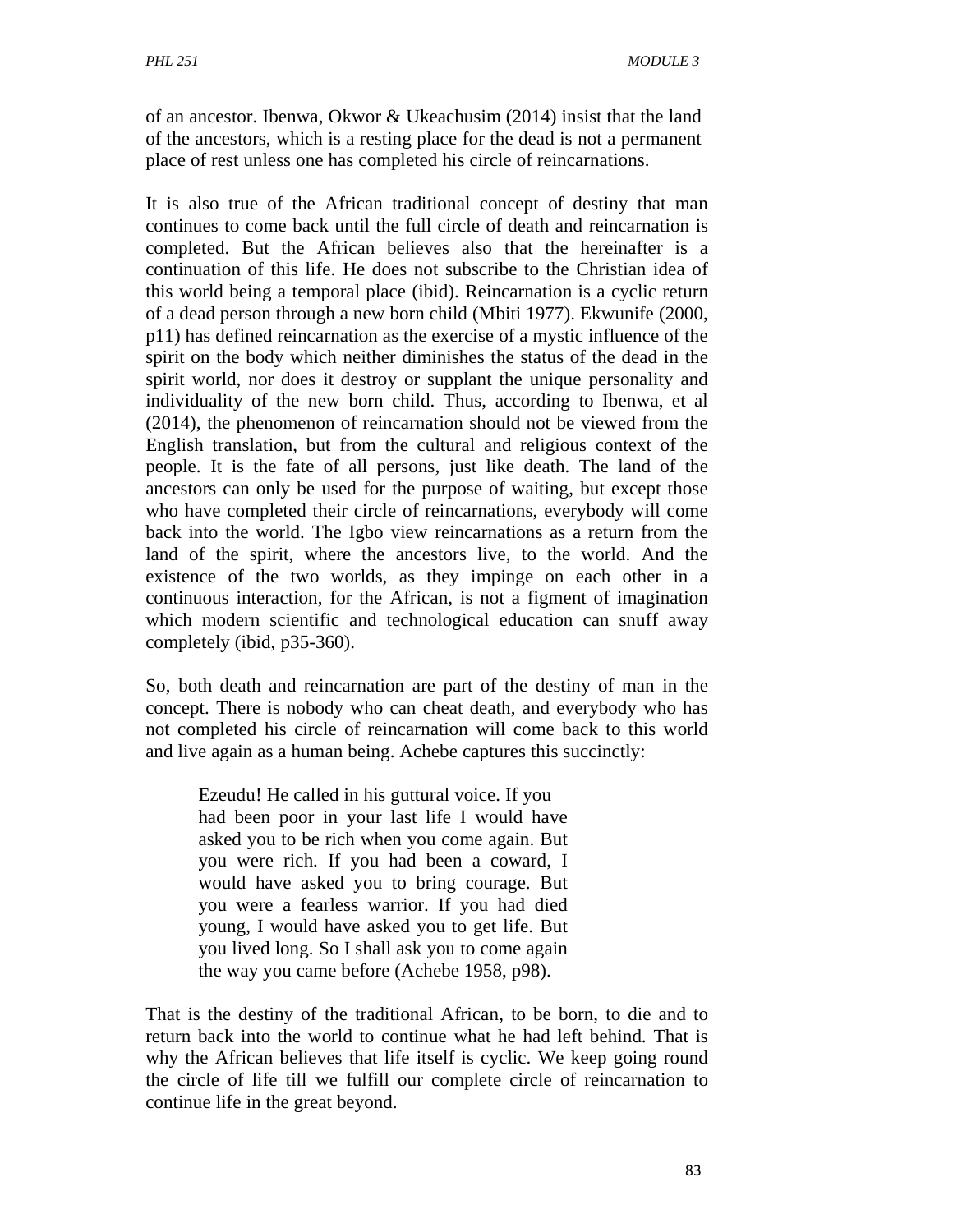#### **SELF-ASSESSMENT EXERCISE**

Discuss the concept of destiny in African worldview.

#### **4.0 CONCLUSION**

Despite the different views and controversies surrounding the concept of destiny and fate in African traditional system, it should be understood that the African take the idea of destiny and fate seriously. It is believed that God and the spirits had negotiated everyone's destiny with him at his birth, but is also true that work and moral character goes a long to shape and fashion one's destiny. Man, knowing that ill-fate and bad destiny spells doom for him in the world, will go at any length to make sure that bad destiny is averted through the necessary sacrifices and rituals. Man also understands that laziness will ultimately bestow bad misfortune on him, so he tries as much as possible to work and till the earth for his economic prosperity. Death has been identified as an inevitable destiny of man, as well the phenomenon of reincarnation. Therefore, no matter what man does on the earth, he will always bear in mind that one day he will leave this physical realm of reality to transit to the great beyond.

#### **5.0 SUMMARY**

This unit has taught about the concept of destiny and fate in African philosophy. This means how Africans view the concepts and how they prepare themselves to embrace it as part of reality. Our character and disposition in life determine what our destiny will be and it is instructive that African philosophy begins to look towards this direction in order to reposition itself and become relevant in the contemporary world. No matter what one claims to have been given as destiny in the spirit world, everything ultimately boils down to work and character. A man with a bad character will inevitably suffer ill-fate and bad destiny; because nature only gives us what we put into it. We cannot sow bad behavior and expect to reap good destiny and fortunes. As we have said, people only attribute good fortunes to destiny when there is no empirical reason for such fortune. The idea of prenatal and preordained destiny is mythical and metaphorical as Ekanola (2020) has made us to understand. Hard work and good behavior are the only things capable of transforming our economic and spiritual lives. Africans should be able to emphasize the essence of those virtues, since man, the agent of such virtues, is the centerpiece of reality and creation.

As can be observed from the foregoing, the concepts of destiny and freedom are conflated in the treatment of the topics in African Philosophy. Both cannot coexist. The belief in destiny cannot be consistently held with that of freedom. If one believes in destiny and still believes in the need to work hard and be strategic in one's ways, then that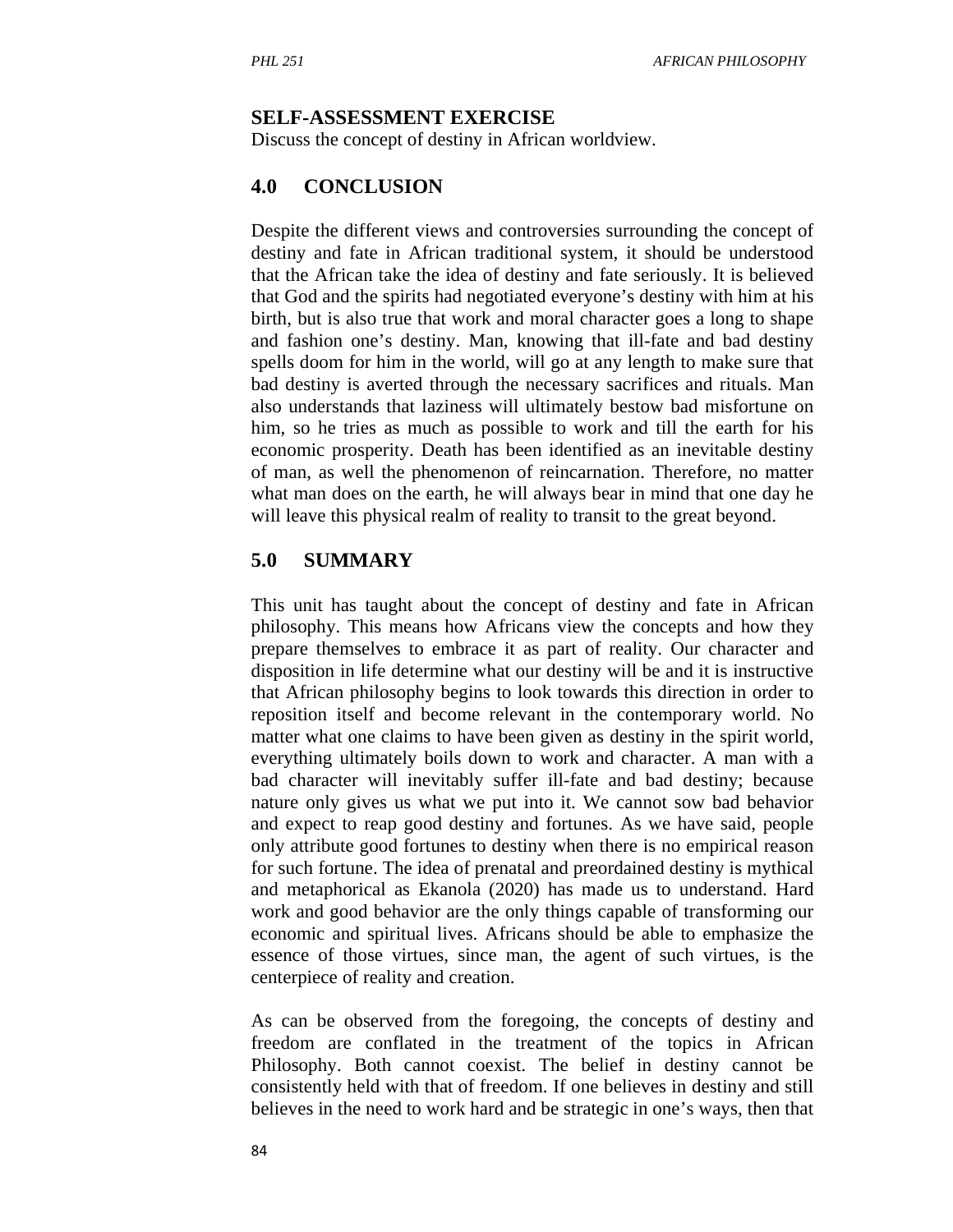would not be what is usually understood as destiny. It is therefore, more appealing to say that there is no such thing as destiny, conceived as the fate of men, rigidly determined from the very beginning, that what we are calling destiny is, as Ekanola has observed, nothing but the accumulated consequences of our use of freewill. Thus conceived, we can then understand why destiny can change. For it is a product of freewill. If the will or choice changes, then the consequence (fate or destiny automatically changes).

### **6.0 TUTOR-MARKED ASSIGNMENT**

- 1. Explain the place of moral character and hard work in the African idea of destiny
- 2. African concept of destiny is not totally deterministic. Discuss
- 3. Discuss the argument made against divinely fixed destiny/fate

## **7.0 REFERENCES/FURTHER READING**

Achebe, C. (1958). *Things Fall Apart*. London: Heinemann.

- Balogun, O. (2007). "The Concept of *Ori* and Human Destiny in Traditional Yoruba Thought: a Soft-Deterministic Interpretation". *Nordic Journal of African Studies.* vol 16. Issue 1. Pp116-130.
- Boston, J. (1970). "The Supernatural Aspects of Diseases among the Igala". *African Notes.* vol; 5. No 3.
- Ekanola, A. (2020). "The Quest for Social and Sustainable Development and the Travail of Sisyphus: Facts and Hypothesis, an Inaugural Lecture". University of Ibadan. Retrieved from: www.researchgate.net/publication/344970000. Accessed 29/9/21
- Ekwunife, N. (2000). *Meaning and Function of Reincarnation in Igbo Traditional Religious Culture*. Onitsha: Spiritan Publication.
- Ibenwa, C, Okwor, O & Ukeachusim, P. (2014)." Death, Reincarnation and Ancestorship: Issues in Aftre-Life in Traditional Igbo Religious Context". *International Journal Humanities and Social Sciences.* Vol 3. Issue 5.
- Idowu, E. (1962). *Olodumare: God in Yoruba Belief*. London: Longman.
- Makinde, M. (2007). *African Philosophy: the Demise of Controversy*. Ile-Ife: Obafemi Awolowo University Press.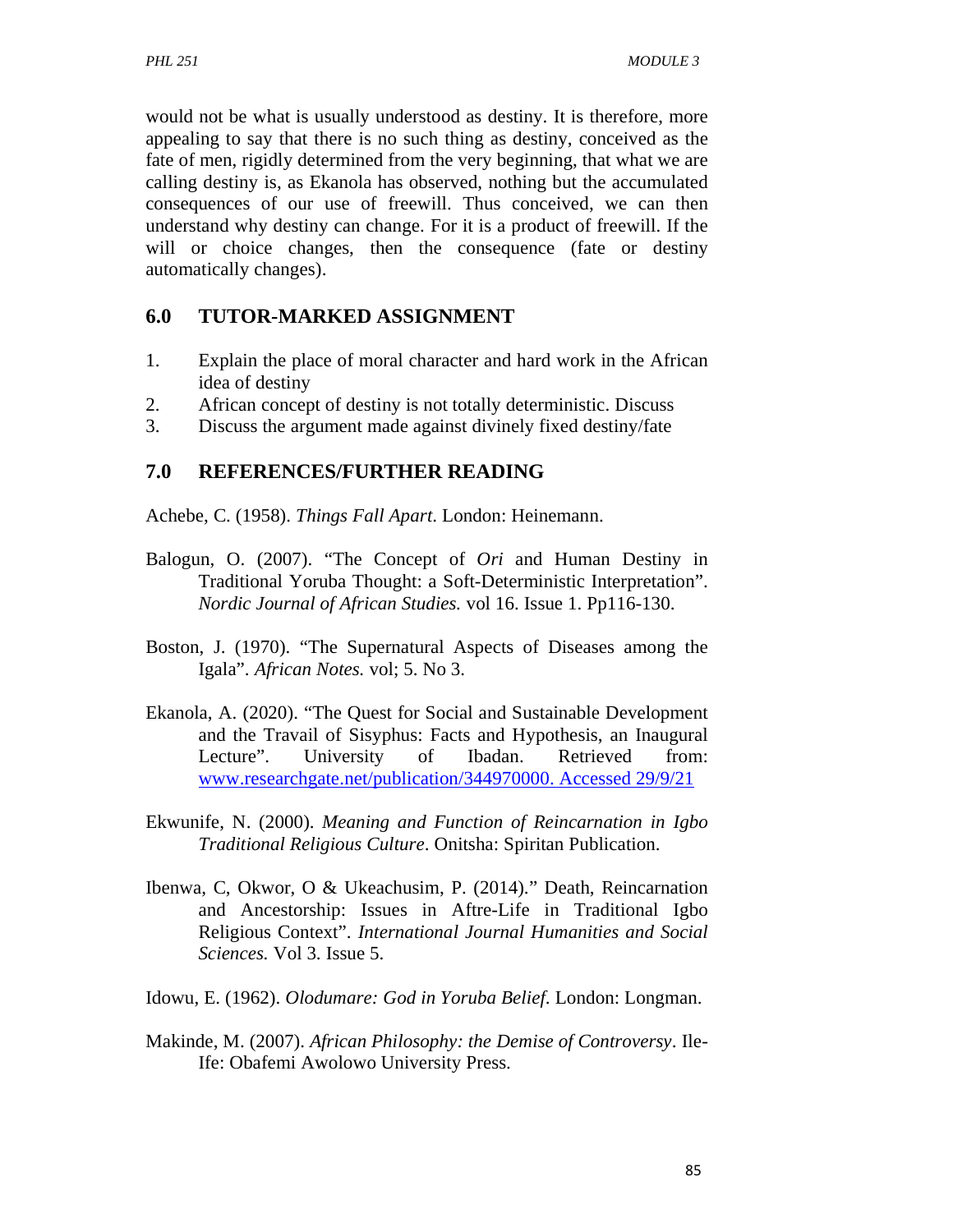- Oduwole, E. O. (1997) "Immortality and Reincarnation in Yoruba<br>Thought System: Some Comments", Journal of Yoruba Some Comments", *Journal of Yoruba Folklore*, Ago-Iwoye, 1:17 –22.
- Oluwole S.B. (1992).*Witchcraft, Reincarnation and the Godhead: Issues in African Philosophy.* Lagos: Excel Publishers.
- Ukwamedua, N & Omoka, V. (20160. "The Ontology of Destiny and Freedom among the Igbo-Africans: a Discourse in Existential Metaphysics". *IDEA.* Vol 28. No 2.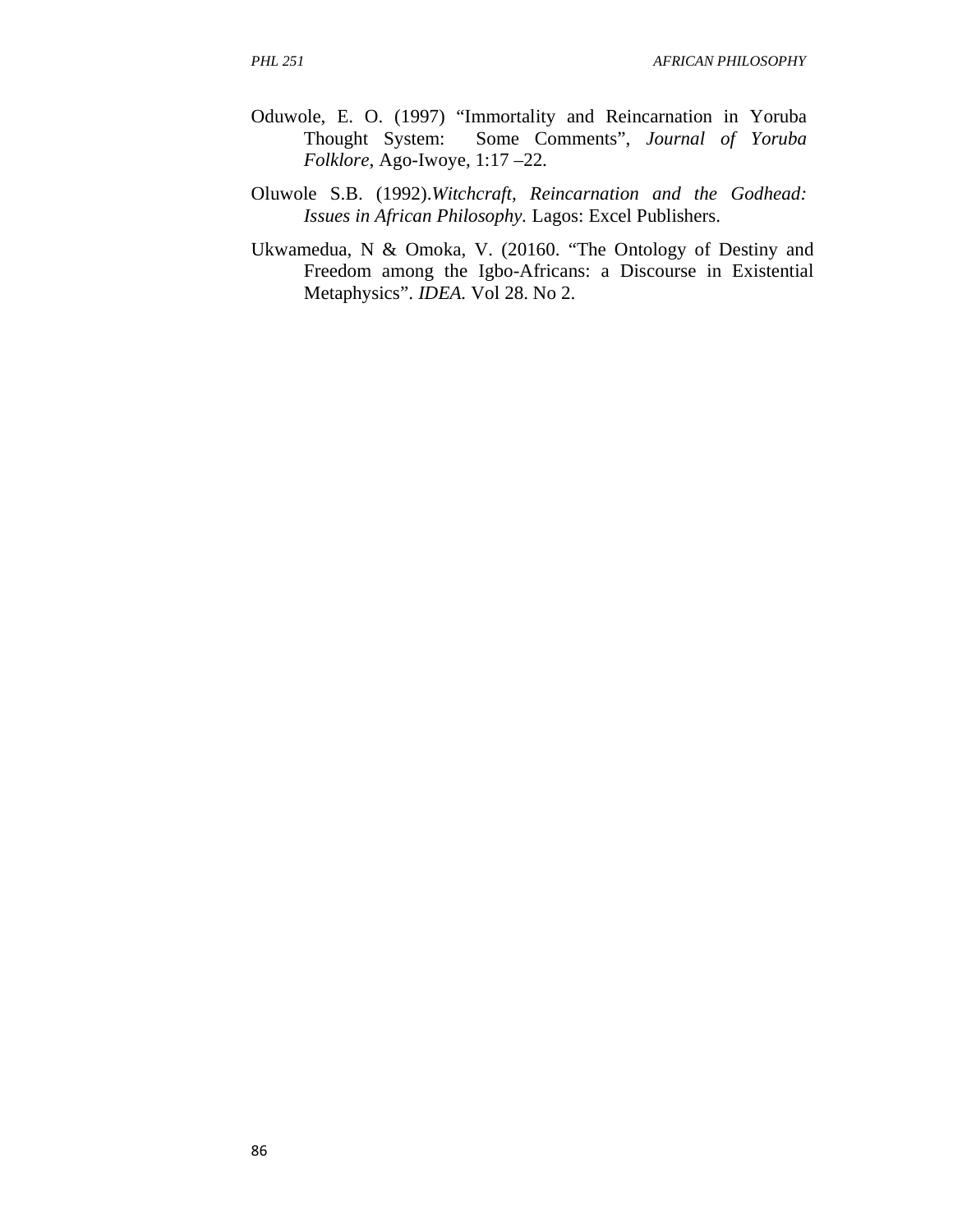### **UNIT 3 MORAL THINKING IN AFRICAN PHILOSOPHY**

- 1.0 Introduction
- 2.0 Objectives
- 3.0 Main Content
	- 3.1 The African Concept of Moral Values
		- 3.1.1 Foundations of Morality
		- 3.1.2 Momoh's Theory of Moralism
		- 3.1.3 Evaluation/Critique of Momoh's Moralism
- 4.0 Conclusion
- 5.0 Summary
- 6.0 Tutor-Marked Assignment
- 7.0 References/Further Reading

### **1.0 INTRODUCTION**

This unit will undertake a study of moral thinking and Moralism in African philosophy. This simply means how Africans see or conceive morality. Moral thinking in African philosophy basically has to do with maintaining healthy relationships between man and the invisible world, on the one hand and between man and his fellow members of the community, on the other. Central to this study will be Campbell Momoh's theory of moralism. Within the African metaphysical and holistic tradition, Momoh conceives his doctrine of moralism in the spirit of an African ethics. He maintains that the aspirational spirit of the whole and the community is that of moralism (Azenabor 2010). An ideology is part of one's image of the world, and moralism, according to Momoh, is an ideology. It is an ideology that places moral African philosophy at the center of everything the African does. It is a way of life that seeks to consider the welfare of others alongside one's self. The main doctrine of moralism is that every part and unit of the society has a duty to perform, and the guideline for performing that duty is the satisfaction of the legitimate, legal and, moral needs and wants of the other (Momoh 1999). This theory of African moralism propounded by C. S Momoh is geared towards making sure that personal responsibility is maintained in the society and man as a single unit of the African society takes the overall wellbeing of others seriously.

### **2.0 OBJECTIVES**

By the end of this unit, you will be able to:

- explain the concept of morality in African philosophy
- describe C. S Momoh's theory of moralism
- explain the foundations of moral authority in African tradition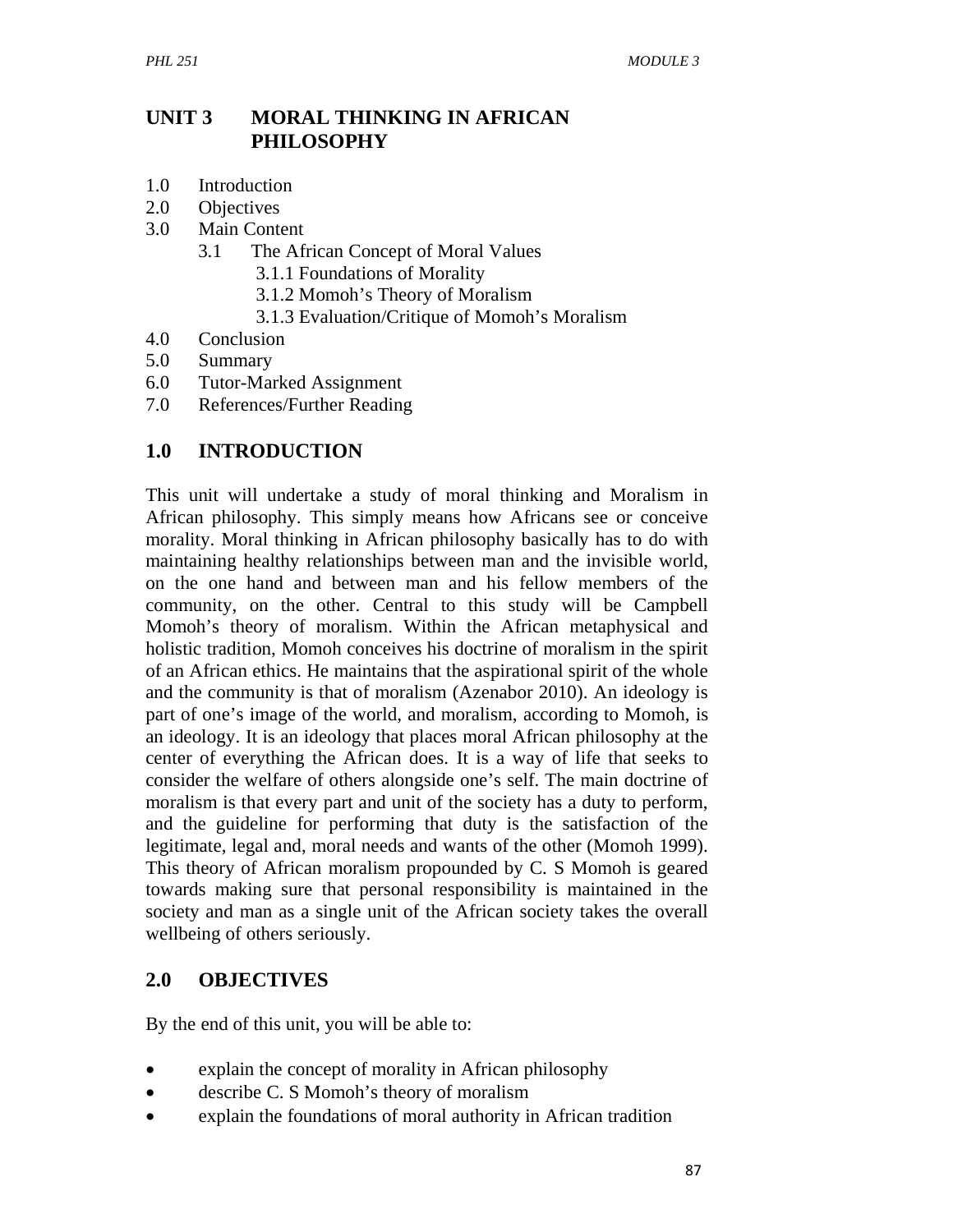The role morality plays in African societies.

### **3.0 MAIN CONTENT**

#### **3.1 The African Concept of Moral Values**

Morality in Africa, just like every other part of the world, deals with the issue of what is right and good and what is wrong and evil in human conduct. The moral sense of the African people has produced customs, rules, laws, traditions and taboos, which can be observed in every African society. African morals are embedded in these systems of behavior (Mbiti 1977, p175). Oluwole (1995) has contended that the Yoruba (African) hardly cares about the source of moral values, but is more interested in the sanctions. Her argument is that since there are as many gods in Africa as the number of families, it becomes illogical for one to claim that moral values are coming from the gods (ibid, p67). The gods in Africa, according to her, are more interested in social sanctions than becoming sources of moral values (ibid). This is because, any moral values without sanctions is useless for societal cohesion. The authority of morality in many African societies is also believed to come from God Himself, and the ancestors are saddled with the responsibility of keeping watch over the people to make sure that they these moral values are kept and cherished. This is the religious dimension.

These same ancestors and spirits are to punish anyone who violates these moral values in the society (ibid). With this belief in punishment, as well as that of morality being decreed by the Supreme Being Himself, at least in the religious sense, the authority and strength of the moral codes and values becomes stronger. Mbiti (1977) has also argued that morality in African thought is divided into two; one being about the individual self, dealing with some personal decisions about his life, and the greater part being about the social cohesion and harmony of the community (ibid). The African concept of morality puts emphasis on the issue of social conduct since the African believes that the individual is nothing without the social unit or the community. That is why the African believes that morality has been evolved not only to keep the individual alive but more importantly, to keep the society alive.

Sogolo (1993, p119) describes moral values as a conglomerate or set of institutional ideals cherished either by an individual or by a group of people. And subsumed under this set of ideals are, for example, material values, moral values, aesthetic values, religious values, etc. African moral values as Sogolo (ibid) describes it could mean a set of institutionalized ideals which guide and direct the patterns of life of Africans. They are a set of descriptive goals which are desired and which all or most Africans have decided to subscribe to and which guides their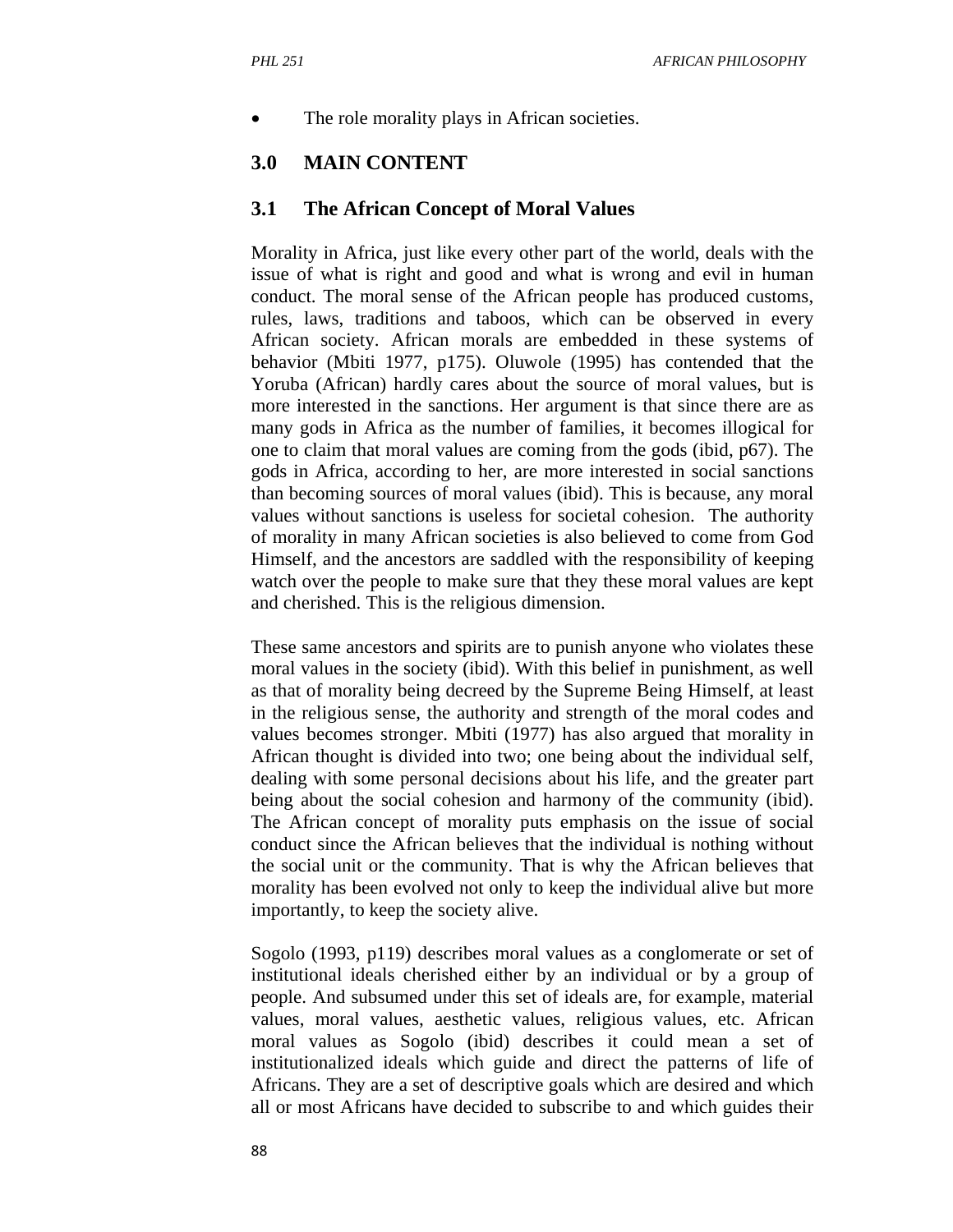lives and patterns of living. African moral values mean more than just moral values geographically located in Africa; they are moral values that are different, shared by a group of people. And because this group of people is different, their moral values also ought to be different. But some philosophers have challenged the validity of traditional moral systems on the ground that most of the traditional moral value systems are not universalized, and second because of their alleged dogmatism and lack of reason (ibid, 121). But the fact remains that Africa has her own moral values system which might not be entirely different from what is practiced in other parts of the world, but is more fitting and developed to align with the African environment and be able to tackle moral issues that are uniquely African. These moral codes are developed from the African perspective, in order to give the African a sense of order. They also produce the virtues of the African society, which we endeavour to preserve and protect.

J. S Mbiti (1977, p181) asserts that the African people understand that compliance with these moral behaviors could give man peace of mind. Once there is a breakdown in moral values, the whole society breaks down as well and such a society does not always end well. These moral values are shown in the African tradition through myths and legends; believing that as long as man follows them, he will live and enjoy the earth. At the family level, the man is said to be the head of the family and he has the responsibility of ensuring that the family moral values are passed on to his children diligently so as to ensure its preservation and continuation. When the family/clan moral values are not passed on accordingly to the next generation, such a generation becomes one without any sense of direction and purpose; wondering in the wilderness of ignorance. That is one major reason why the traditional African prays to have children who will succeed him in order to carry on the moral values of the family, and also pass them on to their own children, and so on. When a man dies, and looks over from the land of the spirits and sees that his family moral values are not being kept by the children he left behind, he is not happy about it, and it is believed that he will not be given his pride of place in the land of the dead. Therefore, Africans preserve and protect these moral values both for the benefit of an ordered society, and to keep their place in the land of the living-dead when they join their ancestors.

## **3.1.1 Foundations of Morality**

We have noted that these moral values have their source in myths, legends and wise sayings of Africans. But Africans being cosmologically religious, religion also plays an important role in the formation of these moral values. That is to say that these wise sayings and religion are what form a part and parcel of the African moral system, and also part of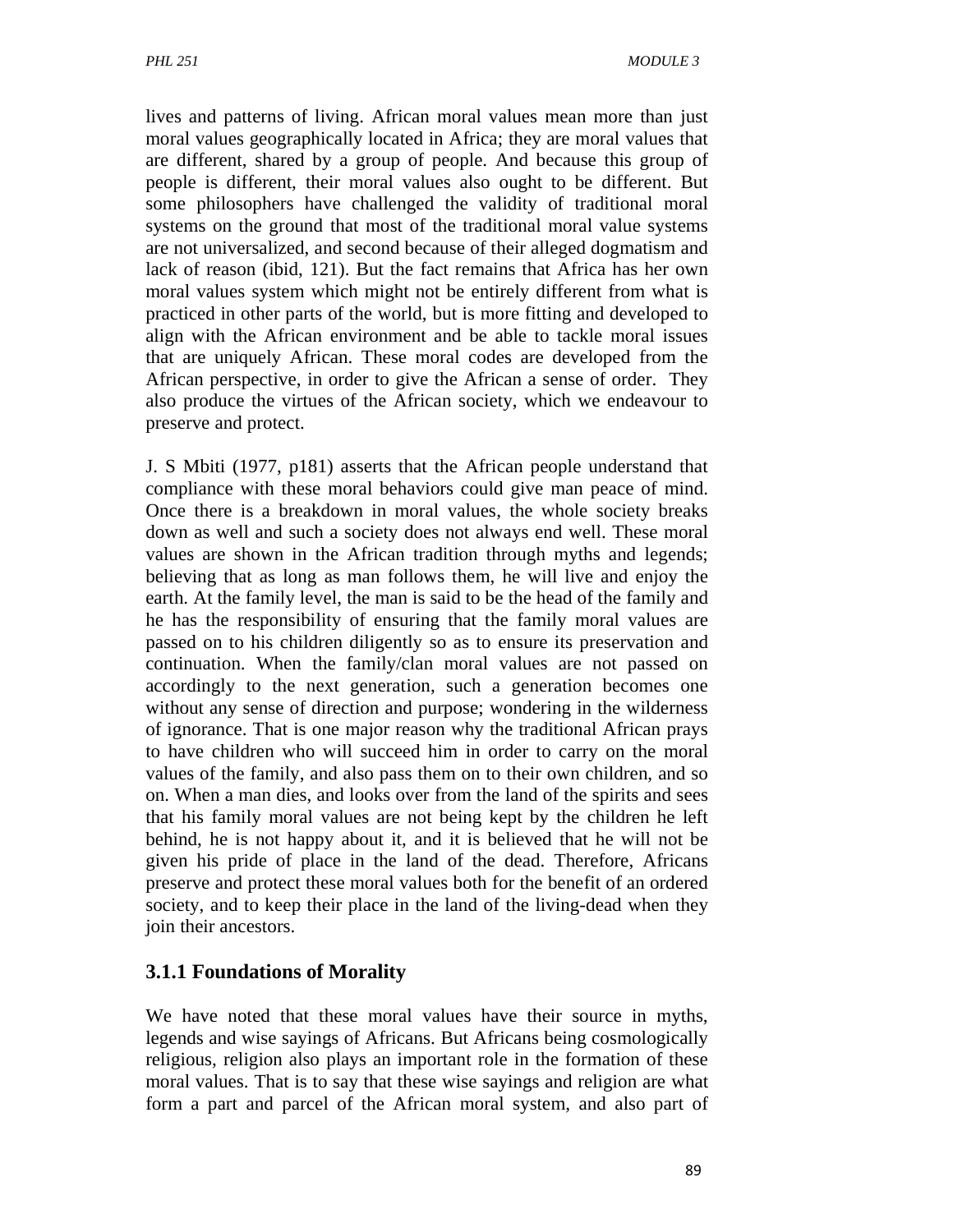African culture. Oluwole (1995) posits that the Yoruba (African) rarely cares about the source of moral values, but is interested in the reason behind moral sanctioning. The African does not believe that there is a hell/purgatory where all moral sins will be sanctioned (ibid, p67). The society does not attribute moral values to the gods, since there are many gods as there are families, and also, there is a freedom of worship in the traditional Yoruba society, Oluwole notes (ibid). Hence, in the view of Oluwole, it is impossible to make religion the source of morality since there are as many gods as there are families. We have earlier noted that the cultural moral and traditional system is deeply religious, to the extent that it is difficult to separate the two. Gbadegesin (1998) explores the basis of moral values in traditional African thought. He lays out the religious and logical perspectives of the divide concerning the foundation of moral values in the African worldview.

The religious school of thought has it that moral values are given by God; that it is a religious fruit as God made man and planted in him the seed of morality, the sense of right and wrong. They claim that African moral values are a priori, and therefore cannot have any other foundation but the religious one. This view is championed by Idowu (1962) who asserts that Africans do not separate religion from morality as the creator is responsible for the endowment of reason on the human being. This idea of religious foundation of morality is associated with the ancient traditional African thought that God as the creator has made everything; including laws of how man should live in the world. But Gbadegesin (1998, p302) has challenged this view by implying that when you say that religion is the foundation of a people's moral values, you are also saying at the same time that without religion they cannot act morally and in a responsible manner. It is true that virtually all traditional Africans have a sense of spirituality, and they think that religion or spirituality has an influence on moral values, but this does not mean that morality is founded on religion or that there could be no further ultimate source of moral values and ideals (ibid).

Another view of morality is that it is essentially a social phenomenon. That society must keep itself alive and its machinery smooth-running, to this end; it evolves a system of self-preservation. This is the social school of thought about the foundation of moral values. The society cannot afford to self-destruct, that is why certain rules and regulations have been put in place to guide and guard against anarchy. This school of thought believes that conscience is nothing more than a complex of residual habits which society implants in man as if it brings him up and teaches him what to do (ibid, p296). This implies that these societal codes of conduct which are meant to preserve the society are tools of moral control for members of the society. The individual agent will be controlled by the society, even without being mindful of it. Another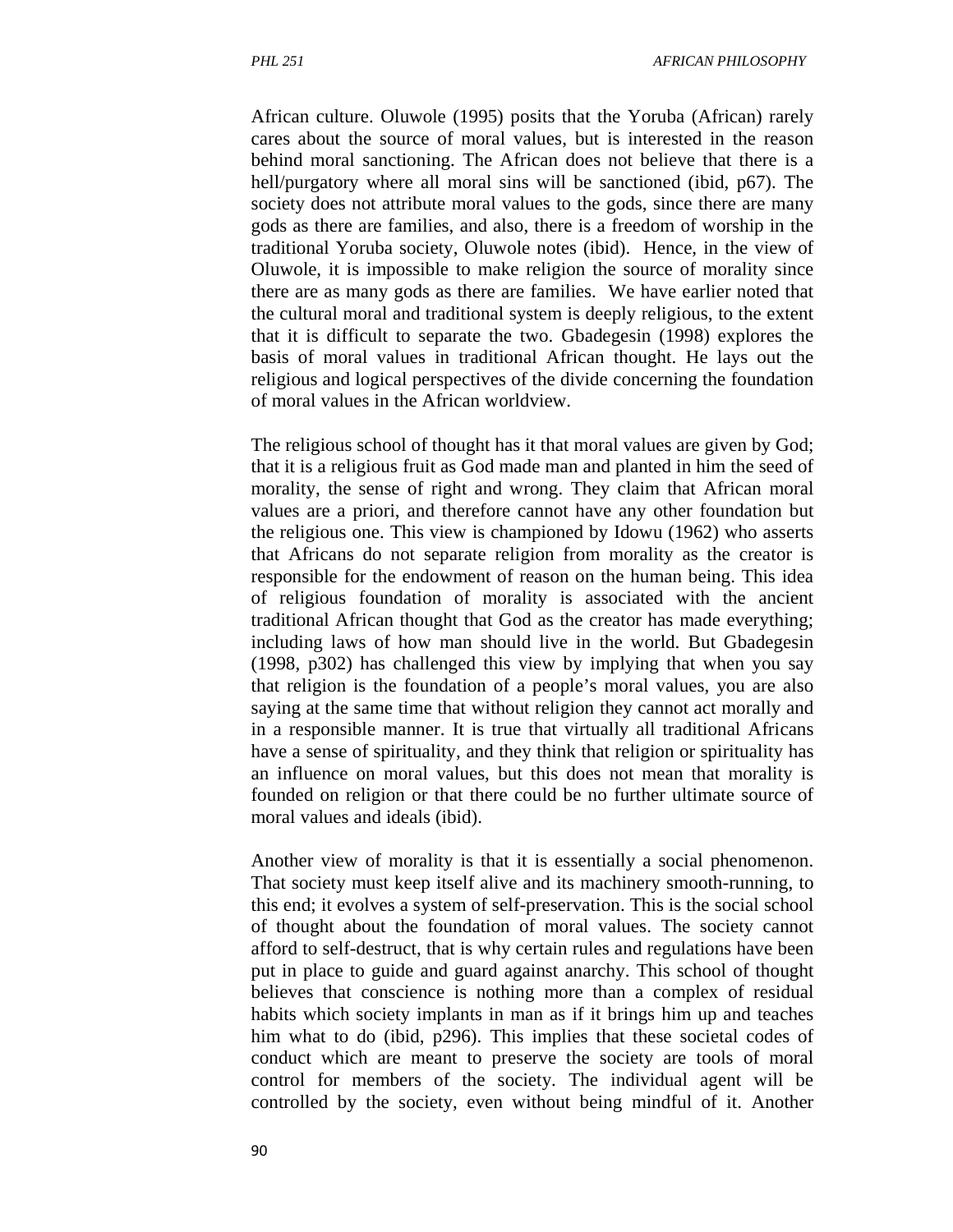version of this non-religious basis of African moral values is the common-sense version. This version teaches that moral values are simply a product of common sense. That in order to live people must adapt themselves to their environment, and experience soon becomes the source of knowledge of right and wrong. This means that the more man lives in the society, the more he acquires the requisite experience on how to live among his fellows. If this experience is accumulated for a long time, the individual begins to appreciate what it means for something to be morally right and for something to be morally wrong. So given the reasoning ability man has, he can on his own, make moral choices and determine the ideas of moral rightness and wrongness (ibid, p279). The fact that religion may influence some certain people and play a great role in their lives does not warrant the conclusion that religion is the foundation of moral values. To say that it is the foundation, or must be the foundation is another way of saying that without religion, the people cannot be morally responsible. One might claim that the community might invoke religion from time to time to support the taboos and other codes to maintain social order, but that is only what it is, support, and not the foundation of such moral values.

No matter the view one chooses to adopt in this raging debate, what matters to the African is the maintenance of moral and social order in our communities and villages. Today, Africa is challenged morally, economically, socially and politically. We are in need of morally sound individual citizens and leaders who will take responsibility and reposition the political landscape of Africa in order to bring about sustainable development. Corruption and misgovernance have become the bane of the continent. We therefore need people who will live by and maintain the age-long African moral values, no matter where they are believed to originate from. Endemic corruption has been a problem dragging the business of nation-building and development aback in African, and with the right moral systems, this will be adequately tackled and brought to its barest minimum.

## **3.1.2 Momoh's Theory of Moralism**

Azenabor (2010) analyses Momoh's idea of moralism extensively in his work *Modern Theories in African Philosophy.* Moralism according to Momoh has both an ideological and doctrinal perspective. He maintains that the doctrine of moralism is based on the theory of human nature. And as an ideology the doctrine of moralism claims to be a belief as well as a prescribed course of action (p, 136). Moralism as an ideology maintains that corruption and morality are antithetical, meaning that they cannot co-exit, because where one is present, the other has to be absent. Momoh states that moralism as an ideology is both systematic and comprehensive. It is applied in the system; in the offices, in factories, and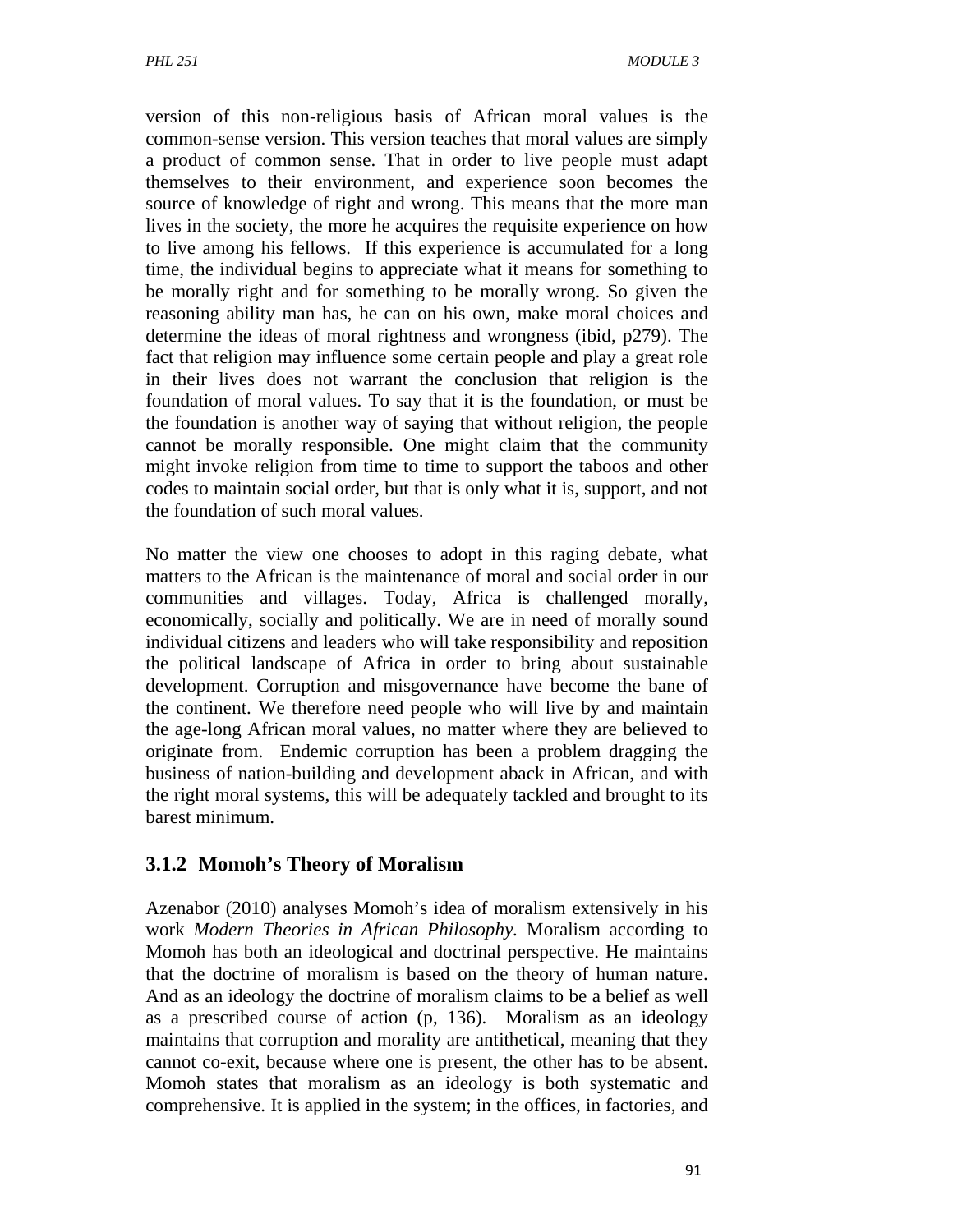in homes. It can also apply in the political and economic realms of the society (Azenabor 2010, p136). Momoh's ideology of moralism commits the individuals, groups, and the state itself to the system. This is the reason why moralism has the answers to the problem of corruption, a problem which, as Momoh claims, capitalism and socialism have not been able to cure, even though these ideologies have affected the course of world history (ibid). This is to a large extentthe nature of the political system that Africa seriously needs to be able to curb the problem of endemic corruption which is bedeviling it. Momoh posits that all other systems are friendly to corruption, exploitation, slavery and oppression, and that that is the reason why Africa should adopt a system of moralism where corruption and other moral vices will be given a back bench. The West has fought two World Wars, involved in Aparthied, colonization, slavery and slave trade, injustice, irrationality, man's inhumanity to man. This shows massive immorality, and the two ideologies of capitalism and socialism they developed to tackle this vice have clearly not been able to do so (Momoh 1999, p104).

Given the level of corruption and misgovernance in Nigeria, Momoh believes that a country like Nigeria needs this doctrine of moralism. He maintains that it is an ideology which is applicable to economics, politics, and even capitalism and socialism. It is a comprehensive and adequate ideology which is able to cater for every aspect of life of a nation and for the African continent in general. The ideology of moralism can never be obsolete or outdated, like socialism and capitalism, Momoh claims.It is an eternal and timeless ideology for all classes of the society. It is, therefore, this kind of ideology that will stand the test of time and deal decisively with the problem of corruption in Nigeria and the rest of Africa. Moralism as a doctrine puts others before or alongside one's self. It maintains that honesty, service, and concern for the interest of others ought to be the basis and measure of all actions and policies in the society (Azenabor 2010, p137). The interest of the weak and the disadvantaged should take precedence over that of the strong or advantaged in any situation of life where there are many interests to consider. The strong and vulnerable in the society should be looked after; like the physically challenged, the poor, the children, women, and so on. Nobody should seek to take advantage of their situation in whatever manner. This doctrine of moralism could help to put our rulers in the society in check. If they should understand that the interest of the people comes first, they will not need to siphon public funds in the name of governance. They will not be corrupt and they will perform their duties in accordance with the rules of the system. Let us remember that this doctrine of moralism teaches that the interest of the greater number should take precedence to personal and parochial political interests.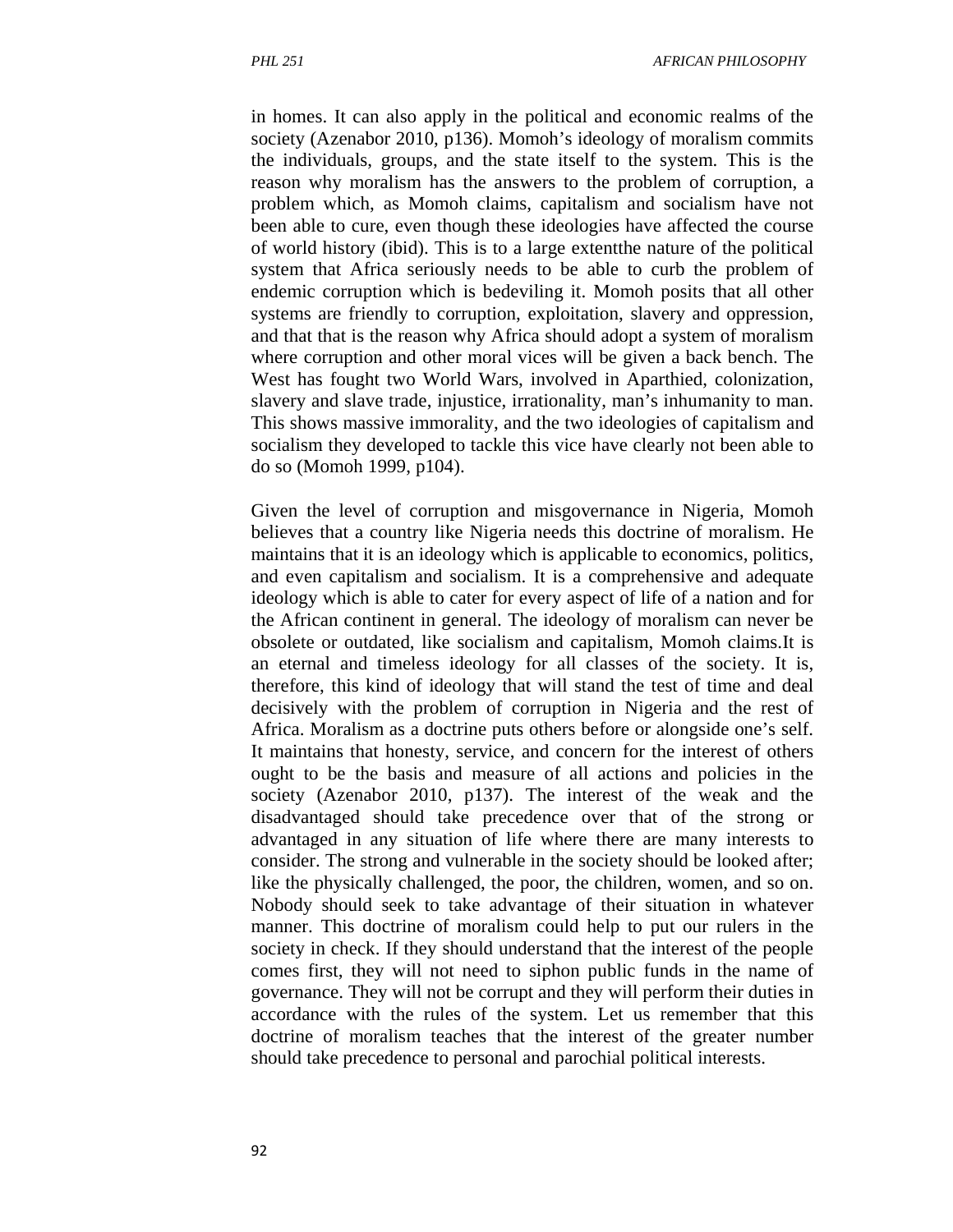Momoh advocates that for this doctrine of moralism to be enforceable, the following measures have to be taken:

- I. The institution of an ethical arm of government to oversee the activities of major government functionaries
- II. The establishment of an active oath taking

He maintains the current type of oath taking in Africa is a passive one. We need an active oath taking. That type of oath taking should be evolved to include what should befall the oath taker if he willfully and deliberately enriches himself to the detriment of the masses. And the oath should be invoked in the name of the indigenous gods or spirits or juju. It does not matter if the swearer of the oath believes in juju or not, but everyone who is to swear should be prepared adequately for that purpose. The efficacy of juju does not depend on belief. It is real (Momoh, 1999, p132). He asserts that a social problem can only be fought only by using means and methods which members of the society believe to be real. That is why juju will be a successful weapon against corruption, since most Africans believe that the power of juju is real. This active oath taking will always keep the public office holder on his toes, knowing that there is that invisible mystical power watching him. Again, it will engender faith in the system.

## **3.1.3 Evaluation/Critique of Momoh**

Momoh's doctrine of moralism is formulated against the backdrop that corruption in African societies is assuming an alarming rate. Nigeria is said to be the country with a dirty record, with unmitigated incidents of bribery, forgery, counterfeiting. Inflated contracts, dishonesty, nepotism, leakage of examination questions, unbridled sexual promiscuity, embezzlement, and a host of other social anomalies (Azenabor 2010, p143). The problem of corruption is of philosophical concern because corruption touches on morality which is ethical, and ethics happens to be a branch of philosophy. Secondly, corruption is of philosophical concern also because the agent concerned in corruption is man, and the analysis of the nature of man and the society is the job of philosophy (ibid). Some of the revered ancient Greek philosophers like Socrates and Aristotle were also anti-corruption crusaders. Corruption is simply an act done to give one an undue advantage, which is inconsistent with one's duty and the rights of others. So, corruption always has to so with a violation, an abuse of the social order, norms, rules and rights. Since all human actions are propelled by desires, corruption also is a product of human desire. We have our primary and secondary desires, as Bertrand Russell says. Our primary desires include food, shelter, and clothing; while our secondary desire is the desire to acquire more than the primary desires; the primitive accumulation of wealth, and when this secondary desire is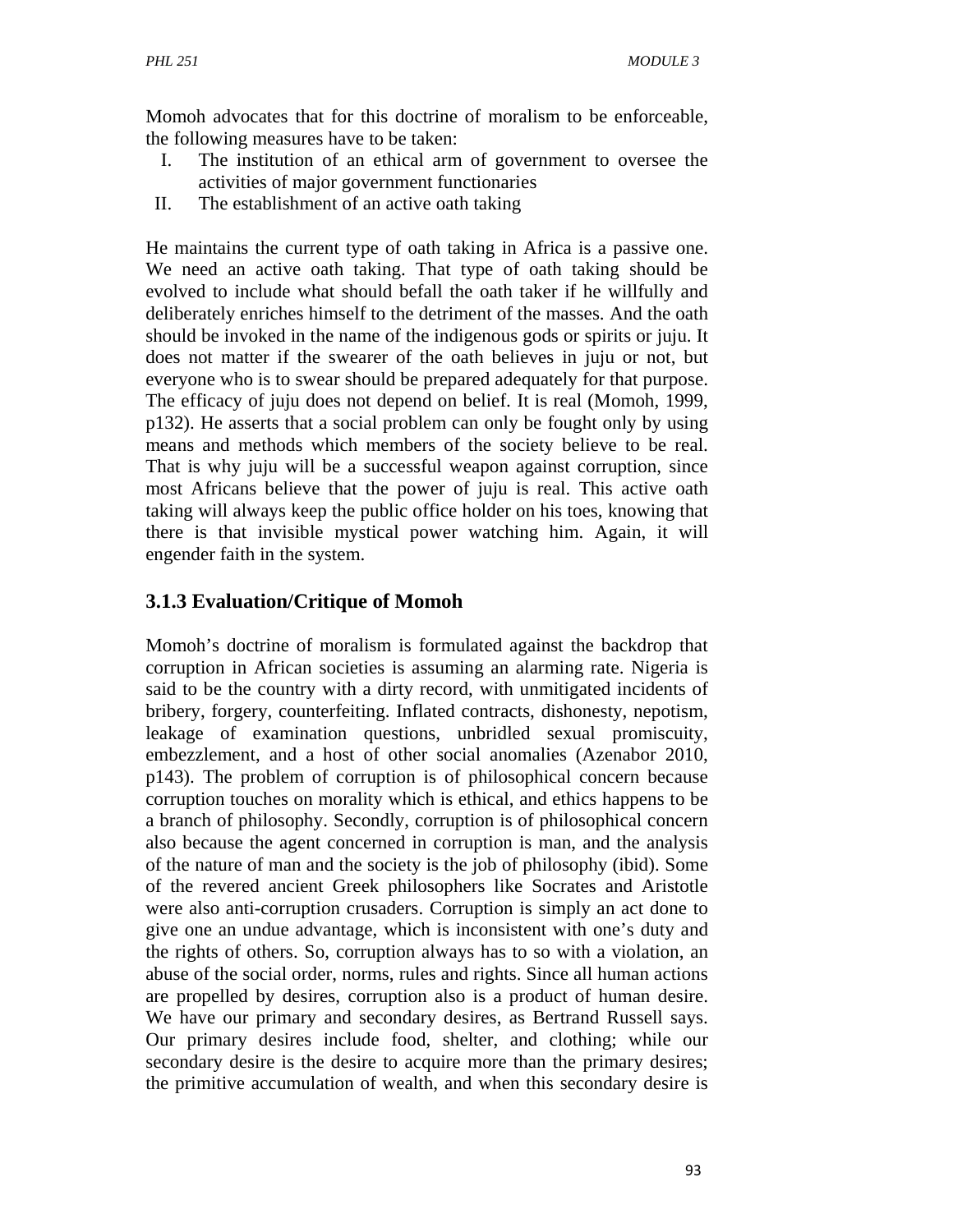not met, many men are ready and willing to do anything, including violence, in order to secure them.

Momoh's moralism is reducible to the Golden Rule, but despite that, there are still some points of divergence. Though both principles attempt to regulate human behavior and relationship, Momoh's moralism is more of an ideology, according to (Azenabor 2010). He, Azenabor, insists that this moralism upholds dogma with some moral undertones, whereas the Golden Rule is not an ideology. Rather, the Golden Rule upholds freewill, which is the fundamental basis of morality. Azenabor (ibid) also contends that Momoh's moralism is not exactly the same thing as morality. This is because moralism is the denial that there are other categories of value beside morality. It does not acknowledge other aspects of value systems apart from morality itself. Azenabor alleges that moralism propounds a slave morality. This form of morality is described as that which only brings out the qualities which alleviate the existence of sufferers. Qualities like sympathy, kindness, warm heart, humility, and friendliness; qualities which, according to Nietzsche, are coming from weakness, decadence and fear. These are slave morality which Nietzsche advised be thrown overboard because they are retrogressive and negative (ibid, p146). The slave morality is a resentment of the slave against the master, and prevents outstanding men from growth. They will always live in the pity of their master, thereby not doing any outstanding thing to gatecrash the master category. It must be pointed out that whether or not the above criticisms against moralism holds water is highly debatable, as they appear to be mere allegations, without adequate grounding. This includes the claim on the difference between moralism and morality or the golden rule.

Momoh's suggestion of the establishment of an ethical arm of government has been subjected to critical analysis, and it has been observed that the creation of such an arm of government will put too much powers on the arm, and secondly, it is doubtful if the ordinary setting up of an ethical arm of government will do, since the challenge is squarely a moral one, which will need individual decisions to remedy. We have the conventional police which has been given that responsibility of enforcing the laws of the land, but since the police is presently struggling to do that, one wonders what an ethical police will achieve in that direction. What we need most in African is a proper moral and spiritual education for all societies. Momoh describes his suggestion of active oath taking as radical and revolutionary, based on the beliefs and culture of Africans. But critics could describe such a suggestion as primitive and retrogressive. That suggestion could take away fifty years of African civilization and quest to join the modern world. If such a method is utilized, it will still lose its efficacy and value in no time. This is because given the Nigerian factor, an antidote will soon be found to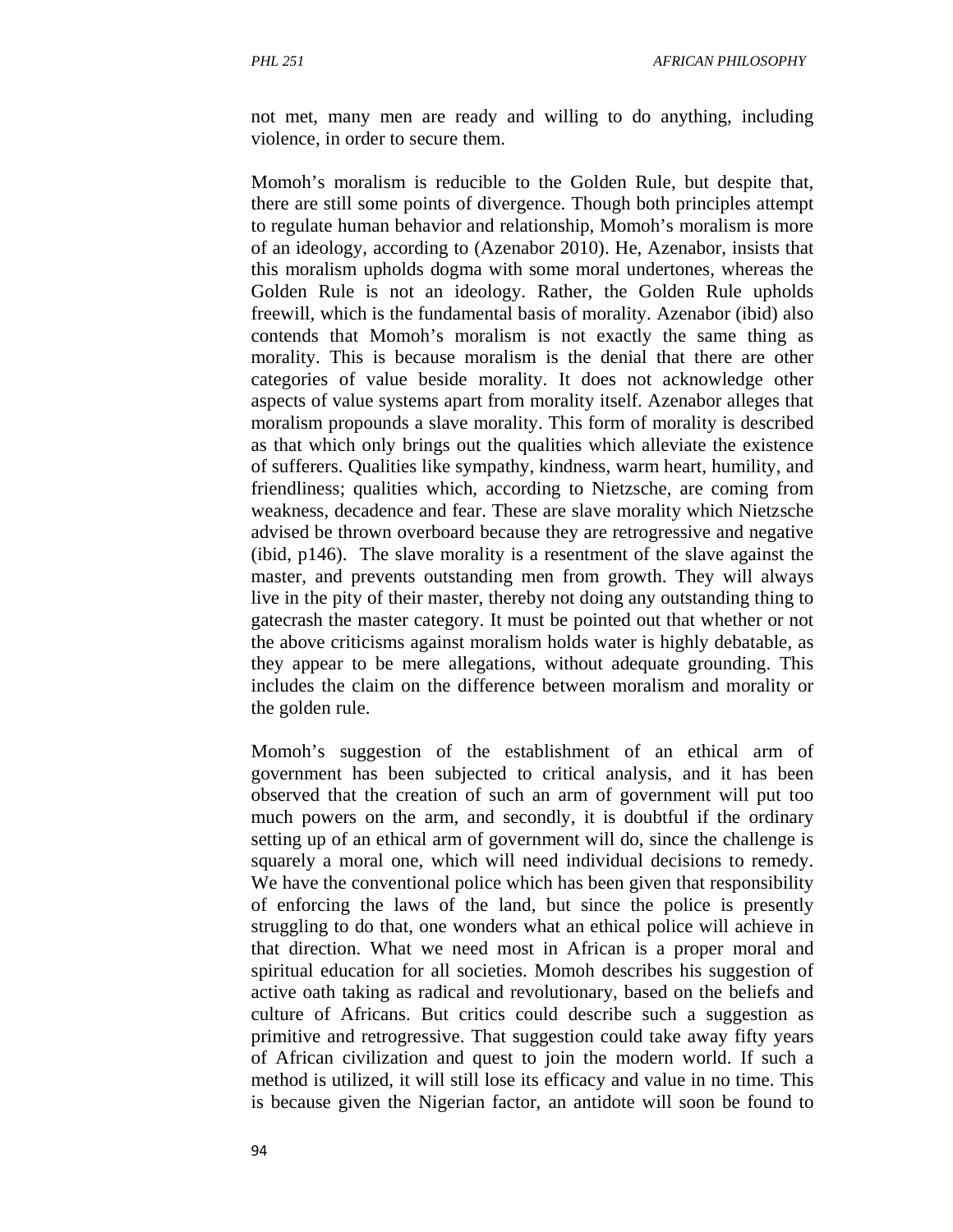neutralize whatever powers in the juju. The juju men, who will always be party to the original preparation of the charm, might likely be buyable, and by that, the whole system will be corrupted once again. Therefore, what really matters is the choice of the individual member of the society to be moral and not some form of forceful juju oath swearing.

# **4.0 CONCLUSION**

Morality is dependent on the individual person. No matter the level of religious persuasion, people who have made the decision to act right will always do so, and people who have not made such decisions will continue to act wrongly until such a time that they will understand the essence of doing good. As Plato said, man can only be immoral and do evil because of ignorance. It is ignorance that makes people to do the wrong thing. Nobody will willfully commit evil if such a person understands the repercussions of doing so. People indulge in bad habits because they have not really been educated enough on the negative effects of such habits. The importance of moral education in Africa can, therefore, not be overemphasized. When people get the right moral education, they will begin to put these moral rules into practice and our society will better for it.

# **5.0 SUMMARY**

The African world is ultimately a religious one and that is why it is believed that the moral values are founded on religion. But some people still believe that reason and common sense play a big role in fashioning and in the evolution of moral values. Man is the agent involved and man has reason and common sense. These moral codes will only apply when man deploys his rational faculties appropriately. God has given man rationality and reason, but it now depends on man to deploy these attributes accordingly, in order to keep order in the society. The society does not wantto self-destruct, that is why it has evolved these moral values to put things in check and to regulate relationships between individuals and the society. No society survives on anarchy, so every society will make sure that peace and harmony reign, and that man's excesses are tamed to the barest minimum with these values. In the final analysis, morality and moralism imply doing the right thing and avoiding the wrong thing. African societies will be better off with a wellstructured and organized system that will usher in the much needed moral society.

## **6.0 TUTOR-MARKED ASSIGNMENT**

- 1. Discuss the criticisms against C.S Momoh's moralism.
- 2. What do you understand by active oath taking?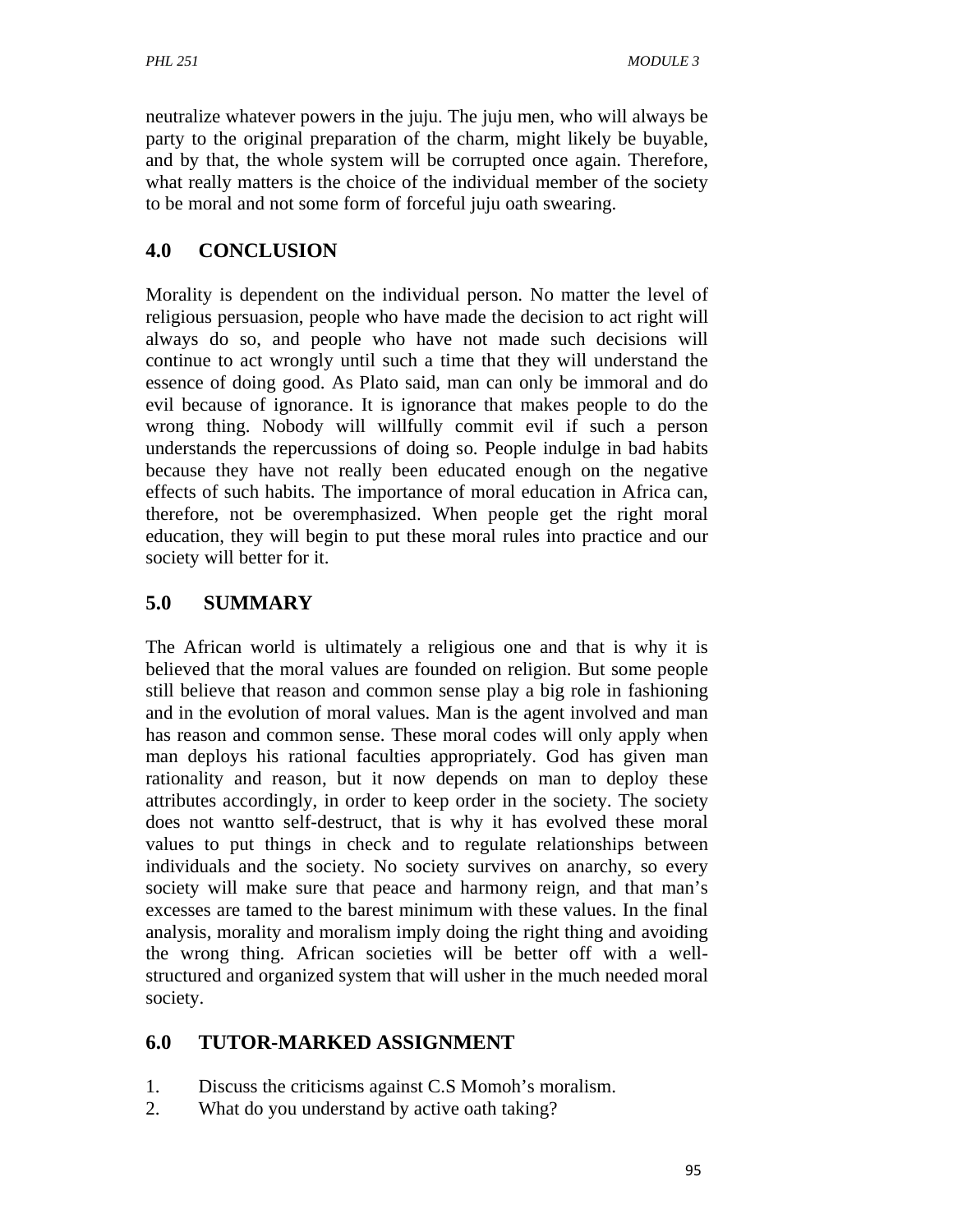- 3. Assess the foundation of the African moral value sytem.
- 4. Assess the roles of morality in the society.

#### **7.0 REFERENCE/FURTHER READING**

- Azenabor, G. (2010). *Modern theories in African Philosophy*. Lagos: Byolah Publishers.
- Gbadegesin, (1998). Individuality, Community and the Moral Order. In Coetz, P & Roux, J. (Eds). *African Philosophy Reader*. New York: Routeledge.
- Mbiti, J. (1977). Introduction to African Religion. London: Heinemann.
- Momoh, C. (1998). Philosophy of New, Past and an Old Future. Auchi: African Philosophy Project Publication.
- Oluwole, S. (1995). *Witchcraft, Reincarnation and the Godhead.* Lagos: Excel Publishers.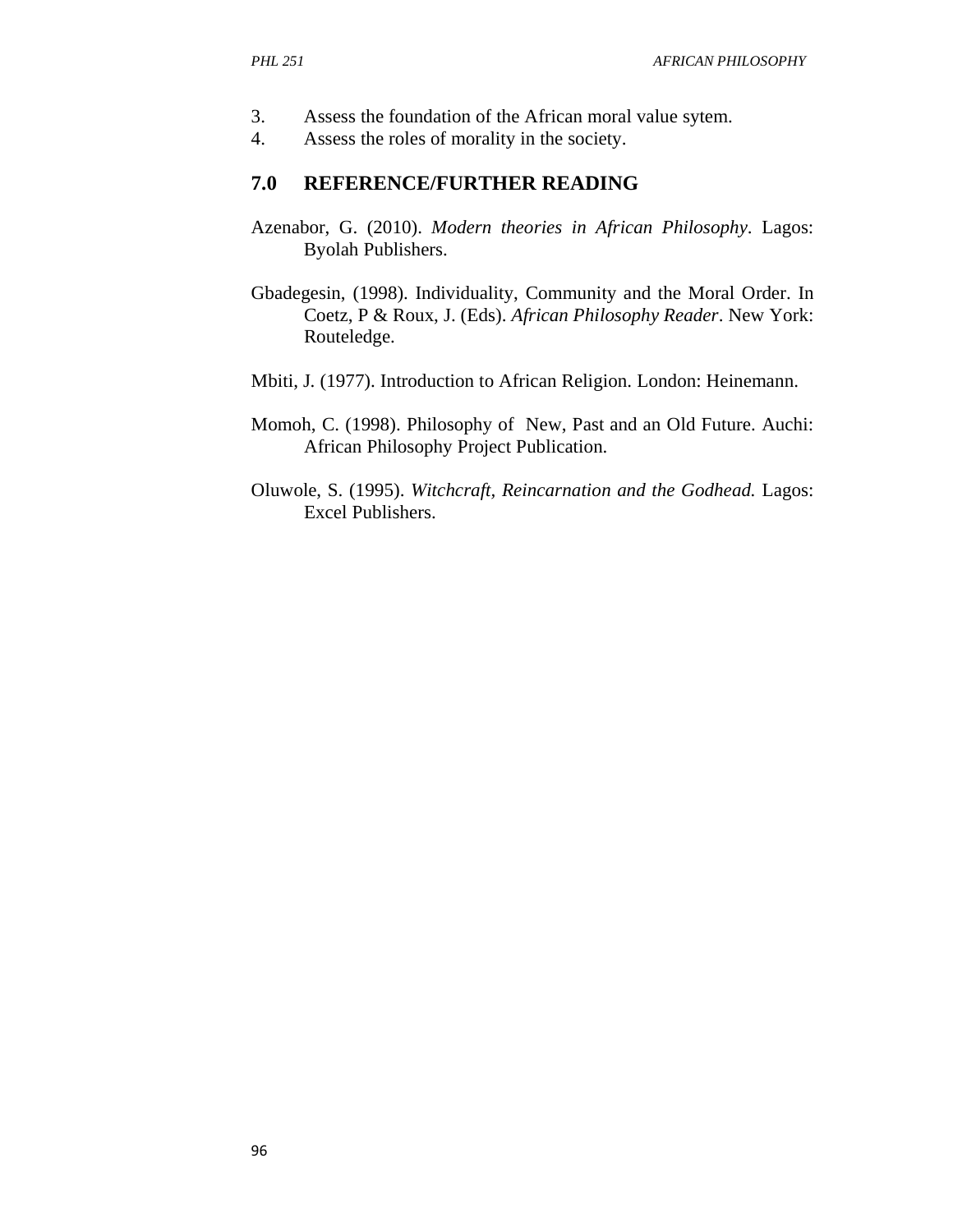### **UNIT 4 THE AFRICAN TRADITIONAL RELIGION**

- 1.0 Introduction
- 2.0 Objectives
- 3.0 Main Content
	- 3.1 Nature of African Religion
		- 3.1.1 Structure of African Religion
		- 3.1.2 Challenges of African Religion
		- 3.1.3 Values of Religion
- 4.0 Conclusion
- 5.0 Summary
- 6.0 Tutor-Marked Assignment
- 7.0 References/Further Reading

### **1.0 INTRODUCTION**

This unit introduces us to the African traditional religion. The African religion is said to be the source of cosmology and ontology in African societies. The African's relationship with supernatural being brings about two different responses; he may seek to control the supernatural being or adopt the attitude of submission. The African believes that the universe was a created by a Supreme Bering who is called God, and he also believes that this God is worthy of worship and submission. The African religion comprises of institutionalized system of symbols, beliefs, values and practices focused on questions of ultimate meaning and reality. It is a religion believed have been handed down by the ancestors who lived a long time ago before this generation. The main medium of transfer and preservation of this religion is oral tradition; proverbs, myths, wise sayings, songs, and so on. The African world is ultimately explained religiously and every African, no matter his immediate culture and society, believes in one the spiritual beings and gods. The African religion could properly designate as the search and quest for ultimate cause of things, the Supreme maker of the universe. This Supreme maker of the universe who is said to be God, has stipulated some basic and fundamental laws in nature about individual and group[ relationships and conduct.

Traditional beliefs, history, culture and the environment have had tremendous influence on the African religion, as well as accumulated experiences in the universe. The African religions are not also some sets of dogmas, every person just have to assimilate whatever religious ideas and practices that are held in his family and community (Metuh 1978, p19). In the African religion, there are gods, goddesses and other spirit beings which are regarded as intermediaries to the Supreme Being. Africans consult and pour libations for these intermediaries to be able to reach the Supreme who is believed to be over and above the rest of the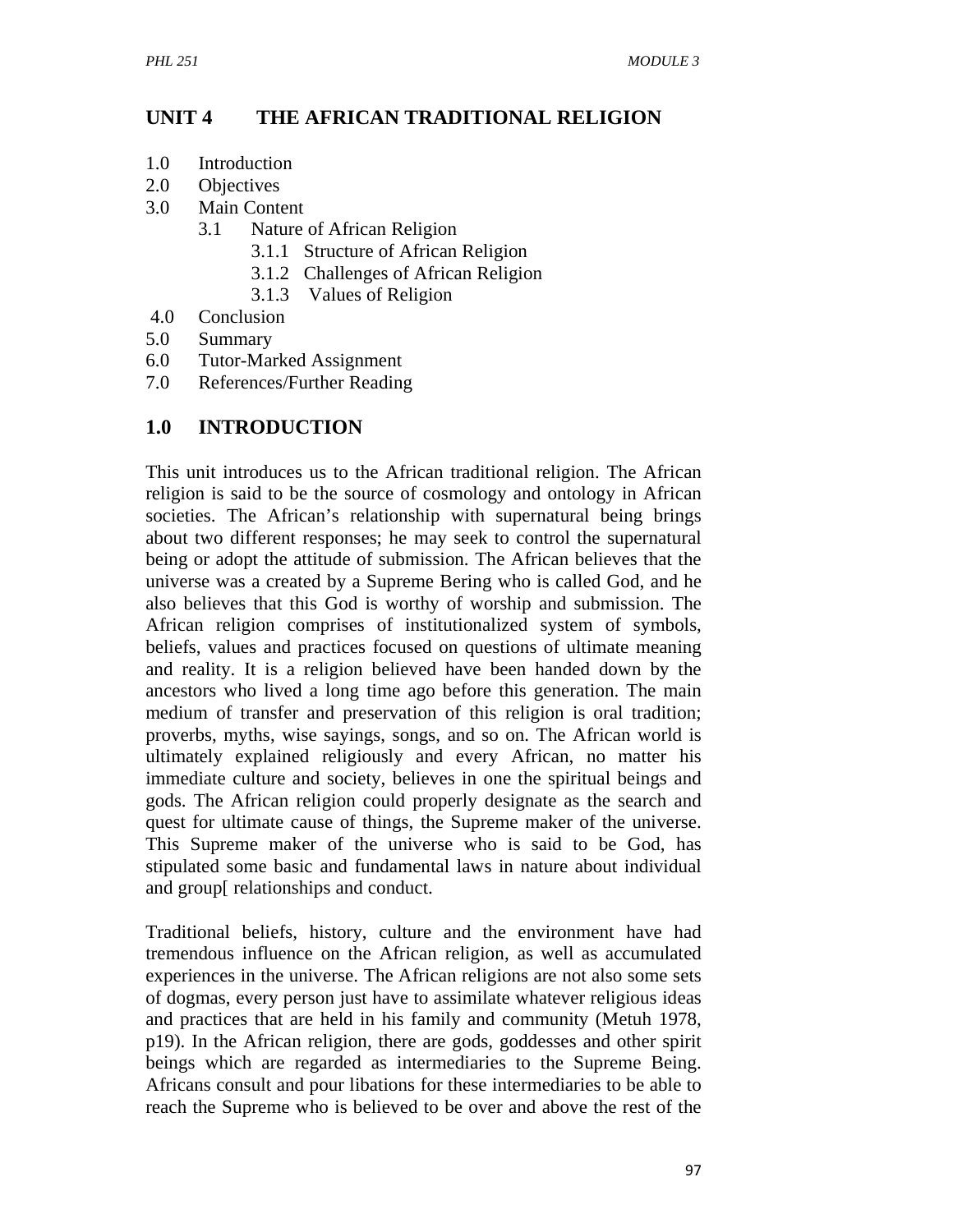lesser gods and spirit beings. In studying this religion, we shall explore the nature, values and challenges of it. The religion as we understand is embedded deep into the African culture; as it is very difficult for one to differentiate one from the other. That is why some scholars believe that African religion is the culture, tradition and customs of the African peoples. What is known as African tradition and customs can also be called African religion. We should note that some Africans who are practicing Christians still value and maintain these customs and traditions in their day to day lives.

## **2.0 OBJECTIVES**

By the end of this unit, you will be able to:

- explain the meaning and sources of African religion
- x-ray the challenges of African religion
- learn the structure of African religion
- appreciate the values of African religion.

# **3.0 MAIN CONTENT**

### **3.1 The Nature of African Religion**

Mbiti (1977, p10) observes that religion can be defined in five different dimensions and parts, as no one aspect has the entire meaning of religion in it. He explained religion in form of:

- Beliefs, this is that which show the way people think about the universe and their attitude towards life itself. African religion is concerned with beliefs such as God, spirits, human life, magic, the hereafter, and so on.
- Practices, ceremonies and festivals, these are also very important in any religion. They show how people express their beliefs in practical terms, and they involve praying, making of sacrifices, rituals, observing various customs, and so on. There are festivals to mark harvest time, planting time and so on as we have earlier noted.
- Religious objects and places, these are the things the people have set apart as holy in the religion. These things and places are notb commonly used except for special worship occasions. Some of these things are made by man while others are taken in their natural form.
- Values and morals, these also form part and parcel of any religion including the African religion. These are the norms that guide the relationship between individuals and communities. They cover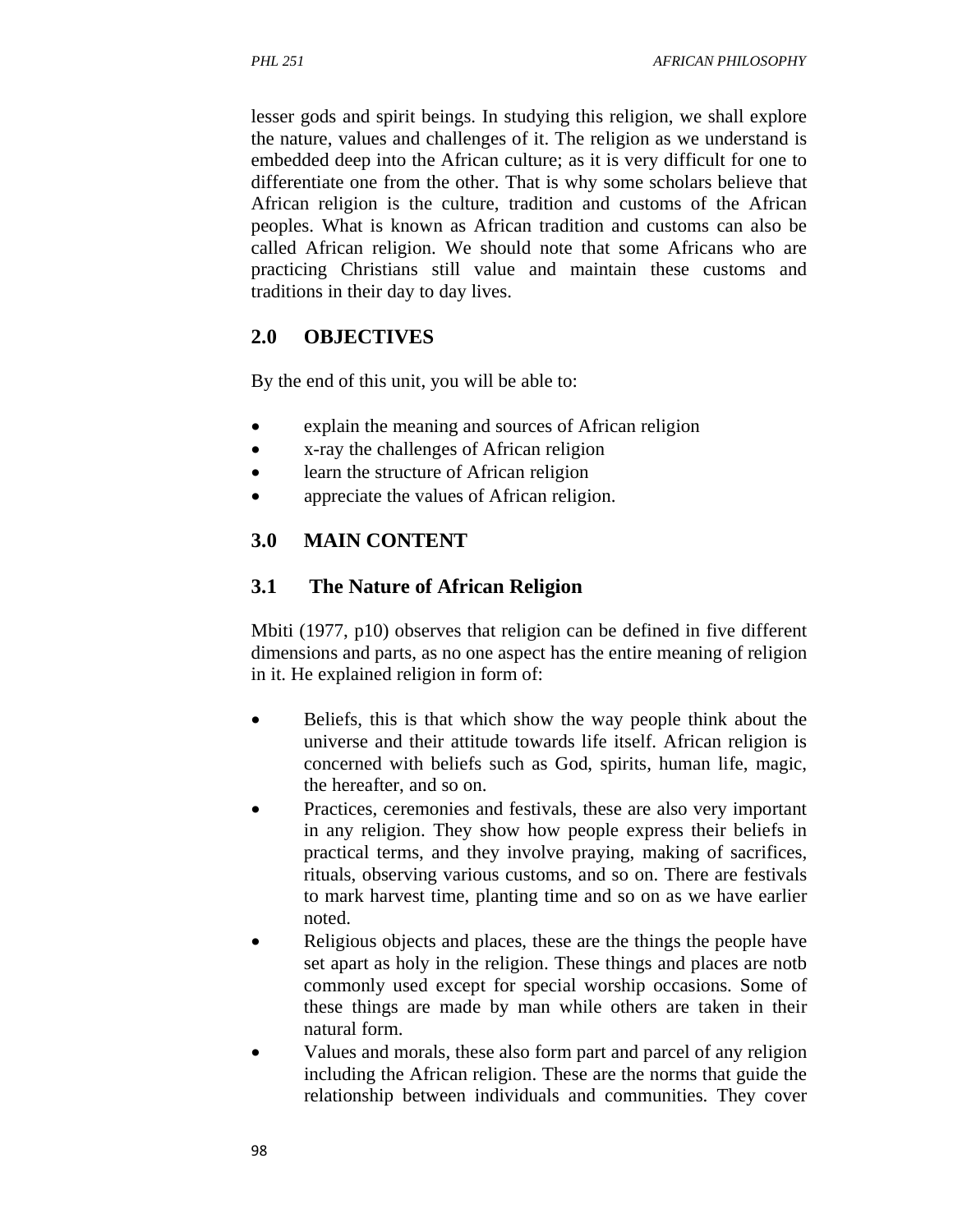topics such as truth, justice, decency, love, respect, keeping of promises, and so on. These values help to maintain order in the society and harmony in the society.

 Religious leaders, they are the people who conduct religious matters such as ceremonies, sacrifices, formal prayers, and divinations. These people have better knowledge of religious matters and they act as priests, diviners and priestesses. They are well respected within the community as without them religious activities will not function properly. They act as the human keepers of religious heritage. They form an essential part of African religion since the religion will not function without them.

These are the major components every religion, and the African religion also has them. They are what contribute to make up any religion and we cannot define religion by only one or two of these components, they have to be considered together to form a genuine definition of religion.

African religion is the product of thinking by the African forefathers who formulated religious ideas, beliefs, and ceremonies by observing their natural environment and surroundings. By so doing, they evolved laws which safeguarded the life of the individual and the community. These laws and traditions are what combine to make up what is known as the African religion. Religion for Africans, has been the normal way of looking at life and observing the universe through the ages. It is part of the African heritage, and as we have said in the previous units, no traditional African is entirely without a religion, that is, if religion is said to the relationship between man and the invisible world of the spirits. The African believes in the spirit, and also acknowledges that the spirit world and the physical work together as part of an indivisible reality. Mbiti (ibid) notes that Africans who live according to their traditional values are said to be religious. Therefore, African tradition is a tradition with religious undertone; one cannot actually separate the two. Metuh (1987,p1) has also noted that the African religion is ethnic religion. They are folk religion which has grown out of the experiences and practices of the people who live in small scale societies, so their tenets are tailored to suit their unique needs. That is to say that the African religion was evolved to see to the particular social, political and environmental needs of the African peoples. African peoples for a long time understood that a religion should be able to solve real time unique challenges of the people. The African religion does not have a systematic writing through which the tenets of the religion is spread, but this does not limit the influence of the environment, history, culture, and accumulated experiences of the people over the years(ibid). The main medium of spreading and passing this religion from one generation to the other is oral tradition.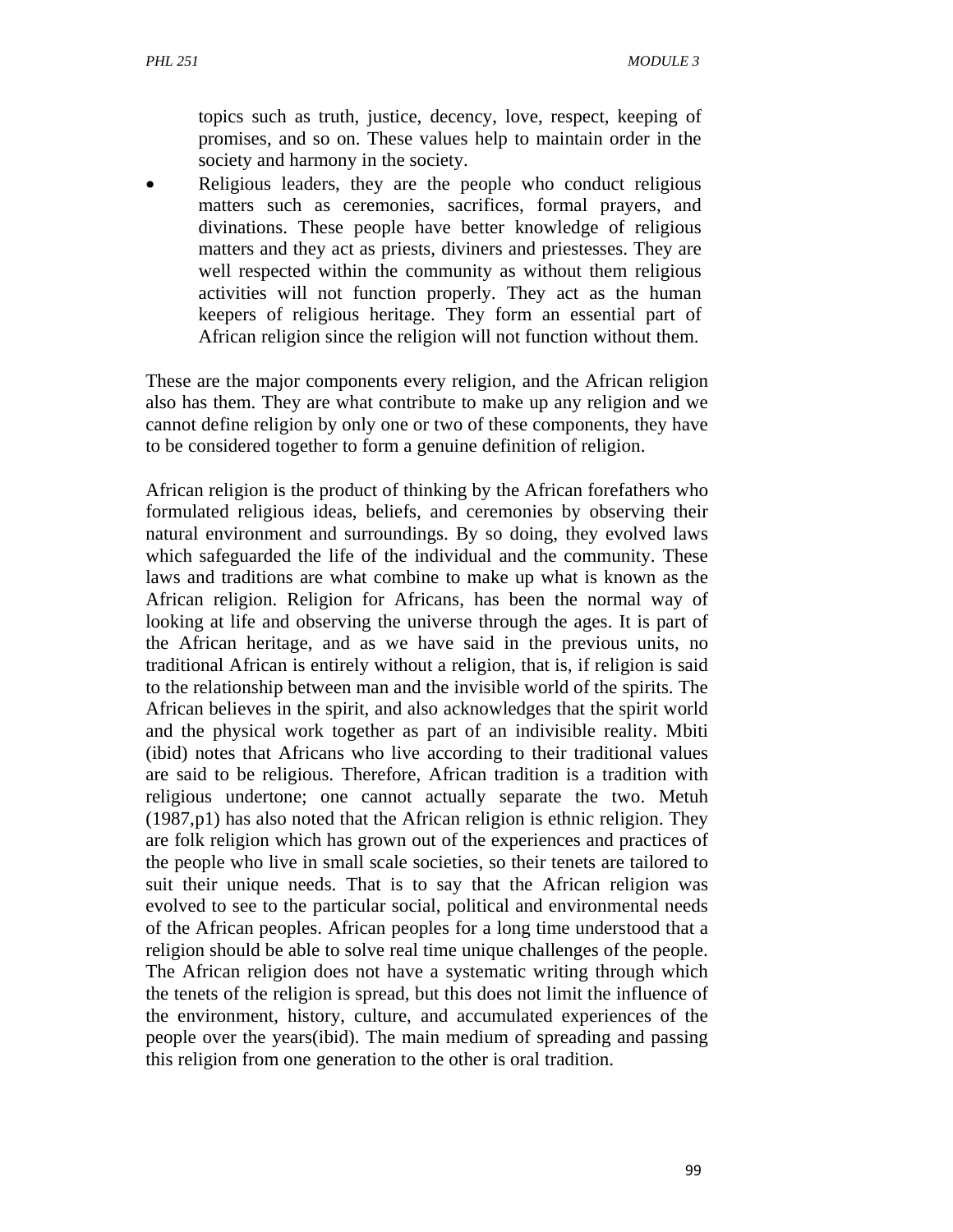#### **3.1.2 Structure of African Religion**

By structure of the African religion, we mean the hierarch of beings in the religion. The African has structured his religion and God, the Supreme Being at the highest of it, followed by the ancestors who are departed members of the community overlooking the affairs of the community from the land of the living-dead, we have priests and priestesses who carry out the religion as its professionals, and lastly, we have the ordinary man in the community who relates with the spirit world through these priests and priestesses. Parrinder (1975) explains that the supernatural powers in the African religion are believed t be in hierarchies. There is no wild confusion of forces and explanation is given why some powers are a believed to be more potent than others. The highest in this structure of beings and forces is the Supreme Being- God who is believed by the African to have created everything in the universe and made man the centerpiece of that creation. He is often considered to be remote that men do not pray to him regularly, but in time of great distress, Africans turn to God directly. Ancestors and other spirit beings are intermediaries between man and the Supreme Being, sacrifices and offerings might be made to them which should be passed on to the source of all, which is God. God is experienced as an all-pervading reality. He is the constant participant in the affairs of human beings. About Him, Africans confess to know little or nothing (Edet 2009). The African believes that God, since He cannot be approached directly in most cases, should be approached through intermediaries like the ancestors and spirit beings. Mbiti (1977) contends that the African knowledge of God is expressed in proverbs, short statements, songs, prayers, myths, stories and religious ceremonies. In the African traditional life, there are no atheists.

As we have stated, second on the structure are the ancestors and other spirit beings that are believed to be closer to God than the rest of us. The ancestors are the living-dead who once co-existed with the rest of us, but later died a natural death at old age in order to keep watch over the community form the land of the living-dead. That is why Africans usually describe death as joining one's ancestors. It is believed that these ancestors are still alive, ordinary humans cannot be able to see them. They are the ones who pass the request of the community to God and also look over from the land of the living-dead to make sure that the moral values of the community are kept by all and sundry. Anyone who violates any of these moral codes could be punished by the ancestors, even with death. Another stage of the structure of the African religion is the stage of the diviners, priests and priestesses. These are the people that communicate and commune with the spirit world in order to find solutions to the challenges of the individual and the community (Edet 2009). They are the ones that, after due consultations, will specify the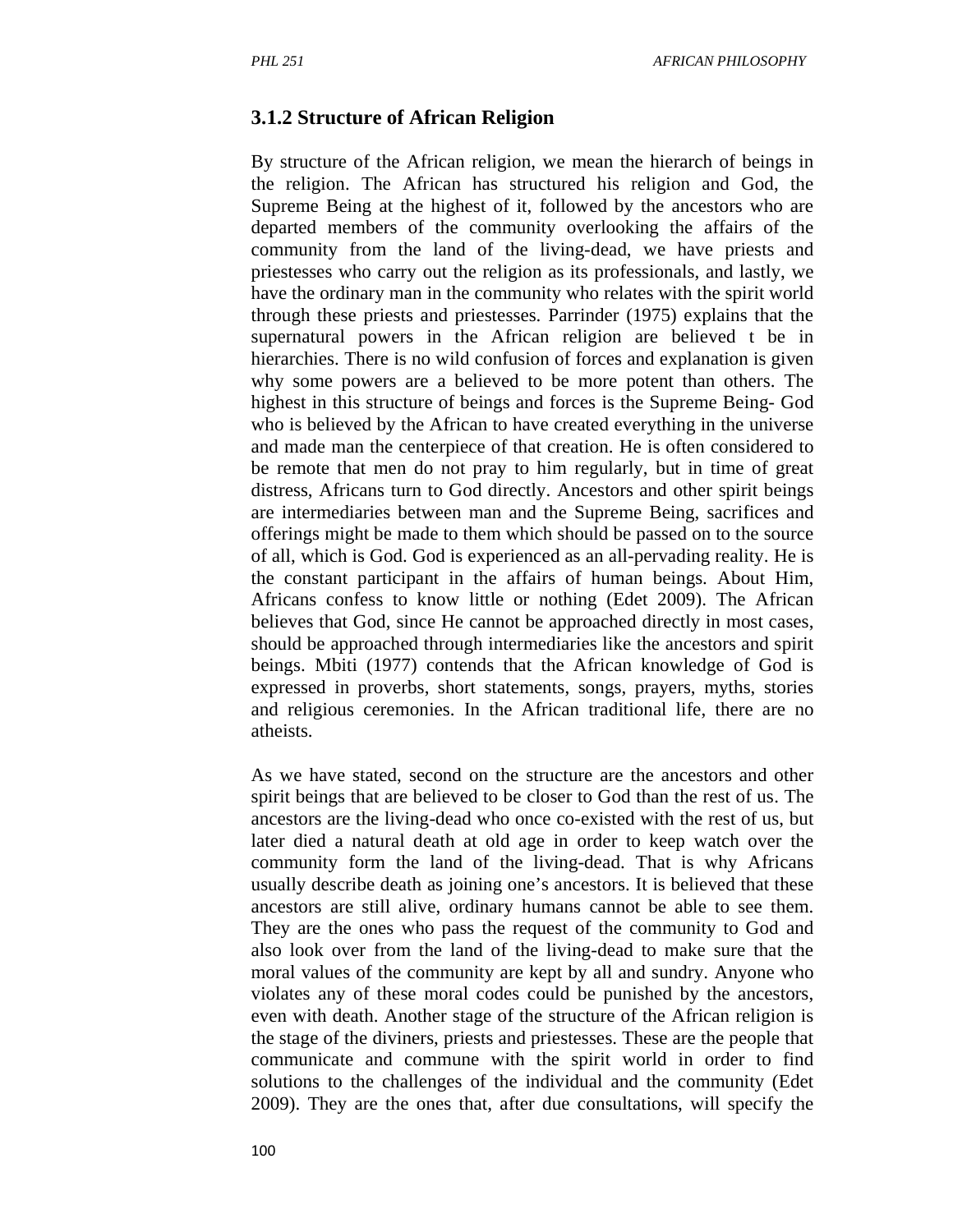form of sacrifices and appeasements to be offered to the gods and spirits. Individuals consult them for individual problems, while the community consults them as a whole for any problem that affects the whole community. The ordinary is at the last stage of the structure of the African religion. But he is also arguably the most important because without him, the religion will not have worshippers and adherents. He worships the Supreme Being through the ancestors, gods and spirit being because he believes that the Supreme Being cannot be often reached directly by an ordinary mortal. He pours libations, sacrifices and offering in order to appease and pleads whenever he has violated any of the moral values of the community, in order to avoid punishment.

### **3.1.3 Challenges of African Traditional Religion**

The African also has its own challenges which it has grappled with for a very long time. The earlier interpretation of the religion by the Europeans who came to African did not help matters about the perception of the religion. They described the religion in derogatory terms like animism, primitive culture, fetishism, heathenism and so on. This is a challenge of derogation that the African religion is still contending with till this day (Mbiti 1982). This wrong characterization of the African religion by Western colonialists and scholars put a dent on the integrity of the religion. This was also a ploy by the West to make Africans abandon their own traditional religion and accept Christianity. Christianity is another challenge that confronts the religion. This is because Christian preachers have continued to derogate the religion of the Africans by demonizing it and associating with evil. This is not to say that, just like every other religion. African religion does have areas to improve, but the onslaught against the religion and way of life of the Africans by some Christian preachers and adherents is quite unwarranted. Another source of challenge for the African religion is the fact that there is no written holy book for its adherents to consult, just like other religions. This has made it difficult to find any form of uniformity in the religion, as different peoples in African practice it the way they deem fit. Some scholars have also observed that the lack of written scripture is a unique distinguishing feature of the African religion, and should not be regarded as a challenge in any way.

The African religion also has a problem of lack of common language of practice. We have so many languages in the African communities and local societies, so each community practices it with its own local language. This means that if another African visits a different community, he may not be able to practice the religion comfortably because the language and ways of practice will be different from what he is used to in his own community. This is why Mbiti has argued that there is nothing like African religion, but we have African traditional religions;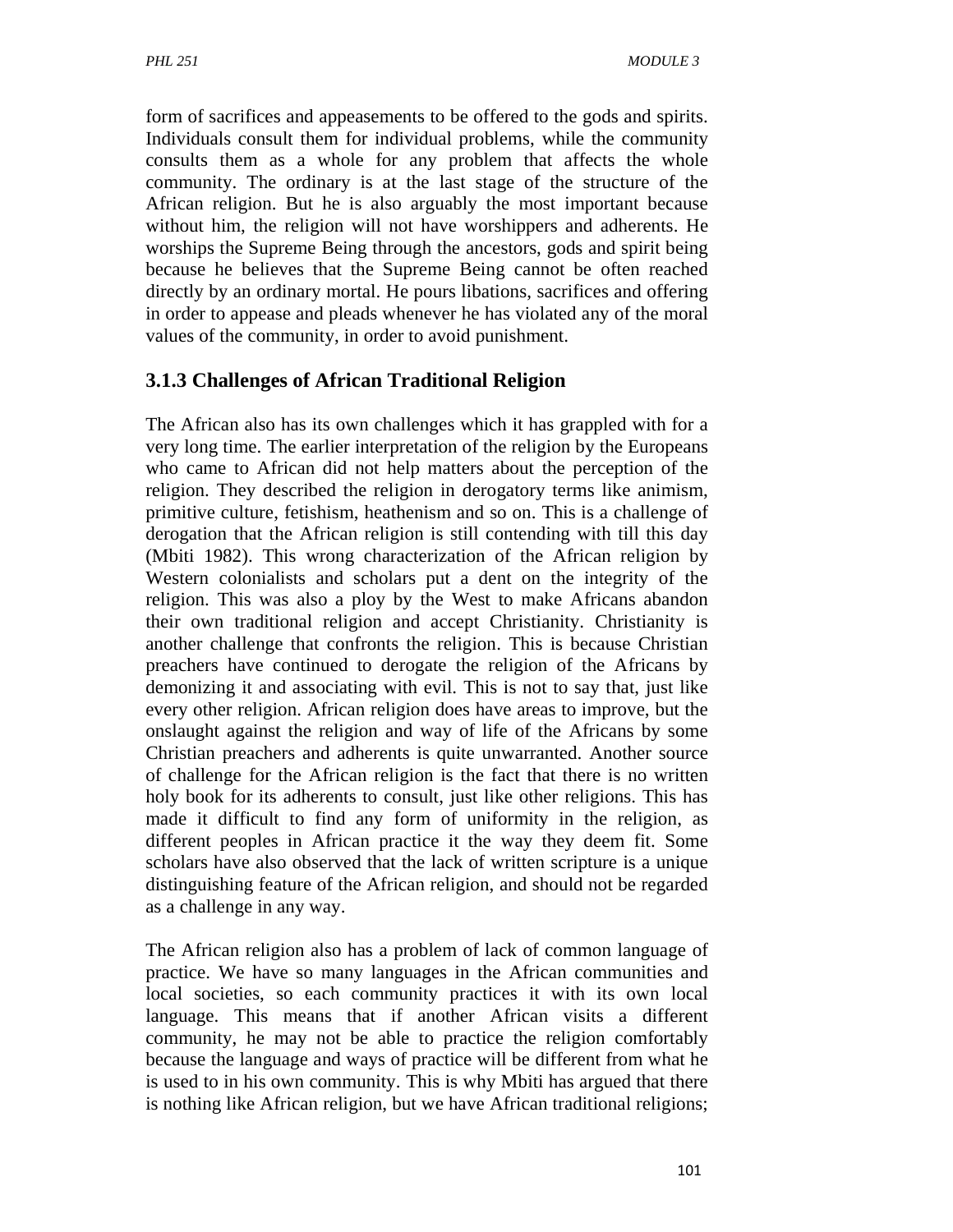meaning that each local community in African has a particular and unique way of practicing the religion, which of course differs from the next community. That also brings us to the problem of lack of centralized leadership. The African religion, due its communal nature, has no centralized leadership like Christianity and Islam. This means that decision making is left to the autonomous communities and individuals to make; after consulting with their priests and diviners.

# **3.1.4 Values of Religion**

Values are important because they are regarded as belonging to a higher level. They cannot be replaced easily, just as they are not negotiable (Cipriani , 2027). Mbiti (1977) analyses the different values of religion to mankind. And the African traditional religion also plays these roles in the African communities. Religion is a very aspect of the human existence and it helps man psychologically, spiritually, socially and economically. There is nothing the traditional African does that does not have a religious meaning, because the African believes that the world is a religious one. The traditional African religion is responsible for cultivating the whole person of the African (ibid, p198). The following are some the values of religion according to Mbiti:

- It is the duty of religion to provide people with a view of the world in that it helps the African to understand the world in which he lives. Some questions which arise from the experiences of the world are answered by religion, and the African has found these answers practicable and meaningful in his life. Religion gives people a way of understanding the world and their own existence. Some of these questions are questions nothing else can answer, but the fact that the people are obliged to believe their religion, they believe also in the answers even though they might not be satisfactory.
- The African religion provides us with moral values of the world. Since man has both physical and spiritual components, it is religion that nourishes his spiritual component. Religion helps to provide spiritual insights by form of prayers, rituals, ceremonies, sacrifices, devotions and so on. The African religion, as we have seen, has many rituals which are channels for the contact between men and the spirit world.
- Religion is also said to have inspired great ideas (ibid, p200) concerning the moral life- courage, love, endurance, helpfulness, sense of kinship and so on. It has also helped us in the area of cultural achievements like arts, dancing, music, carving and architecture. It has helped to keep marriages, political systems, kinship, and so on.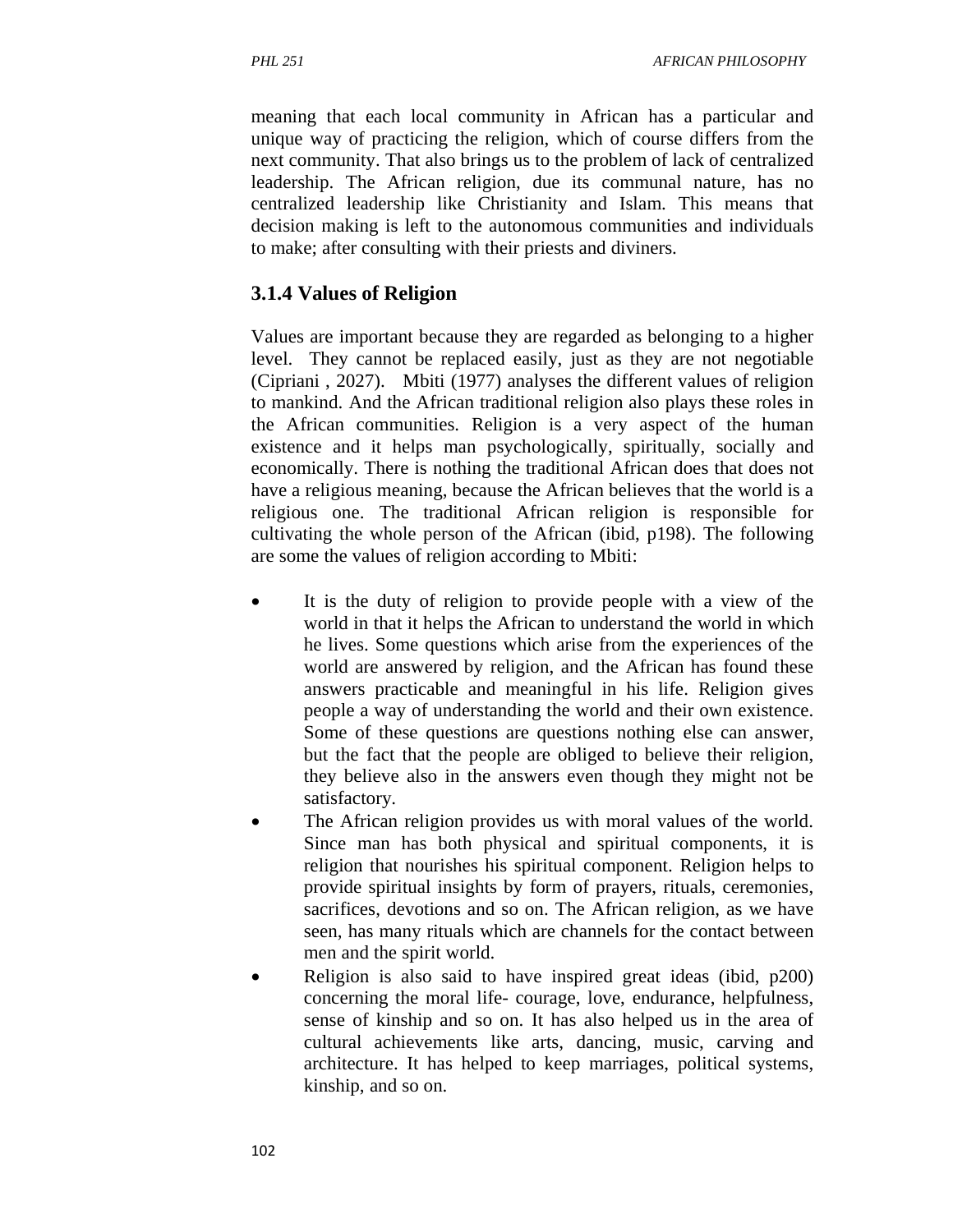- It is also a means of communication in terms of social communication and the communication between man and God. In terms of social communication, people interact together and perform rituals together; they also meet indirectly through having common myths, legends, values, traditions, morals, and worldviews. In the aspect of communication with God, religion helps to turn our lives towards God so that we can communicate with Him. This is because, African peoples believe in spirit beings and the invisible powers of nature as an essential dimension of the African religion.
- Religion also helps to make people understand their limitations in that it tells them that they are created and have limited powers and control over the universe. This is what drives them to trust in God through rituals, ceremonies, and divinations. It makes people to be humble, and to understand that the universe has a maker who is all-powerful
- The African religion also celebrates life. We have seen different forms of ritual in the African traditional religion meant to celebrate life and the joy of living. African religion does not promise people a better life after this. People have passed did not go to a better place or a worse place, but it teaches us to celebrate the joy of being alive.

### **4.0 CONCLUSION**

The African traditional religion is a part and parcel of the African worldview. And as we have said, the African does not do anything without his religion, and although most Africans now subscribe to either Christianity or Islam, an African does not entirely abandon his religion. So, this religion is an essential part of the African traditional thought and philosophy. it is embedded in the cultural practices of the people and gives the people some sense of the sacred and community. There have been many detractors of this religion; especially the Western influence of Christianity and colonialism. But the despite the many challenges that confront it in the contemporary times, it is imperative to note that with slight changes, the African religion will continue to wax strong because it is part of the life of the average African.

### **5.0 SUMMARY**

This unit has treated the African traditional religion which is an aspect of the African philosophy. one cannot talk about African philosophy without talking about the religion of the Africans, since religion forms a nucleus of the worldview and reality of the African peoples. As Parrinder (1976) has opined, we find mixed form of religious belief in Africa; dynamism, spiritism, and theism. The spirit powers are ranked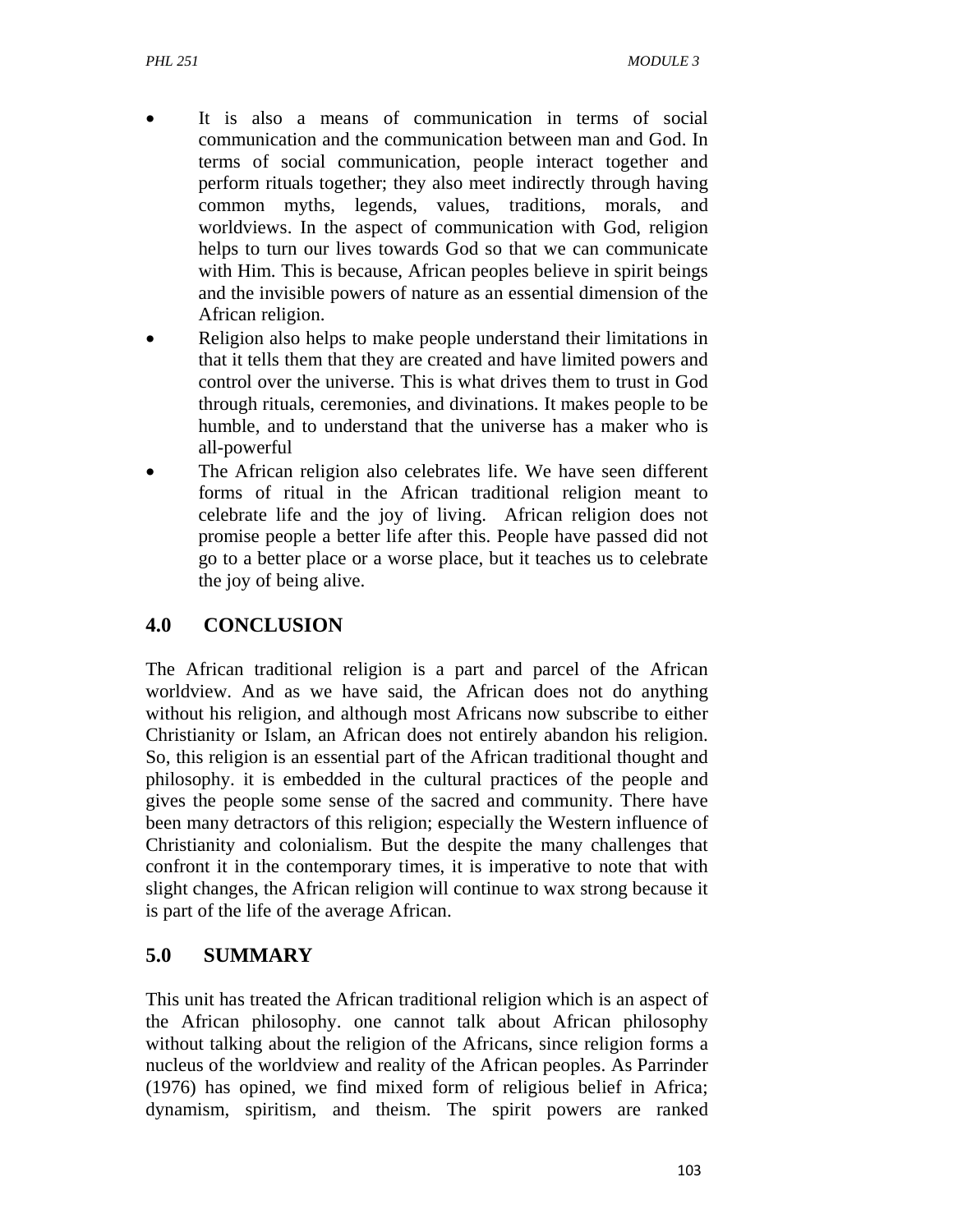hierarchically and approached based on needs. Magical powers are meant for teething troubles, the ancestors are consulted over land disputes and other related matter, while above all these is God the creator. All these powers are essential because they help in his fight against disease, drought or witchcraft. Religion is not just for a special class, though there are specialists in ritual; it is not for those who feel piously inclined, though there are divergent temperaments. But religion is part and parcel of the life of all Africans as certain transitional rites have to be passed in order to gain access into the more spiritual classes. Religion provides the moral and legal values which the society cannot provide on its own by secular sanctions.

#### **6.0 TUTOR-MARKED ASSIGNMENT**

- 1. What are the values of religion?
- 2. Discuss the structure of African traditional religion
- 3. How has African worldview affected her view on religion?
- 4. How has African religion been affected by the derogatory tags against it?
- 5. Discuss the challenges of African Traditional Religion.

### **7.0 REFERENCES/FURTHER READING**

- Cipriani, R. (2017). "Religion, Culture and Sustainable Development". *Religion, Values and Sustainable Development.* vol. 1.
- Edet, E. (2009). "The Concept of God in African Traditional Religion". *Sohia: An African Journal of Philosophy.*vol 12. No1
- Mbiti, J. (1977). *Introduction to African Religion*. London: Heinemann.
- Mbiti, J. (1982). *African Religion and Philosophy*. London: Heinemann.
- Metuh, I. (1987). *Comparative Study of African Traditional Religions*. Onitsha: IMCO Publishers.
- Parrinder, G. (1975). *African Traditional Religion*. London: Sheldon Press.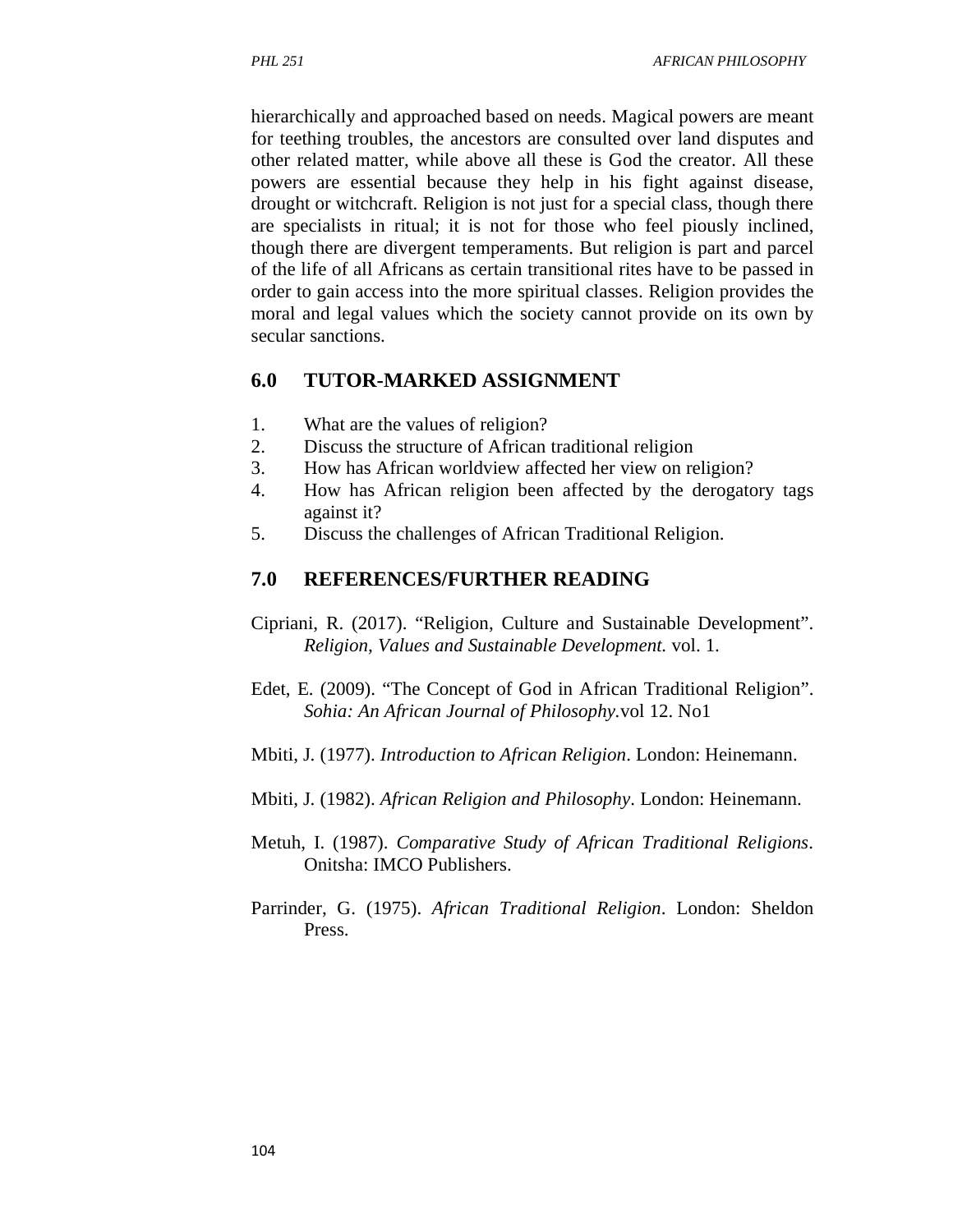### **MODUL 4 SOME SCHOOLS OF THOGHT/CONCEPTS IN AFRICAN PHILOSOPHY**

- Unit 1 Contemporary Schools of Thought
- Unit 2 The Theory of African Humanism
- Unit 3 Some African Political Theories
- Unit 4 African Traditional Thought System

## **UNIT 1 CONTEMPORARY SCHOOLS OF THOUGHT**

- 1.0 Introduction
- 2.0 Objectives
- 3.0 Main Content
	- 3.1 Contemporary African philosophy
		- 3.1.1 School of Logical Positivism/Analytic Philosophy
		- 3.1.2 The Scholastic School
		- 3.1.3 Philosophical Materialist School
		- 3.1.4 The Conversationist School
- 4.0 Conclusion
- 5.0 Summary
- 6.0 Tutor-Marked Assignment
- 7.0 References/Further Reading

## **1.0 INTRODUCTION**

The schools of thought in contemporary African philosophy represent the principles and logical character, as well as the individuals who played important roles in formulating the various systems and viewpoints. Members of a particular school are recognized based on their interest in a particular philosophic tradition or the other. It is also based on the defence and common view shared by such figures and philosophers. The contemporary African philosophy was born after colonialism and the subsequent fight for liberation by different African philosophers and political leaders. This also has to do with the great intellectual movement which came with the adoption of philosophy as a formal course of study in African institutions of higher learning (Nwala 2010, p119). Resulting from that, many schools of thought in African Philosophy were born. These schools of thought mirror the Western pattern of schools of thought in philosophy, but the difference is that this time around, they are promulgated by philosophers and scholars of African origin who sought to use these ideas to champion the liberation of the continent and also compete with what is obtainable in Western philosophy.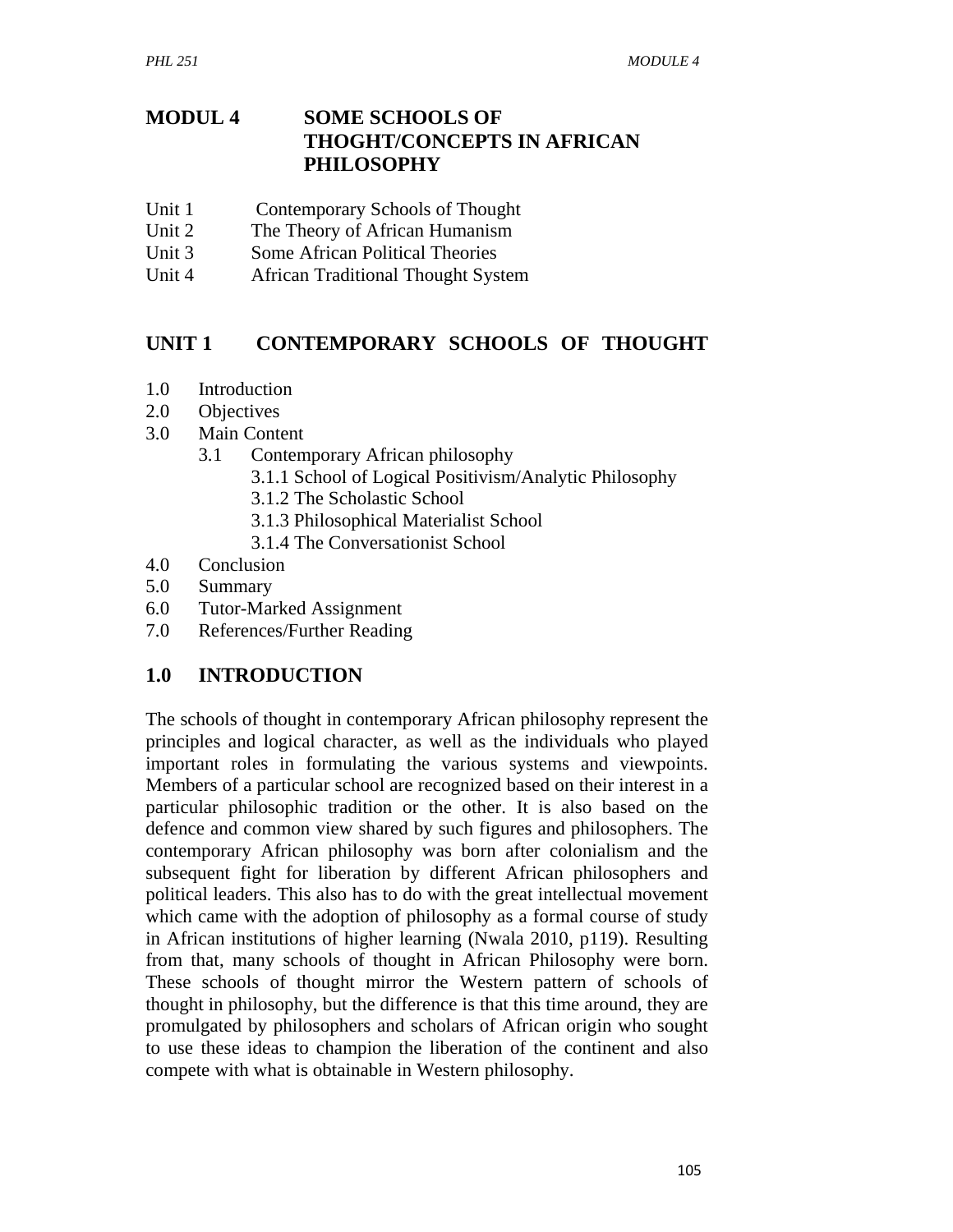## **2.0 OBJECTIVES**

By the end of this unit, you will be able to:

- explain the meaning of contemporary African philosophy
- identify the important figures in contemporary African philosophy
- learn the different schools of thought in African philosophy.

### **3.0 MAIN CONTENT**

### **3.1 Contemporary African Philosophy**

Contemporary African philosophers attempt to re-think the challenges that confronted their pioneer counterparts. While the pioneer African philosophers discussed and argued on issues bothering on metaphilosophy, their successors in the contemporary stage, in a bid to give a novel response to the same issues, ended up introducing innovative frameworks and entirely fresh perspectives, new themes and solutions. Contemporary African philosophy, having started from the days of Tempels' *La Philosophie,* has made tremendous progress, having the issue of African identity always featuring as a prominent theme (Asiegbu 2016). The problem of African identity has always been a basis of the discussion in contemporary African philosophy. Indeed, one might argue that there is no other issue in contemporary African philosophy apart from the issue of identity. This issue of identity was sparked by the desire of Africans to defend both their skin colours and their ability to reason cognitively, as well as Africa's contribution to the development and civilization of the world. That was largely the quest to overcome Western hegemony by African scholars during and immediately after colonialism. The world over, whether it be Chinese, Indian, or American contemporary philosophy, the issue has always been that of identity (ibid). It was not only about liberating Africa from the clutches of the West, it was also about the issue of identity. Freedom and the quest to defend their identity as Africans was what led to the birth of what is now known as contemporary African philosophy.

Makumba (2007, p94) describes contemporary African philosophy as the period from around the second half of the  $19<sup>th</sup>$  century to this day. The contribution of the  $20<sup>th</sup>$  century to African philosophy was a monumental one as contemporary African philosophy, with the establishment of philosophy as a course of study in the institutions of higher learning in Africa and the rest of the world, has spread across the continent of Africa and even beyond. Contemporary African philosophy is putting African philosophy on the map of formal and scientific philosophical research in the world (ibid). Though contemporary African philosophy took off on a defensive note, to defend the continent, and black people in general,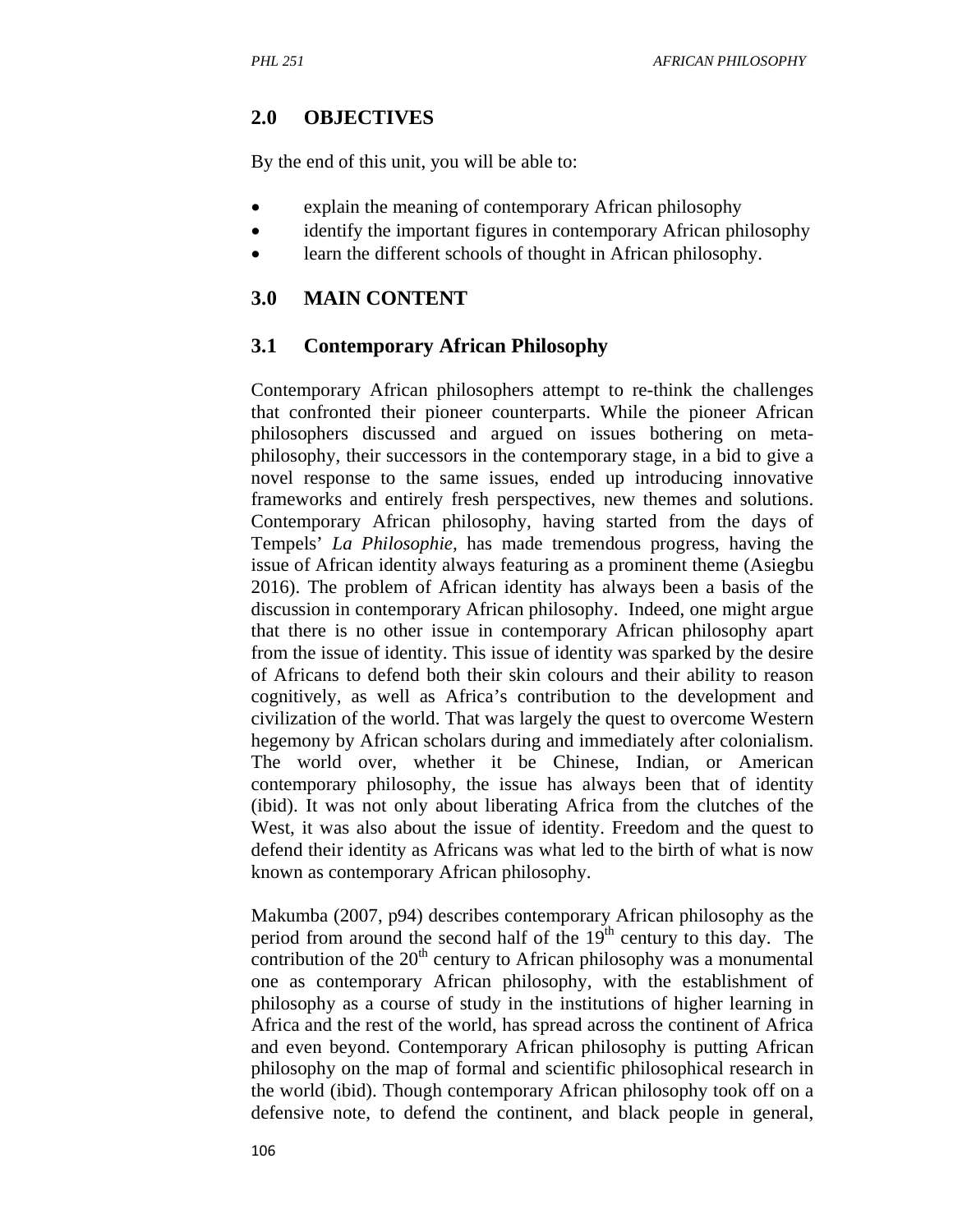against cultural, scientific and historical degradation of their integrity by the West, coupled with colonial oppression and exploitation. But these have been overcome and contemporary African philosophy has now moved on to other concerns: that of strict philosophical research which treats all the central themes of philosophy (Makumba 2007,p95). Another area which contemporary African thought is concerned with, as it is, is the development and economic emancipation of the continent of Africa. Poverty, illiteracy, diseases, famine, and so on, are still very present at an alarming level in Africa. So, African philosophy should also begin to device ways of tackling these vices. Makumba observes that true development and emancipation need to be built on a solid foundation, and philosophy has the task of providing such solid foundation (ibid).

Nwala (2010, p119) observes that contemporary philosophy is largely not distinct from the social philosophies formulated by great social thinkers and leaders of the African liberation movement. According to him, it includes the contemporary social thought in Africa such as the philosophy postulated by Senghor, Nkrumah, Nyerere, Azikiwe, Awolowo, etc. The Great Debate about African philosophy was about the existence, scope, and nature of African philosophy. Contemporary African philosophy has not been limited within the boundaries of the continent alone; it has also gone far and wide all over the world, carried along by both scholars and philosophers of African heritage, as well as those that are not of African origin. By and large, it is worth reiterating that the essence and value of contemporary African thought was that of emancipation and liberation, as well as the establishment of African thought and civilisation as an important contributor in world civilization and development. But today, professional philosophers in contemporary Africa have a lot of work to do in the area of proffering workable solutions to the challenges confronting the continent. Abanuka (2013, p119) asserts that the skepticism concerning the existence of African philosophy marked a stage in the progress of African reflective consciousness, as the authentic African mind cannot afford to doubt the existence of African philosophy. It is the non-African, Abanuka contends, that will have doubts about African philosophy because he does not understand African culture and civilisation.

### **3.1.1 School of Logical Positivism/Analytic philosophy**

This group is the group that flatly rejects the concept of ethnophilosophy. Nwala (2010, p125) argues that most of the philosophers in this school are largely Western trained and influenced by the logical positivism of the Vienna Circle and British empiricist movement. This school of thought believes that epistemology and logic are the only keys to philosophy. They share a common perception with the post-modern which argues that science should be the only method and standard used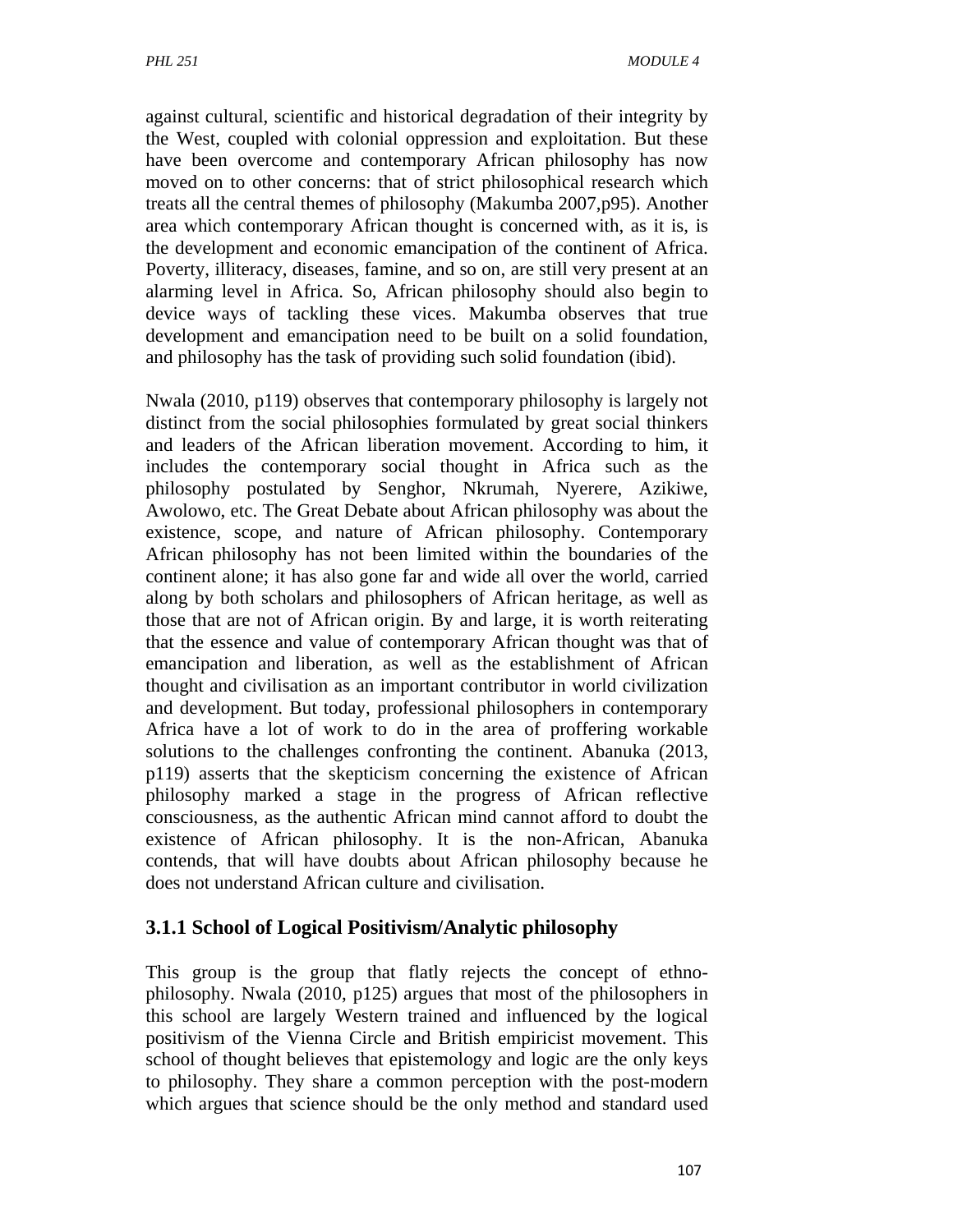in measuring philosophy. Nwala continues: "while some emphasize conceptual analysis and clarification of meaning as the central concern of philosophy, others emphasise reliance on the findings of the experimental sciences for the derivation of the fundamental concepts and properties of philosophy" (p125). Niekerk (2015) asserts that the analytic style focuses on testing the coherence, validity and truth of specific propositional claims. Analytic philosophy also has to do with formulating and reformulating propositions in ordinary language such that the meaning will be broken down as much as possible. Nwala mentions the likes of Robin Horton, Wiredu, Oruka, Peter Bodunrin, Sodipe, Nduka, E. A Ruch, Gene Blocker, and so on as members of this school of thought in African philosophy.

This school of thought disagrees with the claim that anything that does not relate to the analytic tradition of Western philosophy does not qualify as philosophy. The analytic tradition of African philosophy is interested in three related assumptions (Kayange 2018,p6):

- That philosophical problems are a consequence of the misuse or misunderstanding of the meaning of language
- That philosophy is the logic of meaning and truth
- That meaning is determined by the use of language

They insist that the misuse of language and meaning will cause us to draw false inferences. Analytic philosophy places emphasis and importance on the concept of analysis, or better still, logical analysis. It is generally about breaking something into smaller parts so that it becomes intelligible. In the  $19<sup>th</sup>$  century, positivism became an empiricist interpretation and systematization of sciences, which was combined with the general theory of history of the society as a theoretical articulation of the definite set of political problems. Positivist African philosophers believe that African philosophy is supposed to align with the methods of science, empiricism and the knowledge of the senses. In the final analysis, we should note that the major belief of the positivists is that the rules of the experimental sciences should govern philosophy.

#### **3.1.2 The Scholastic School**

This school in contemporary African philosophy was instituted by the clergy. The first books on traditional African philosophy were written by clergies like Placide Tempels, John Mbiti, Abe Kagame, and so on. These people set the stage for the practice of scholasticism in African philosophy. The main feature of scholasticism is the belief that religious concepts and principles are the basis of traditional mode of thought (Nwala 2010, p126). They agree that Western thought is scientific, while also insisting that African thought is religious. They also teach that the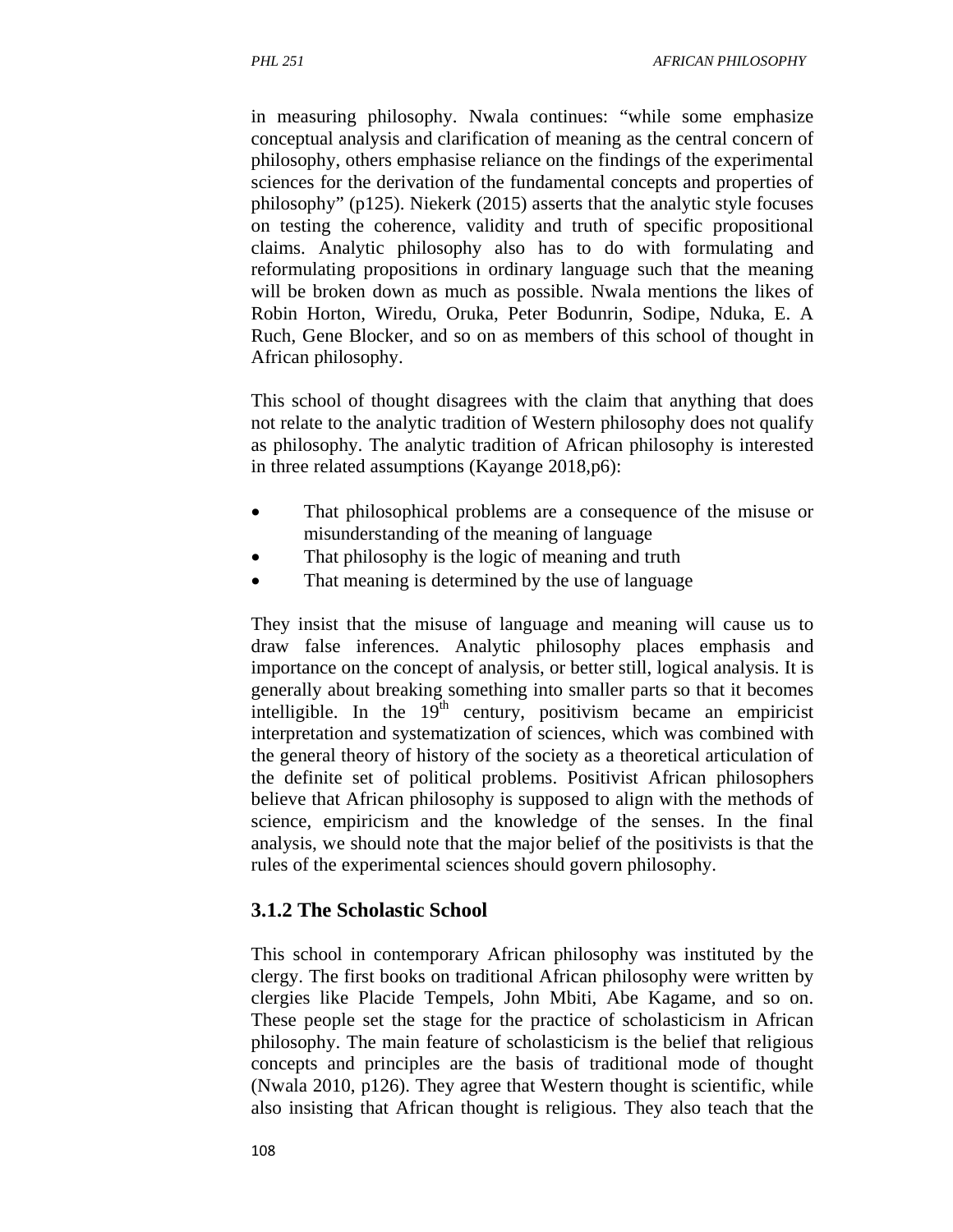traditional African mode and the Western scientific mode are concerned with two different domains of reality, the non-empirical and the empirical. Nwala agrees that there is continuity between the traditional categories of thought and the scientific categories (p, 128). He believes that one stage can transform to another stage. This school of thought also emphasizes a particular function and character of philosophy, ie, the assumption that there is only one way of arriving at the truth philosophically. The truth which philosophy seeks is related to the ultimate truth, and the good which philosophy seeks is not the practical good of this life, but the ultimate good which lies beyond this life.

The Good, according to scholastics is God. So the meaning and mission of philosophy is the search for God and its moral and spiritual function is said to be more important to the scholastics than its technical, theoretical, or materialist functions (ibid, p129). This is saying that the scholastic school of African philosophy borrows its ideas from the Thomist philosophy of the West in insisting that philosophy's main goal is the search for the ultimate Good. That the moral and spiritual functions of philosophy are more desirable than its intellectual and material essence. Scholastic philosophy reduces every philosophical theory to religion and theology. They assume that we cannot do philosophy, or traditional philosophy without the religious and theological undertone. This school of thought in African philosophy places religion and the belief in God at the centre of the philosophical enterprise in Africa. Scholastic philosophy had its origin in the foundation of Carolingian schools, an event which was the beginning of the intellectual renaissance of Europe (Turner 1903, p417). It was the philosophy of the schools which resulted from the attempt to dispel the intellectual darkness of the European age of barbarism, and throughout the course of its development, it bore the mark of its origin. They fought to banish mysticism and adopt reason. They were the schoolmen who sought to unify philosophy and theology, to discover and demonstrate the relationship between natural truth and the truth of supernatural order.

They attach independent value to philosophy and theology, while also conceding that philosophy and theology can never contradict. The doctrine of continuity and independence of the natural with respect to the supernatural order of truth is the core of the doctrine of scholasticism (ibid). This is the thought which inspired the first speculative attempts of the schoolmen, and which, after having manifested itself in so widely different forms in the philosophy of Erigena, of Abelard, and of St. Anselm, was finally crystallized in the principles in which St. Thomas enunciated his definition of the relations between reason and faith. The day has long gone by when a historian could, without fear of contradiction and protest, represent Scholastic philosophy as the subjugation of reason to authority. It is now universally conceded that the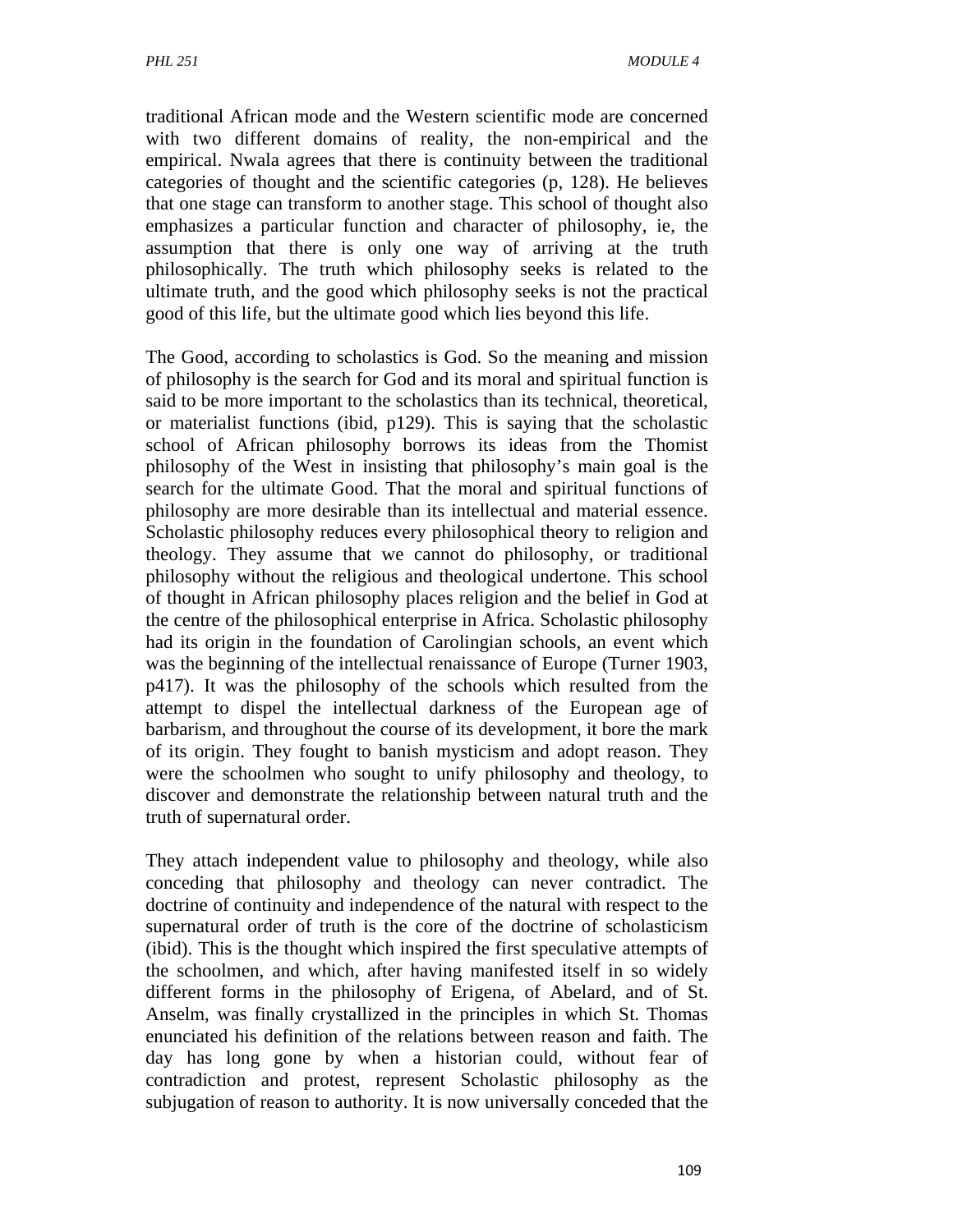phrase *ancilla theologize* implied no servility on the part of philosophy (Tuner 1903), but rather the honorable service of carrying the torch by which the path of theology is lighted. One has but to look at the vast number of volumes which the schoolmen wrote to realize how much value they attached to philosophy and how inexorably they felt the need of exercising their reason.

#### **3.1.3 The Philosophical Materialist School**

This school affirms the necessity of analysis and the scientific basis of philosophical propositions. It believes that both thought and nature have dialectic characteristics, and also emphasizes the social basis of consciousness (Nwala 2010, p130). To them, the categories of thought have both historical and generic characters. While they recognize the speculative dimension of philosophy, they believe that by and large, this speculative thought must bow to the scientifically established principles and theories (ibid). Philosophy, like any other intellectual activity, must be able to serve the fundamental needs of humanity. This is because, philosophy is not all about formal activities alone, the truth of philosophical activities must be by practice in real life. They conceive philosophy as an agent of change and goes try to establish a link between philosophy and ideology. This is to say that, to the materialist school of African philosophy and even the materialist school all over the world, philosophy should serve as an agent of change, a special intellectual engagement that will translate to improving the welfare of human beings. It should not only limit itself to the walls of universities and institutions of higher learning. It is not all about rationalism, but about the material needs of the people and the physical emancipation of the human race. The materialist philosophy has been a source of social development in contemporary Africa. The socio-philosophical thought of this school brings to the fore the need for philosophy to become relevant to people and lead to material and economic change (progress) in the world.

They criticise what they understand to be the apparent abstract nature of analytic philosophy as they believe that it makes philosophy a disinterested activity, which is only involved with abstract reality. The contemporary materialist African philosophers draw inspiration from Karl Marx, because Marxism was the most plausible perspective for interpreting a  $20<sup>th</sup>$  century world which was shaped and dominated by colonialism and neo-colonialism (ibid, p1321). In this regard, Nwala cites Okolo (1990) as follows:

Karl Marx made use of philosophy, not just to interpret the world, but more importantly to change it, a pointer the clear conception of the social and practical function of philosophy. This conception is equally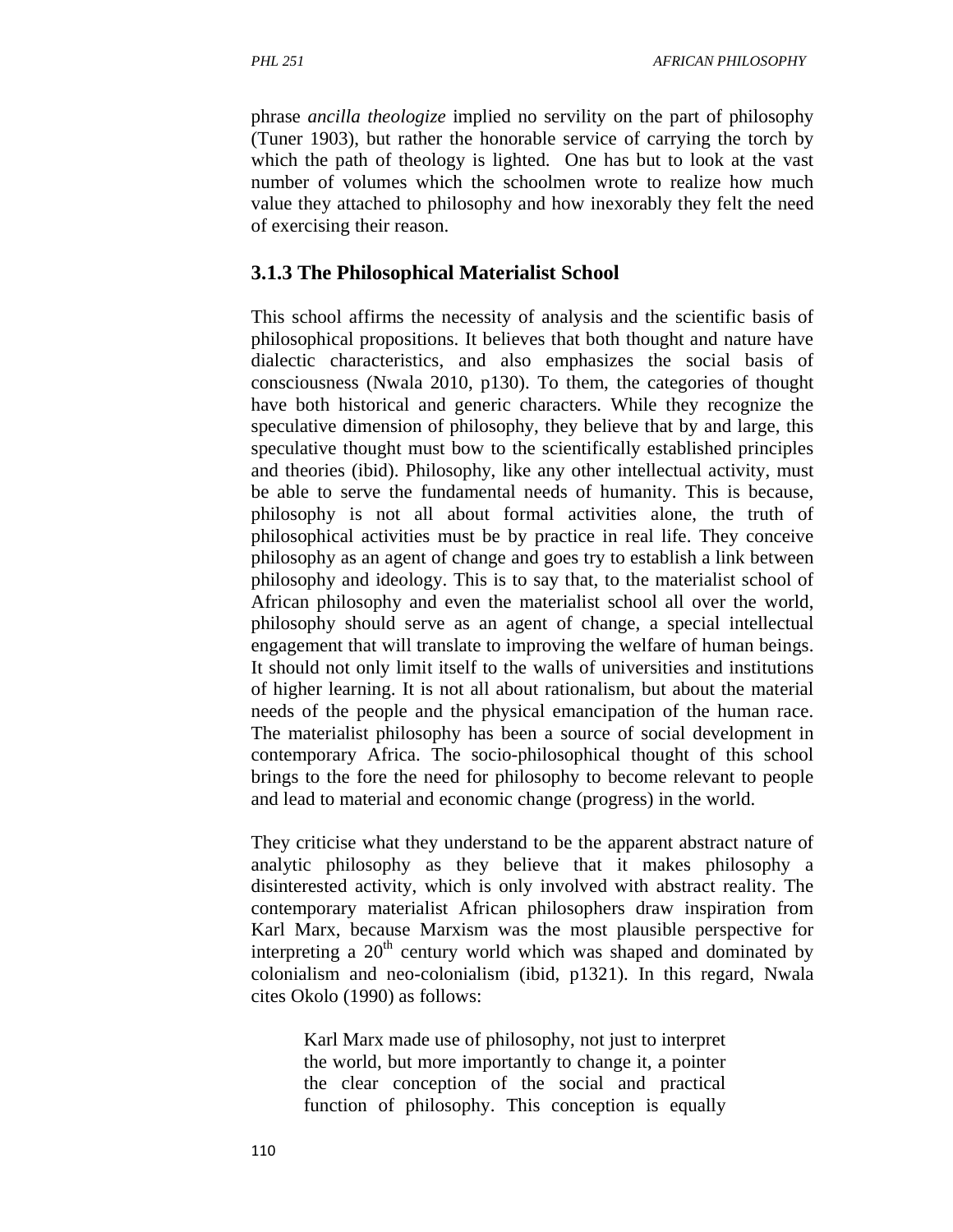reminiscent of Mao's constant call to liberate philosophy from the confines of the philosophers' lecture rooms and text books and to turn it into a sharp weapon of struggle in the hands of the masses (Okolo 1990, cf Nwala 2010, p130).

This is to say that the materialist school of contemporary African philosophy is interested in the idea of social change. It also implies that philosophy should not be confined to the class rooms and libraries alone, but should be used materially to effect social change. They believe that philosophy, especially African philosophy, should be a tool for social change, and the emancipation of the African peoples from the clutches of colonialism and neo-colonialism. It was a philosophy for mass action, for the people to awake and take their destiny in their own hands. To them, if philosophy cannot be used as vehicle for social change, then philosophy could be said to be useless to the ordinary man on the streets of Nigeria, Kenya, Ghana, Uganda, South Africa, Sudan, and so many African countries where the people are struggling to feel any form of impact of leadership in a positive way.

Enhancing social change should be the job of philosophy, and philosophers in Africa should begin to look towards that direction in their day- to- day involvement in the enterprise of philosophy. This philosophy of change should also be constructed with respect to the social realities of Africa and the Third World. Kwame Nkrumah was able to construct a philosophy of change in his *Consciencism* and mapped out the stages and theories to be adopted by Africa in order to enact this social change. Franz Fanon's *Wretched of the Earth* was also a philosophy built on the idea of material social change, which encourages the people not be passive observers of the activities happening in their land, but to actively participate in the affairs of their society. Fanon goes on to assert that the problem is to know the place the leaders give their people, and the kind of social relations that they decide to set up as well as the conception that they have of the future of humanity (Fanon 1980, p189). This is a clearcut expression that the social condition of the people should be the jurisdiction of philosophy. The main challenge to contemporary African philosophers today is how to explore this aspect of the potential of philosophy and turn it into a veritable tool for the economic, political, social and material wellbeing of humanity, and of Africans in particular.

### **3.1.4 The Conversationist School**

This school of thought in African philosophy emphasises relationship, interface, mutual interdependence and dialogue between African cultures in order to conceptualise a more sophisticated thought system in Africa (Chimakonam, 2017). This school of thought posits that philosophising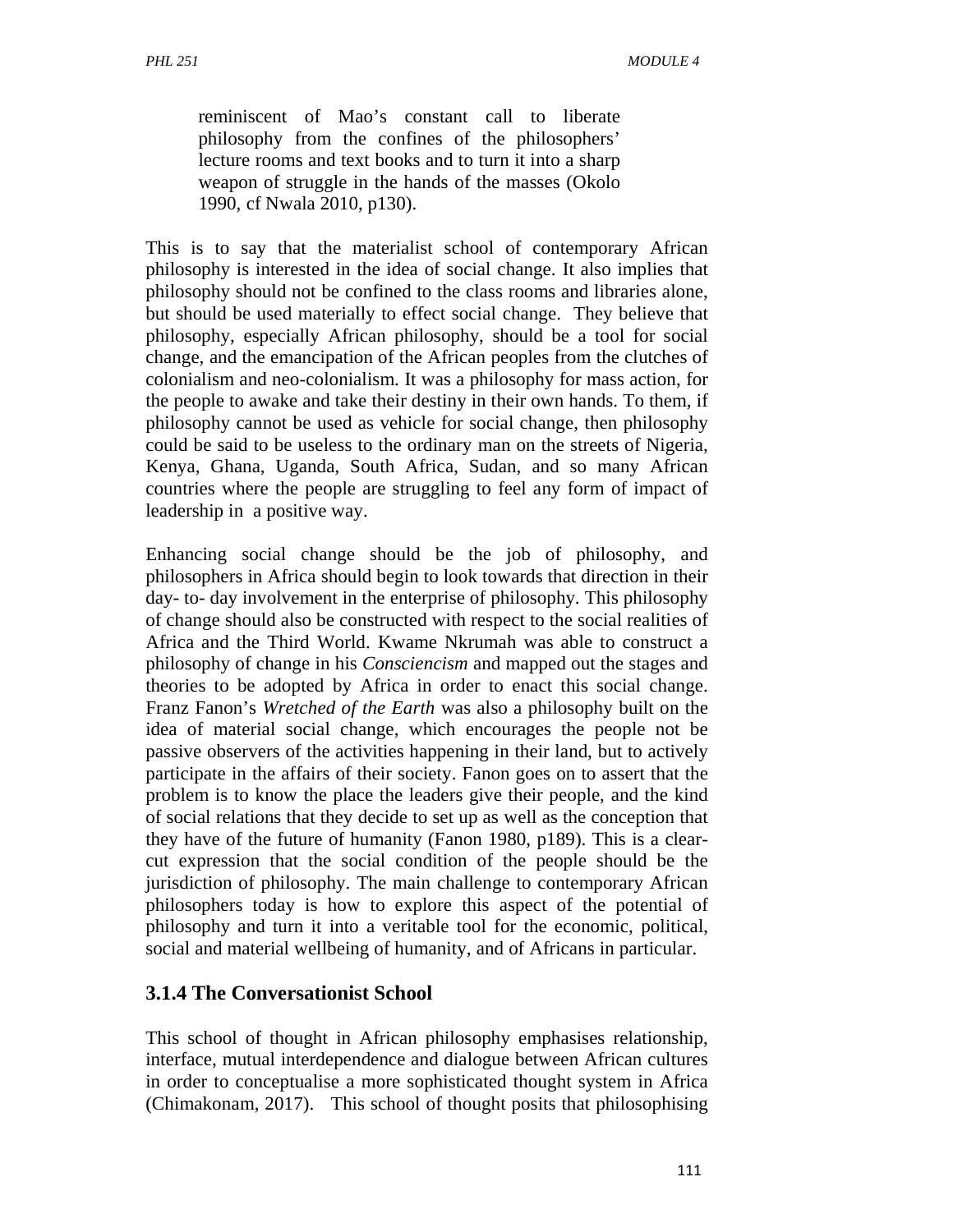in Africa will be more robust and thought provoking if the different cultures could come together in dialogue, in order to present a template for the evolution and reconstruction of ideas that pre-dominate African philosophy. it is about the revision of positions and opening of new vistas for thought (ibid). This school of thought priortises the sustenance of conversations and engagements over outcome, because it is about argumentation, but about shuffling of thoughts to benefit the African society. it can occur both at the level of individuals and between cultures, worldviews and traditions. The school of Conversationism is related to the Socratic method of dialectics; where questions are used as tool to investigate and reach logical truths. Chimakonam has also argued elsewhere that Conversationist African philosophy streamlines the minimum requirement, mode, focus and direction of thinking in contemporary African philosophy (Chimakonam 2015). This will provide a standard and guide against illicit philosophising in contemporary African philosophy.

In the face of the criticisms leveled against the Universalist and Ethnophilosophy, the Conversationist school becomes a veritable replacement for both schools. This school argue that the philosophers who tried to dismantle both the Universalist and Ethnophilosophy during the Great Debate had not proposed any form of replacement for these schools of thought, thereby leaving an empty space in the debate and conversation (Ibid). the Conversationist school as a new epoch in African philosophy, has come to fill that gap.

### **4.0 CONCLUSION**

These schools of thought in contemporary African philosophy have no doubt, strengthened the discussion and the enterprise of African philosophy a lot. We have learnt that the background of contemporary African philosophy was the fight against colonialism and neocolonialism, to liberate Africa and set her up for sustainable development. It was a philosophy of liberation. But the question of whether Africa has truly been liberated today is an ongoing question which should be left to every African to answer. But despite the answer each individual may give to the above question, it remains an indisputable fact that the travails of African philosophy and African culture and civilization in the hands of the European colonialists and cultural hegemonists were curbed to a large extent, by contemporary African philosophers.

### **5.0 SUMMARY**

This unit has been able to treat contemporary African philosophy while analyzing some of the schools that emerged as a result of the struggles of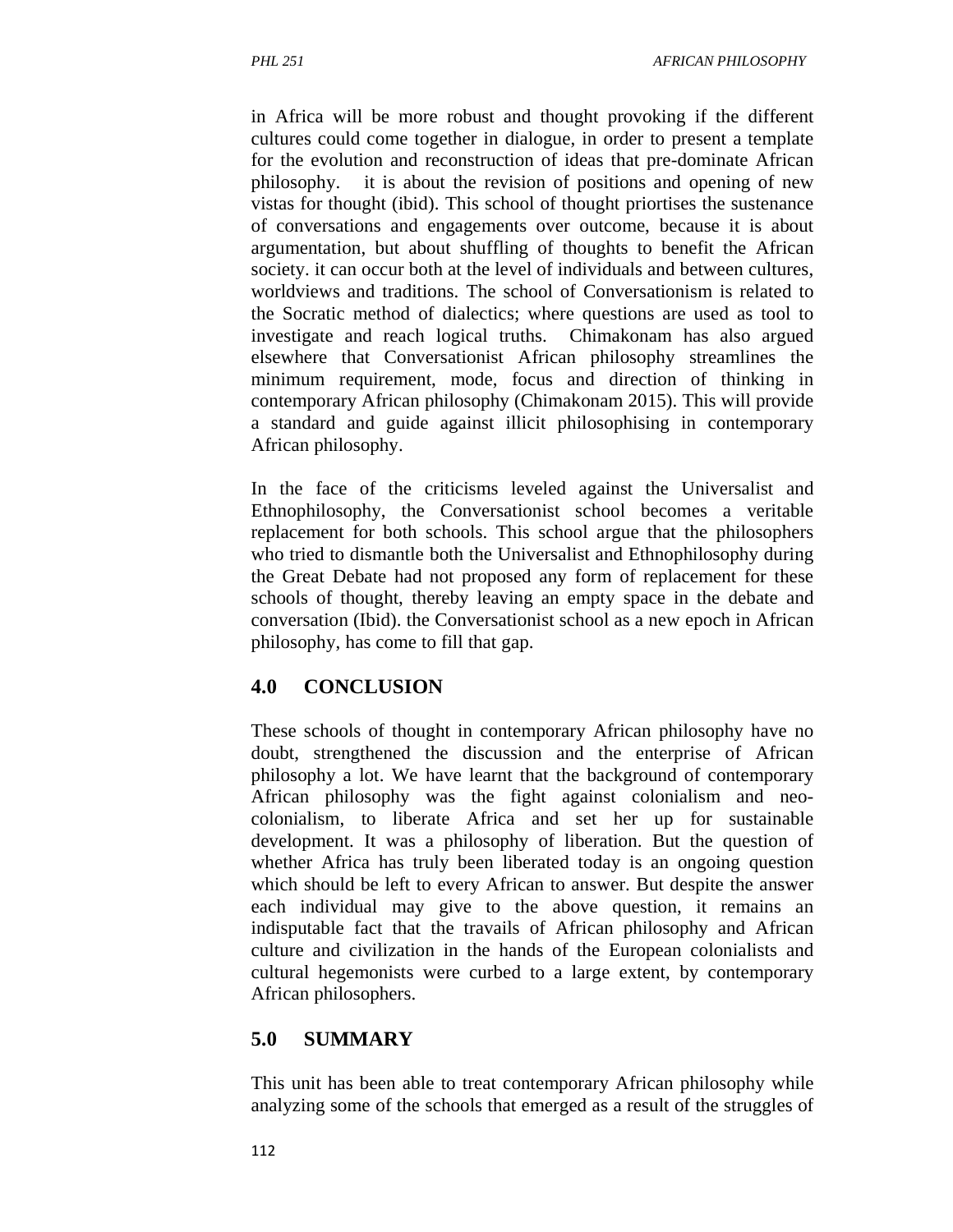contemporary African scholars against colonial denigration. The school of logical positivism believes that science should be the only tool with which to measure philosophy. To them, there is no much difference between philosophical methods and the scientific method. They are related to the philosophers of the Vienna Circle and believe that positivism is the only way forward for philosophy. The Good, according to scholastics is God. So the meaning and mission of philosophy is the search for God and its moral and spiritual function is said to be more important to the scholastics than its technical, theoretical, or materialist functions (Nwala, p129). Oladipo (2000) argues that there is crisis of relevance due to the kind of training given to students of philosophy in African Universities. This training, he maintains, is heavily reliant on the views of Western philosophers and scholars. The training gives African students the impression that Western Philosophy is the beginning and the end of philosophy (p.17).

The crisis of relevance lies in the fact that, despite these philosophers being of African descent, they will always try to solve African problems and contribute to African issues using Western ideas (ibid). The scholastic school maintains that religion and philosophy should be fused together and there is really not much difference between both. And lastly, the school of materialist philosophy argues that philosophy should serve no other purpose but that of leading and the midwife of observable material social changes. This school as we have said, is a call for mass action; a call for the people to arise from passivity or inactivity to activity and participation in the affairs of their nations. By so doing, humanity is expected to feel the impact of philosophy.

### **6.0 TUTOR-MARKED ASSIGNMENT**

- 1. Discuss the ideas of the materialist school of contemporary philosophy.
- 2. How would you assess the impact of contemporary African philosophy?
- 3. Write a short note on logical positivism.
- 4. What are the thrusts of the scholastic school of thought in contemporary African Philosophy?

## **7.0 REFERENCES/FURTHER READING**

Asiegbu, M. (2016). "Contemporary African Philosophy: Emergent Issues and Challenges". *OGIRISI a New Journal of African Studies.* Retrieved from: https://dx.doi.org/10.4314/org.v12i/.1. Accessed 2/10/2.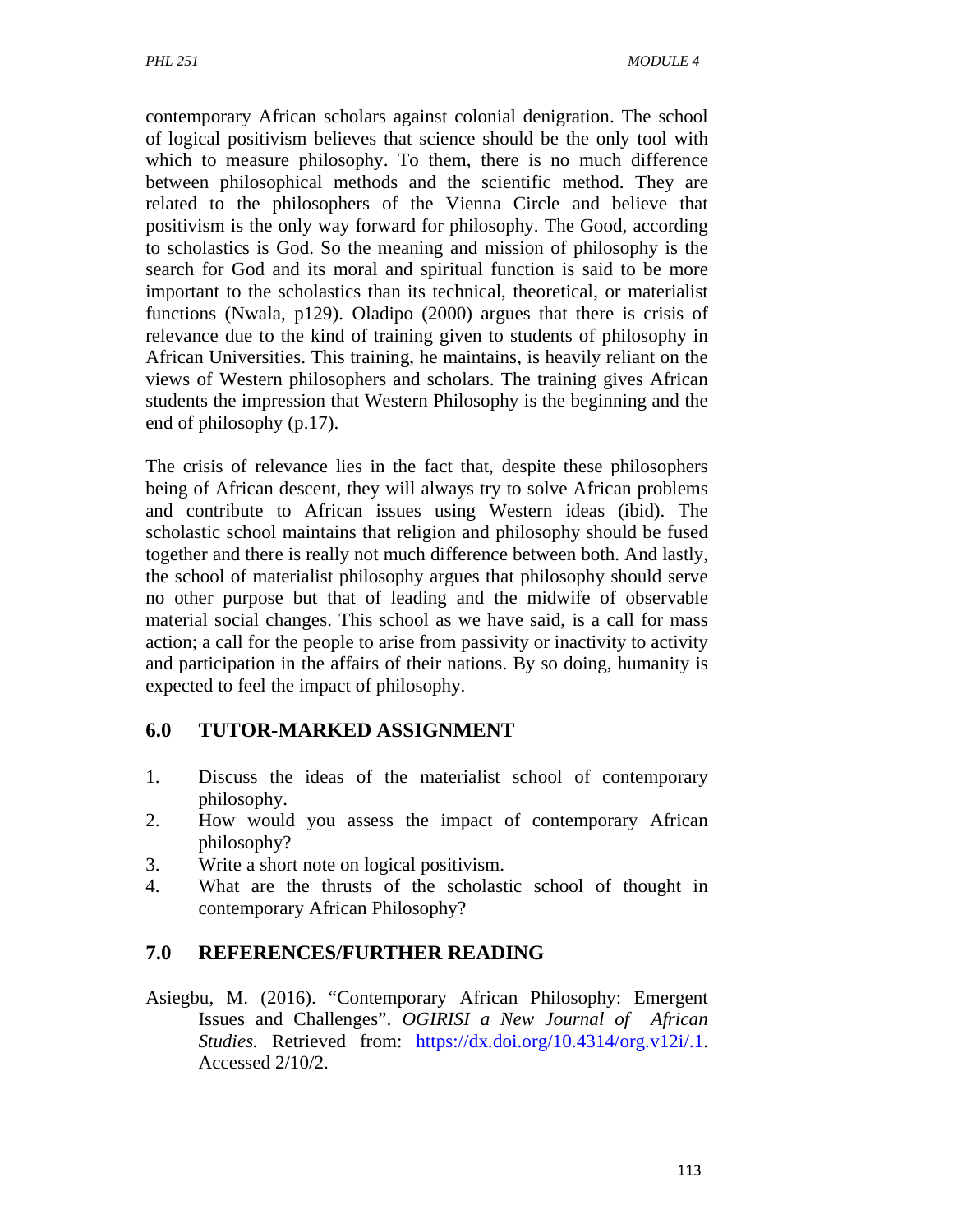- Abanuka, B. (2013). *A History of African Philosophy*. Onitsha: Spiritan Publishers.
- Chimakonam, O.J. (2017). "Conversationalism as an Emerging Method of Thinking in and Beyond African Philosophy." *Acta Academica.* vol. 49. no. 2. pp. 11-33. Retrieved from: https://dx.doi.org/10.18820/24150479/aa49i2.1.
- Chimakonam, O.J. (2015). "Conversational Philosophy as a New School of Thoought in African Philosophy: A Conversation with Bruce Janz on the Concept of Philosophical Space". *Confluence Online Journal of World Philosophies.* vol. 3. pp 9-39.
- Fanon, F. (1980). The Wretched of the Earth. London: Penguim.
- Kayange, G. (2018). *Meaning and Truth in African Philosophy*. Malawi: Springer. Online publication: https://doi.org/10.100071978-3-030- 01962-4. Accessed 2/10/21
- Makumba, M. (2007). *Introduction to African Philosophy*. Kenya: Pauline Publications.
- Niekerk, J. (2015). "The Analytic Appeal of African Philosophy". *South African Journal of Philosophy.* vol 34. No 4. pp 514-525. Retrieved from: https://dx.doi.org/10.1080/02580136.2015.1104796. Accessed 2/10/21
- Nwala, U. (2010). *Critical Review of the Great Debate on African Philosophy*. Enugu: Hilly Press.
- Oladip. O. (2000). *The Idea of African Philosophy: a Critical Study of the Major Orientations in Contemporary African Philosophy.* Ibadan: Hope Publications.

Tuner, W. (1903). *History of Philosophy. London*: Ginn & Company.

To also consider the following materials from Oyeshile where appropriate:

• Oyeshile, O.A.  $(2006)$  —The Individual – Community Relationship as an Issue in Social and Political Philosophy‖, in O. Oladipo (Ed.). Core Issues in African Philosophy. Ibadan: Hope Publication.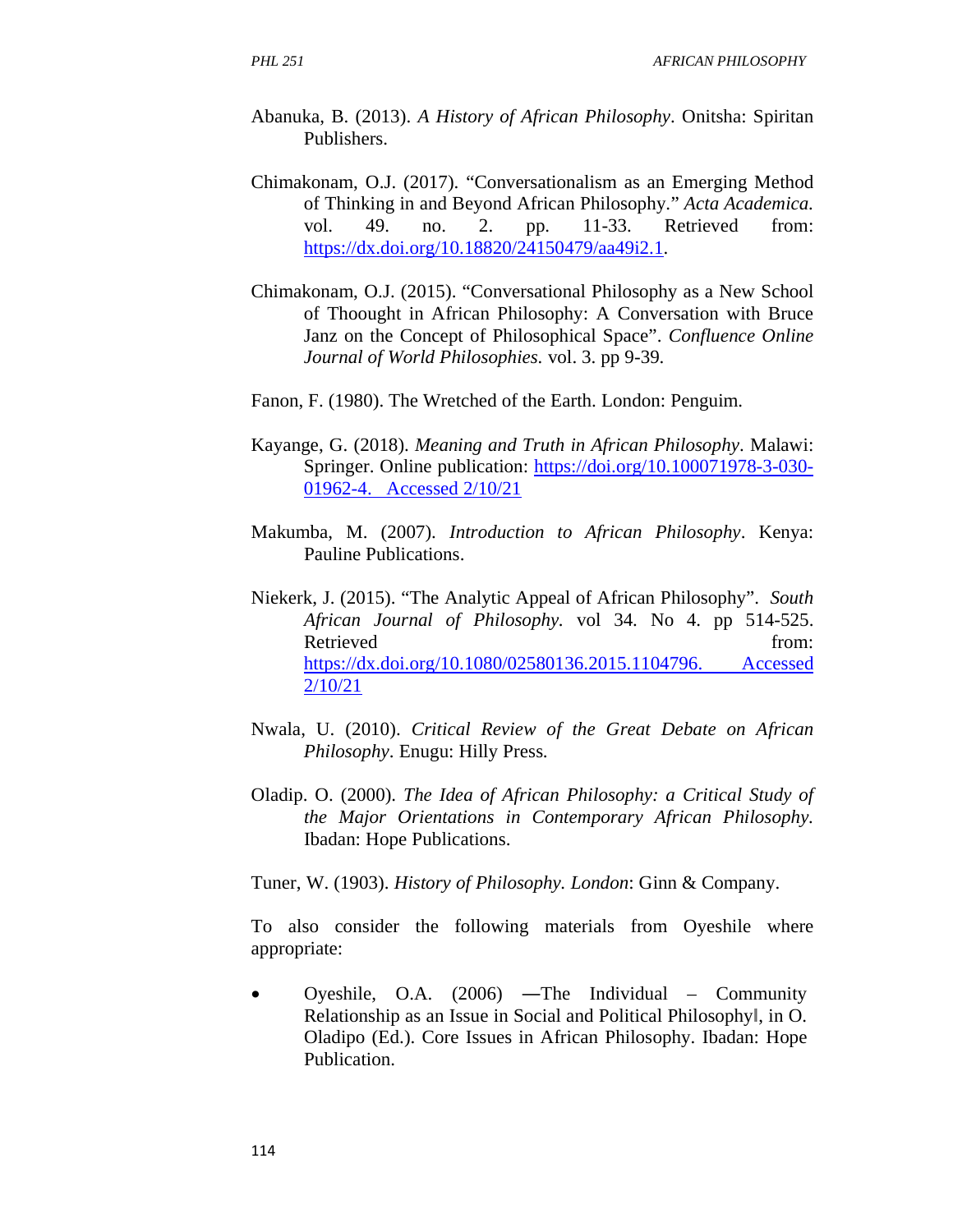- Oyeshile, O.A. (2006). ―Morality and Social Order in Contemporary Africa‖, Prajna Vihara: Journal of Philosophy and Religion, Vol. 7, No. 1, January – June.
- Oyeshile, O.A. (2007). ―Resolving the Tension between Corporate Existence and the Individual's Freedom in African Communal Society. The Yoruba Example‖, Ultimate Reality and Meaning Vol. 30, No. 4, December.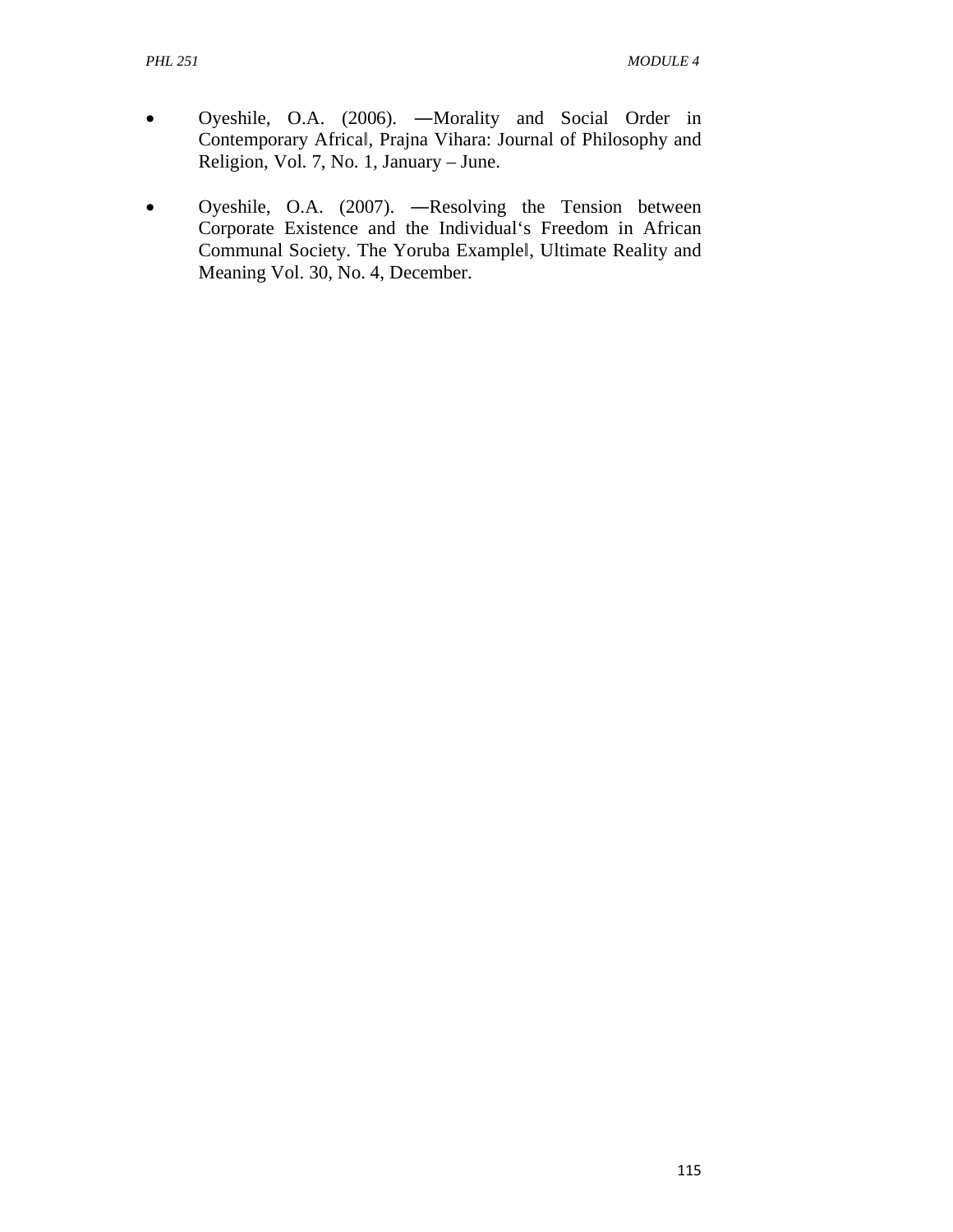#### **UNIT 2 THE THEORY OF AFRICAN HUMANISM**

- 1.0 Introduction
- 2.0 Objectives
- 3.0 Main Content
	- 3.1 The Concept of Humanism
		- 3.1.1 The Concept of African Humanism
		- 3.1.2 The Challenge of Post-Modernism
- 4.0 Conclusion
- 5.0 Summary
- 6.0 Tutor-Marked Assignment
- 7.0 References/Further Reading

#### **1.0 INTRODUCTION**

In a bid to provide an appropriate response to the lingering question of whether there exists anything called African philosophy, African philosophers have unearthed a particular type of philosophy which is basically humanist in orientation and ideology. This brand of philosophy has been tagged African humanism. This brand of philosophy has its foundation in the African worldview which is overtly humanistic in orientation and characterization (Eleojo 2014). In other words, the African outlook views everything according to its relationship with the human person. Every philosophy has its orientation and existential base, an acceptable mode, which can serve as a canon of identification. Azenabor (2010) maintains that there is always a certain minimal organic relationship among its elements in order to have such a general characterization. For example, we have the British empiricism, American pragmatism, German idealism, Russian materialism, and Indian spiritualism. There is always a style of philosophy that is persistent or dominant in a people's orientation, and that philosophy can be seen as the primary philosophy prevalent among such people. It is against this backdrop that we consider African humanism as a philosophical ideology and orientation prevalent in Africa and primary to the people's way of thought.

The African believes that the human person is of far greater value than any possession or anything whatsoever in nature. That is why the Igbo have the name *Mmaduka.* The name simply echoes the fact that there is nothing under the sun which could be used to compare a human being. It is the contention of African humanism that the African values the human person and relationships more than everything on earth. And that this worldview should be preserved and promoted to the world stage as part of Africa's rich cultural heritage. Therefore, African humanism is a philosophy that extols not only the good of the human person and the relationship with others, but also the good of the African person as the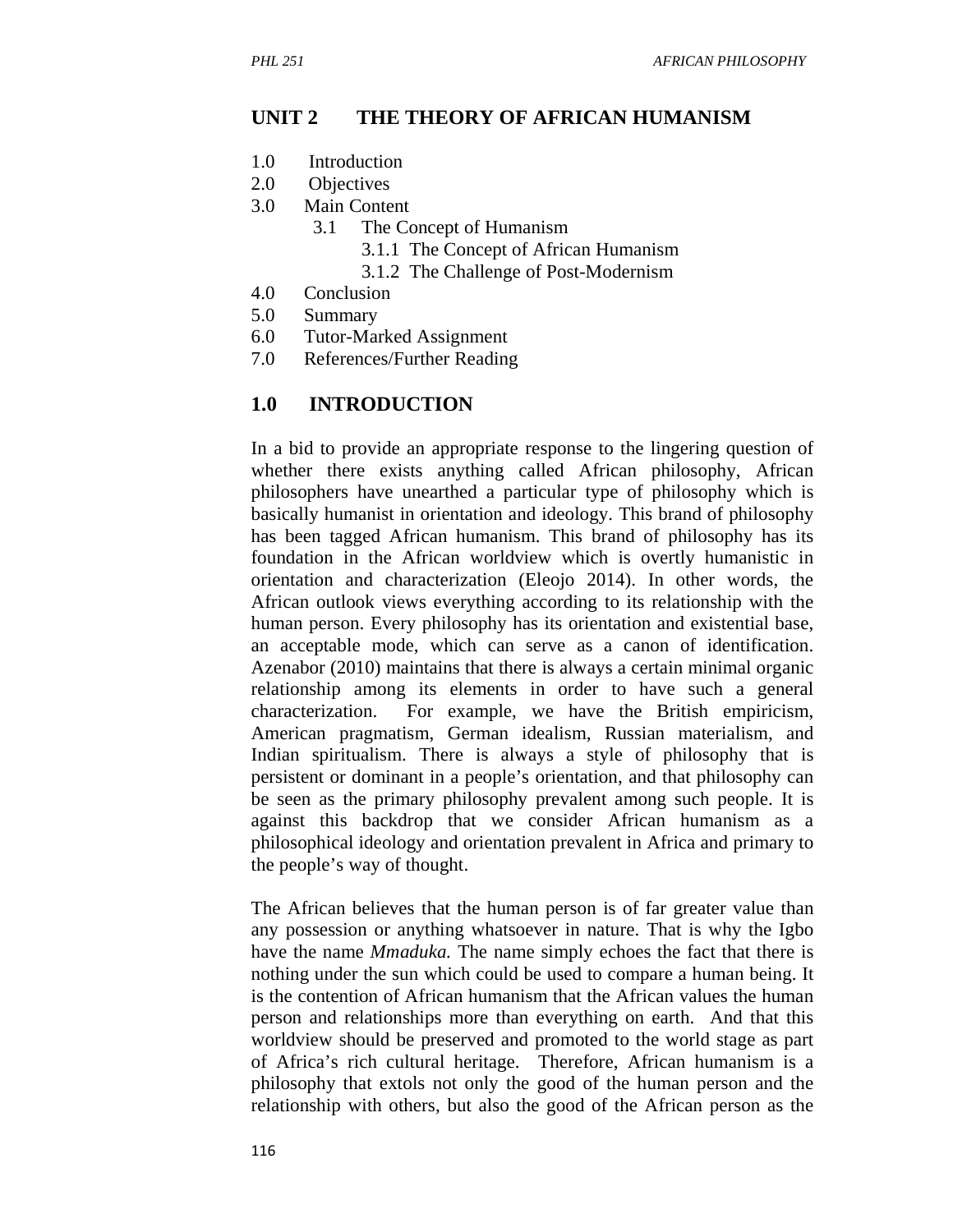main purpose of all actions in this worldview (Eleojo 2014). It entails an active concern for the welfare of the human person as the central object of policy (ibid).This ideology of African humanism encourages the best in the evolution of society and the treatment of mankind, and in the exploitation or use of her natural environment (Igwe 2002, p189). This implies that even ecological concern forms part of the humanist orientation of an African. This unit examines the core ideas of African humanism

# **2.0 OBJECTIVES**

By the end of this unit, you will be able to:

- explain the concept of humanism
- learn the African concept of humanism
- discuss the major comparisons between African and Western humanism
- X-ray the post-modernist critique against humanism.

# **3.0 MAIN CONTENT**

## **3.1 The Concept of Humanism**

The idea of humanism appeared as a protest to the personal immortality of Christianity. It is a call for man to make the most of the current world in form of achievements and building a better life on earth (Azenabor 2010). It argues that all human values and morality could be grounded in this earthly existence and experience. There is no conscious survival after death, so we should endeavour to make maximum use of the time we live in order to affect people's lives and make positive impacts on our world. Humanism as an ideology believes that one's service to fellow men is the ultimate moral ideal of the society; nothing could be compared to rendering service to humanity and contributing one's quota to the development and welfare of humanity. "It repudiates discrimination and reaffirms the spirit of cosmopolitanism, the spirit of international friendship, brotherhood, and compassionate concern for fellow human beings throughout the globe" (Azenabor 2010,p111). Humanism as a concept, just like the materialist we studied above, is more interested in the solution of the problems of the human being. It is a human-centered concept. It considers all forms of the supernatural as myth and sees nature as the totality of being, drawing from the laws of science and believing that man is an evolutionary product of nature. The ultimate goal is the improvement of his condition and welfare. This places the concept as a important ideology for Africans who are badly in need of improvement on their lives and welfare.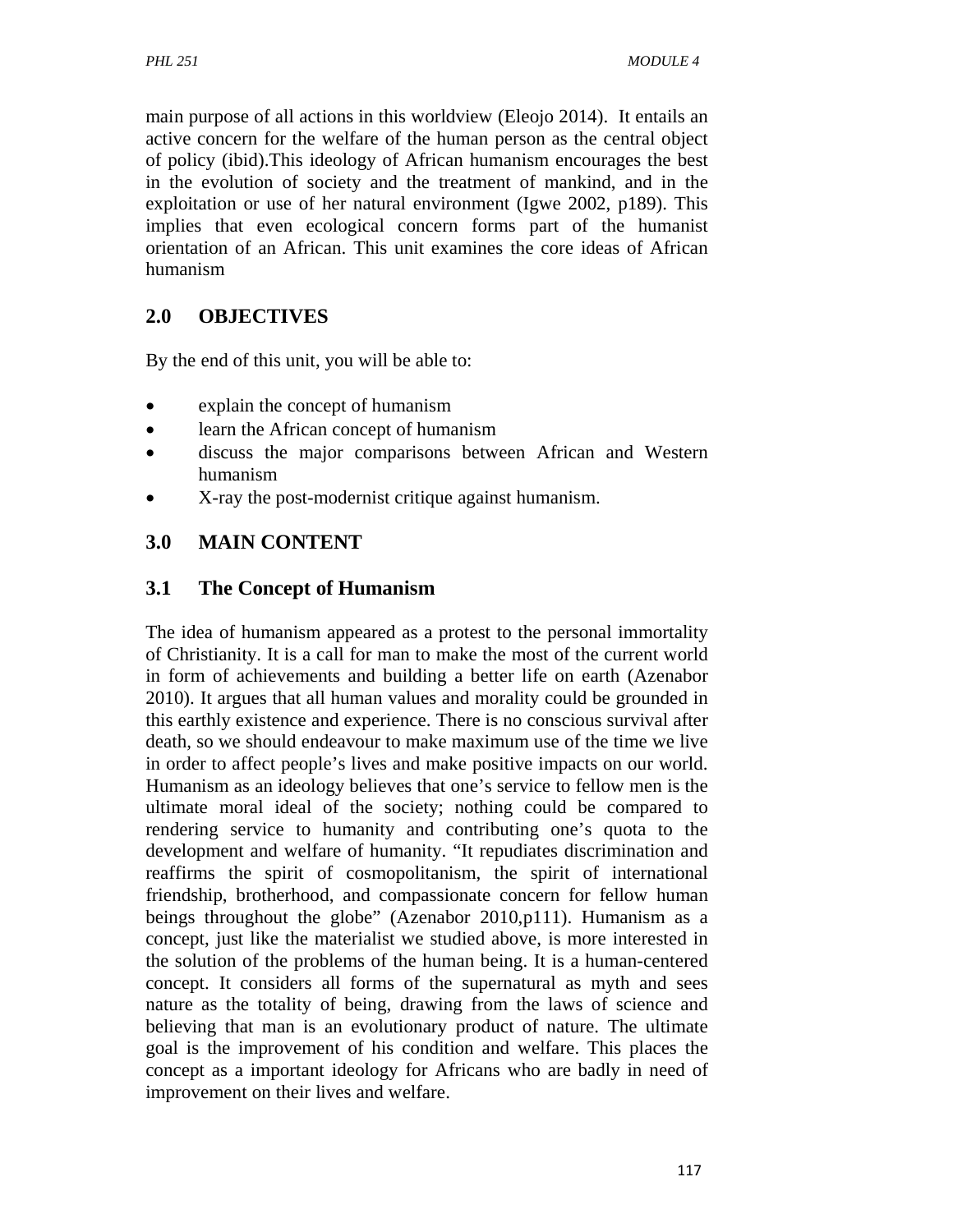There is this concern that philosophy is unprogressive; discussing the same questions that were discussed in ancient Greece, which do not have any bearing on the individual or humanity in general (Sogolo 1993, p18).

This geared up the humanist philosophers, who are bent on making sure that philosophy becomes a tool for societal reconstruction and cohesion. To them, we should not always be talking about issues that were prevalent thousands of years ago in ancient Greece. Philosophy should be used to settle real life issues and uplift humanity. Philosophical concepts and principles should not be discussed for their own theoretical interests, but for the application on the understanding and improvement of human life. Masolo (1994, p170) has argued that philosophy must be practical to the extent of being able to change and transform society. It should not be about theories alone. The humanists maintain that there must be a connection between philosophy and the problems of the society; it must serve the community and humanity in general. The stance of the humanists is in contradiction with the anti-humanists which hold that all consciousness is casually or structurally determined, and so humanism places so much on the decisive influence of social, economic and psychological structures, as man is left just as a pawn in the game of life, or the self-determination of the individual is only but an illusion (Eleojo 2014). But the human person is called upon to make the best of life in this world, take delight in earthly achievement, and build a better life here on earth; thereby rejecting religious scholasticism and humble piety (Mautner 2000).

Azenabor (2010, p113) expresses that there are five stages and dimensions to humanism:

- The ethical sense of humanism involves the belief that human beings should be accorded compassion and respect.
- The sociological sense argues that social structures are best viewed as the products of human agents.
- The historical sense denotes periods such as renaissance, in which man became the center of scholarly attention. This sense may also connote the belief that there is an important distinction between man and animals
- The fourth is the idea that human beings are sovereign, as against the issue of the divine or supernatural. Some scholars have criticized this idea as an atheistic dimension of humanism. In this stage, humanism becomes the opposite of supernaturalism, insisting that man should rely on his own capacities rather on some supernatural powers believed to exist.
- The fifth sense is placing primacy on human sense or nature. This puts primacy on the importance of the virtue shared by humans as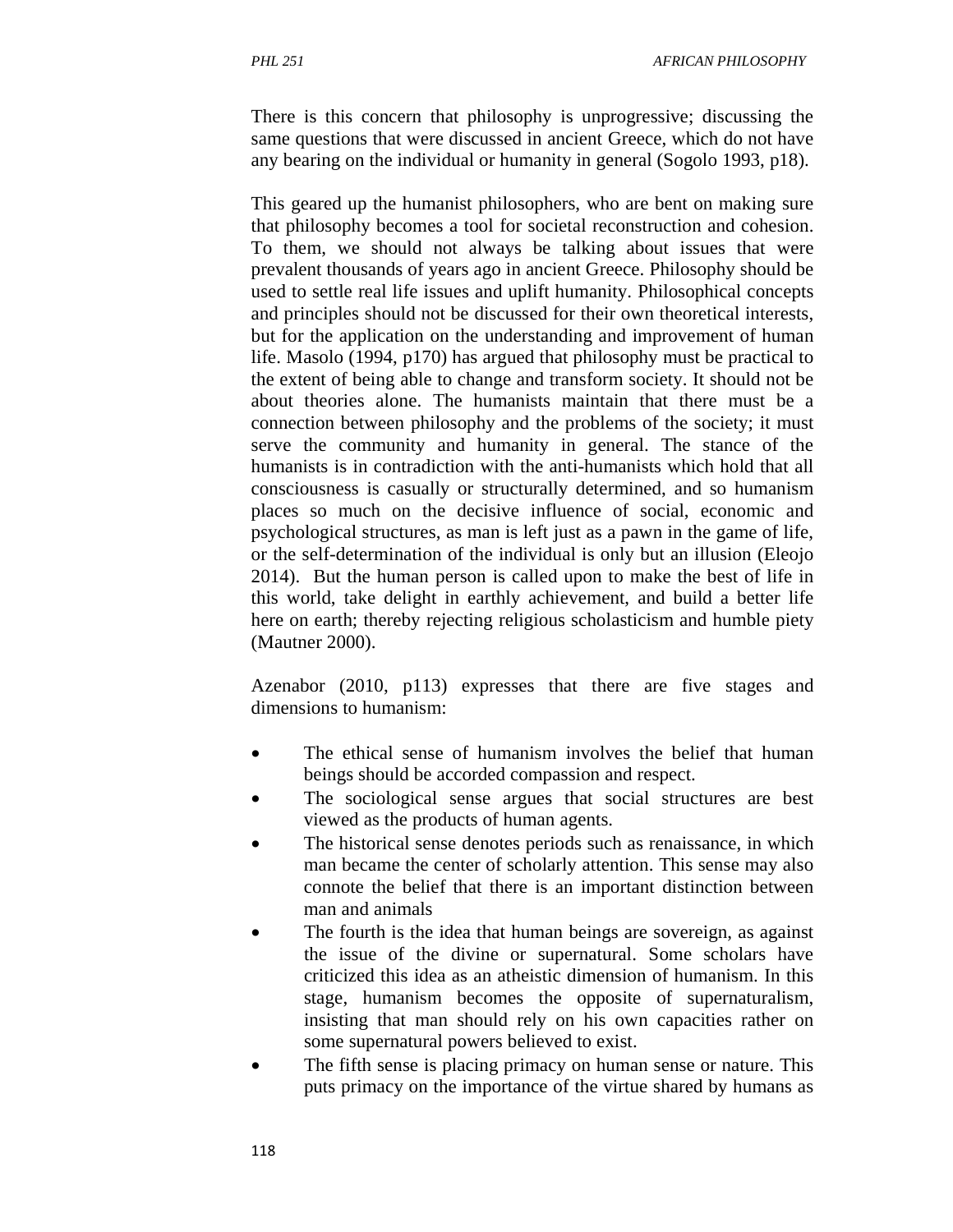a result of their humanity. And in this sense, we talk of "Africanity" or Africanness".

If man relies on the power of reason, courage and vision, he will become the master of his own destiny. The first notable humanist was Protagoras, the Greek philosopher who famously said that "man is the measure of all things". Humanism is a universal phenomenon; it is present in all civilizations. At any point where man becomes the center of active intellectual, religious, philosophical, ideological and artistic concern, humanism is said to have taken place (ibid, p115).

## **3.1.1 The Concept of African Humanism**

African humanism is, simply put, the adaptation of the humanist ideology to the concrete situation of the African. It is an attempt to identify values, practices and cultures indigenous to Africa which set Africans apart from other peoples of the world. That is, humanism from the African point of view, the African experience. Azenabor (2010, p115) stresses that African humanism sets the pattern of African thought and defines its style, methodology and terms of expression. African humanism believes in the worth and possibilities of the African, emphasizing on the African person, his dignity and culture, rather than science and technology which is the emphasis of the West. Azenabor (ibid) maintains that African humanism stresses interdependence and relationships among people in the society. This is obviously the idea of social interaction and cohesion which goes back to the African concept of personhood which we have studied earlier. So, there is a valid relationship between the African conception of the human person and that of African humanism. Both stress the need for social engineering and cohesion. Obioha & Okaneme (2017) declare that African humanism is a community- based idea; meaning that the community is the concern of the concept. They insist that there is really not much difference between African communalism and African humanism. Communalism is a doctrine of social organizations, relations and networking; making it an offshoot of African humanism. African humanism constitutes all human beings into one universal family of humankind having one universal father-God (ibid).

They assert that:

In descending into a human society, the human person does not live a solitary and uncooperative life (the type that characterizes Hobbes' state of nature. This is itself a rejection of the concept of the state of nature, as explicated by Hobbes and other eighteenth-century European philosophers who asserted the existence of an original pre-social character of man) but from the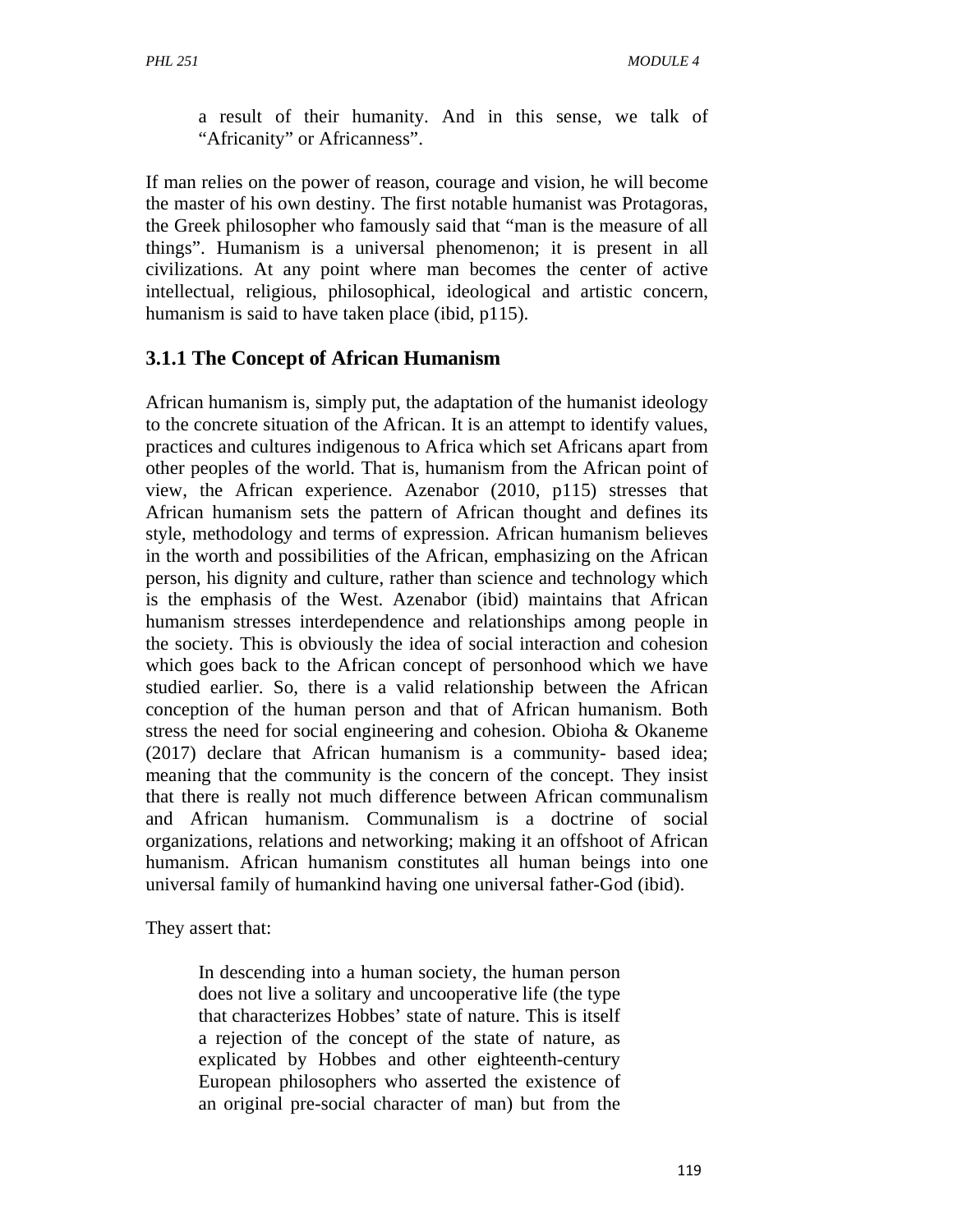outset is involved in an intricate web of social relationships with other humans in the society (p 46).

This idea further expands the belief that man in the African conception of humanism is an important, not an isolated entity, but a part and parcel of the whole societal process, relations and cohesion.

African humanism believes in God, and also believes that man, being a creation of God, also possesses some of the intrinsic values and characters of God, hence deserved of some form of dignity and selfrespect. That we are all children of God has a way of influencing the values and unity attached to the African people (ibid). And the belief in the human soul which permeates all human beings constitutes all persons into a universal family of humankind and brotherhood. Everybody has the nature of man (soul) and merits dignity and self-worth. This communal personhood simply means that man is a social animal who is able to interact and relate within the community, and also pursue his own dignity, as well as the dignity of others. African humanism states that human beings deserve help and therefore ought to be helped, and that human beings should be the object of moral standard of the society. It is aimed at creating a sense of authenticity, and dedicated not to abstract thinking and conceptual analysis, but to finding purpose and meaning in the African life and existence (Azenabor 2010, p115). With African humanism we appreciate the significance of philosophy within the African context and environment; thereby helping to deepen the African sense of fellowship and solidarity (ibid). So man needs his fellow man to overcome life's challenges, and life's ambitions are better achieved in a cooperative and communitarian environment where all hands will be on deck to think out solutions and proffer them accordingly. As the Igbo use to say,*Igwe bu ike* (there is strength in a crowd) and *I di n'otuotu bu ike*  (unity is strength).The above sayings typify the essence of African humanism. Just like the materialist school, it is a clarion call for a unity of action and for philosophy to be used as launch pad for social change. And the only agent of this change is the human person.

Godwin Azenabor discusses the major differences between the African and Western humanism. One major difference he identifies is that African humanism does take analysis as its central focus as it is in the West (p, 124). He maintains that unlike the African humanist ideology, the West has this obsession for system building and the search for certainty. According to him, that is what has led the West to be able to control and dominate nature including every living thing in it. The Western idea of humanism requires the ability to analyze and explain phenomena. Whereas the African literary culture takes interpretation as its own main focus, the West talks more about analysis (ibid, p125). But this attitude of interpretation, as Azenobor explains, constitutes a viable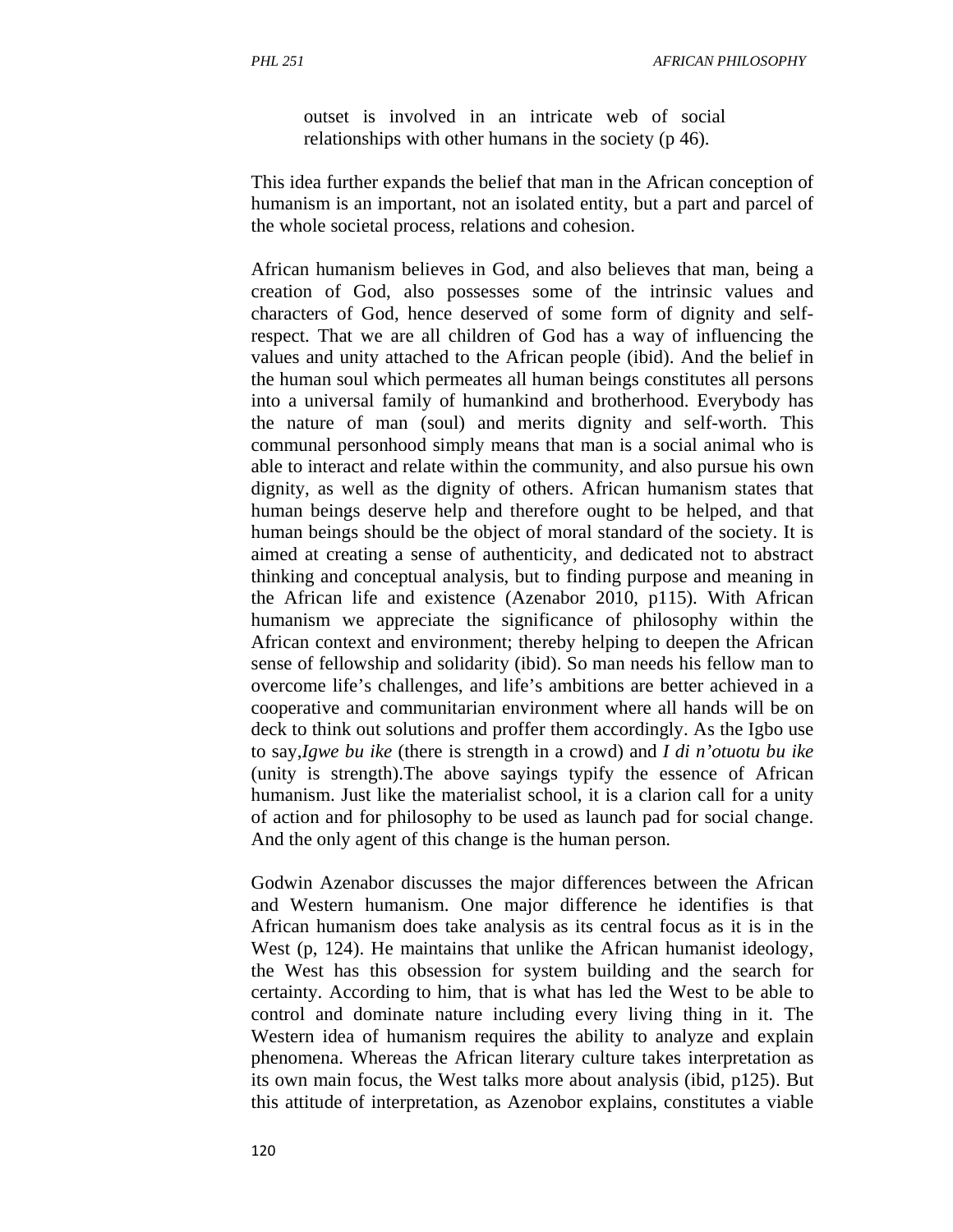alternative to the pure analysis of the West. Again, the African doctrine of interdependence and communitarianism is in opposition to the Western doctrine of individualism. The African concept of humanism has this communitarian outlook, as against the Western idea of everybody being overly independent of the community.

Another major difference in the African humanism is about holism rather than the Western atomism. In holism, the whole is greater than the parts. Holism upholds systems and it is with the holistic system of thought that we are able to establish synthesis of human knowledge. This is quite different from the Western view of atomism where the part is said to be of more importance than the whole. In the African humanism, the part is nothing without the whole, because it is the whole that gives legitimacy and existence to the parts.

The African humanism also goes back to the past, to draw from the African traditional/indigenous past. Having the African tradition as major source of knowledge is a major difference between the Western and African concepts of humanism. The sources of inspiration for both types of humanism differ greatly. While the Western humanism will be inspired by Western tradition, the African humanist will always be influenced by his own traditions and customs. Azenabor also notes that another source of difference between both forms of humanism is the urge of the African to co-exist with, instead of conquering nature and the world. While the Westerner wants to conquer the world by virtue of his extreme individualism and quest to scientifically subjugate the rest of the world, the African sees nature and the world as a home where he needs to exist comfortably and feel at home. The African humanist understands that the universe is part and parcel of reality; therefore, if he brings any form of damage to the universe, he is also damaging himself.

Another source of difference is the metaphysical outlook of the African ontology. The ontology of the African is replete with beings which are spiritual forces and even the ancestors and other beings; visible, invisible, concrete and abstract existence. This is what Azenabor calls "spiritual empiricism"; meaning that when the right spiritual apparatus is applied, even nothing will become something.

He finalises it thus:

1) Values derive from human interest - what is good is what promotes human interest, what is decent for man, what brings dignity, respect, contentment, prosperity, joy to man and his community. And what is morally bad or objectionable is what brings misery, misfortune and disgrace and what is hateful to both the spiritual and ancestral beings. So,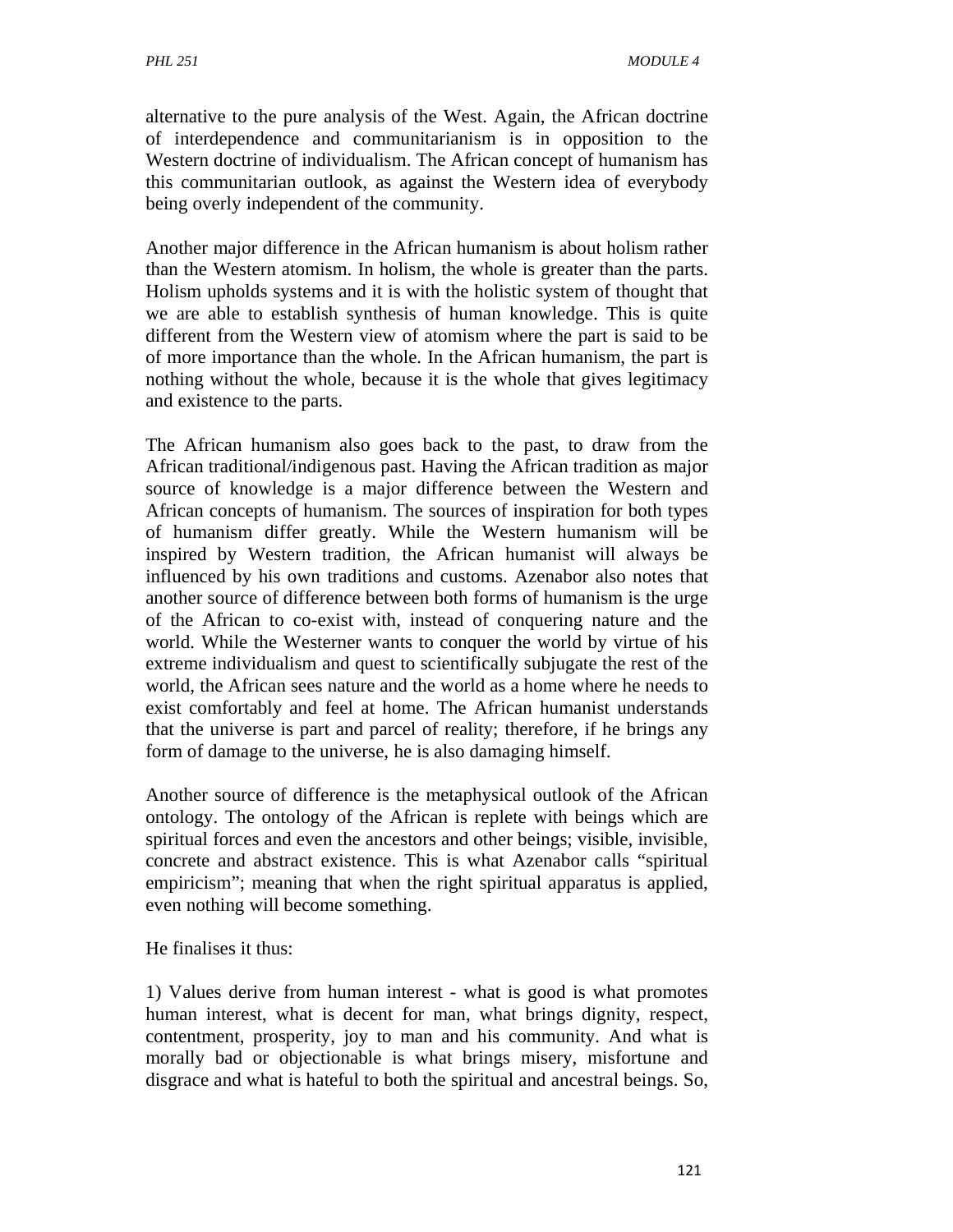African humanism is founded exclusively on the consideration of the African wellbeing.

 (2) Human fellowship or communion is the most important of human needs, hence inter-dependence and communalism rather than individualism. This is an offshoot of African cultural ontology, which is holistic - there are no isolated individuals, man is a being in relations to others, life is sharing. This spirit is important to uphold human dignity which is the basis of African humanism - the conscious attempt to demonstrate a concern for human interest and problems in Africa in order to enhance progress and development. Humanism is therefore a concern for a necessity of finding a harmony between cultures. It is an attitude of accepting the other for what he is, simply as a human being, irrespective of his individuality or characteristic. But post modernism is opposed to this harmony or commonness (Azenabor 2010, p126-127).

#### **3.1.2 The Challenge of Post-Modernism**

Post-modernism has posed a very serious challenge to the concept of humanism in general. Post-modernism is both a form of culture and thought. As a form of culture, it emphasizes pluralism and the belief that we should celebrate difference. As a form of thought it is suspicious of the classical notion of truth, reason, identity, objectivity, universalism, and any form of single framework or ultimate grounds of explanation (Eagleton 1996). This simply means that post-modernism does not accept ultimate thinking and value standards in the society. It preaches against absolutist excesses and questions the validity of taking any form of model or reality as a standard or yardstick for judging others. It does not agree that the society should set standard on how people should behave or how they should relate with one another in the society. The moral standard and values of the society should be set aside and people should be treated according to the way they have decided to live their lives. The society should be all-embracing and no one should be rejected because of the moral standards such a person has decided to maintain. The postmodernist movement argues that truth has many sides; hence no one should use a particular side or version of truth to impose judgment on another person. Adopting a particular standard and using it as a yardstick to judge others, just like in humanism, is anti-freedom, and dictatorial, hence it is not acceptable in the modern world.

The idea of a dominating mode of thought like humanism really needs reconstruction because no specific system in the world provides an absolute. This is comparable to Karl Popper's critical rationalism. No intellectual tradition in the world is capable of serving as the universal paradigm from which every other alternative should be assessed. It is against universalism, immutability, sameness, and essentialism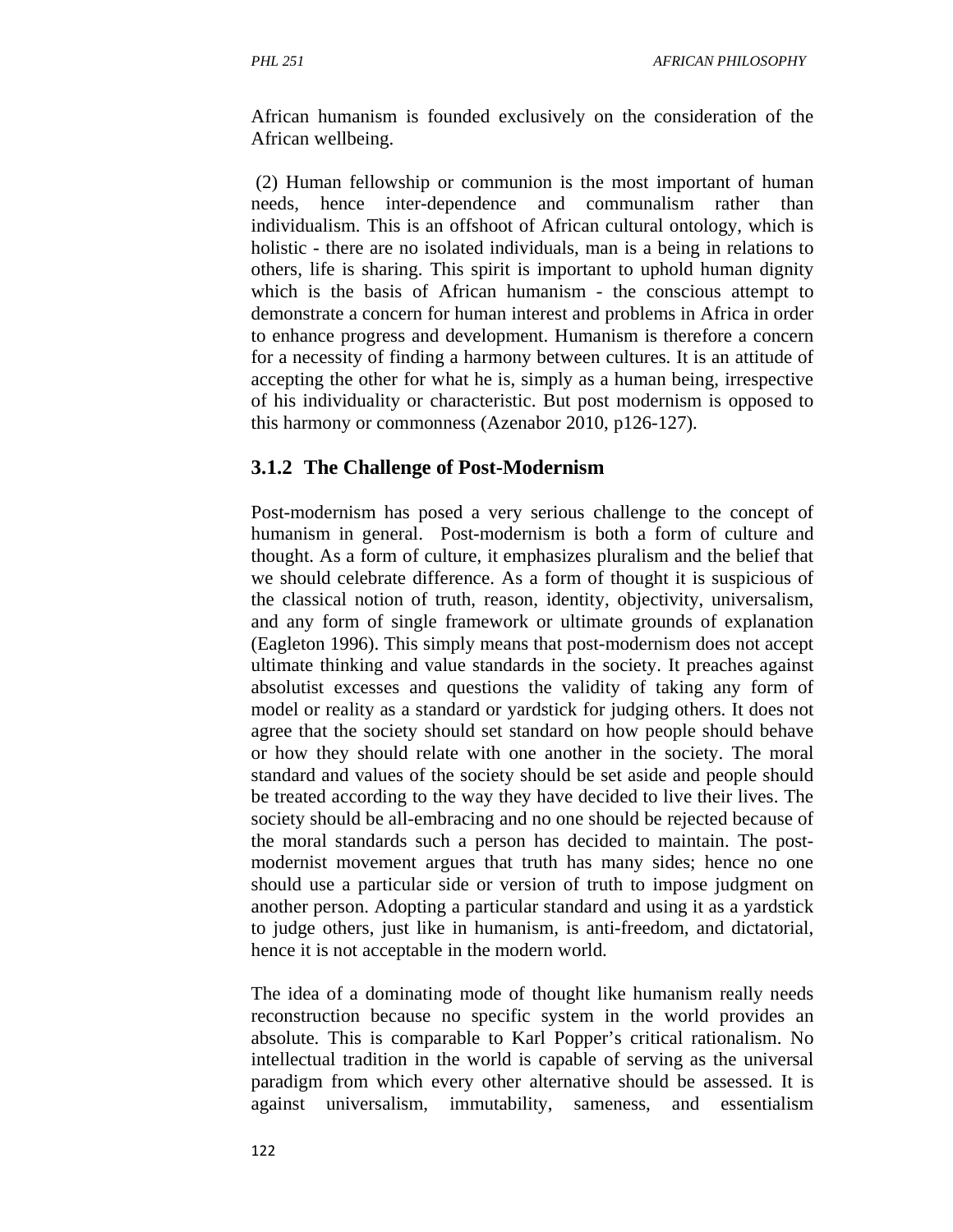(Azenabor 2010, 128). Truth is a relative thing and setting universal standards for anything is a mistaken idea. No universal standard should be set, rather the world should celebrate diversity of ideas and alternatives, as it is the hallmark of the modern world. To them, there is no essence, or common in the sense of certain properties that humans share based on their Africanity or humanity. It is just about the individual person and his unique ideals and characters. It poses a radical challenge to any system that adopts absolute values, culturalism, metaphysical foundations, and identity; it mobilizes multiplicity, non-identity, antifoundation, and cultural relativism against these values (ibid, p128). It believes that allowing multi-culturalism is tolerance, and the idea of setting standards can even be seen as racism and anti-Semitism. As Azenabor asserts, the main thrusts of post-modernism are:

There is no absolute or universal truth, knowledge, reality and morality. This simply implies that the post-modernists believe that philosophy should close shop; as well as its essential branches like ethics and metaphysics. We only have interpretations which are according to our biases, race, class and gender. Post-modernism is a profound attack on the idea of standard and moral values, but we can imagine what can happen in our world when we set no standard moral values or when we lower them to mean just everything anybody thinks. Morality and values should not be anything anybody thinks, they should not just be based on individual standards. There are universal values and morality also is universal; people can only strive to meet with these universal standards. So the fact that some people have decided not to even try to strive does not mean that these standards do not exist. Besides, postmodernism mistakes perception for truth. Different people perceive different aspects of the truth. But none of these perceptions represents the truth. As they are, they are just approximations of the truth. They are simply aspects of the truth, not the truth itself.

## **4.0 CONCLUSION**

The idea of humanism is broadly based on the idea of seeking for human welfare and dignity. It is the concept of keeping the human being at the center of every activity in the world. Academics and philosophy in particular, should not be about abstractions, but about the human being, about solving real life problems of man. African humanism brings the concept of humanism home to Africa; it gives it a coloration that is based on African values, culture and tradition. At the center of the African worldview is the idea of communitarianism, the idea that the whole is greater than the part, that one person cannot do it alone. That is what informs that idea of African humanism, and that is also a point of departure from the Western concept of humanism. Post-modernism has been a huge challenge to the concept of African humanism; accusing it of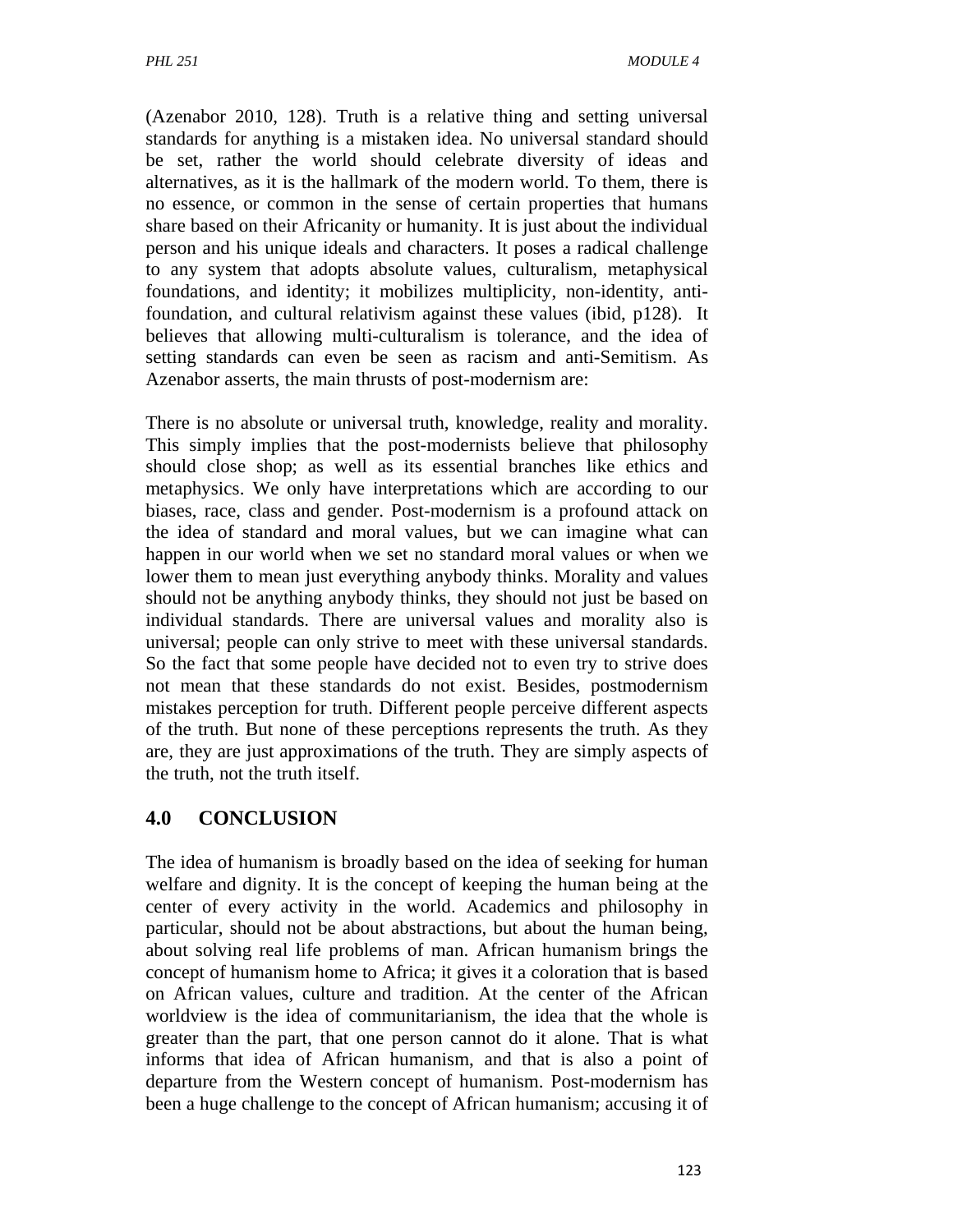authoritarianism and lack of inclusion. Post-modernists argue that setting of standards in the world is akin to imposing bias standards on other people.

## **5.0 SUMMARY**

This unit has been able to introduce the student the concept of humanism; and especially the concept of African humanism. We have analyzed the concept and understood that humanism is a clarion call for philosophy to arise from dogmatic slumber, to arise and be able to affect human life in tangible forms. African humanism is concerned with the values and life practices indigenous to Africa and which distinguish them from Europeans. The spirit of humanism shapes the thoughts and daily lives of the Africans. It is an attempt to understand man and nature as regards to relationships with others. The idea of African humanism is also connected to the idea of African communalism and cooperation, which keeps everyone bound together. Azenabor (2010) insists that the idea of tracing African humanism to the African traditional past is based on the fact that when one does not have a good knowledge of the past; it will be difficult to have a clear vision of the present and of the future. We must look at our past in order to formulate a clear, progressive, relevant and positive idea of the future (p, 130). One must have a good knowledge of the past before one can to think clearly and coherently of the future. Knowledge of the past is essential for the African in order to understand where we are coming from as a people, and where we are supposed to go.

### **6.0 TUTOR-MARKED ASSIGNMENT**

- 1. What do you understand by humanism?
- 2. Critically compare the concept of humanism in African and the West.
- 3. Discuss the influence of post-modernism to African Philosophy.
- 4. What do you think are the dangers of post-modernism?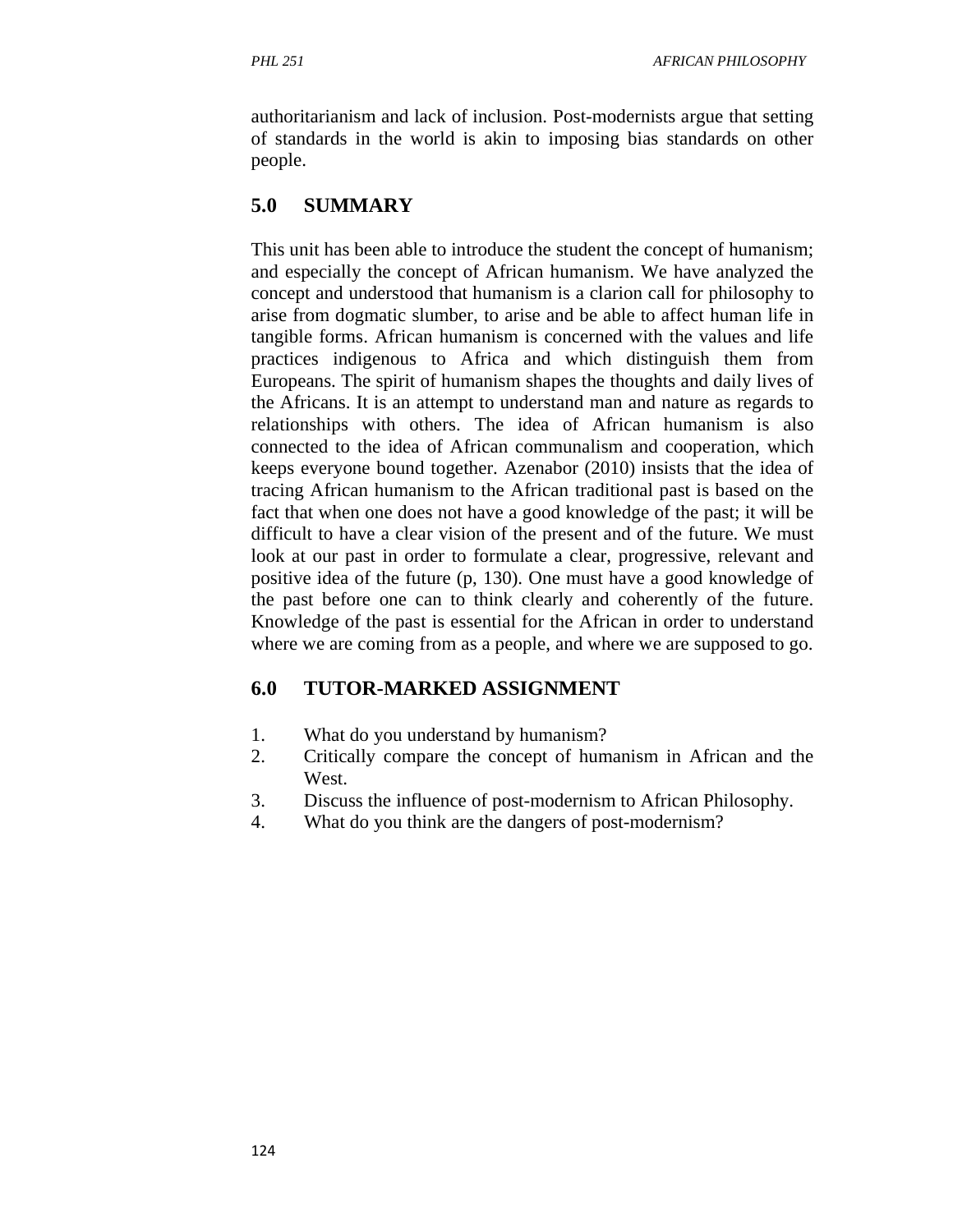#### **7.0 REFERENCES/FURTHER READING**

- Azenabor, G. (2010). *Modern Theories in African Philosophy*. Lagos: Byolah Publishers.
- Eagleton, T. (1996). *The Illusions of Post-Modernism*. Oxford: Blckwell.
- Eleojo, F. (2014). "Africans and African Humanism: What Perspectives?" *American International Journal of Contemporary Research.* Vol 4. No 1.
- Igwe, O. (2002). *Politics and Globe Dictionary*. Enugu: Jamoe Enterprise.
- Mautner, T. (2000). *The Penguim Dictionary of Philosophy*. London: Penguim Books.
- Obioha, P. & Okaneme, G. (2017). "African Humanism as a Basis for Social Cohesion and Well-Being". *International Journal of Humanities Social Sciences and Education (IJHSSE).* Vol 4. Issue 5. Pp 43-50. Retrieved from: https://dx.doi.org/10.20431/2349- 0381.0405005. Accessed 3/10/21
- Sogolo, G.(1993). *Foundations of African Philosophy*. Ibadan: Ibadan University Press.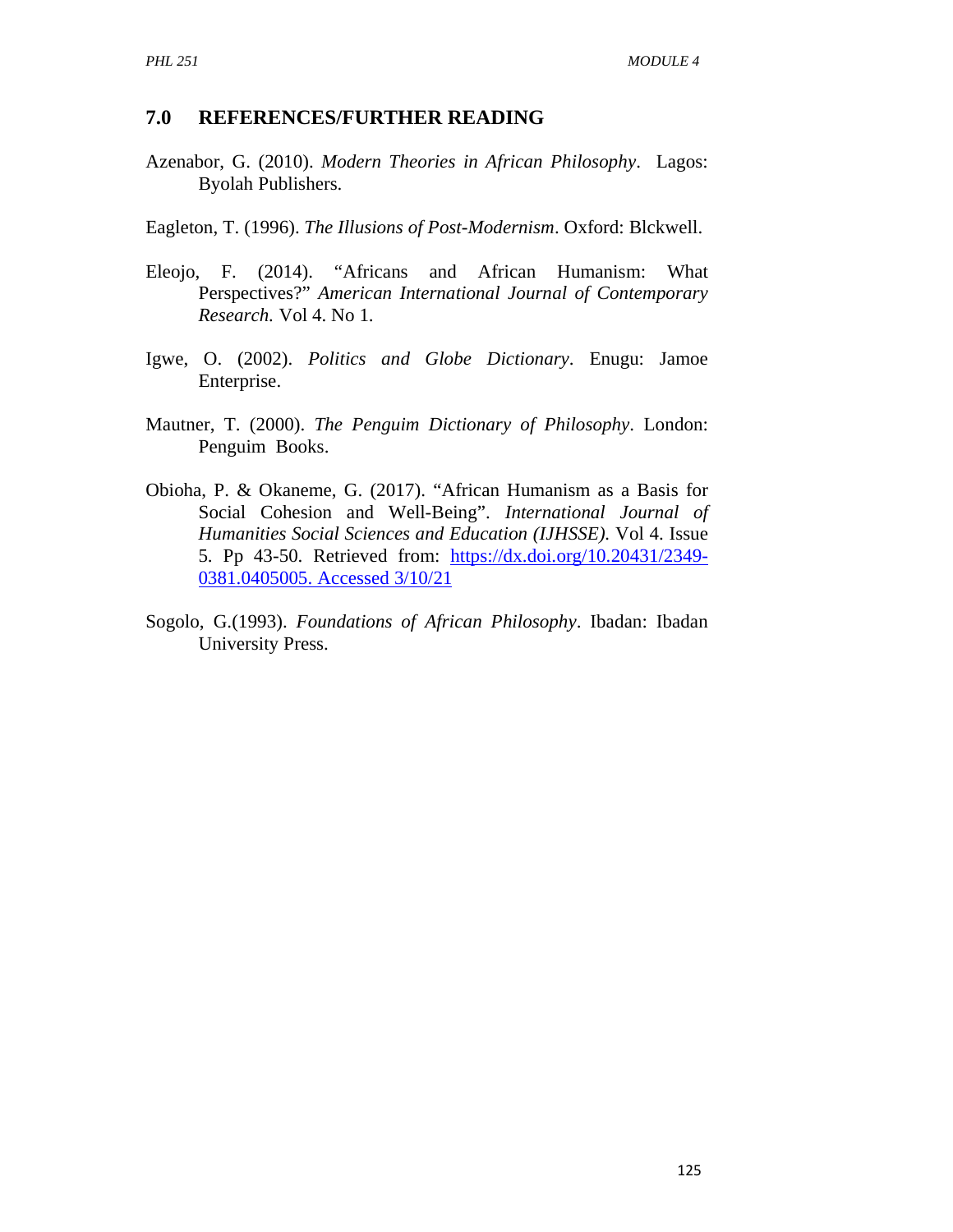#### **UNIT 3 SOME AFRICAN POLITICAL THEORIES**

- 1.0 Introduction
- 2.0 Objectives
- 3.0 Main Content
	- 3.1 Nyerere's Ujamaa
		- 3.1.1 Nkrumah's Consciencism
		- 3.1.2 Fanon's Theory of Violent Revolution
- 4.0 Conclusion
- 5.0 Summary
- 6.0 Tutor-Marked Assignment
- 7.0 References/Further Reading

#### **1.0 INTRODUCTION**

As we have noted earlier, colonialism helped to engender a defensive and liberation-based political philosophy among Africans (Sogolo 1993, p186. It was partly the need for freedom from oppression and exploitation that led African Philosopher-Kings of the post independent era to propound people- oriented political theories that helped African liberation from colonialism and neocolonialism. Another major influencing factor is the African socialism; the idea that that we should care for ourselves and act as a united force, instead of acting individually to the detriment of the community. Marxism came to be the endearing idea of these early African leaders, as there was a unity of vision between the ideas of African identity and freedom, and some elements of Marxism (Makumba 2007, p113). The social and political thinking in Africa is determined by the social conditions in which Africans find themselves (Sogolo 1993, p185), and the conditions they found themselves pre and post- independence. Professional academics have the responsibility of directing new political theories and ideas, but that was not the case in Africa, where social and political theorists have been men of active political leanings and participation, who seek to make meaning out of what they do by formulating these views (ibid, 186). Those early strugglers against colonialism were also Western educated folks, who had been aware of the dangers of colonialism through their contact with Western education.

The goals of the social political theorists of Africa should change now. In other words, the socio- political African theorist should understand that there are more to be set as the goals of the African continent than mere political or economic liberation from colonialism. Where there were social conflicts between the colonialists and the natives for instance, that was gone at the end of colonialism, and the focus will inevitably shift to internal strives among natives (Sogolo 1993). Another area of concentration after colonialism should be to liberate Africans from the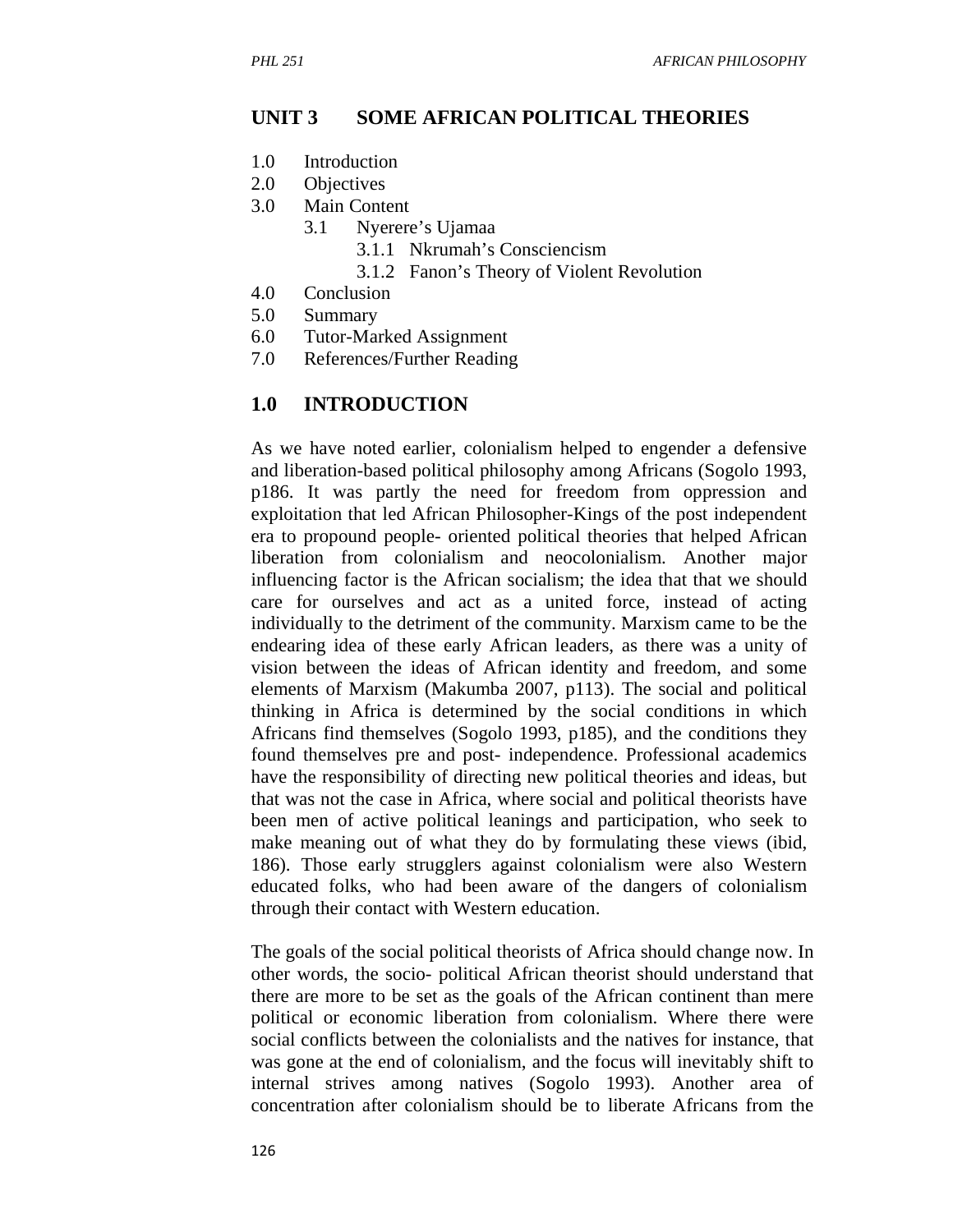conflicting ideologies of the so-called developed countries of the world. The African continent is still currently caught in the midst of these ideological warfare of the West, despite having won independence for many decades. Currently, Africa is still actively caught between the political philosophy of China and the West. These competing economic and military forces of the world have continued to profit from the Africa's lack of leadership by providing slavish loans and other aids which make African countries indebted, thereby robbing them of their voice in the international community. So, African political philosophers of this time should be more aware of, and in touch with the current realities of the continent.

## **2.0 OBJECTIVES**

By the end of this unit, you will be able to:

- explain the background to African political philosophy
- X-tray concepts like Ujamaa, Negritude, Consciencism and violent resistance in African political philosophy.

## **3.0 MAIN CONTENT**

### **3.1 Nyerere's Ujamaa**

Julius Nyerere was the former President of Tanzania. He was born in 1922, and he studied in the University of Edinburgh, where he bagged a Masters Degree in history and political economy. He was also the first Tanzanian to study in a British University and just the second to gain a university degree outside Africa. He returned to Tanzania in 1952 and quickly became involved in politics, and worked hard to bring a number of different nationalist factions into one umbrella and formed the Tanganyika African National Union (TANU). In 1954, Nyerere's integrity, ability as a political orator and organizer, and his readiness to work with different groups was significant in winning the independence of Tanzania without bloodshed (Abanuka 2013, p106). In the 1960s, Tanzania was one of the world's poorest countries; this made the position of Nyerere as President a very difficult one. The country was suffering from a severe foreign debt burden, like many other African countries then and now. The prices of commodities were high and the foreign aids were no longer coming because of their fight against colonialism and exploitation. He inherited from the colonialist a country that was on the high way to economic and political implosion; hunger became the order of the day and the economic hardship bit so severely on the people.

Nyerere decided to tackle this problem by advocating socialism with a human face, which he christened *Ujamaa* socialism. It is a Kwaswahili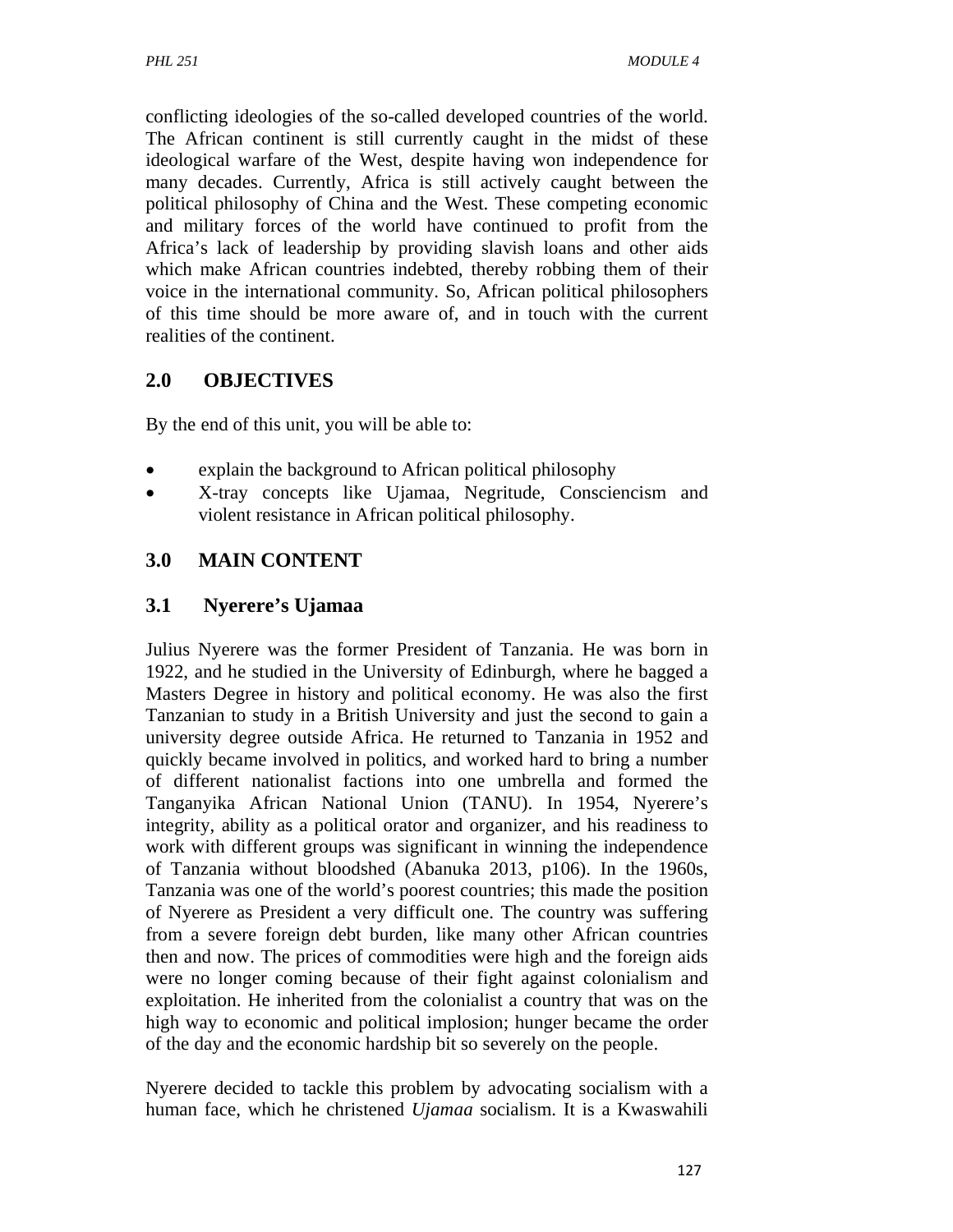word which is translated as familyhood or brotherhood (Makumba2007, p140). He believed that family is embracive of all human beings and the human society at large. The concept of African socialism, to Nyerere, is extended to the whole world, and the African sees the entire humanity as brethren and members of his ever-extending family (ibid). His brand of socialism was deeply based on the idea of African socialism, and therefore opposed to the idea of capitalism which was viewed at that time as a weapon of Western exploitation and oppression, and Marxist socialism which seeks happiness through strife between persons. African communalism is never any of these, rather it is an idea rooted in the belief of being one's brother's keeper. Nyerere believed that humanness in its fullest sense, rather than wealth creation, should come first, as societies improve through the improvement of people rather than gearing up of production (Abanuka 2013, p106). *Ujamaa* involved that people worked and lived on a cooperative basis in organized villages or familyhood. It was not a product of class struggle but born from the very nature of African society which highly values the responsibility towards and relationship with tribesmen and community. Nyerere defines his socialism thus:

Socialism – like democracy – is an attitude of the mind. In a socialist society it is the socialist attitude of the mind, and not the rigid adherence to standard political pattern, which is needed to ensure that people care for each other's welfare... It has nothing to do with the possession or non-possession of wealth. Destitute people can be potential capitalists – exploiters of their fellow human beings... But a man who uses his wealth for the purpose of dominating his fellows is a capitalist. So would the man who would if he could! (cf Makumba 2007, p140-141).

*Ujamaa* was a political theory which combined nation-building policies with a social and economic development strategy. It was based on the idea that full development could only be achieved in a condition of full autonomy and self-reliance (Fouere, 2014) rather relying on foreign aid and investment. Green (1995) asserts that Nyerere promoted a moral economy based upon justice and equality for all, it was built of concrete government policies like communitisation of the work force, the collectivization of the means of production, the nationalization of private businesses and housing, the provision of public servicesespecially in healthcare and education (Cliffe & Saul 1972). It was reliant on a powerful state controlled by the bureaucracy and a one-party system. Nyerere provides a home for many African liberation movements including the African National Congress (ANC), the Pan African Congress (PAC), and a host of others. The doctrine of *Ujamaa*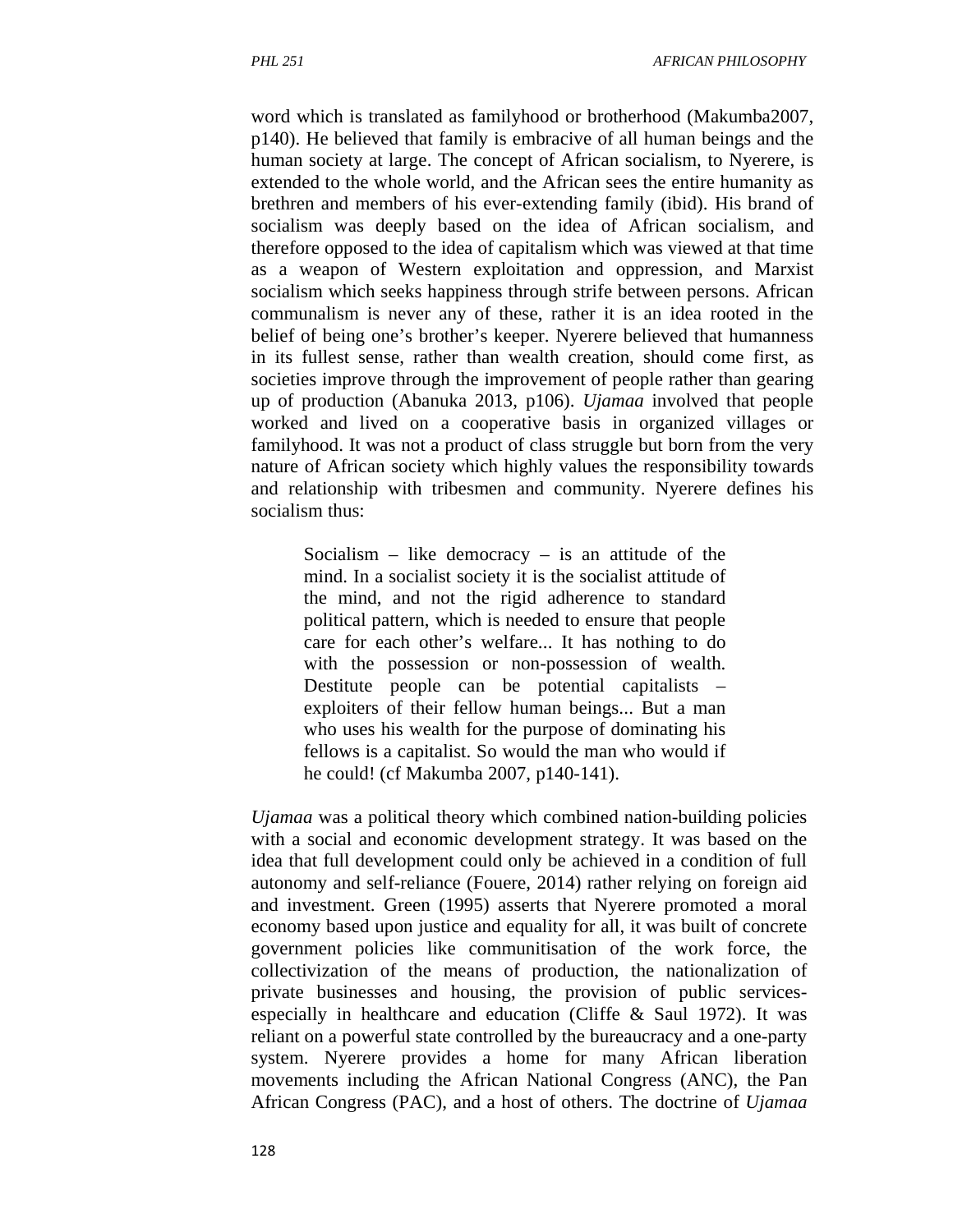preaches that if a society is so organized that it is concerned with the interest of each member, on the condition that he should work, then no individual in the society will occupy himself with what ought to be tomorrow, for which he would strive to amass wealth today (Abanuka 2013, p108). The attempt to accumulate an unending wealth is antisocial because it is an attempt to outdo the rest of the citizens in everything; including clothing, housing, comfort, and so on.

Idleness was not tolerated as it was regarded as an inconceivable dishonour. The lazy, the parasite, who sat down, intending to profit from the hospitality of the society as a right, but gave nothing in return, was not welcome, as that is not the African way of life. In African traditional society, every member of the community, apart from infants and infirm, contributes in the work that gave rise to the production of good in the community. No one was left behind, so the issue of laziness and parasitism was not tolerated. Nyerere argues that the traditional African never has employees to work for him until the arrival foreign capitalists. Socialism for him is also a distributive dispensation and not only a system of production (Makumba 2007, p141). It is not only enough to produce the good, but the ability and will to distribute them equitably also matters. Love, sharing and work are the basic principles for the existence of any society. The primitive idea of equality of all human beings is the foundation of the socialist society, and the equality has to be applied to the different sectors of the society, economic, political, and social. Every 14<sup>th</sup> of October in Tazania is celebrated as Nyerere Day.It is a public holiday, marking the death of the statesman and the commemoration is organised in the major cities where politicians celebrate and pay tribute to the contributions of Nyerere to Tanzania and the whole of Africa.

### **3.1.1 Nkrumah's Consciencism**

Born in Western Ghana around 18<sup>th</sup> September, 1909, Nkrumah entered Lincoln University in Pennsylvania in 1935 where he studied, philosophy, economics sociology and education. He was also interested in the writings of Marx and Lenin, and nationalism, especially Marcus Garvey, the Black American leader of the 1920s. When he came back to Ghana, he was invited to become the general secretary of the United Gold Coast Convention (UGCC), formed by his countryman J.B Danquah. He was responsible for addressing meetings all over Ghana and the creation of a socio-political base for the new movement of liberation. Nkrumah formed the Convention People's Part in 1949, to take advantage of a social split within the UGCC; this split was between the middle-class leaders of the party and the more radical supporters of Nkrumah. Nkrumah became the first independent president of Ghana is 1957.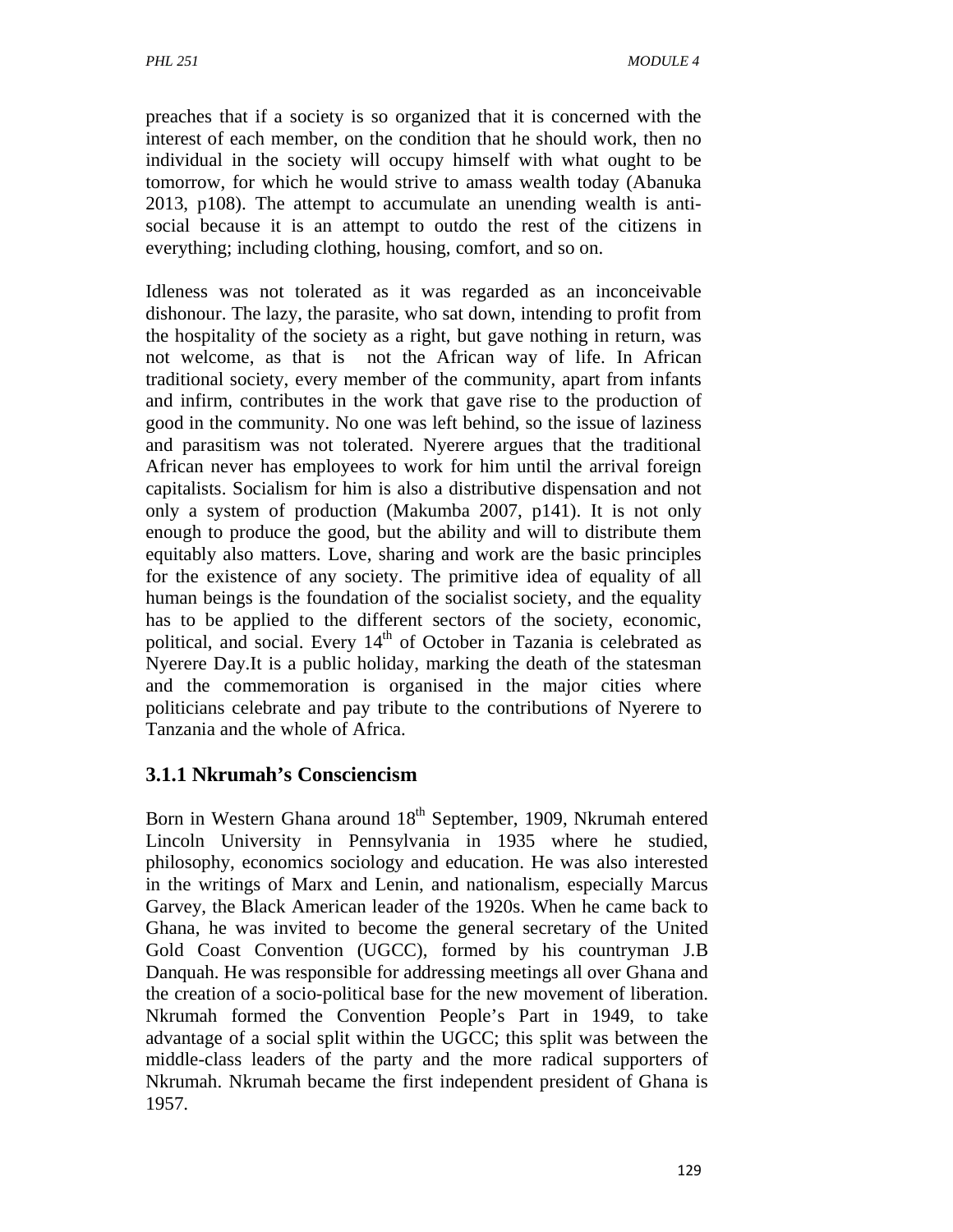Nkrumah's vision for Africa was that of socialism of consciencism. He looked forward to the emergence of Africa as a vital world force after the freedom from colonialism and economic domination. Thus, he believed that the building of socialism in Ghana had to be accompanied with the building of socialism all over Africa (Makumba 2007, p136). He was eager to reconcile his own socialist ideas with the African personality and Pan-Africanism. His idea was that of a united Africa that could act with oneness of purpose and of mind. For him, socialism is the only socioeconomic political system which shares the ideals of the African traditional communal societies; it should be the system to be adopted for the harmony of the African society. The process of liberation from colonialism and to national unity is marked by some stages; the first stage being the independence from colonialism and imperialism, the second stage is the stage of consciencism, where there will a roadmap for the ways in which African would gain genuine independence by thwarting the whims and caprices of neo-colonialism, another stage is the taking of positive actions against internal enemies and the formation of a mass party. In 1964, Ghana was officially designated as a one-party state, with Nkrumah as life president of both country and party (Abanuka 2013, p94). This is what commentators regard as one of the undoing of Nkrumah and his ideology of consciencism.

Philosophical Consciencism involves the dialectical relationship and unity between the traditional, Christian and Islamic Africa, in order to create a distinct form of the African personality. It is the philosophy of decolonization. The triangle represents the tripartite elements of the African society and at the base of the triangle is the communal African society which upholds the principles of humanism and egalitarianism. That base represents the foundation upon which the harmonization and the accommodation of the sides of the triangle is to be built, it digests and absorbs the other sides. The main doctrine of consciencism is the accommodation of the Euro-Christian and Islamic ideas by African traditional way of life. The African tradition should digest the foreign elements in order to bring harmony that will bring back the egalitarian and communal principles of traditional African society. Nkrumah insists that the Western and Islamic ideologies could be developed in such a way that they will be able to fit into the African personality. Nkrumah 1070. P79). "Capitalism is but a gentleman's way of slavery" (p72). Consciencism defines African personality as:

.. the cluster of humanist principles which underlie the traditional African society. Philosophical consciencism is the philosophical standpoint which, taking its start from the present content of African conscience,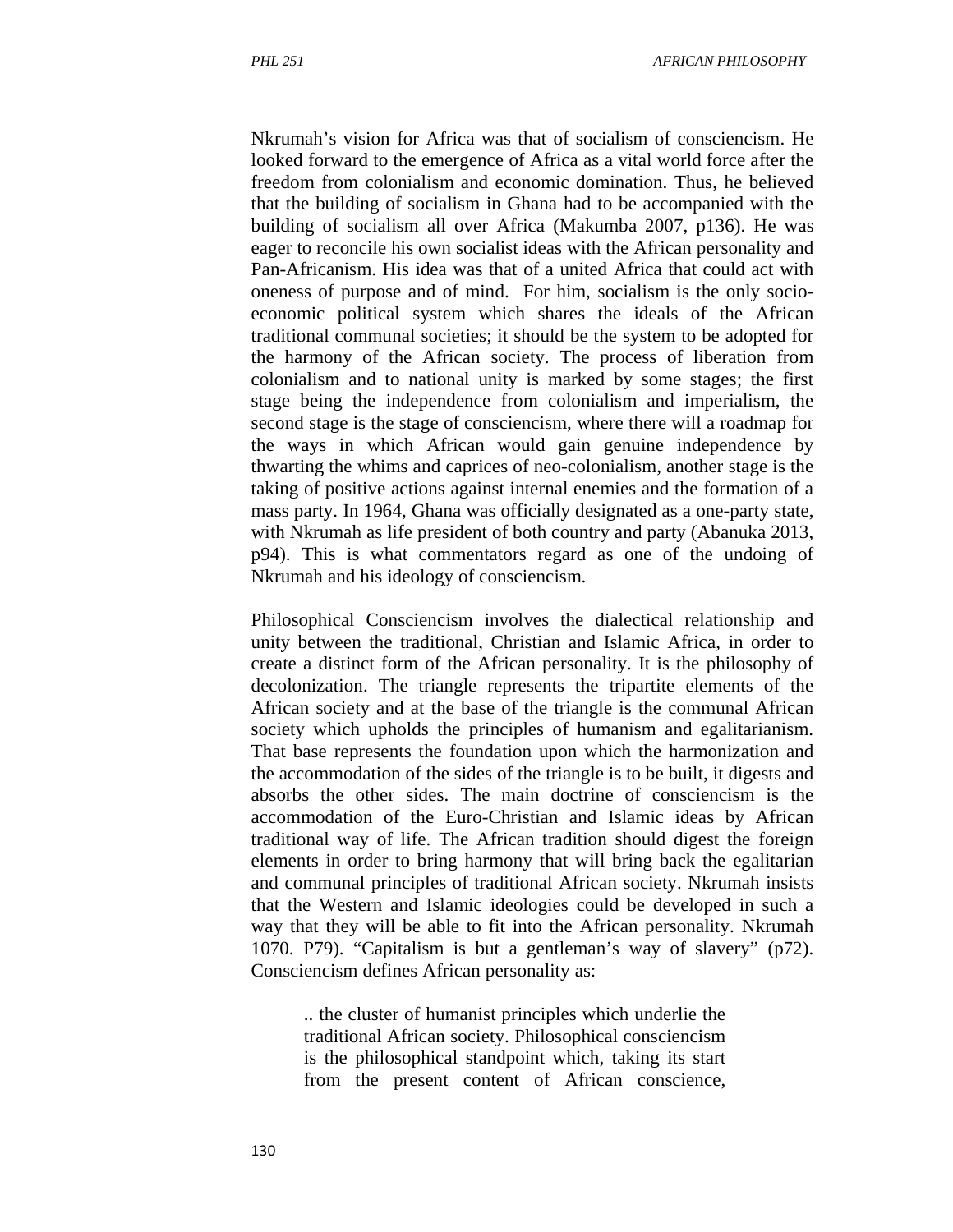indicates the way in which progress is forged out of the conflicts in that conscience (ibid).

The basis for such philosophical consciencism is materialism, but matter is not to be construed as being inert. Matter has both absolute and independence existence and capacity for self-motion. The materialism of Nkrumah in consciencism accommodates spirits (Abanuka 2013, p96). Nkrumah did not envision a kind of socialism that will bring some sort of Marxist revolution, but one that is a natural evolution from traditional communalism.

Nkrumah's style of government was authoritarian, but his popularity rose as new roads, bridges, schools, and healthcare facilities were built. Also, his policy of Africanisation created better career opportunities for Ghanaians. One of the major criticisms of Nkrumah was his totalitarian and autocratic style of leadership. In 1958, Nkrumah's government legalized imprisonment without trail of those considered to be security risks. His focus on the generality of the African continent soon began to make him loose touch with realities at home in Ghana (Abanuka 2013). And his government was involved in bogus and ruinous development projects that made a once prosperous Ghana to become crippled with debts. His government's second development plan was abandoned in 1961, by which time the deficit in the balance of payment was more than \$125 million. These economic difficulties led to a wide labor unrest, and to a general strike in 1961 (ibid). As the economic situation worsened and the shortages of foodstuff and other goods became chronic, Nkrumah was overthrown by the army and police in 1966, and Nkrumah found Asylum in Guinea.

## **3.1.2 Fanon's Theory of Violent Revolution**

Franz Fanon was born in 1925, in Martinque, where he was first educated and later continued in France. He studied medicine and psychiatry and came in contact with North Africa while serving in the French army. He worked in an Algerian hospital during the uprising against the French, and later joined the Algerian rebels in 1954 to fight for Algeria's independence. He died in 1961 at the age of 36.

Fanon's travels brought him face to face with the experience of racism in Europe, African and the French Caribbean (Makumba 2007, p144). Fanon was very critical of Europe's demeaning of the Negro, as well as the attempt by the blacks to find refugee-fulfillment in white personality. He described that as the fantasy of the Negritude movement, despite its attempt to free the native intellectuals from dependence on metropolitan culture (ibid). He saw the return of violence for violence as a refusal not be treated as animals, and the only way one can recapture his humanity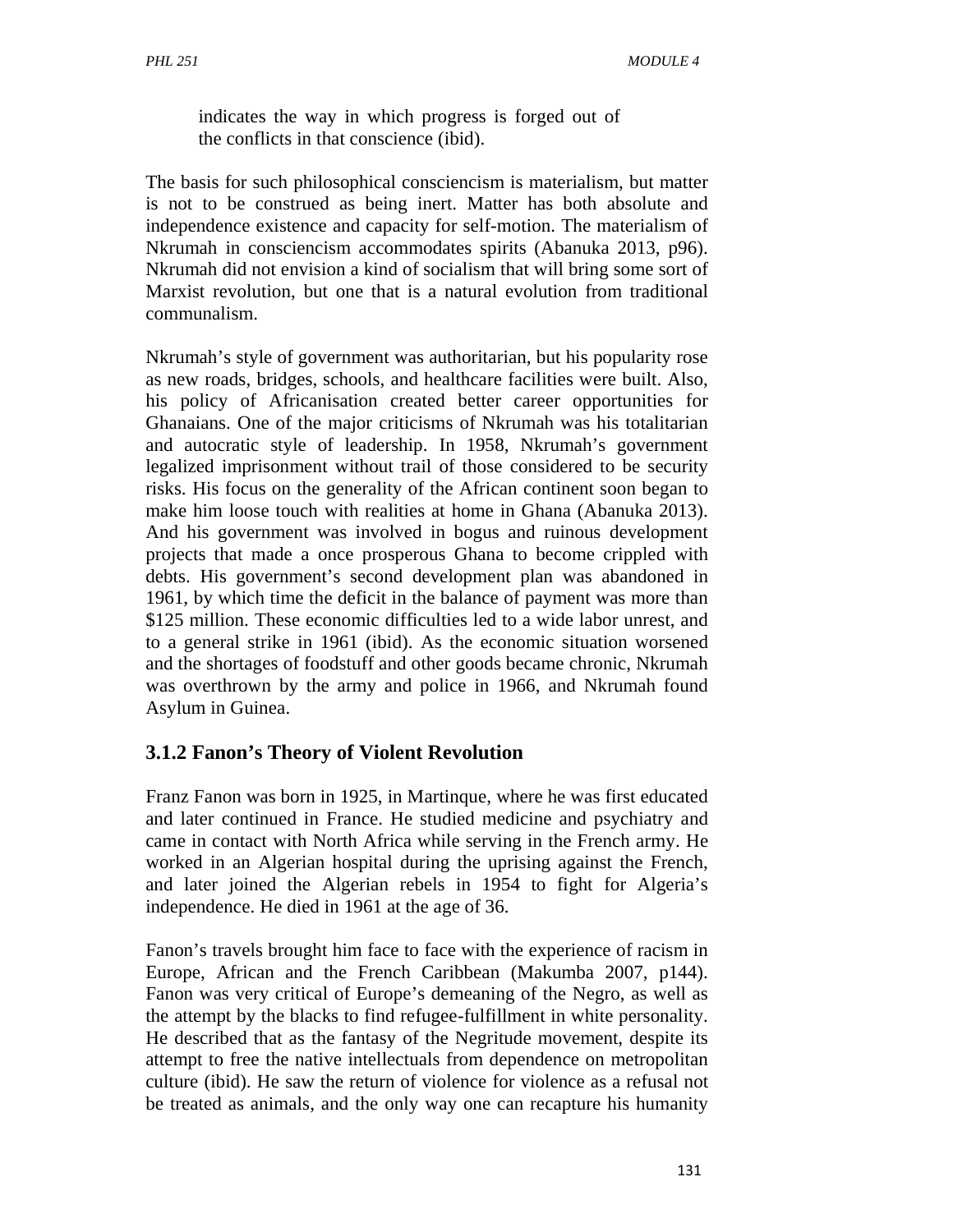from the oppressor. J.P Sartre puts it succinctly in the preface to *The Wretched of the Earth:* 

Hatred, blind hatred, which is as yet an abstraction, is their only wealth; the Master calls it forth because he seeks to reduce them to animals, but he fails to break it down because his interests stop him halfway. Thus the 'half natives' are still humans, through the power and the weakness of the oppressor which is transformed within them into a stubborn refusal of the animal condition (Fanon 1980, p15)

Fanon believes that decolonization should be a violent phenomenon because it has to do with two opposing forces; forces that result from and are nourished by the situation in the colonies. It should be violent because it seeks to correct a situation which was also instituted by violence. The way colonialism sought to uproot colonised natives from their cultural placing, and create out of them new creatures at the disposal of the colonizer, so will decolonisation become a veritable way of creating individuals who will have the capacity and courage to free themselves through any means possible, including violence.

Makumba explains that Fanon was not advocating violence for the sake of it, but rather was encouraging the colonized to be ready for it (p, 145) because it seeks to put the society upside down and making the first to become the last, and vice versa. The situation of clash between the white ideology of oppression and exploitation, and the idea of freedom raging in the mind of the native, is already an active strife. But the native should not surrender his heritage and culture without a fight. Because they did not go to meet the colonialists in their country, but the colonialists came to Africa to culturally displace us and rob us of our God-given natural endowments. It is not an issue of sheepish surrender; it must be a fight to finish because that is the only option left for the oppressed native. The black should know that the only true liberation is the liberation from the desire to be white; liberation must be a return to the self, the restoration of things to their proper places (Makumba 2007, p145). Fanon explains:

This is because the native intellectual has thrown himself greedily upon Western culture. Like adopted children who only stop investigating the new family framework at the moment when a minimum nucleus of security crystallizes in their psyche, the native intellectual will try to make European culture his own (p,176).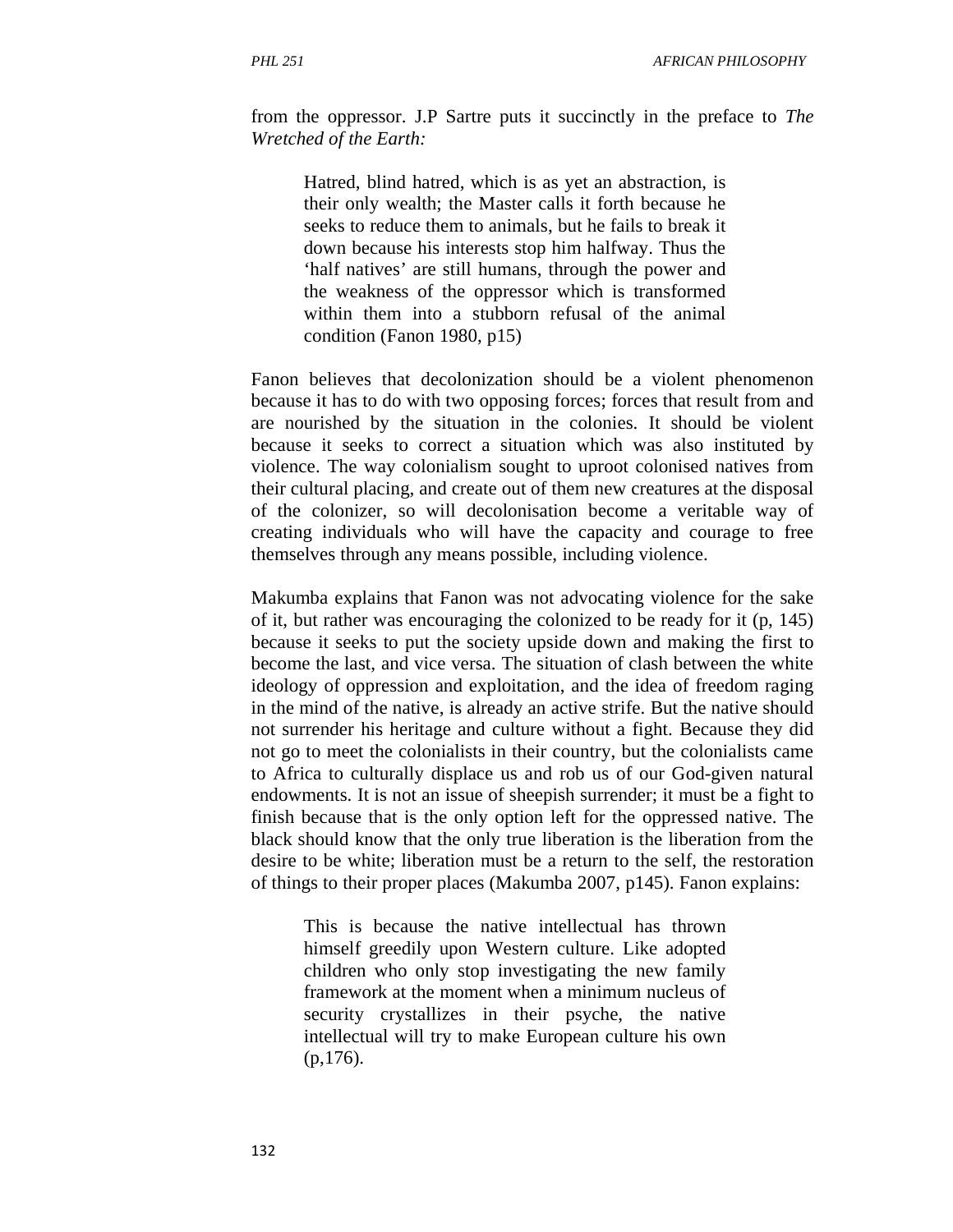The native intellectuals, according to Fanon, should also be liberated from the clutches of European culture in order to embrace the native cultures and ways of life. He describes it as the native "tearing himself away from the swamp"(p, 175). The black man must move from the situation of alienation and degradation which was never intended by God, to the point of self-redemption and worth.

# **4.0 CONCLUSION**

The response of African intellectuals and political leaders to colonial oppression and suppression has been discussed in so many fora and in many academic research works. The fact that the average traditional African is communal by instinct made it possible for all these political theories to tilt towards the need to cater for the needs of the majority. As Fanon notes, decolonisation influences individuals and modifies them fundamentally (p, 28). It was really the case for African nationalists who fought European exploitation and degradation ideologically. It transformed them to "privileged actors" with the glare of history's floodlights on them. Through their actions, Africans "became men" during the process of decolonisation. It gave a new impetus to the age-long African attempts to free itself from the clutches of slavery and racism; it gave Africa a new brand of heroes who rose to the occasion in order to salvage the continent by putting their individual intellectual and political efforts

# **5.0 SUMMARY**

This unit has been able to open our eyes to some of Africa's political philosophies of the  $20<sup>th</sup>$  century. These ideologies helped to usher in a new era of African consciousness, their deficiencies notwithstanding. As we can see, all the concepts revolve around this African concept of communitarianism which the student is advised to take a closer look at by consulting other relevant materials and reading as wide as possible. If colonialism threw up African men of timber and caliber that fought to liberate the continent from exploitation and oppression, it is also a clarion call for this generation of African leaders to arise from slumber and take the bull by the horn in order to take the continent to the next stage of political and economic development and/or liberation. The African continent is still is still a developing one after over six decades that some the African countries had independence. This is a great challenge to the present crop of intellectuals in the continent.

# **6.0 TUTOR-MARKED ASSIGNMENT**

- 1. Discuss Nyerere's Ujamaa.
- 2. What are the relationships between African humanism and African socialism?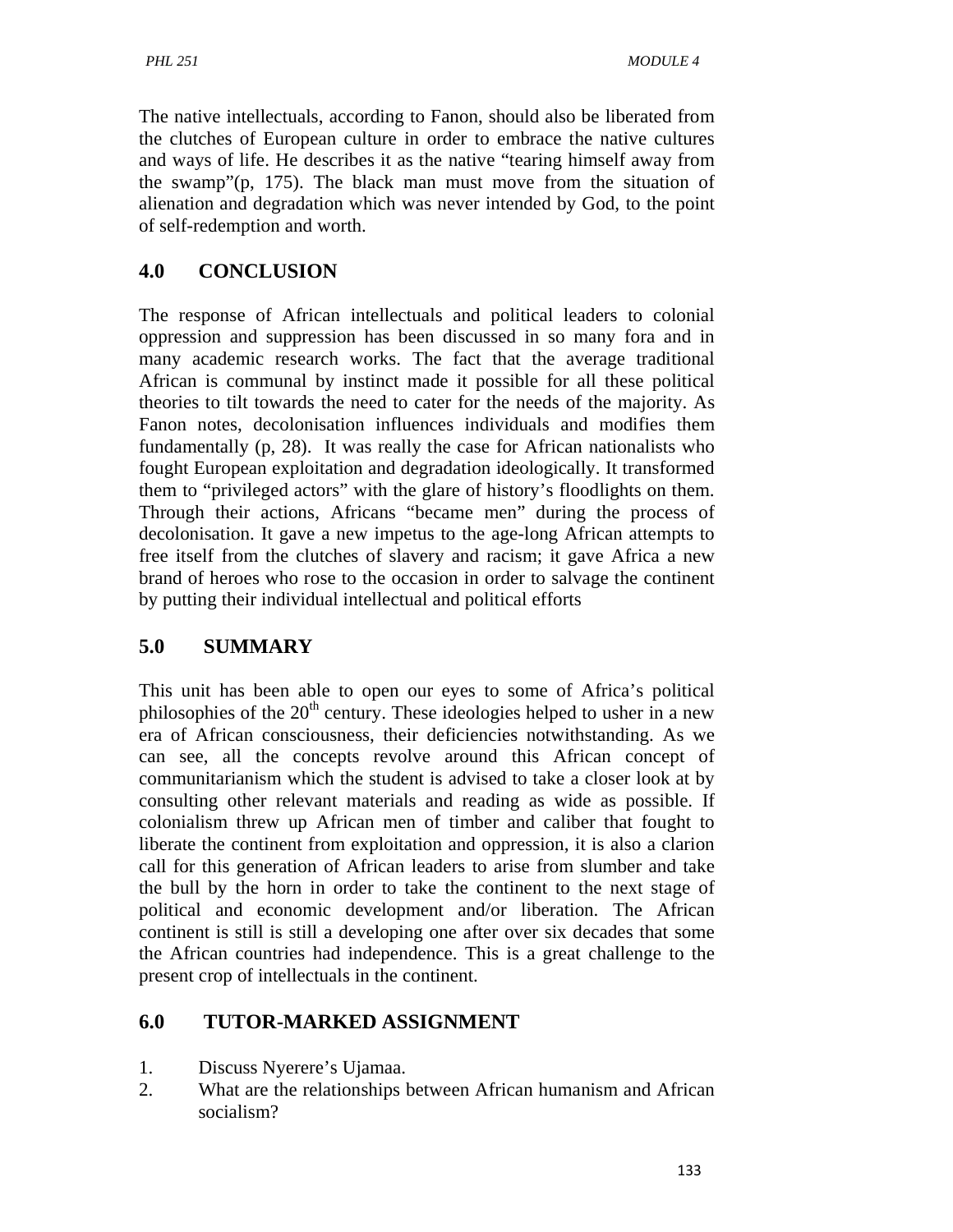- 3. Explain the pitfalls of consciencism.
- 4. Discuss Fanon's theory of violent resistance.

#### **7.0 REFERENCES/FURTHER READING**

- Abanuka, B. (2013). *A History of African Philosophy*. Onitsha: Spiritan Publications.
- Fanon, F. (1980). *The Wretched of the Earth*. London: Penguim Books.
- Cliffer, L. & Saul, J. (1972). *Socialism in Tanzania: an Interdisciplinary Reader*. Niarobi: East Africa Publishing House.
- Foure, M. (2014). "Jilius Nyerere, Ujamaa, and Political Morality in Contemporary Tanzania". *African Studies Review.* vol 57. Issue 1. pp 1-24. Retrieved from: https://journals.cambridge.org/abstract\_s000002020614000031. Doi:10.1017/aso.2014.3. Accessed 3/10/21.
- Green, R. (1995). "Vision of Human Centered Developments: A Study of Moral Economy". *Nwalinu, the Influence of Nyerere*. Colin, L. & Mmari, G. (Eds). pp 80-107. London: James Curray.
- Makumba, M. (2007). *Introduction to African Philosophy*. Nairobi: Pauline Publications.
- Nkrumah, K. (1970). *Consciencism A Philosophy of Decolonization*. London: Pengium Books.
- Sogolo, G. (1993). *Foundations of African Philosophy*. Ibadan: Ibadan University Press.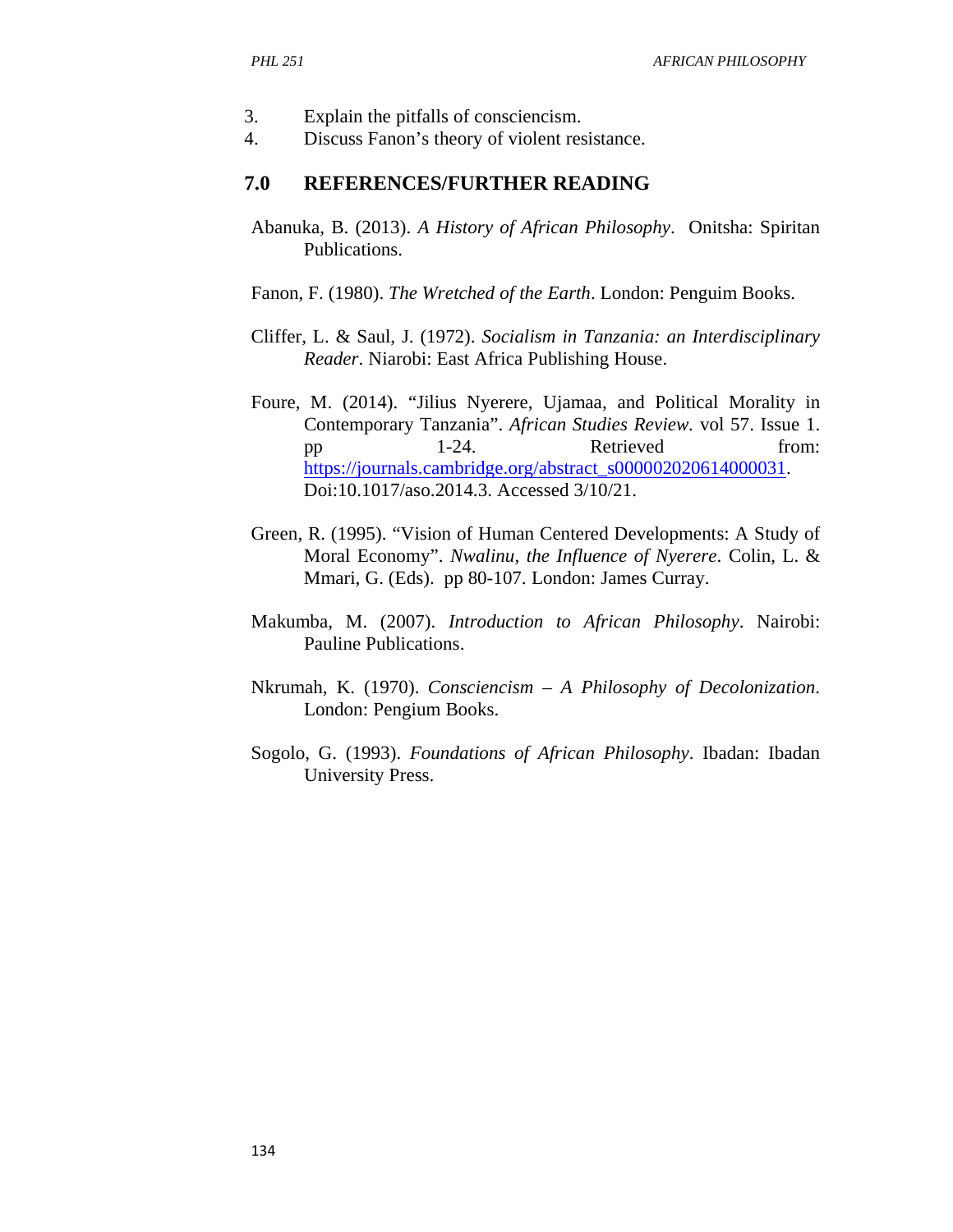## **UNIT 4 AFRICAN TRADITIONAL THOUGHT SYSTEM**

- 1.0 Introduction
- 2.0 Objectives
- 3.0 Main Content
	- 3.1 Theories of Thought
		- 3.1.1 African Traditional Thought and Western Thought
		- 3.1.2 Challenges of Modern African Thought System
- 4.0 Conclusion
- 5.0 Summary
- 6.0 Tutor-Marked Assignment
- 7.0 References/Further Reading

### **1.0 INTRODUCTION**

This unit will introduce the student to African traditional thought system. African thought is essentially a form of integrative thought; binding everything together in a form of unanimism. It is also communal and a form of wholism. The whole is greater than the part and the African looks at reality from a wholistic perspective. The Africa way of thinking is more concrete than the Western abstract scientific way of thought. It is prescientific because it implies the everyday knowing, the common-sense knowledge of things. The African does not compartmentalise reality; it is taken as a whole. Both the physical, spiritual and material worlds form a part and parcel of one reality. Again, we shall also find out that the African thought is spiritual because spiritualism is a part of life, and everything has spiritual implications according the African way of thought. The African thought is also dynamic in that it believes in powers which must be acquired to make life more meaningful. Such powers give man control over the world, and owing to the capricious nature of the African traditional world, the African spends most of his life acquiring spiritual powers to help him manipulate his environment to his advantage and to the advantage of his community. In the course of our study, we have seen that there is a way the traditional African thinks, which is quite distinct from the thought system of people from the other parts of the world.This unit will take a cursory look at those thought patterns of the African tradition.

#### **2.0 OBJECTIVES**

By the end of this unit, you will be able to:

- explain the African thought system
- X-ray the basic attributes of the African thought system
- differentiate between the modes of thought in Africa and in the West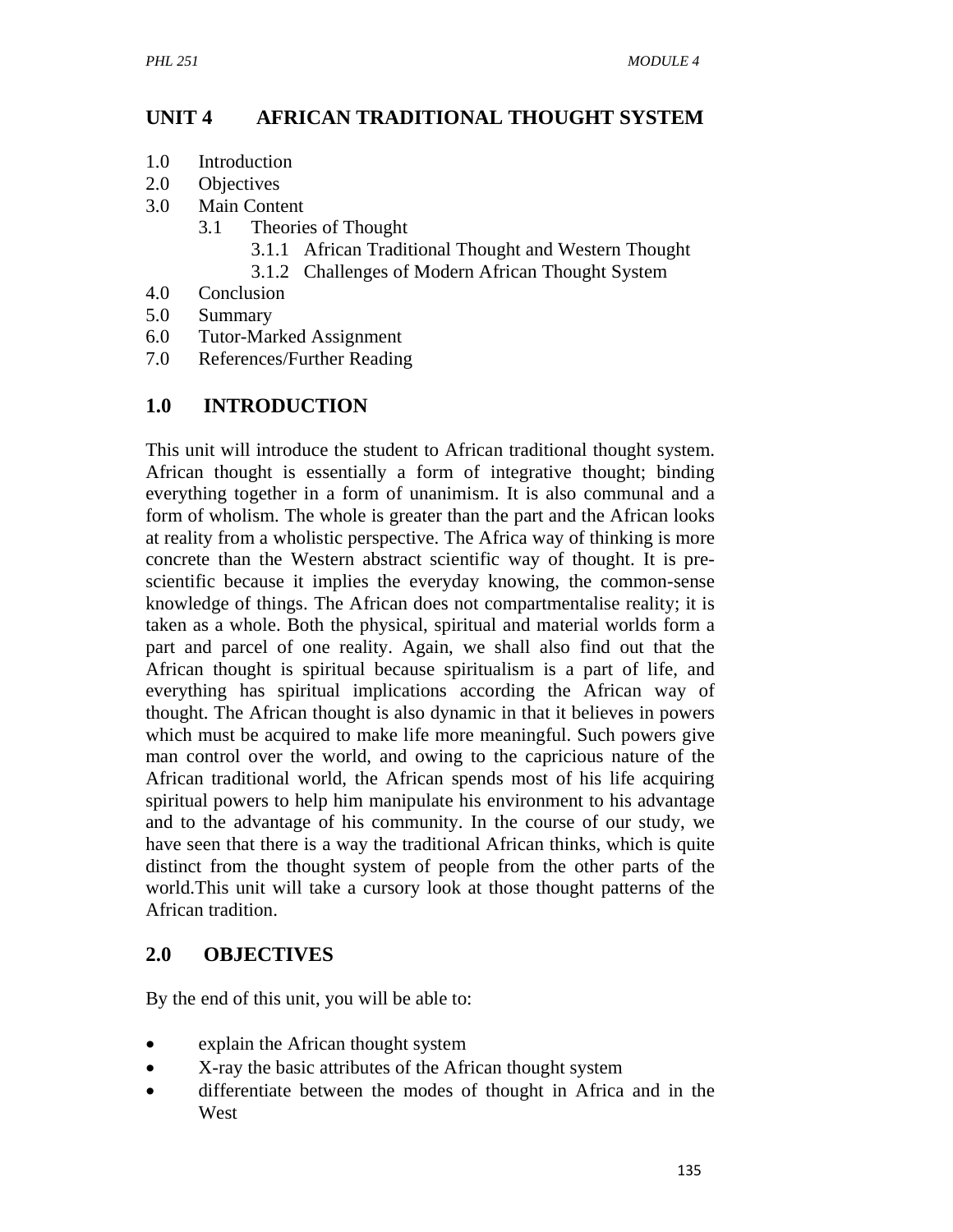describe and appraise the challenges of modern African thought system.

#### **3.0 MAIN CONTENT**

Thought is a system of reinforcing what is already in a person. It is a complex and unbroken process that underlie the world. Thought emanates because of previous ideas and experiences one has had. There is a relationship between thought system and language; meaning that thought is a flow of meaning. An individual thinking must correspond to the overall thinking of the larger society; meaning that the society and culture influences what the individual thinks. That is why it is called a system; it is culture-based and every society will have the individuals think in a certain way which will help to perpetuate the cultural values of the society. There is no thought without a cultural value to which it corresponds. Therefore, there is a relationship between culture and thought. So, since thought system should agree with an already established system of ideas, it means that it is culture specific. Thought is an instrument of organizing the world; it creates meaning out of meaninglessness, stability from chaos and instability, and order out of disorder (Osegenwune 2011, p114). Thought is a process of arranging ideas in a pattern of relationships or adding new ideas soon to be related to such a pattern. It also means to turn something over in the mind or to have a specified opinion. It is to determine something by reflection (ibid). Thinking and especially critical thinking is the theme of philosophy. Thought is the base of cognitive activities; it involves the manipulation and analysis of information received from the environment. It is a mental process through which we process and analyze the acquired or existing information from nature. Such processing and analysis occur by means of abstracting, reasoning, imagining, problem solving, judging, and decision making.

Thought is mostly done systematically and it is also goal-oriented. It is an internal activity which can only be inferred from overt behavior. It becomes a standardized system when it has to do with a community or a certain group of people. Arlow (1958) has argued that a thought system is an essential attribute of any culture, and civilizations have survived by deriving thought systems from their environment and modifying them as need be, in order to continue to fit into the contemporary society. There is also the individual thought and thinking, but what we should concern ourselves here is the thinking of a people; the thought system associated with a particular people, like the Africans, Europeans, Chinese, and so on. Thought system, having a root in the culture of a people, gives birth eventually to the philosophy of such a people. That is the way European thought system gave birth to Western philosophy, and African thought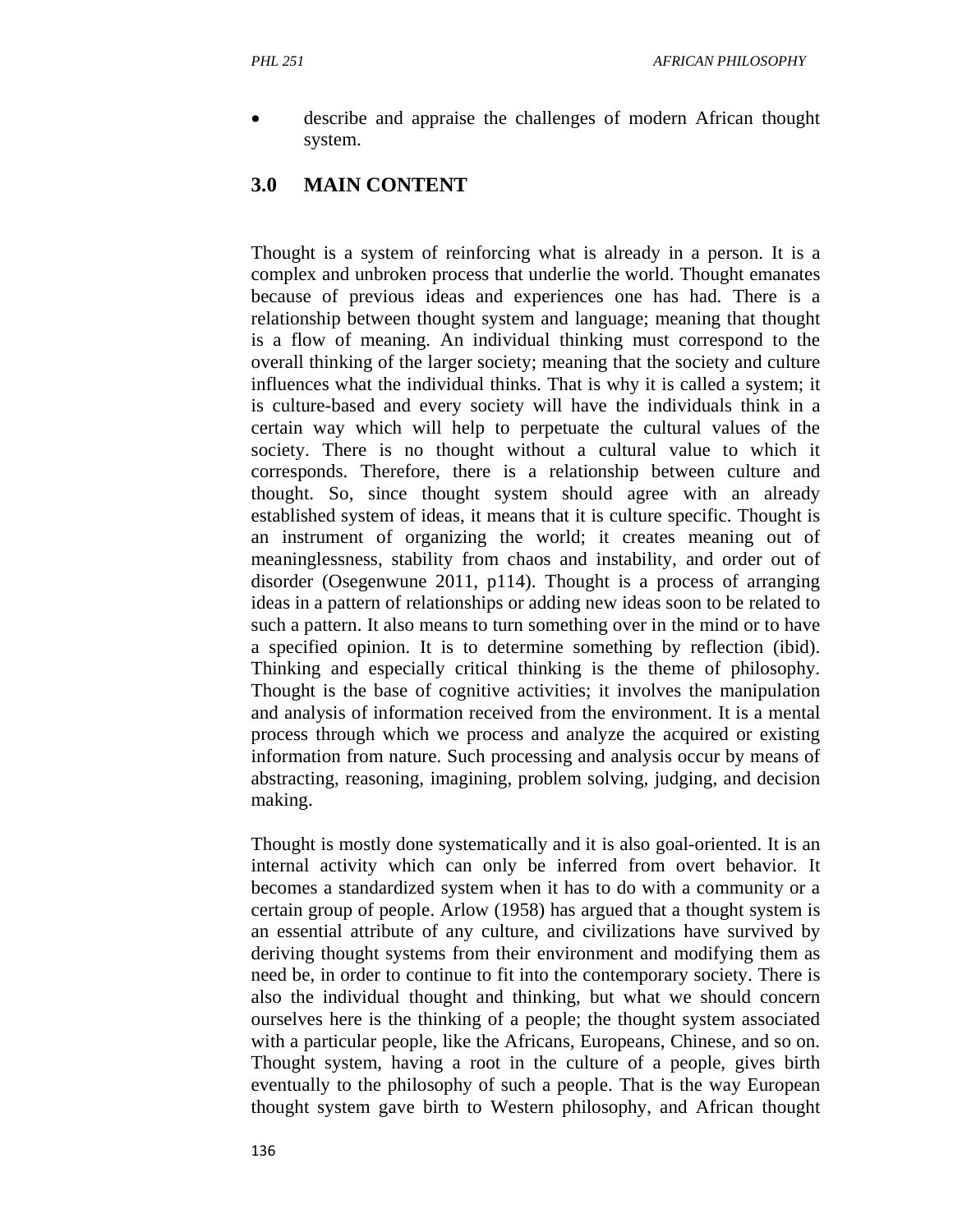system also produced what we now know as African philosophy. Language has also been identified as the vehicle for thought (ibid) such that without a language, it will be impossible for us to convey our thoughts, and express it outside ourselves. If we don't have a language of expression, other people might not be able to know what our thoughts are and what we are thinking about. A systematic thought system also involves the way the people involved have been able to respond to and tackle the challenges that confront them. These challenges in turn, help the people to evolve a thought system to be used; just the way colonialism helped African leaders and intellectuals to evolve a system of sociopolitical thought with which they fought it.

A thought system must be coordinated in the sense that every member of the community will be able to key in, and to understand what the thought system represents and what it means. Children who are born into the society, by acquiring the culture of the society, automatically acquires the thought pattern of the society. As long as civilizations, cultures and environments differ, thought system will also differ. Thought determines actions and emotions too. According to Bohm (1994):

When you are thinking something, you have the feeling that the thoughts do nothing except inform you the way things are and then you choose to do something and you do it. That's what people generally assume. But actually, the way you think determines the way you are going to do things. Then you don't notice a result comes back, or you don't see it as a result of what you have done, or even less do you see it as a result of how you were thinking.

Sometimes the influence of thought and its power towards our actions and inactions is lost on us, we might not really know how powerful thought is until we act and witness the repercussions of our actions. Therefore, it is through the power of thought that societies enact laws and are ordered for the sake of harmony. So in human life thought is very crucial.

## **3.1 Theories of Thought**

By theories of thought we mean some of the factors that influence the human thought and cognition.

• Linguistic theory of thought:

As we have said before, language is the vehicle through which thought is expressed. Without the use of language, we will not be able to pass across our thoughts and cognition. Language is a reflection of what is available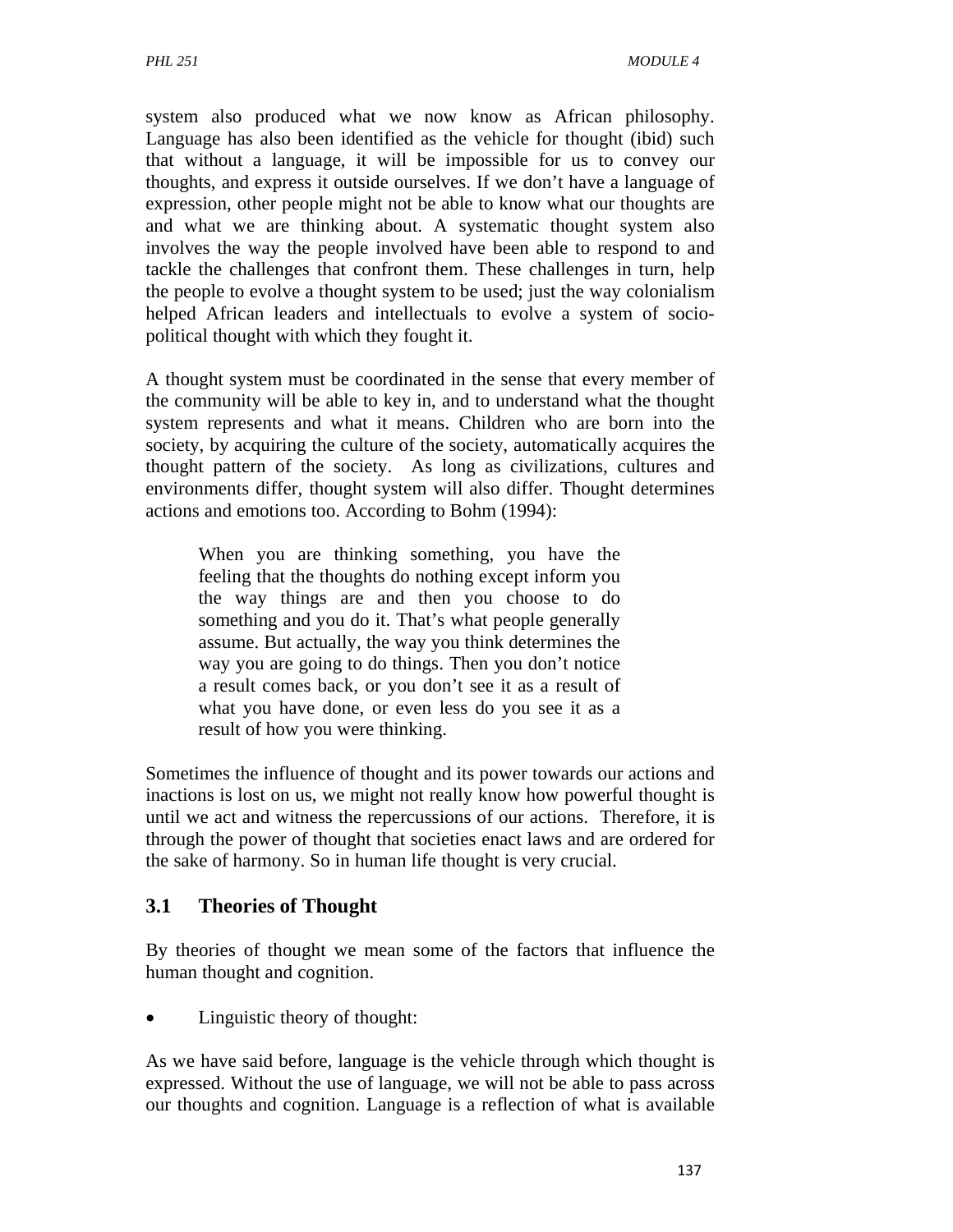in our vocabulary, word structure, and semantics which determine our thought pattern. This theory asserts that the capacity for people to think will be determined by what is available in their language, culture, and general worldview (Asoulin (2016). The idea of this is that the internal computational process of the language faculty generates linguistic objects that are employed by the conceptual-intentional systems of thought and the sensori-motor systems to yield language production and communication (ibid). The basic stance in this theory is that there is nothing we think about which is not in our language, so basically one cannot think beyond the limit of one's language. The linguistic theory of thought places language at a very strategic position because without language, we would not be able to communicate our thoughts; neither would we be able to think at all. Therefore, language is both the vehicle of thought and the object of thought. We can only think of what is available in our lexicon according to this theory, therefore we as Africans have a duty to begin to develop and expand our knowledge in such a way that it will accommodate as much words as possible in order for us to be able to also expand our thought limits. It is only objects and ideas that exist in one's culture and civilization that he will be able to represent in his thought system. Also a society's thought pattern will always be towards and limited to the things that can be named.

A major critique against this theory is that it presents issues as if the limit of language is the limit of thought, whereas, it is the other way round. That is, the limit of thought is the limit of language. Although language is very crucial to thought, but it does not set the limit to thought, because there are things which can be conceived but which cannot be spoken of or expressed. So the limit of thought is the limit of language. Even the possibility of non-verbal communication diminishes the potency of the argument that thought can only be conducted in language. Again, however, this argument has been countered by insisting that even nonverbal communication is still conducted in language.

Biological theory of thought:

This theory argues that the neurons help us to think through the nervous cell, via electrochemical signaling. That the thought systems are triggered by nerves, because the nerves are core components of the brain, vertebrate, spinal cord, the invertebrate spinal cord, etc. everything is connected to the brain so the brain works through these parts of the body to help us think. Essentially, that thinking is coming from the brain and from the nerves that are connected to the brain. Peripheral nervous system, automatic nervous system, genetic and epigenetic regulation of brain structure and function, is a biological basis for our emotions and important chemical messages. Each of these works together to form who we are and how we respond to our environment. This thinking is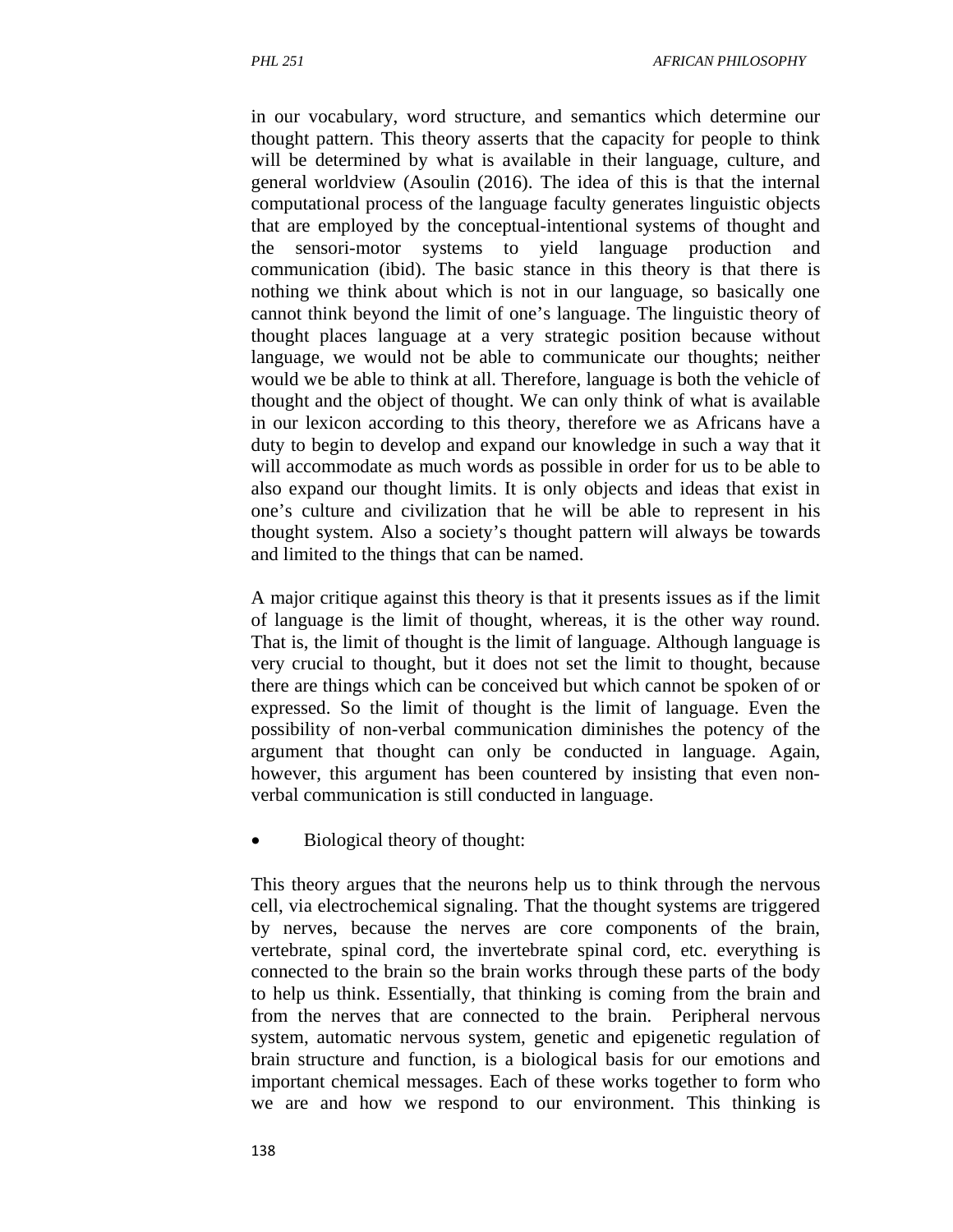philosophy, because according to Karl Jaspers: "philosophy is a process of thinking as inner action comes to an authentic awareness of himself and reality by pressing beyond or transcending everything objective" (cf Ugwuanyi 2006, p10). It comes from an inner curiosity about reality and wonder about the universe. The biological theory of thought states that it is our environment that elicit thought in us, it is our environment that triggers our thought systems in order to respond to what we feel and how we feel.Charles Frankel in Sogolo (1993) explains this theory thus:

Mankind's social institutions and mores are products not simply of traditions, historical accident, ideology or the mechanizations of ruling class, but of dispositions and drives of the human animal that has developed in the process of biological evolution and belong to the species' generic heritage (p, 160).

# **Cognitive Psychology**

This theory teaches that thought develops from one stage to the other; from stage of the child, to the adolescent and to the adult. The quality of thinking and thought differs, depending on the stage and age in life. Thought continues to grow with age. The experiences we have in life helps to shape our thought pattern and quality, hence it is with age that we develop from one stage of thought to another. That is why if children behave the way they are, we always understand that with age they will know better and they will exhibit quality thinking. This might be the reason why Africans believe that parents should inculcate good morals and training in their children so as to give them the needed platform to develop quality thought as they grow. Children need the care of reasonable adults who will direct them on the right steps to take, to help them become responsible members of the community when they grow up. In African worldview, it is a source of worry when a child has not been able to develop according to his age; when he is still acting and thinking like a child when he is supposed to be a grown adult. The society scolds and reprimands such a child, because Africans believe it is not a normal situation. Going by the communitarian worldview of Africans, each member of the society is expected to contribute his quota to the wellbeing and development of the entire community when he is of age, but in a situation where he grows up to become a truant and a wonderer, instead of being a responsible member of the community, it is always blamed on wrong upbringing and lack of parental care.

# **3.1.1 African traditional thought and Western thought**

Here, we shall make a comparison of the African traditional way of thinking and the Western way of thought. This comparison was made popular by Robin Horton in his essay *African Traditional Thought and*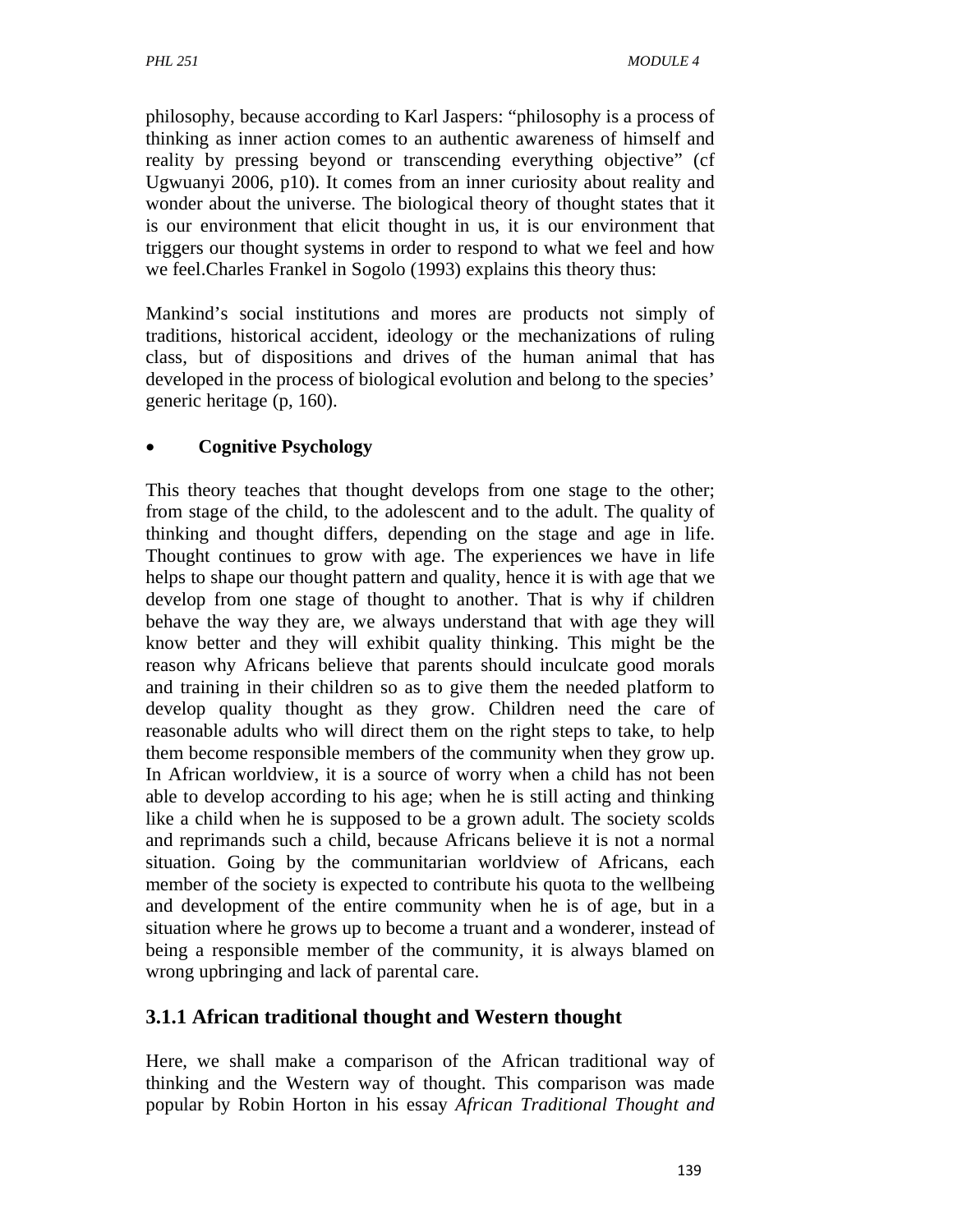*Western Science,* where he laid some fundamental differences and similarities between the two modes of thought. It will first appear that the traditional African thought does not fall within the category of explanations generally associated with science-oriented thought systems. The reason for this is that in seeking to understand events, the prevalent explanatory models adopted by a given culture are determined by the peculiarities of that culture (Sogolo 1998, p177). This entails that the African traditional system of thought cannot be said to be totally lacking in any form of scientific orientation in comparison with the Western thought system. Sogolo agrees with Horton that both modes of thought have the commonsense and theoretical levels of thought. That both are primarily concerned with explanation, prediction, and control of natural phenomena, and secondly, in doing so, they evoke theoretical entities, albeit of different kinds. (ibid). Science involves impersonal theoretical entities while traditional thought draws on personal theoretical entities. This simply implies that reality evolves from one stage to the other, the stage of tradition, as Horton insists, is the first stage of arriving at the scientific. The difference between both modes of thought is simply the manner of explanation; whereas the African way of thought focuses on the commonsense explanation involving the physical day to day material objects and language, the Western version of thought involves mechanisms not susceptible to observation language (ibid). That is Horton's secondary and primary theories.

Both traditional African thought and Western science are concerned with explanation, and to create order where there is disorder and chaos. By analogy, what the African traditional diviner aims at is the same as what modern preventive medicine is aiming at. In orthodox preventive medicine, the practitioner aims at preventing his client from being attacked by or afflicted by certain diseases, he knows that his client could catch malaria when bitten by the appropriate parasite-carrying mosquito. What he does by his prescription of drugs is not to stop the parasite from causing malaria but to ensure that his client is not predisposed to it. Similarly, the traditional African diviner claims to know that events of misfortune will always occur. He cannot stop them from occurring, but he claims to be able to prevent his client from being predisposed to them. With the events of traditional Africa seen in this light, it is clear that the traditional African does not seek to control natural phenomena (Sogolo 1998, 179). Sogolo explains that "the history of science is replete with instances of phenomena that were at one time explained in supernatural terms, but which at the dawn of experimental science had their scientific principles fully uncovered by scientists". This is to say that scientific thought proceeds from non-scientific thought. The African sees disease from a holistic perspective, which might be considered unorthodox by modern medical practice. But medicine itself, as history has taught, began from the spiritual or non-scientific approach. It began with tradition and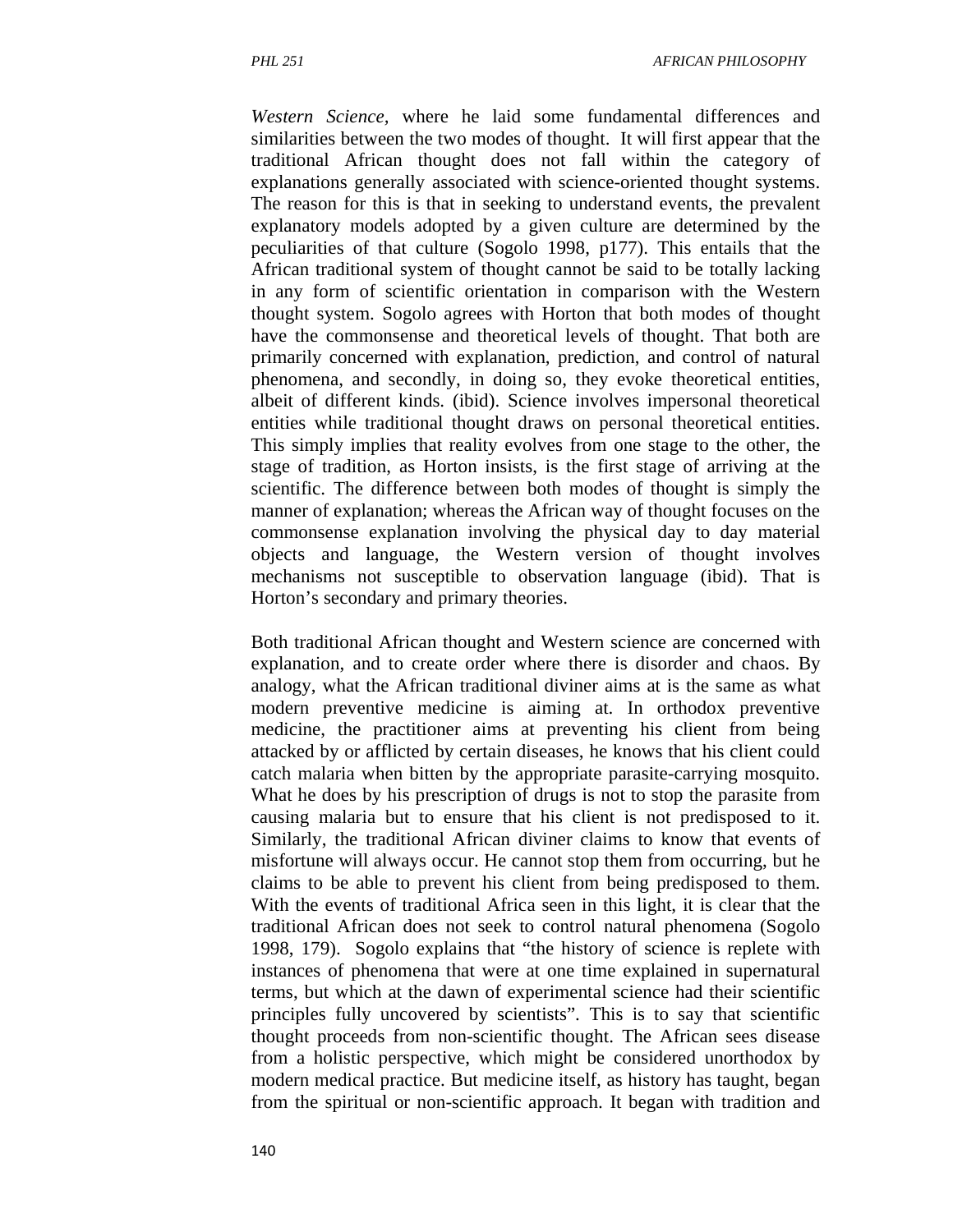spiritualism as the *Hippocratic Oath* of the medical profession proves. Early medical practice in Scotland took the form where healing lay in propitiating the powers against which the patient might have offended (Clough 1981, p183, cf Sogolo 1998,p 182). Such supernatural factors play an important role in all pre-literate ancient and contemporary societies of the world.

Psychological states, attitudes and believes also play significant roles in traditional African medicine. They now provide acceptable explanations to diseases earlier attributed to supernatural forces. That is why, according to Sogolo, the traditional African way of diagnosis takes both primary cause, which might be bewitchment which is believed by the African to be the cause of anxiety, and a secondary cause. These, he maintains, are the causes of ailment in Africa which are supernatural; the gods, deities, spirits and so on, and natural forces which are germs, parasites and so on. It is difficult to be understood by a non-African, but as Sogolo (1989, p119-130) argues, a clear dichotomy between the natural and supernatural does not exist in the African thought system. Africans always look at the "why" aspect of disease management and treatment, and not only the "how" aspect of it. The primary cause of the disease gives the traditional African healer a mirror into the secondary cause, unlike his Western counterpart who only relies on pharmacology. The healer may be confident of the pharmacological activities of his or her herbs, but that is not all, the herbs can only be efficacious only when the primary cause of the disease has been taken care of (Sogolo1998, p183). In the words of Horton:

The gods…do perform an important theoretical job in pointing to certain interesting forms of causal connections; they are probably not useful as the basis of a wider view of the world. Nevertheless, there do seem to be few cases in which they are the basis and may have something to contribute to the theoretical framework of modern science…More specifically, there are striking resemblances between psychoanalytic ideas about the individual mind as a congeries of warring entities and the West African ideas about the body being a meeting place of multiple souls (Horton 1970).

The African pre-scientific knowledge can be compared to the Western scientific knowledge in many forms. This is to teach that cultural superiority is a mistaken idea, as every culture develops and expands according to the environments and circumstances that befall it. However, this is not to say that Africa has arrived. We are still lagging behind in technological and scientific orientations. That is the reason why we must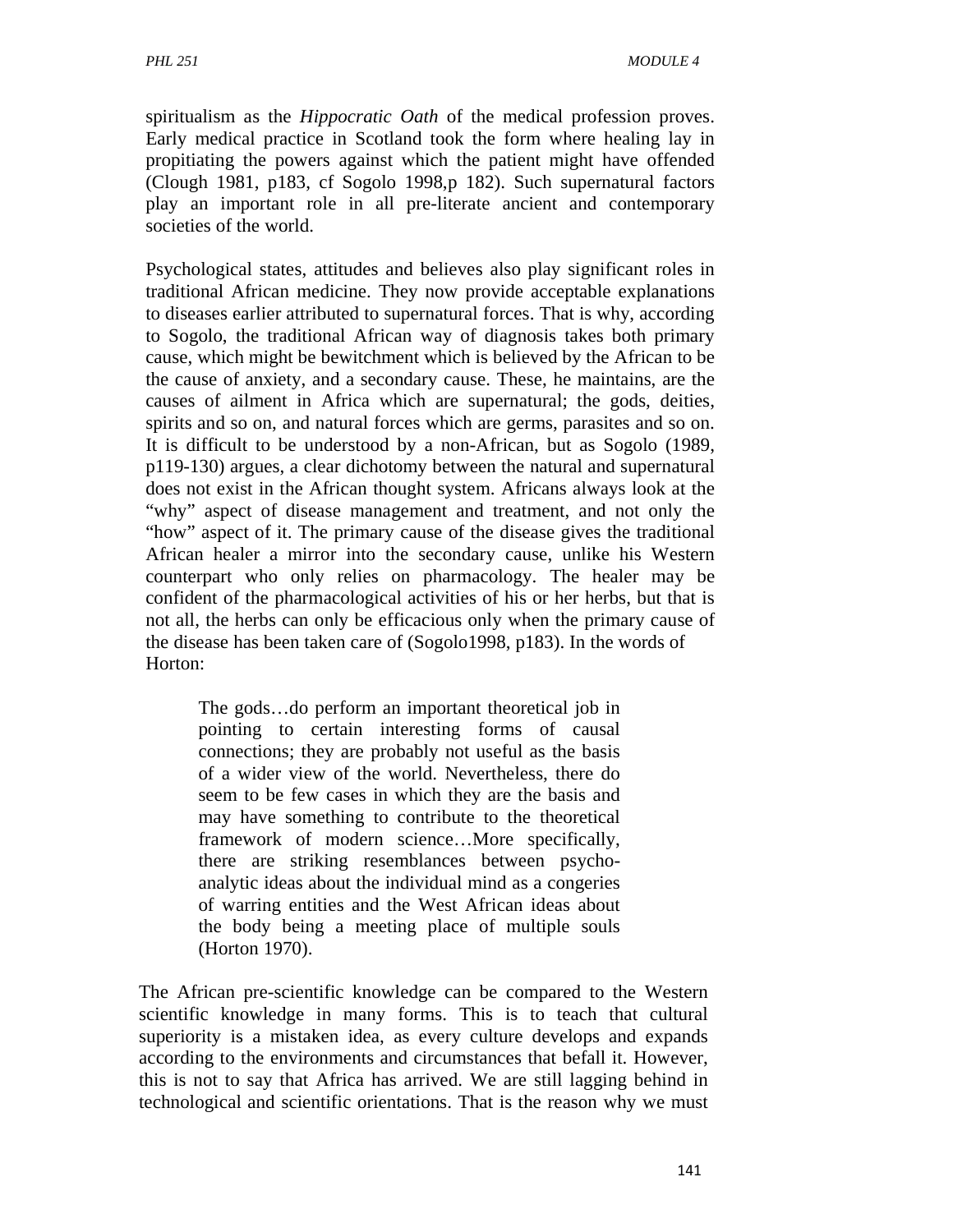continue to evolve, develop and update our culture and thought system, not to be like the West, but to be able to attend to the peculiar African challenges we have.

### **3.1.2 Challenges to Modernity in Africa**

Modernity is a period characterized by the emergence and acceptance of certain norms and ideals. It is dotted by the advancement of the human race from the medieval or traditional conception of the world to a mancentered one, which gives access to forms of knowledge that have the potential for freedom, humanism and progress (Ugwuanyi 2010).The ideal which characterizes modernity for the African is humanism.

The role of thought in modernity cannot be overemphasized. This is because it is through thought that societies evolve and modernize. The need to conceptualize modernity in Africa so as to serve the basic principles of African humanism has become urgent, going by the contemporary challenges of the African continent. Ideas and thought move the world, as those of Descartes, Newton, Locke and others have helped tremendously in shaping modern Western thought. Ugwuanyi (2010) notes that the African thought and culture have a theory of humanism. That theory of humanism harbors a potential to spur a people to seek a human-centered world. So the issue of African modern thought should hinge on this human-centered ideology of the African worldview. One of the challenges of African modernity is that modernity came to Africa as misleading positions of texts, histories and interventions that defined modernity as domination and colonialism. There was no distinction between modernization and colonialism and undue dominance (ibid). For this reason, the intervention of modernity in Africa was inhuman and took the shape of what should not be associated with man in Africa, going by the African concept of humanism.

The Western concept of modern thought which was brought to Africa by means of colonialism, slavery, and oppression is far different from the African concept of modernity. Therefore, there continues to be a clash between both ideologies in the mind of the African. Does he adopt wholly and entirely, the Western oppressive modernity, or does he stick to his own indigenous view of modernity and modernization? As we have studied, modernity in the African context is man-centered; man is the focus in everything because he is the agent at the center of modernity and civilization. But the relationship between Africa and the west in terms of models and rationale for modernization has been a tortuous one in the sense that the West sees modernization from the perspective of domination and racism, while the African sees it from the humanist perspective. Ugwuanyi (2010) insists that modernity in Africa that was brought by the West was not human enough as it did not recognize even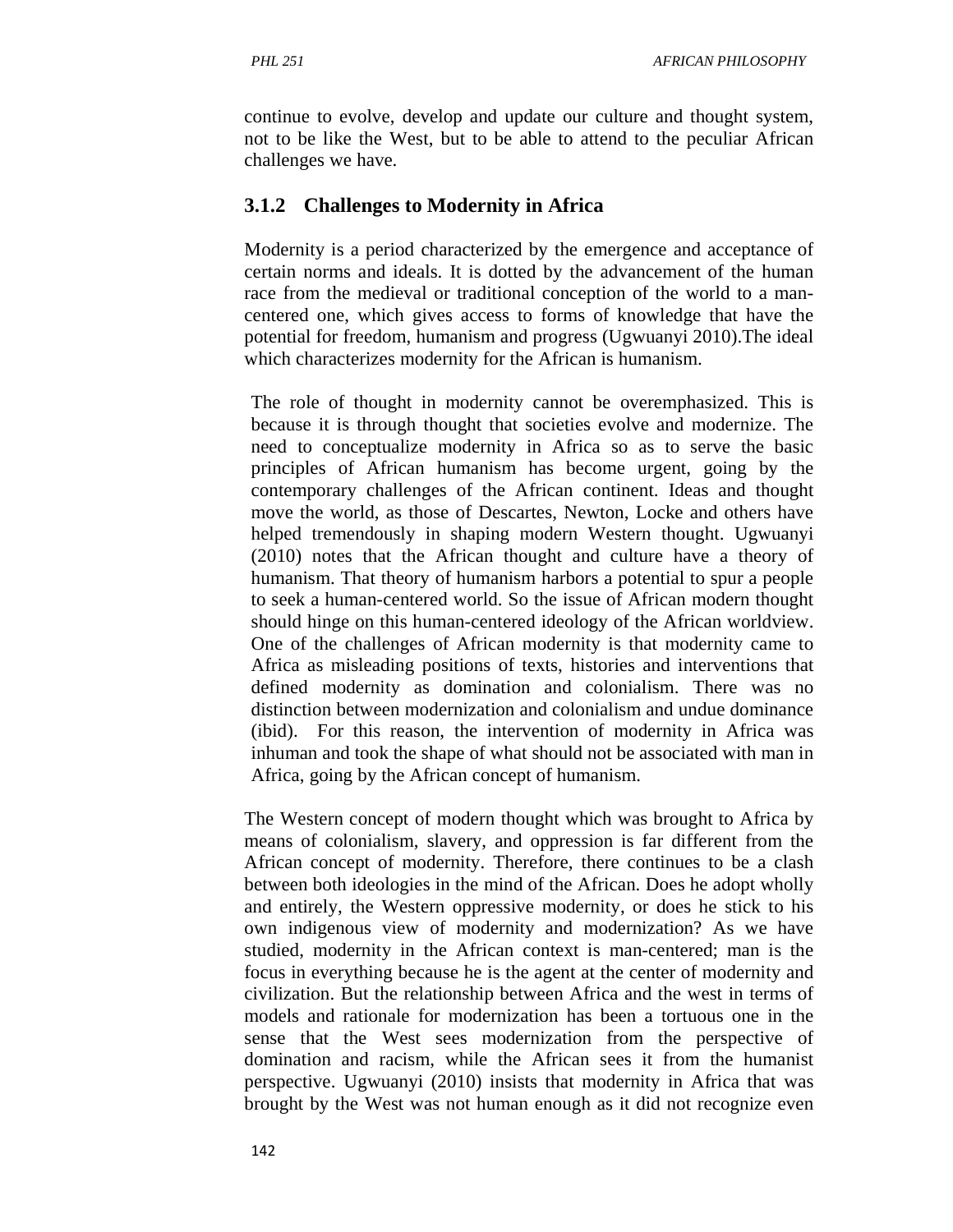the minimum of what should amount to or define African humanism (p, 13). Hence, freedom, which is the most laudable feature of modernity, was intertwined with slavery, colonialism, exploitation, racial prejudice, and oppression. The West promoted medieval ideas in Africa in form of modernity. And that has crept into the psyche of the average African leader, who does not have regards and respect for his people; invoking colonial and oppressive policies against dissent. That cannot be said to be modernity.

Therefore, what we call modernity in Africa at the moment needs a reassessment in order to fit into a kind of modernity to will take care of the most important feature of the African worldview- African humanism, and also be able to tackle challenges that are uniquely African. We have seen that the material essence of philosophy is to see to the wellbeing of the human being, hence, any idea that does not conform to this should be expunged from the African world, so as to maintain a society where the welfare of the people will be the measure of the good.

# **4.0 CONCLUSION**

Thought systems all over the world have been centered on the cultural worldviews of the people, and the African thought system is not an exception. But we have to understand that there are still a lot of improvements for the African thought system to do. It ought to improve and develop to such an extent that it will relatively compare with contemporary thought systems in the other parts of the world. This does not mean that it will leave behind the defining feature of humanism, but it means that such development will be done in accordance with the core principle of humanism, while being able to tackle contemporary African socio-political challenges.

# **5.0 SUMMARY**

This unit has taken us through the concept of thought and the African thought system in particular. In comparison, we found out that, whereas the African traditional thought system uses common sense, the Western mode of thought employs theories of science. The aim of the two modes of thought remains the same; that of creating order in the midst of chaos and apparent disorder. Again, virtually all civilizations began from the cultural and supernatural perspective, before proceeding to the modern. But the challenge for Africa now is how to keep on improving our thought system in order to be able to solve our contemporary challenges.

# **6.0 TUTOR-MARKED ASSIGNMENT**

1. What do you understand by thought?